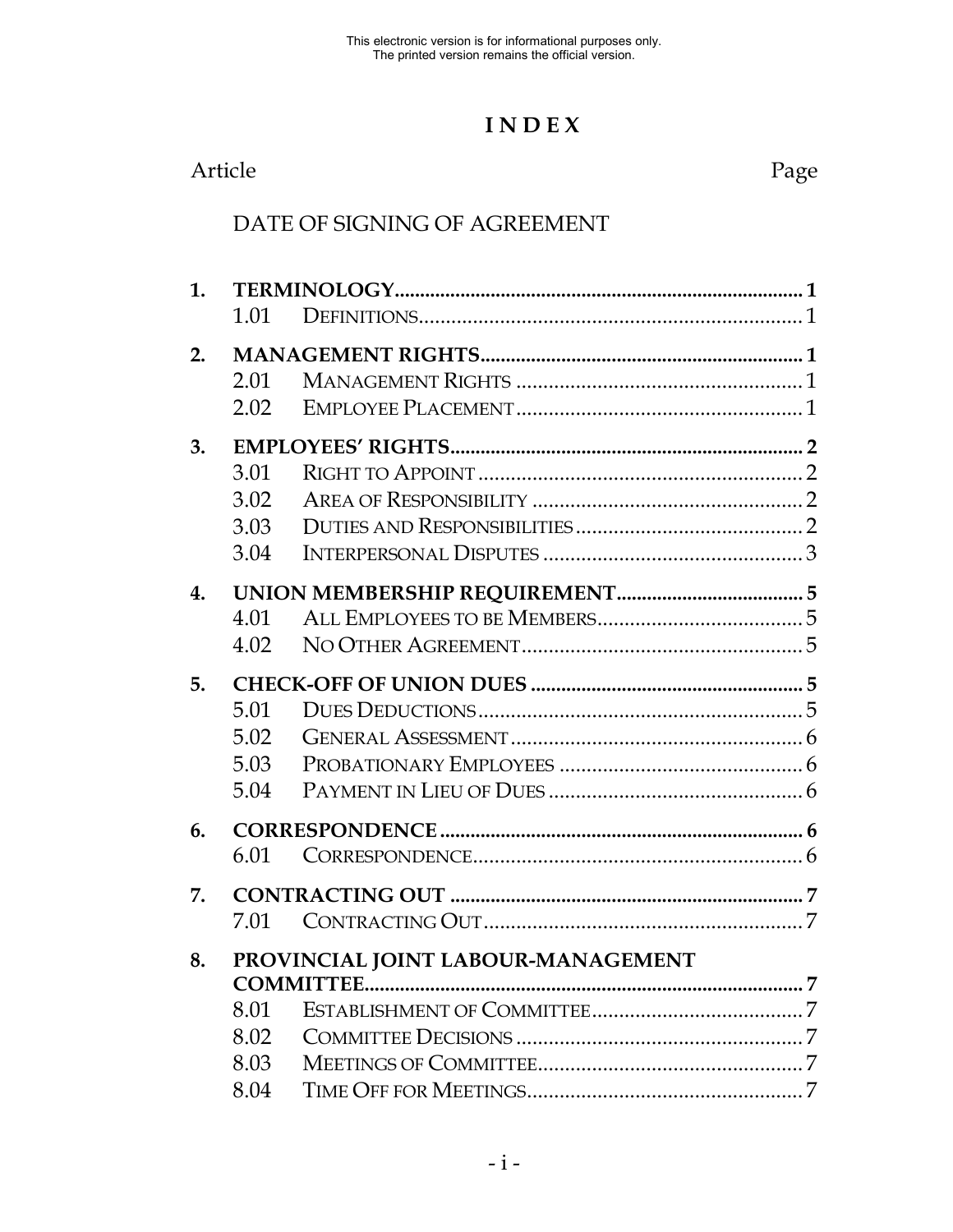|     | 8.05  |                                              |
|-----|-------|----------------------------------------------|
|     | 8.06  | REGIONAL JOINT LABOUR-MANAGEMENT             |
|     |       |                                              |
| 9.  |       |                                              |
|     | 9.01  |                                              |
|     | 9.02  |                                              |
|     | 9.03  | RECOGNITION OF UNION STEWARDS AND OFFICERS 9 |
|     | 9.04  |                                              |
|     | 9.05  |                                              |
|     | 9.06  |                                              |
|     | 9.07  |                                              |
|     | 9.08  |                                              |
|     | 9.09  |                                              |
|     | 9.10  |                                              |
|     | 9.11  | TECHNICAL OBJECTIONS TO GRIEVANCES 11        |
|     | 9.12  | TIME LIMITS TO PRESENT INITIAL GRIEVANCE  11 |
|     | 9.13  | ADJUSTMENT OF DISPUTES AND COMPLAINTS 12     |
|     | 9.14  |                                              |
|     | 9.15  |                                              |
| 10. |       |                                              |
|     | 10.01 | COMPOSITION OF BOARD OF ARBITRATION 14       |
|     | 10.02 |                                              |
|     | 10.03 |                                              |
|     | 10.04 |                                              |
|     | 10.05 |                                              |
|     | 10.06 |                                              |
|     | 10.07 |                                              |
|     | 10.08 |                                              |
|     |       | 11. DISCHARGE, SUSPENSION AND DISCIPLINE 16  |
|     | 11.01 |                                              |
|     | 11.02 |                                              |
|     | 11.03 |                                              |
|     | 11.04 |                                              |
|     | 11.05 |                                              |
|     | 11.06 |                                              |
|     | 11.07 |                                              |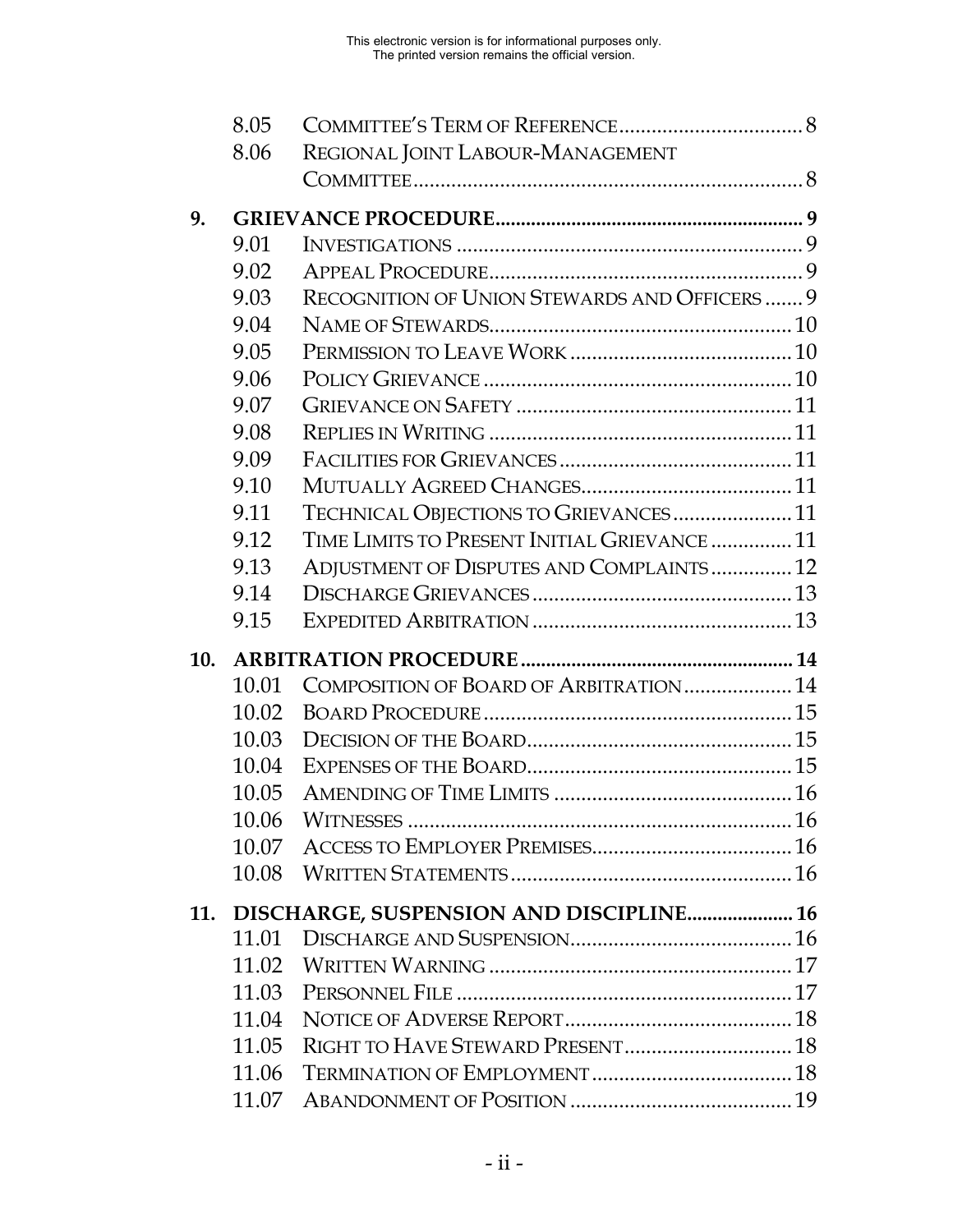|     | 11.08 |                                                    |  |
|-----|-------|----------------------------------------------------|--|
|     | 11.09 |                                                    |  |
|     | 11.10 |                                                    |  |
| 12. |       |                                                    |  |
|     | 12.01 |                                                    |  |
|     | 12.02 |                                                    |  |
|     | 12.03 |                                                    |  |
| 13. |       |                                                    |  |
|     | 13.01 |                                                    |  |
|     | 13.02 | PROMOTIONS OUTSIDE THE BARGAINING UNIT  27         |  |
|     | 13.03 | <b>SELECTION PROCESS FOR FULL-TIME SUPERVISORY</b> |  |
|     |       |                                                    |  |
|     | 13.04 | SELECTION PROCESS FOR FULL-TIME DISPATCHER  28     |  |
|     | 13.05 | SELECTION PROCESS FOR PARAMEDIC 3 TRAINING 28      |  |
|     | 13.06 | <b>TRANSFERS AND CREW CHANGES IN GEOGRAPHIC</b>    |  |
|     |       |                                                    |  |
|     | 13.07 |                                                    |  |
|     | 13.08 |                                                    |  |
|     |       |                                                    |  |
|     |       |                                                    |  |
| 14. |       |                                                    |  |
|     | 14.01 |                                                    |  |
|     | 14.02 |                                                    |  |
| 15. |       | <b>HOURS OF WORK AND SHIFT PATTERNS WILL BE IN</b> |  |
|     |       |                                                    |  |
| 16. |       |                                                    |  |
|     | 16.01 |                                                    |  |
|     |       |                                                    |  |
|     |       |                                                    |  |
|     |       |                                                    |  |
|     |       |                                                    |  |
|     | 17.01 |                                                    |  |
|     | 17.02 | <b>EMPLOYEE STRANDING ARISING FROM</b>             |  |
|     |       |                                                    |  |
|     | 17.03 | <b>EMPLOYEE STRANDING ARISING FROM</b>             |  |
|     |       |                                                    |  |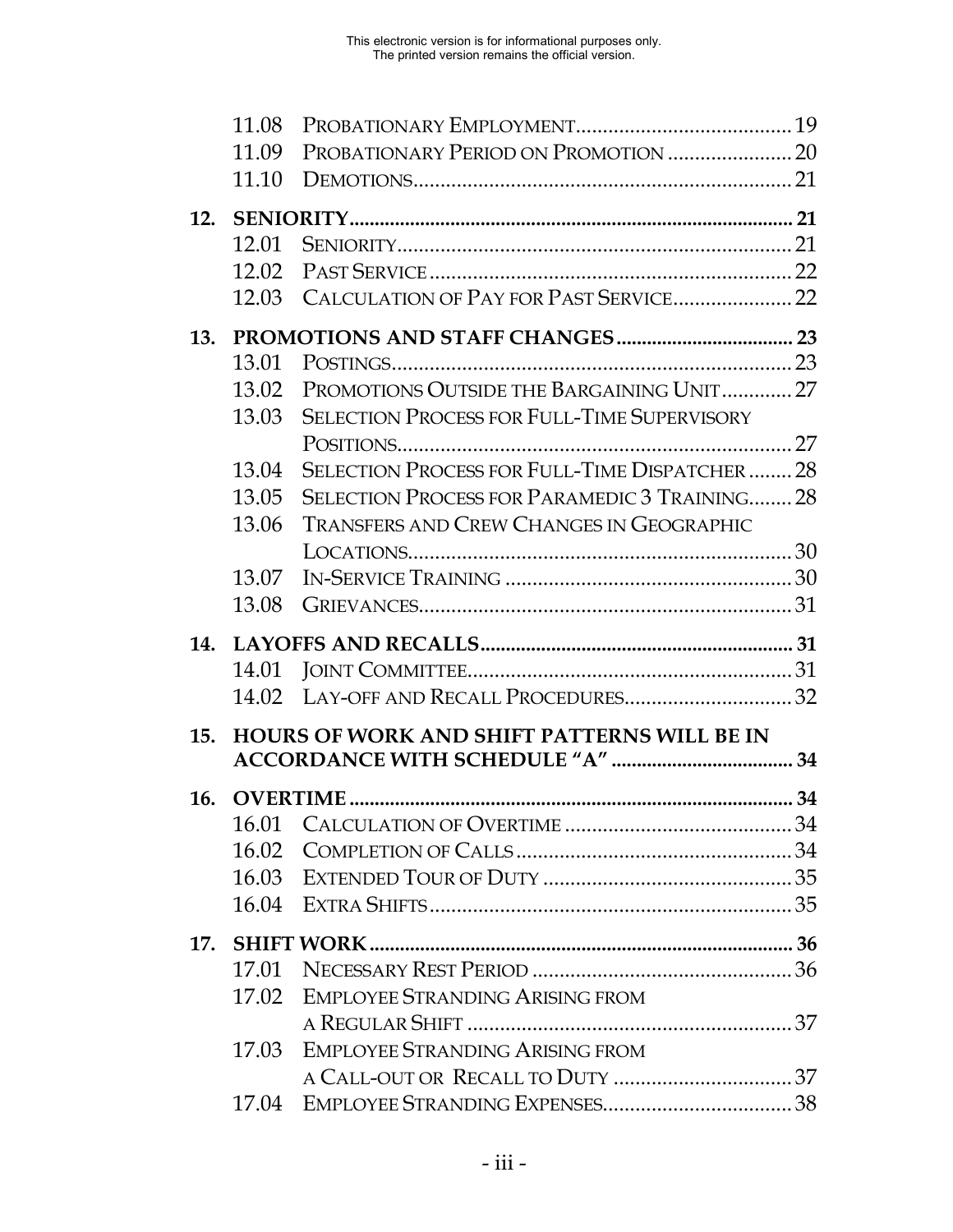| 18. |       |                                                         |  |
|-----|-------|---------------------------------------------------------|--|
|     | 18.01 |                                                         |  |
| 19. |       |                                                         |  |
|     | 19.01 |                                                         |  |
|     | 19.02 |                                                         |  |
|     | 19.03 |                                                         |  |
|     | 19.04 |                                                         |  |
|     | 19.05 | SELECTION OF VACATION ENTITLEMENT 42                    |  |
|     | 19.06 |                                                         |  |
|     | 19.07 | VACATION ADJUSTMENT ON TERMINATION  42                  |  |
|     | 19.08 |                                                         |  |
|     | 19.09 | ACTIVE SERVICE DURING ANY WAR  43                       |  |
|     | 19.10 |                                                         |  |
| 20. |       |                                                         |  |
|     | 20.01 | SHORT TERM DISABILITY INCOME INSURANCE  44              |  |
|     | 20.02 | LONG TERM DISABILITY INSURANCE  44                      |  |
|     | 20.03 | EMPLOYMENT QUALIFICATIONS AND REQUIREMENTS45            |  |
|     | 20.04 | <b>CONTINUED SERVICE CREDITS FOR SUPERANNUATION. 45</b> |  |
|     |       |                                                         |  |
| 21. |       |                                                         |  |
|     | 21.01 | ABSENCE FROM DUTY OF UNION OFFICIALS  45                |  |
|     | 21.02 | LEAVE FOR FULL-TIME UNION OR PUBLIC DUTIES 46           |  |
|     | 21.03 |                                                         |  |
|     | 21.04 |                                                         |  |
|     | 21.05 |                                                         |  |
|     | 21.06 |                                                         |  |
|     |       |                                                         |  |
|     |       |                                                         |  |
|     |       |                                                         |  |
|     | 21.10 |                                                         |  |
|     |       |                                                         |  |
|     |       | 21.12 ENTITLEMENTS UPON RETURN TO WORK  50              |  |
|     | 21.13 | MATERNITY AND/OR PARENTAL LEAVE                         |  |
|     |       |                                                         |  |
|     | 21.14 |                                                         |  |
|     |       |                                                         |  |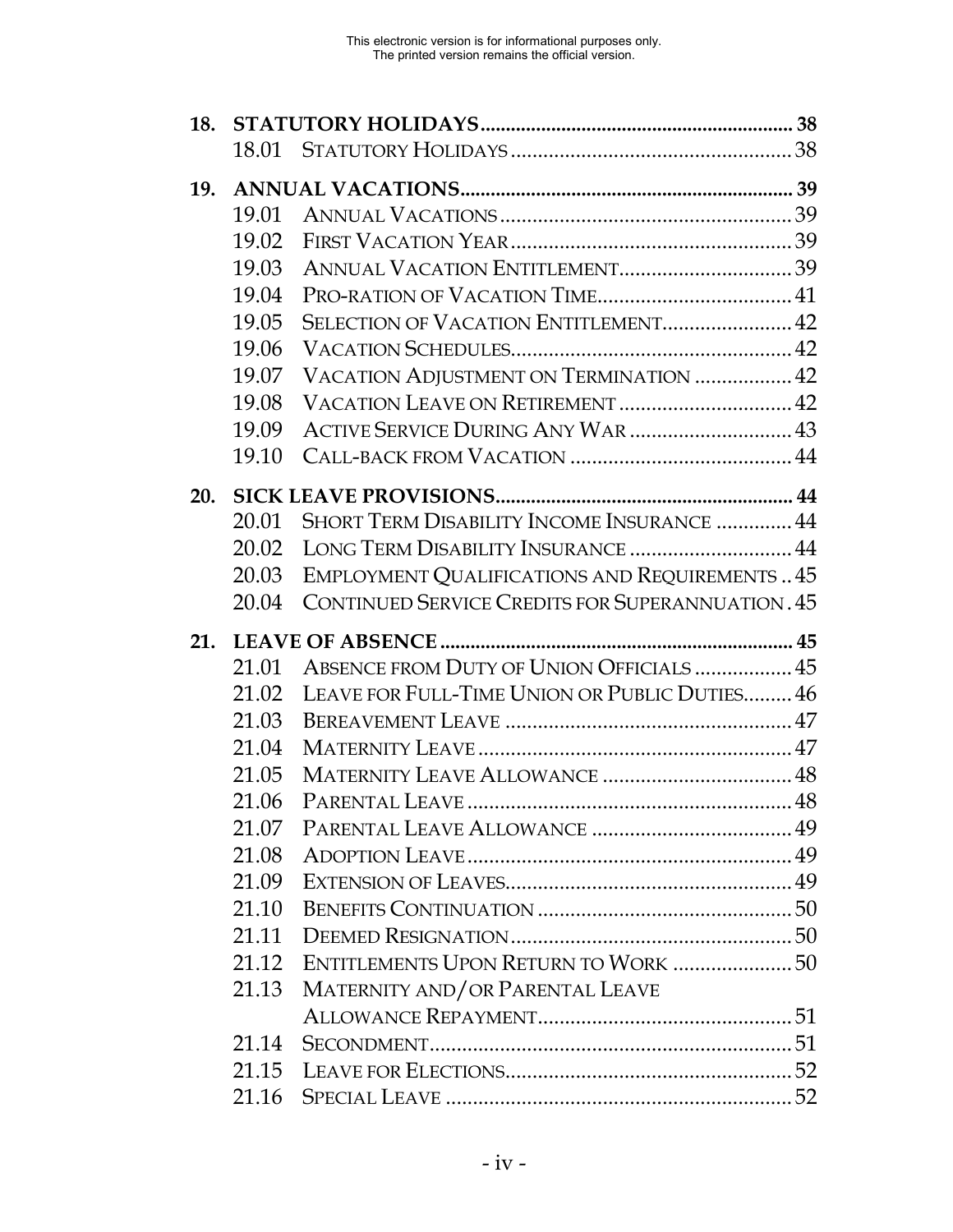|     | 21.17 |                                            |  |
|-----|-------|--------------------------------------------|--|
|     | 21.18 |                                            |  |
|     | 21.19 |                                            |  |
|     | 21.20 |                                            |  |
|     | 21.21 |                                            |  |
|     | 21.22 |                                            |  |
|     | 21.23 |                                            |  |
|     | 21.24 |                                            |  |
|     | 21.25 | LIMITATION ON CERTAIN LEAVES OF ABSENCE 56 |  |
|     | 21.26 |                                            |  |
| 22. |       |                                            |  |
|     | 22.01 |                                            |  |
|     | 22.02 |                                            |  |
|     | 22.03 |                                            |  |
|     | 22.04 |                                            |  |
|     | 22.05 |                                            |  |
|     | 22.06 |                                            |  |
|     | 22.07 |                                            |  |
|     | 22.08 |                                            |  |
|     | 22.09 |                                            |  |
|     | 22.10 |                                            |  |
|     | 22.11 |                                            |  |
|     | 22.12 |                                            |  |
|     | 22.13 |                                            |  |
|     | 22.14 |                                            |  |
| 23. |       |                                            |  |
|     | 23.01 | MINIMUM QUALIFICATIONS REQUIREMENTS 61     |  |
|     | 23.02 |                                            |  |
|     | 23.03 | PAY WHILE ATTENDING TRAINING COURSES       |  |
|     |       |                                            |  |
|     | 23.04 | EXPENSES WHILE ATTENDING TRAINING COURSES  |  |
|     |       |                                            |  |
|     | 23.05 |                                            |  |
|     | 23.06 |                                            |  |
|     | 23.07 | CONTINUING MEDICAL EDUCATION (CME)  63     |  |
|     | 23.08 |                                            |  |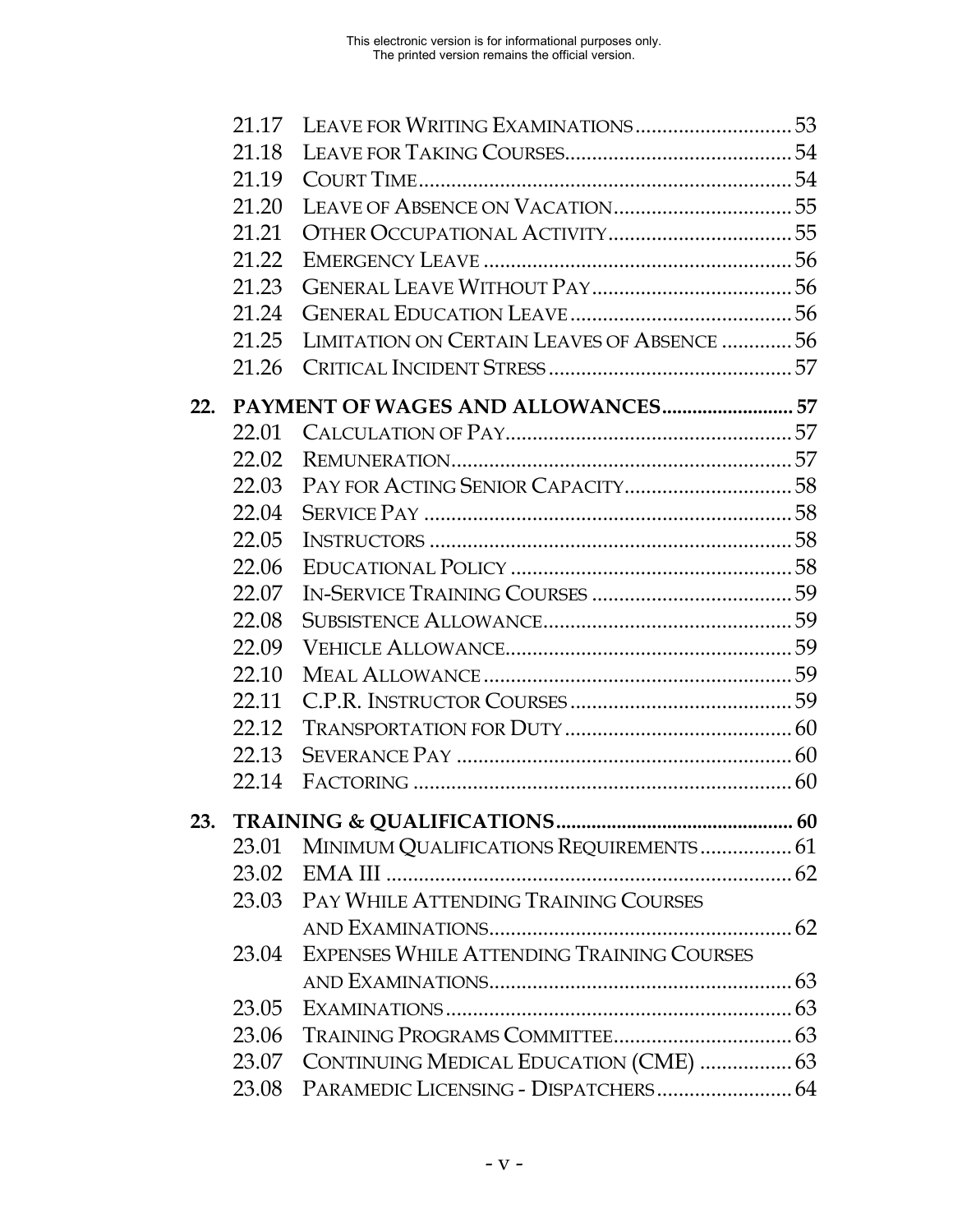| 23.10 |                                              |                                                                                                   |
|-------|----------------------------------------------|---------------------------------------------------------------------------------------------------|
|       |                                              |                                                                                                   |
| 24.   |                                              |                                                                                                   |
| 24.01 |                                              |                                                                                                   |
|       |                                              |                                                                                                   |
| 24.03 |                                              |                                                                                                   |
|       |                                              |                                                                                                   |
|       |                                              |                                                                                                   |
| 24.06 | REGISTERED SUPPLEMENTAL RETIREMENT PLAN      |                                                                                                   |
|       |                                              |                                                                                                   |
| 24.07 |                                              |                                                                                                   |
| 24.08 |                                              |                                                                                                   |
| 24.09 |                                              |                                                                                                   |
| 24.10 |                                              |                                                                                                   |
| 24.11 |                                              |                                                                                                   |
|       |                                              |                                                                                                   |
|       |                                              |                                                                                                   |
|       |                                              |                                                                                                   |
| 26.01 |                                              |                                                                                                   |
|       |                                              |                                                                                                   |
|       |                                              |                                                                                                   |
|       |                                              |                                                                                                   |
|       |                                              |                                                                                                   |
|       |                                              |                                                                                                   |
| 28.   |                                              |                                                                                                   |
| 28.01 | COMPLIANCE WITH ADMINISTRATIVE REGULATIONS76 |                                                                                                   |
| 28.02 |                                              |                                                                                                   |
|       |                                              |                                                                                                   |
|       |                                              |                                                                                                   |
| 28.05 |                                              |                                                                                                   |
|       |                                              |                                                                                                   |
| 28.07 |                                              |                                                                                                   |
| 28.08 |                                              |                                                                                                   |
| 28.09 |                                              |                                                                                                   |
| 29.   |                                              |                                                                                                   |
|       | 25.<br>26.                                   | 24.04 WORKERS' COMPENSATION BOARD CLAIM  67<br>25.01<br><b>UNIFORM AND CLOTHING ALLOWANCE  72</b> |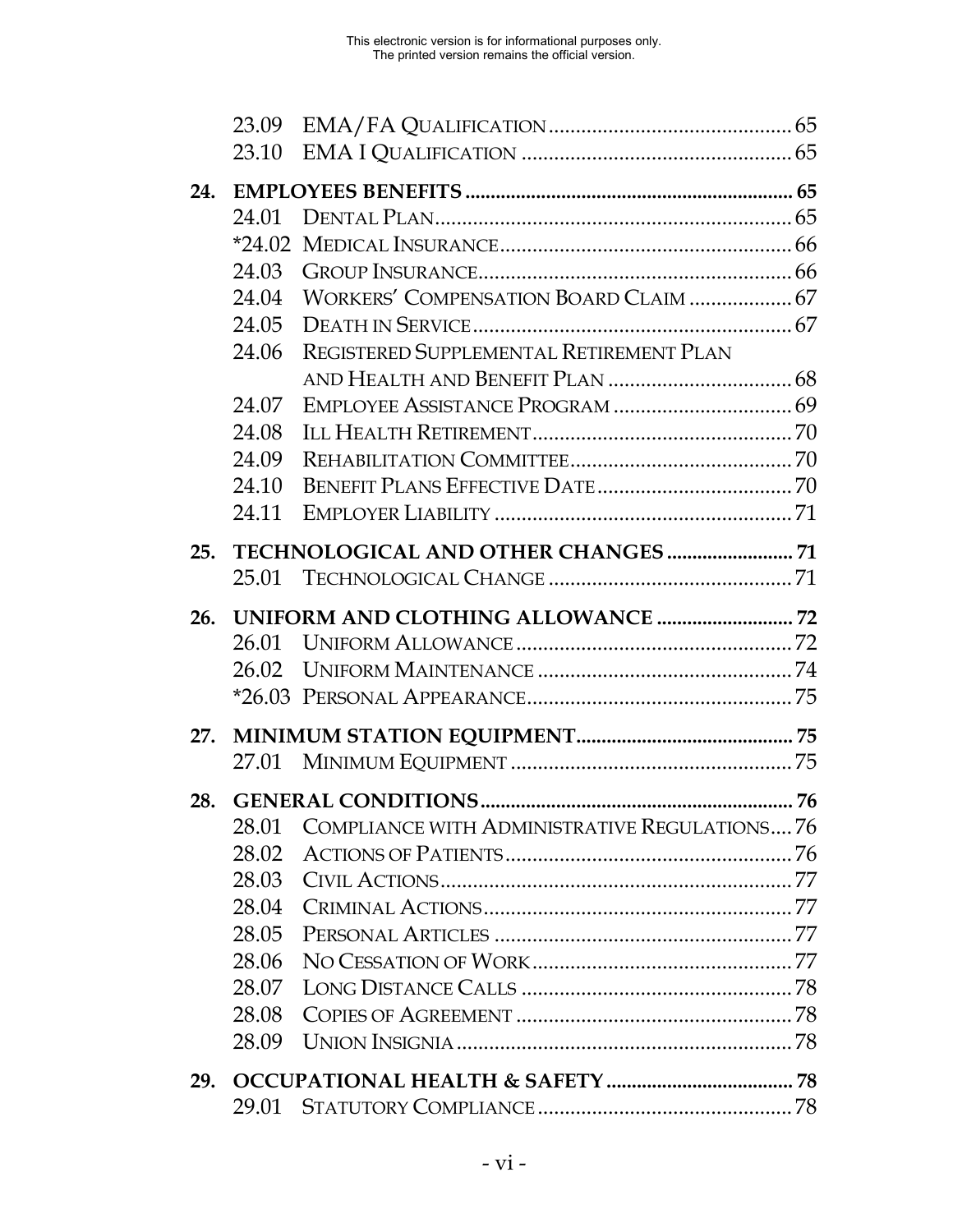|     | 29.02 | PROVINCIAL JOINT OCCUPATIONAL HEALTH & SAFETY |  |
|-----|-------|-----------------------------------------------|--|
|     |       |                                               |  |
|     | 29.03 | DISTRICT OCCUPATIONAL HEALTH &                |  |
|     |       |                                               |  |
|     | 29.04 | SAFETY AND HEALTH - JOINT LABOUR-MANAGEMENT   |  |
|     |       |                                               |  |
|     | 29.05 |                                               |  |
|     | 29.06 |                                               |  |
| 30. |       |                                               |  |
|     | 30.01 |                                               |  |
|     |       |                                               |  |
| 31. |       |                                               |  |
|     |       |                                               |  |
|     | 31.03 |                                               |  |
|     |       |                                               |  |
|     |       |                                               |  |
|     |       |                                               |  |
|     | 32.01 |                                               |  |
|     | 32.02 | NEGOTIATIONS BEYOND TERM OF AGREEMENT 86      |  |
|     | 32.03 | SEC. 50(2) AND (3) OF LRC NOT APPLICABLE 86   |  |
|     | 32.04 |                                               |  |
| 33. |       | THE TERMS AND CONDITIONS OF EMPLOYMENT        |  |
|     |       | FOR PART-TIME EMPLOYEES WILL BE IN            |  |
|     |       |                                               |  |
|     |       |                                               |  |
|     |       |                                               |  |
|     |       |                                               |  |
|     |       |                                               |  |
|     |       |                                               |  |
|     |       |                                               |  |
|     |       |                                               |  |
|     |       |                                               |  |
|     |       |                                               |  |
|     |       |                                               |  |
|     |       |                                               |  |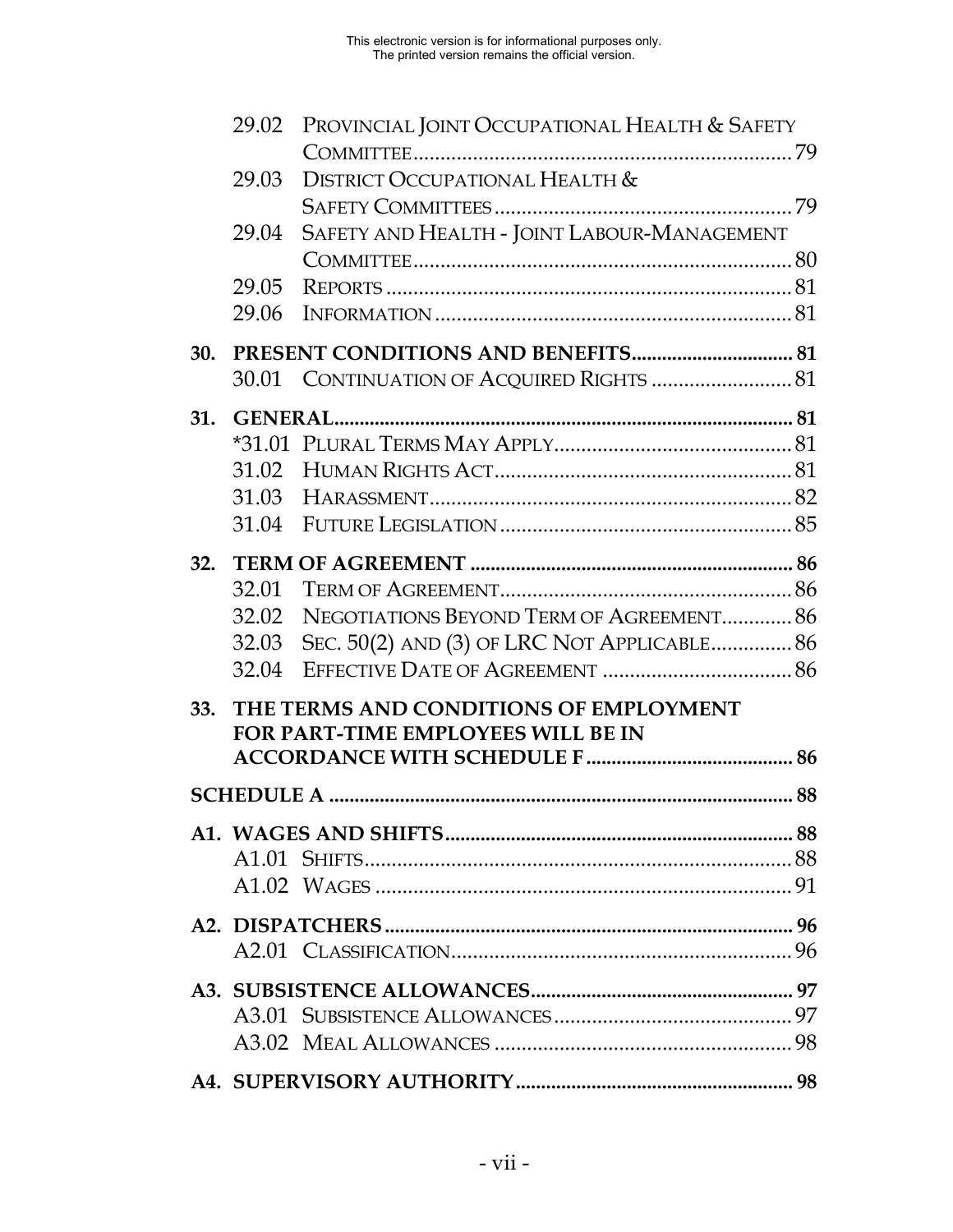| A4.01 | 98 |
|-------|----|
|       |    |

| SCHEDULE B - HOURLY RATE ADJUSTMENTS 99                                                          |  |
|--------------------------------------------------------------------------------------------------|--|
|                                                                                                  |  |
|                                                                                                  |  |
| <b>SCHEDULE E - REGIONAL QUALITY IMPROVEMENT</b>                                                 |  |
|                                                                                                  |  |
| <b>MEMORANDUM OF UNDERSTANDING #5</b>                                                            |  |
| <b>MEMORANDUM OF UNDERSTANDING #13</b>                                                           |  |
| <b>MEMORANDUM OF UNDERSTANDING #17</b><br>Re: The Special Tribunal on Workload and Staffing  176 |  |
| <b>LETTER OF INTENT -</b>                                                                        |  |

**NOTE**: Changes to the Eleventh Agreement are indicated in the Twelfth Agreement with **bold type** (except for **Headings**) or an asterisk (\*) where language has been deleted and no new text added.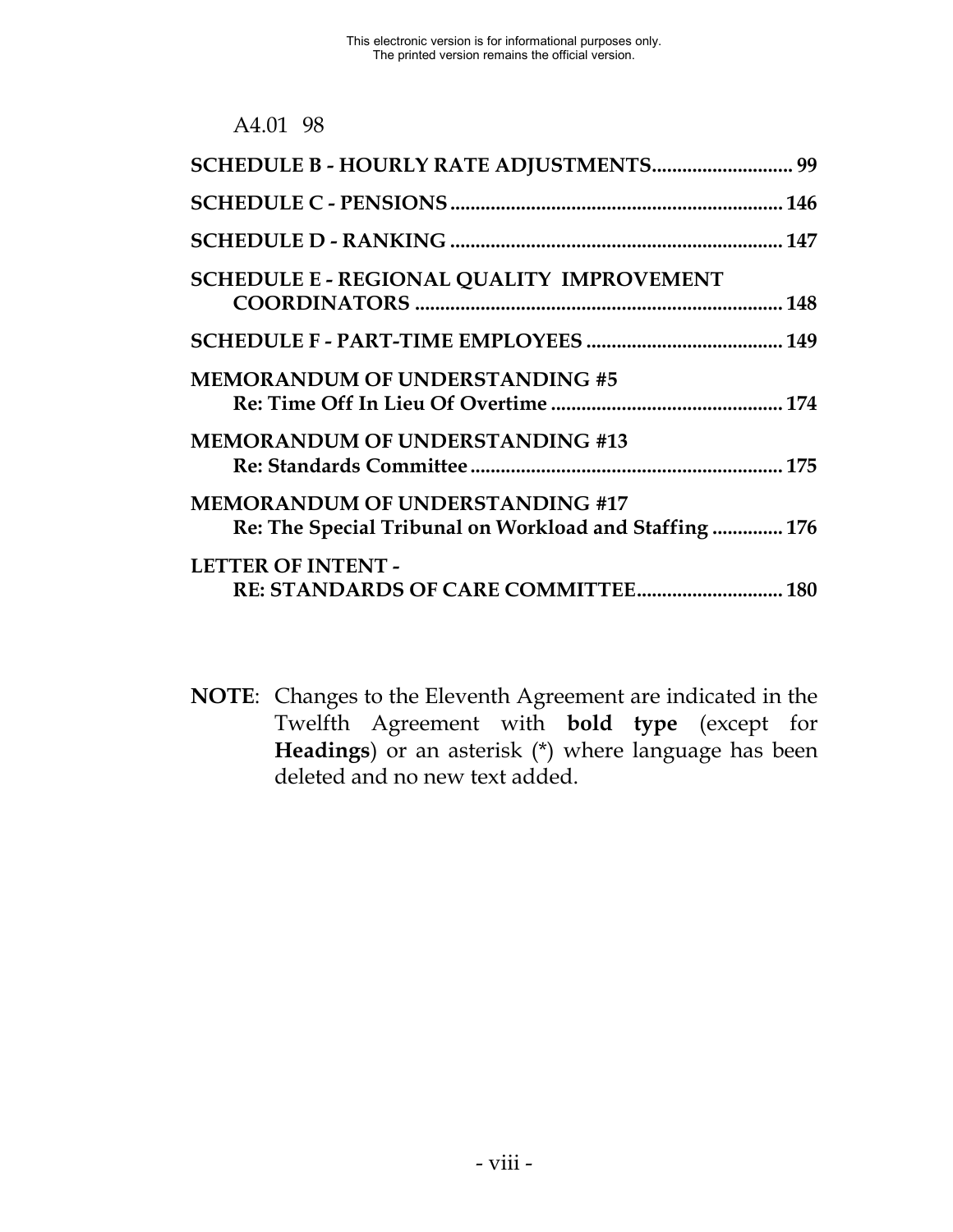This Agreement made and entered into this \_\_\_\_\_\_\_\_\_\_ day of \_\_\_\_\_\_\_\_\_\_\_\_\_\_, 2001 A.D. Two Thousand and one (2001)

BETWEEN:

#### EMERGENCY HEALTH SERVICES COMMISSION (Hereinafter called the "Employer") OF THE FIRST PART

AND:

## THE CANADIAN UNION OF PUBLIC EMPLOYEES Local No. 873 (AMBULANCE PARAMEDICS OF BRITISH COLUMBIA) (Hereinafter called the "Union") OF THE SECOND PART

WHEREAS Emergency Health Services Commission is an employer within the meaning of the *Labour Relations Code of British Columbia*;

AND WHEREAS the Union is a unit appropriate for collective bargaining within the meaning of the *Labour Relations Code of British Columbia* and is the sole bargaining authority for all ambulance drivers and attendants, Dispatchers and trainers employed by the Employer except those excluded by the *Code* and by the decision of the Labour Relations Board.

WITNESSETH THAT WHEREAS the purpose and intent of this Agreement is to secure of all concerned the benefits of collective bargaining and to ensure for the community a high standard of ambulance service at all times, NOW THEREFORE THE PARTIES HERETO AGREE TO COOPERATE AND ABIDE BY THE TERMS AS HEREINAFTER SET FORTH.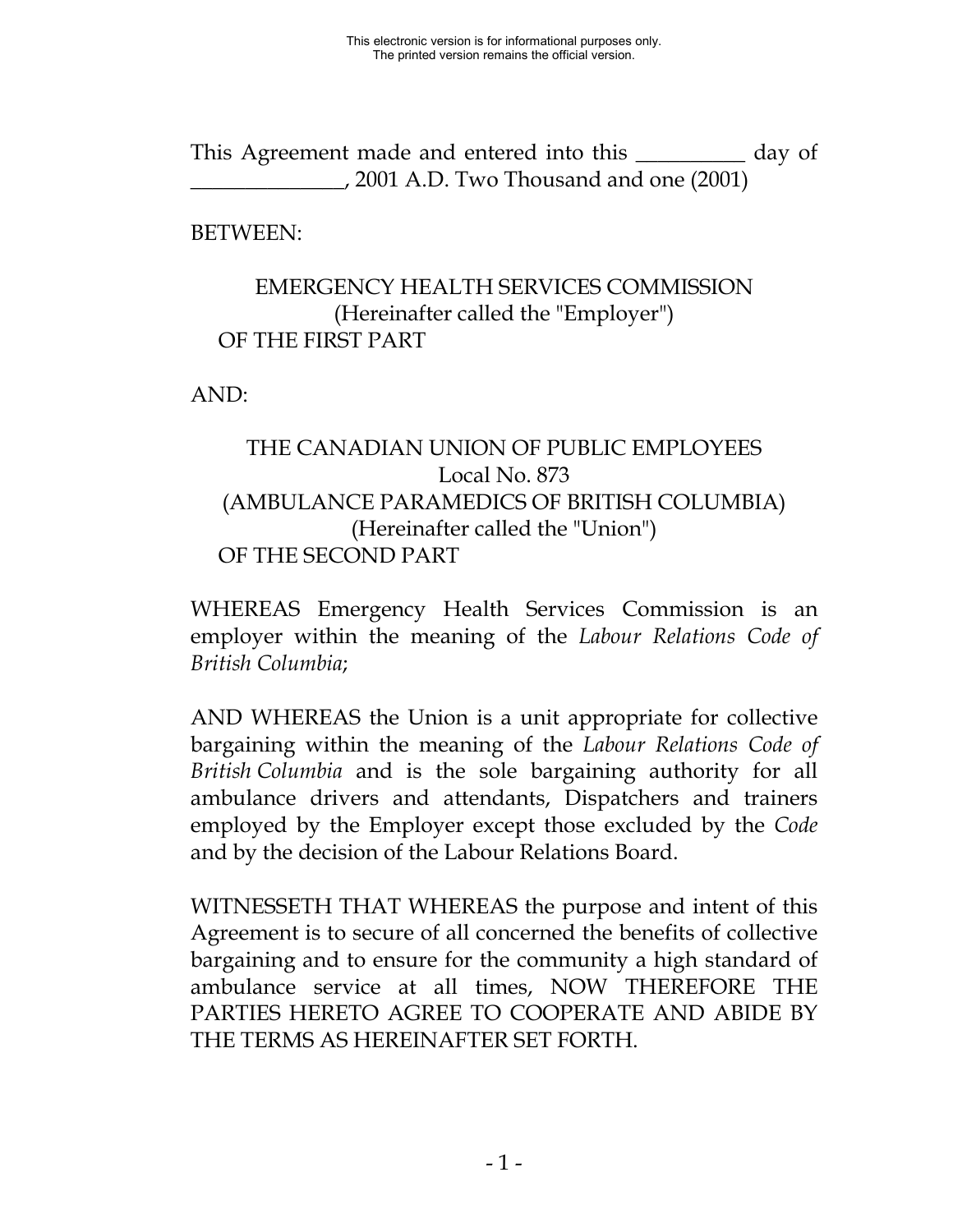## <span id="page-9-0"></span>**1. TERMINOLOGY**

## **1.01 Definitions**

For the purpose of this Agreement:

- (a) The word "employee" shall mean an employee of the Emergency Health Services Commission covered by the Union Certificate of Bargaining Authority.
- (b) A "representative" is a shop steward, chief steward, the business agent of the Union, a member of a grievance committee or a member of the Provincial Executive.
- (c) "Geographic Location" is that area within a radius of 32 kilometers of where an employee ordinarily performs their duties. Within the Greater Vancouver Regional District geographic location for relocation purposes is that area within a radius of 16 kilometers of where an employee ordinarily performs their duties.

# **2. MANAGEMENT RIGHTS**

# **2.01 Management Rights**

- (a) The Union acknowledges that the management and direction of employees in the bargaining unit is retained by the Employer except as this Agreement otherwise specifies.
- (b) The Employer shall submit the names of the supervisory officials designated to deal with the Union.

# **2.02 Employee Placement**

No employee covered by the terms of this Agreement shall have the right to refuse to be placed or paired or work together with any other full or part-time crew member.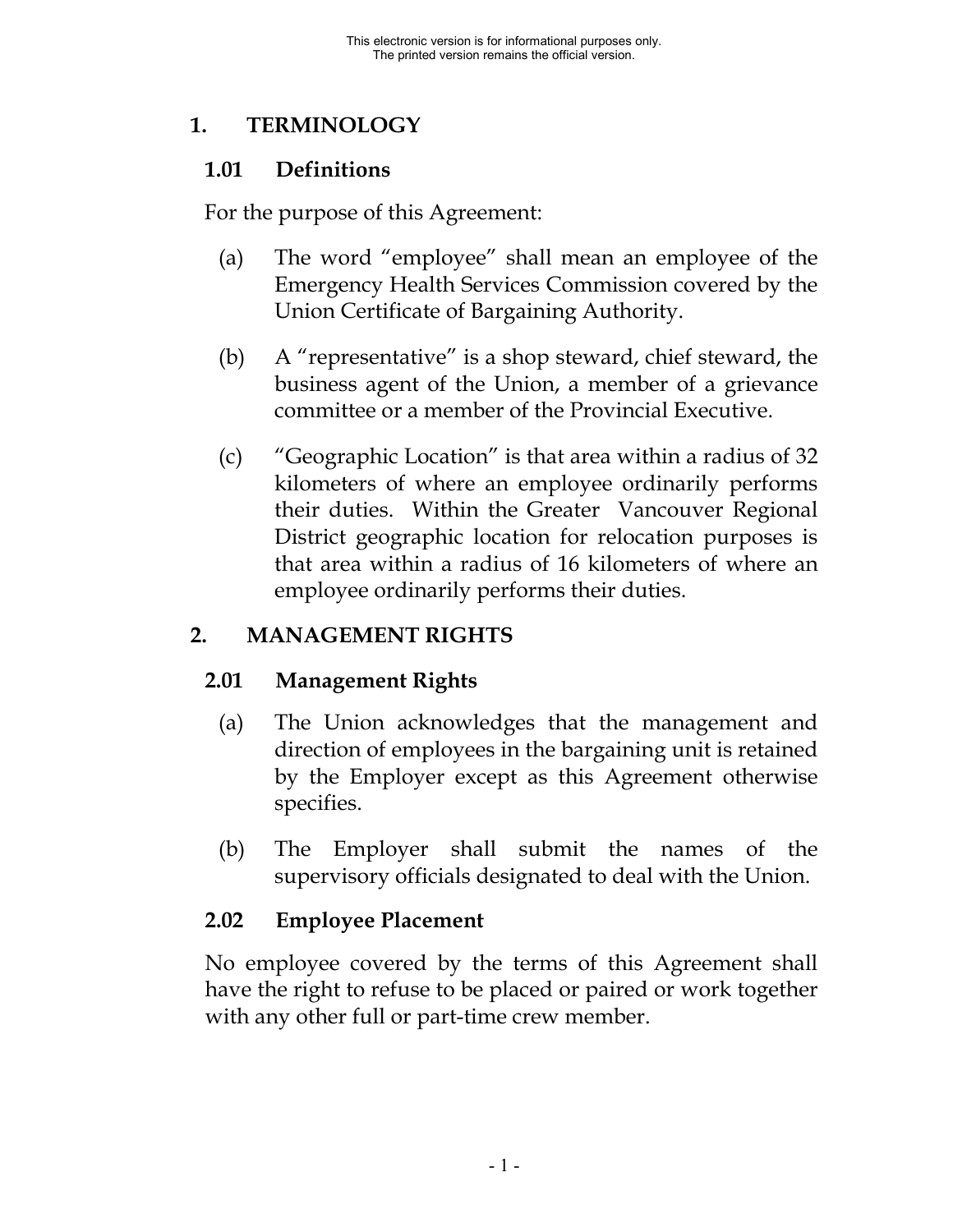## <span id="page-10-0"></span>**3. EMPLOYEES' RIGHTS**

## **3.01 Right to Appoint**

The Employer acknowledges the right of the Union to appoint employees as representatives.

## **3.02 Area of Responsibility**

The Employer and the Union shall by mutual agreement determine the area and jurisdiction of each representative having regard to the plan of organization, the distribution of employees at the work place, and the administrative structure implied by the grievance procedure. The Union shall notify the Employer in writing of the names of such appointments.

## **3.03 Duties and Responsibilities**

- (a) The duties of employees' representatives include the investigation of complaints of an urgent nature, investigation of grievances and assisting any employee which the employee representative represents in preparing and presenting a grievance in accordance with the grievance procedure, supervision of ballot boxes and other related functions during ratification votes, attending meetings called by management, to accompany employees at meetings of a disciplinary nature, and to handle other related duties normally accorded to representatives of a Union.
- (b) Employees' representatives shall be entitled to reasonable time without loss of salary to perform these duties provided the representative does not leave the work station.
- (c) An employee's representative or alternate must seek permission from their immediate supervisor before leaving their work station. Such permission will not be unreasonably withheld. On resuming normal duties, the representative's supervisor shall be notified.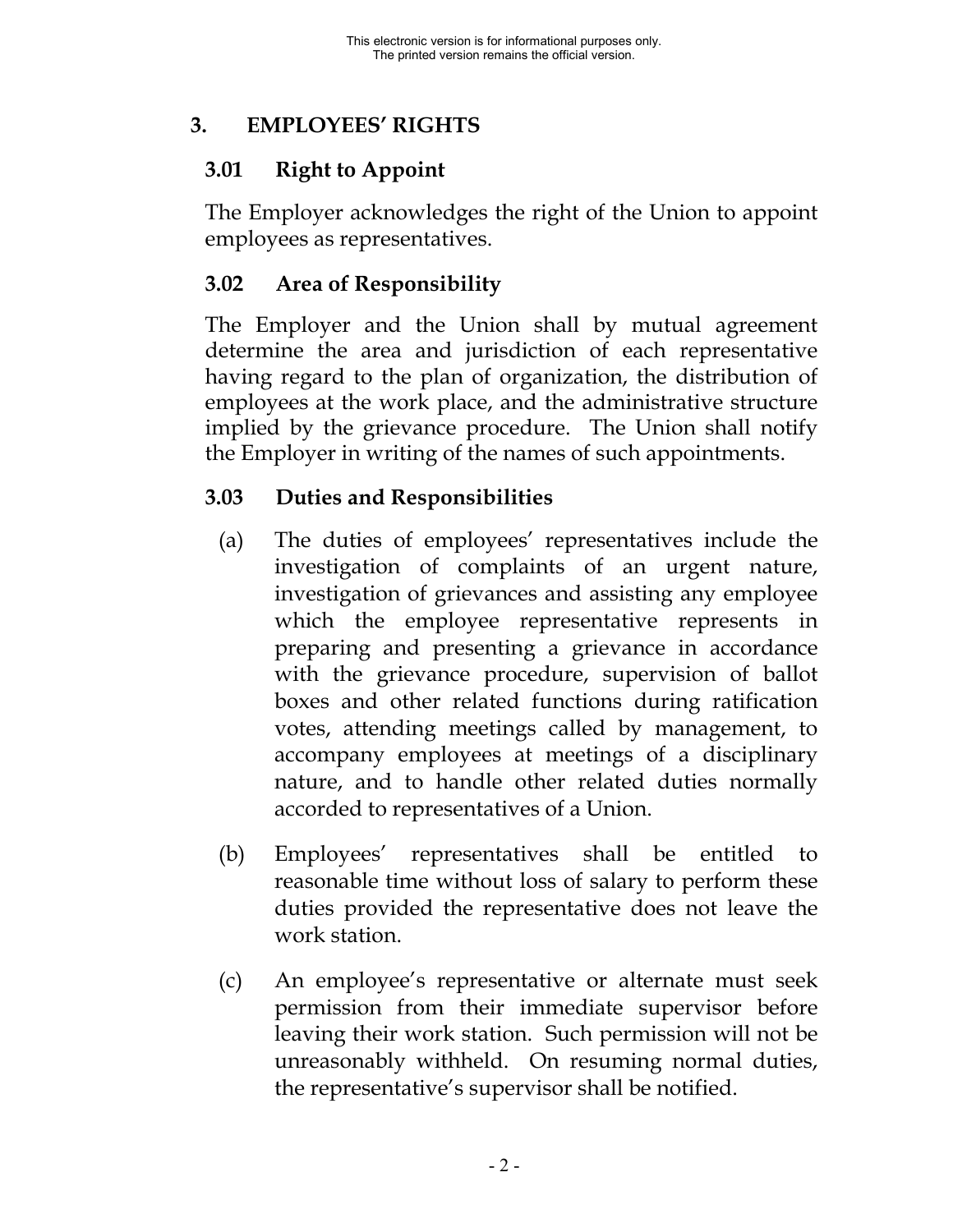### <span id="page-11-0"></span>**3.04 Interpersonal Disputes**

Where an interpersonal dispute arises between employees covered by this agreement, an employee may take up **the** complaint **in accordance with the procedures below**.

"Interpersonal Disputes" as used in this Clause shall be defined as a series of repeated and intentional incidents whereby one employee intimidates another. It shall not include action occasioned through the exercise, in good faith, of the Employer's managerial/**supervisory** rights and responsibilities. **Nor does it include a single incident of a minor nature where the harm, by any objective standard is minimal.**

**Where the complaint is based on a matter for which another dispute resolution mechanism exists, then this process shall not be utilized.**

#### **Procedures**

- **(a) If there is an allegation, the employee will approach** their direct supervisor or superintendent **appropriate, for assistance in resolving the issue. The direct supervisor or superintendent will review the issue being raised by the employee. The direct supervisor or superintendent will take steps to resolve the concerns as appropriate.**
- **(b) If the concerns cannot be resolved, the employee may submit a written complaint to the Employer's Executive Director and President of the Union, providing full particulars of the allegation, including the name(s) of the individual(s) involved, the pertinent date(s), and the wrongdoing which is alleged to have occurred.**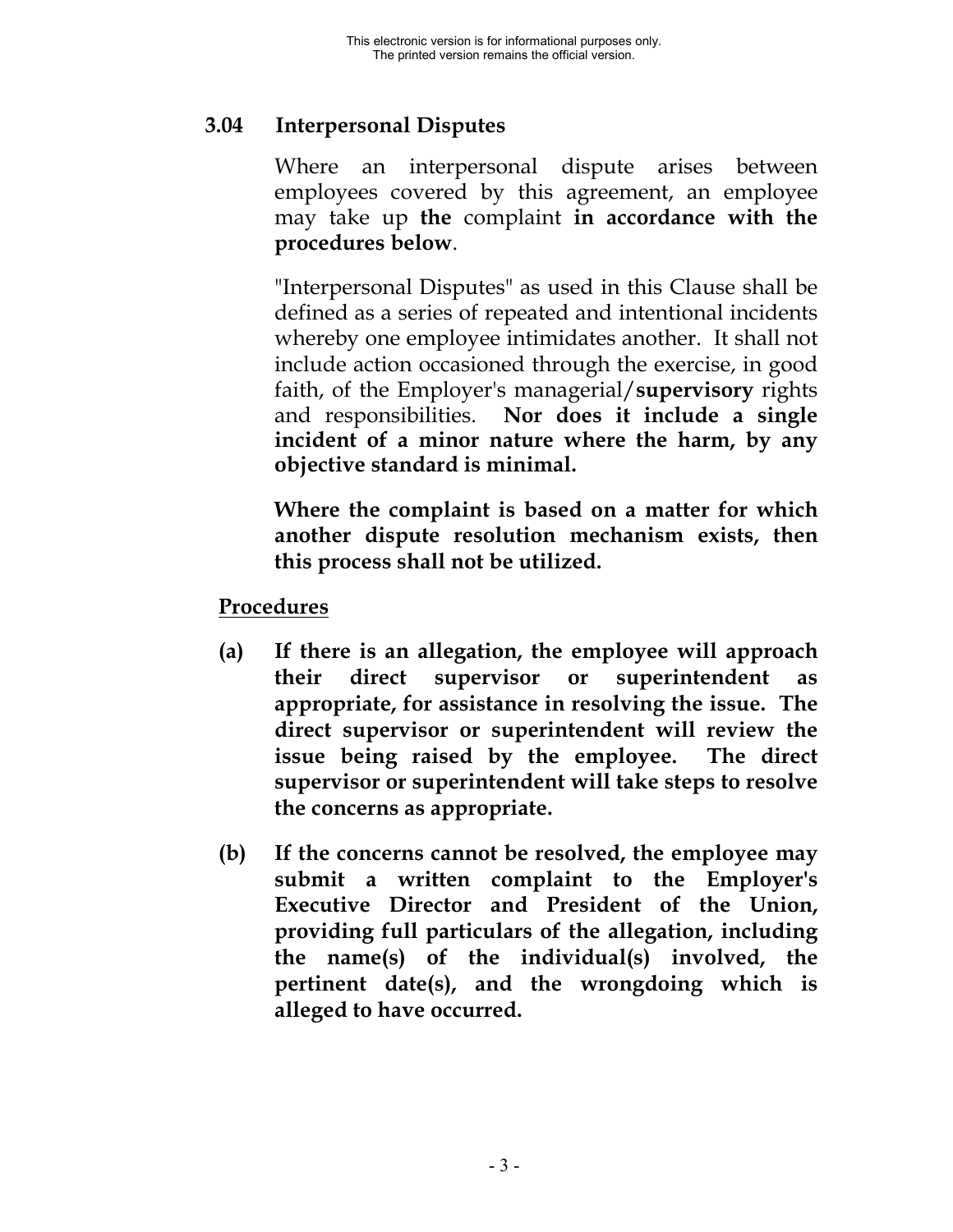- **(c) Upon receipt of a written complaint, and subject to (b) above, the Executive Director and President of the Union will request John McConchie, or a mutually agreed alternate, to conduct an investigation.**
- **(d) The Investigator will have the same powers as an arbitrator. The Union and Employer will share equally in the payment of fees and expenses of the Investigator.**
- **(e) The Investigator will be requested to complete their investigation within thirty (30) days, and will provide a copy of the investigation report to the Employer, Union and complainant.**
- **(f) The Investigator has no authority to amend the Collective Agreement, nor to make recommendations with respect to systemic issues. The recommendations of the Investigator will be for the purpose of resolving the complaint between the complainant and respondent(s), only. Such recommendations will be implemented by the Employer and will constitute a final resolution of the complaint, binding on all parties.**
- **(g) A complaint filed under this Clause will be dealt with in a confidential manner.**
- **(h) An employee who files a written complaint which would be seen by a reasonable person to be frivolous, vindictive or vexatious may be subject to disciplinary action. Disciplinary action taken may be grieved pursuant to Article 9--***Grievance Procedure***.**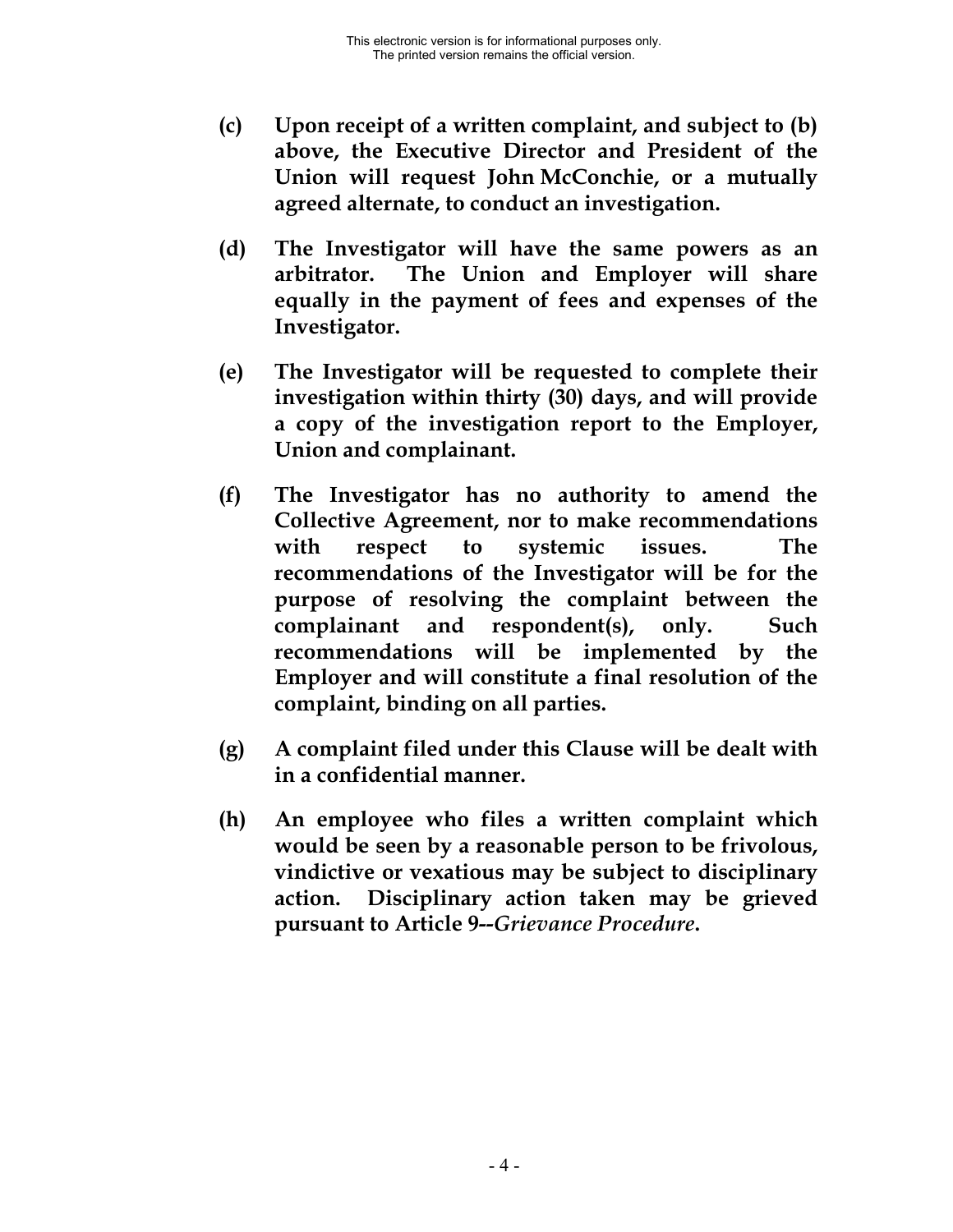## <span id="page-13-0"></span>**4. UNION MEMBERSHIP REQUIREMENT**

## **4.01 All Employees to be Members**

It is agreed that all personnel who are members of the Union in good standing on the effective date of this Agreement shall remain members of the Union in good standing as a condition of continued employment with the Employer and all employees hired after the effective date of this Agreement shall, on completion of six months' employment, become and remain members of the Union in good standing. Any employee who fails to maintain membership in the Union in good standing in accordance with its Constitution and Bylaws shall be discharged from employment with the Employer after notice is given to the Employer that the employee is no longer a member of the Union in good standing.

# **4.02 No Other Agreement**

No employee shall be required or permitted to make a written or verbal agreement with the Employer or its representative which may conflict with the terms of this Collective Agreement.

# **5. CHECK-OFF OF UNION DUES**

# **5.01 Dues Deductions**

(a) All members shall pay a bi-weekly fee to the Union equated to the Union's monthly dues, such payment to be made by payroll deduction. The deduction of dues from the bi-weekly pay of all employees shall become effective on the first day of the pay period coincident with the date of employment and deductions shall be made in respect of all subsequent pay periods, provided an employee works any part of the period. The Employer shall remit all dues deducted for pay periods ending in a calendar month to the Secretary-Treasurer of the Union by the 20th day of the month following.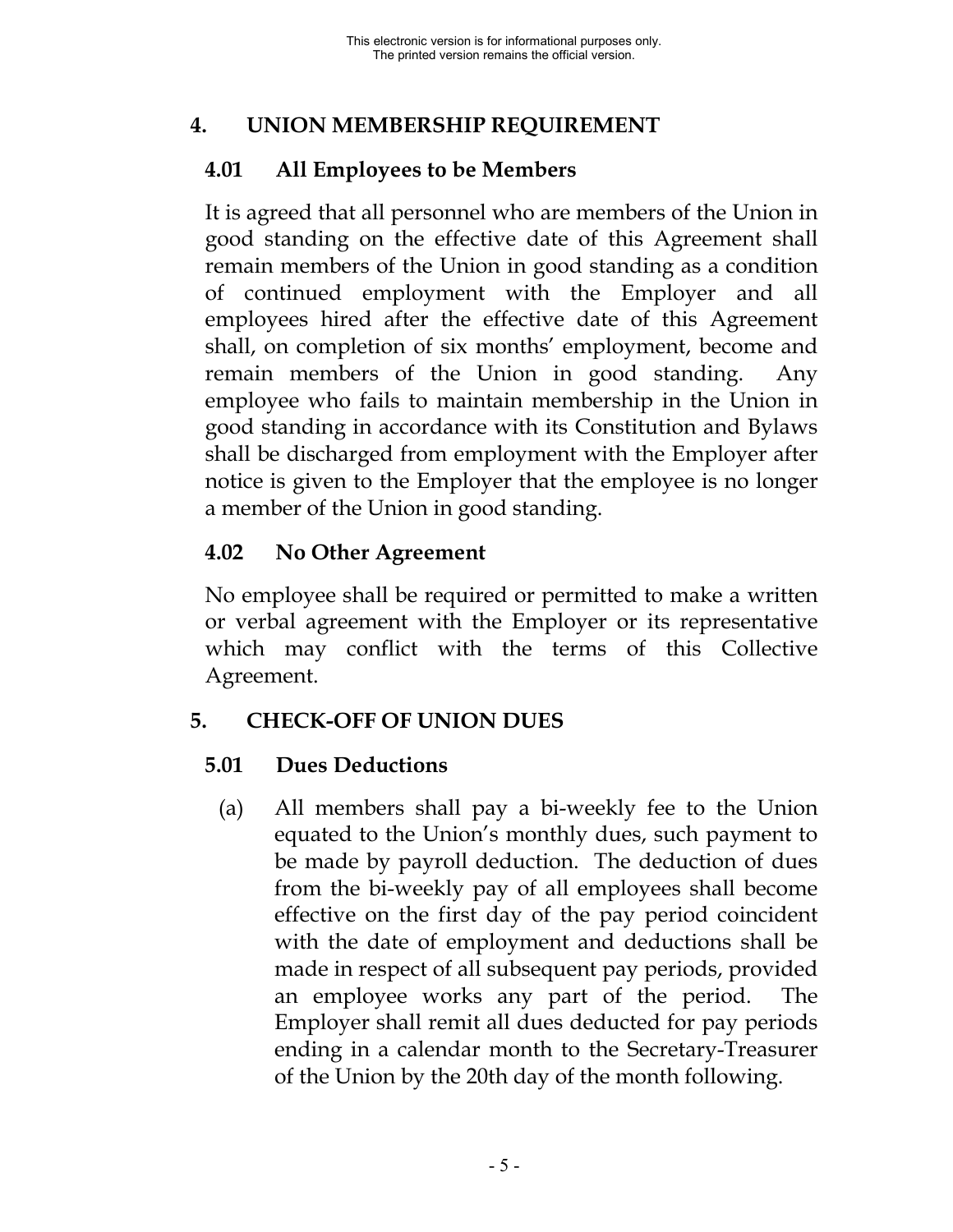<span id="page-14-0"></span>(b) Union dues shall not be deducted from members during the period of time that they fill a managerial position outside the bargaining unit. The Employer shall notify the Union in writing of the commencement date and completion date of the assignment.

#### **5.02 General Assessment**

The Employer shall deduct from the bi-weekly pay of each member of the Union all general assessments levied by the Union. The Employer shall remit all assessments deducted for pay periods ending in a calendar month to the Secretary-Treasurer of the Union by the 20th day of the month following.

## **5.03 Probationary Employees**

The Employer shall deduct from the bi-weekly pay of each probationary employee dues and/or assessments as in Clauses 5.01 and 5.02 above and remit to the Secretary-Treasurer of the Union as in Clauses 5.01 and 5.02 above.

# **5.04 Payment in Lieu of Dues**

In lieu of deductions from persons, other than those Employer employees covered by the Union Certificate of Bargaining Authority who are paid directly or indirectly to provide ambulance service or dispatch service, it is agreed that one half of one per cent of the total of such direct or indirect wage payments, irrespective of whether they are paid through the Employer payroll account or the general accounting system, will be paid by the Employer to the Union at monthly intervals to the Secretary-Treasurer of the Union.

## **6. CORRESPONDENCE**

## **6.01 Correspondence**

It is agreed that all correspondence between the parties hereto arising out of or incidental to this Agreement shall pass to and from the Employer and the Secretary-Treasurer of the Union.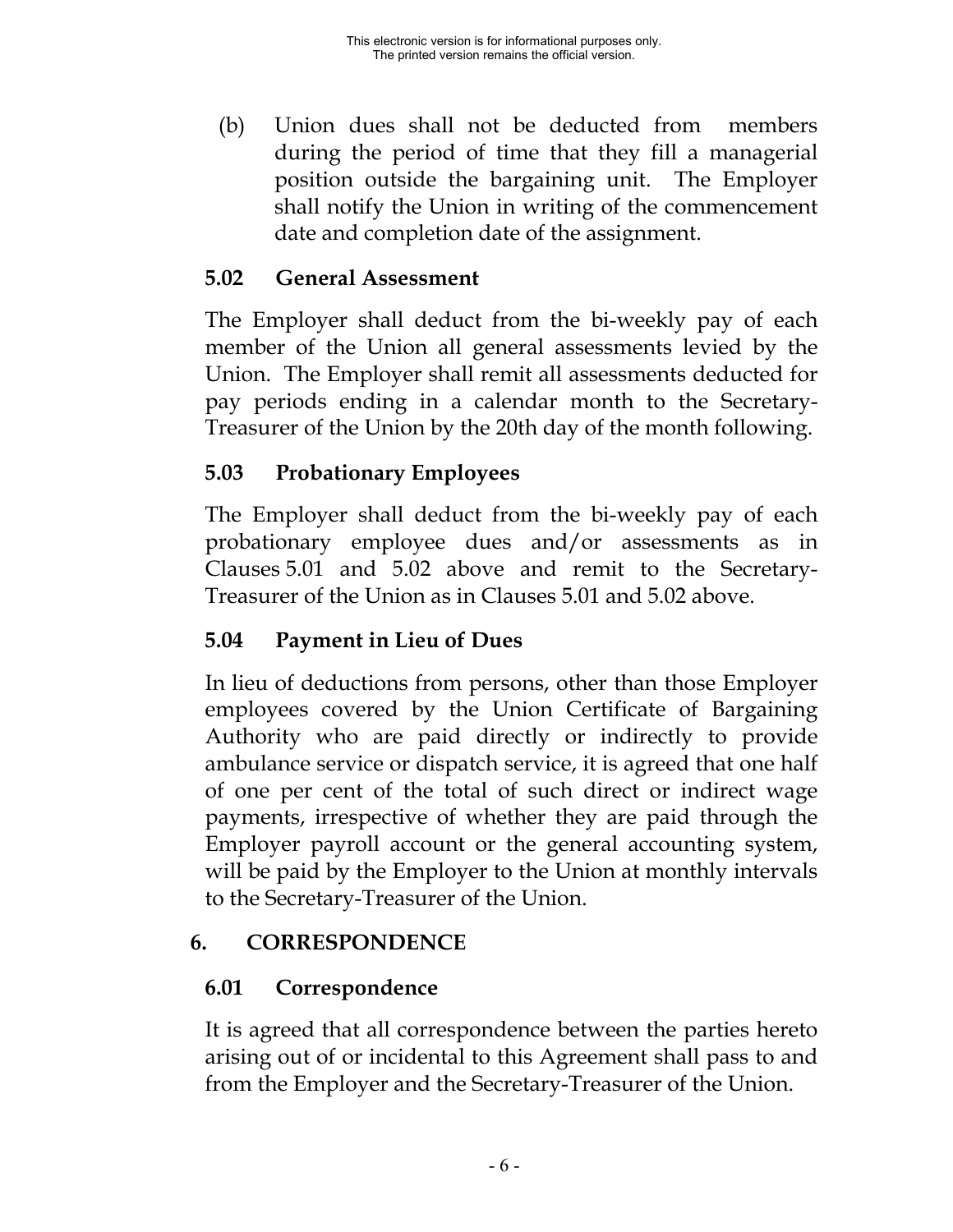# <span id="page-15-0"></span>**7. CONTRACTING OUT**

## **7.01 Contracting Out**

The Employer agrees not to contract-out any work presently performed by employees covered by this Agreement which would result in the laying off **or the reduction in classification** of such employees.

#### **8. PROVINCIAL JOINT LABOUR-MANAGEMENT COMMITTEE**

## **8.01 Establishment of Committee**

It is agreed that the Provincial Joint Labour-Management Committee provided for in this Agreement shall consist of not less than four representatives of the Union and not less than one representative appointed by the Employer. For the term of this Agreement the Chair of the Provincial Joint Labour-Management Committee shall be a representative of the Union, the Recording Secretary shall be a representative of the Employer. Minutes prepared by the Recording Secretary shall be approved and signed by both parties before publication.

## **8.02 Committee Decisions**

Decisions by the Provincial Joint Labour-Management Committee shall be by unanimous agreement. The Employer shall have one vote and the Union shall have one vote.

## **8.03 Meetings of Committee**

The Provincial Joint Labour-Management Committee will meet at the request of either party at a time agreeable to both parties.

## **8.04 Time Off for Meetings**

The four representatives of the Union shall be granted time off work with pay for the purpose of attending meetings of the Committee, or paid their regular hourly rate of pay for the time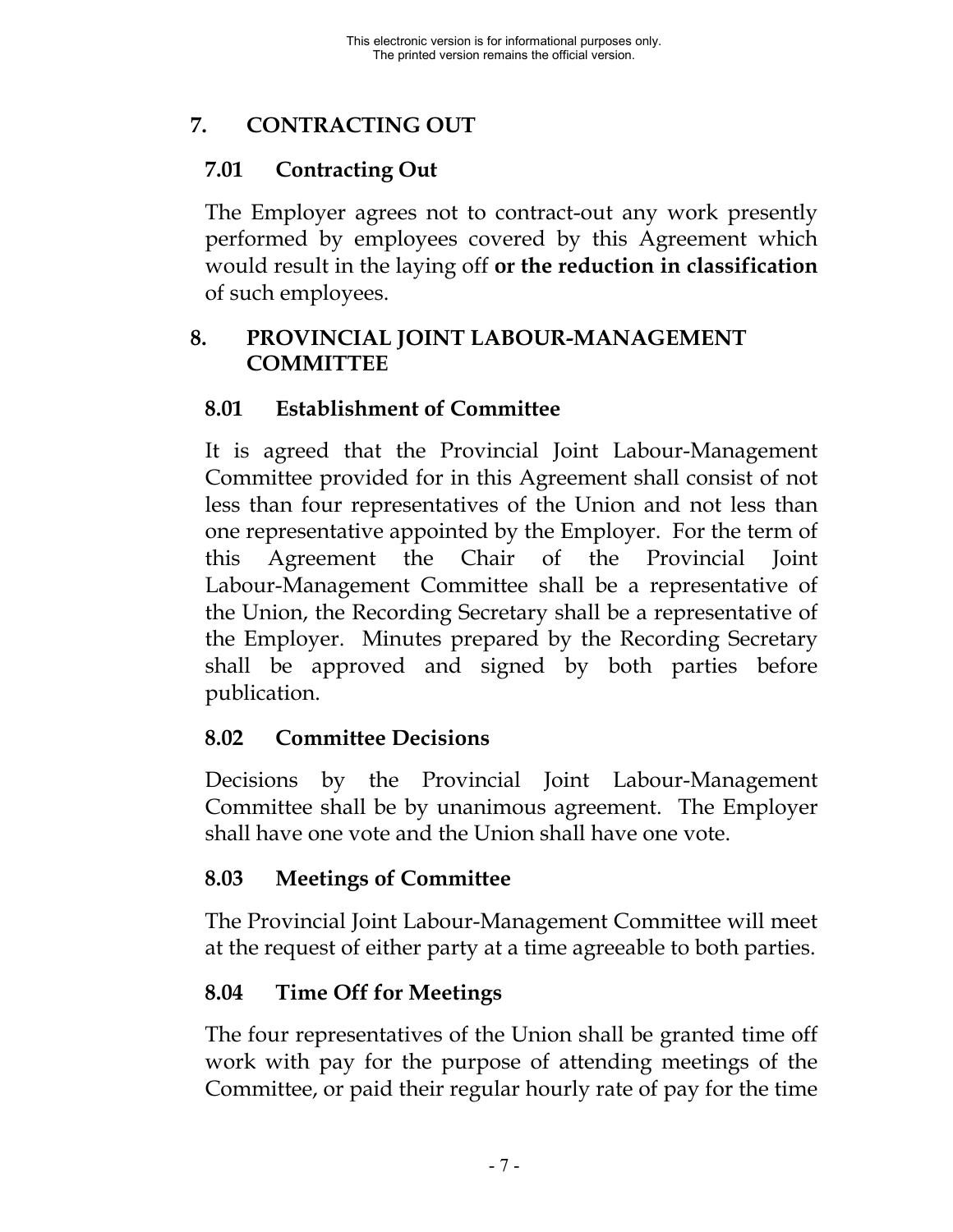<span id="page-16-0"></span>of the meeting if off duty, and it is agreed that each party hereto shall pay 50% of the administrative costs of the Provincial Joint Labour-Management Committee.

## **8.05 Committee's Term of Reference**

The Provincial Joint Labour-Management Committee shall not have jurisdiction to change wage scales, working conditions or any other matters addressed in the Collective Agreement which are the subject of collective bargaining.

The Committee shall have the right to make recommendations to the Union and the Employer on the following matters:

- (a) solutions on day-to-day problems within the intent of this Agreement;
- (b) interpretations which may alleviate grievances;
- (c) applications on terms of the Agreement where "mutual agreement" is required, e.g. leaves of absence;
- (d) to propose to the negotiating committee consideration of or changes to the Collective Agreement;
- (e) proposed changes in uniform dress issue and style;
- (f) matters concerning the correction of unsafe conditions and practices and the maintenance of cooperative interest in the safety of the work force.

#### **8.06 Regional Joint Labour-Management Committee**

- (a) It is agreed that the Regional Joint Labour-Management Committee shall consist of two Regional representatives of the Union and two Regional representatives of the Employer.
- (b) The two representatives of the Union shall be granted time off without loss of basic pay for the purpose of attending meetings of the Committee.
- (c) Agreements on working conditions which are arrived at through meetings held between Regional Directors and Regional Vice-presidents of the Union or Unit Chiefs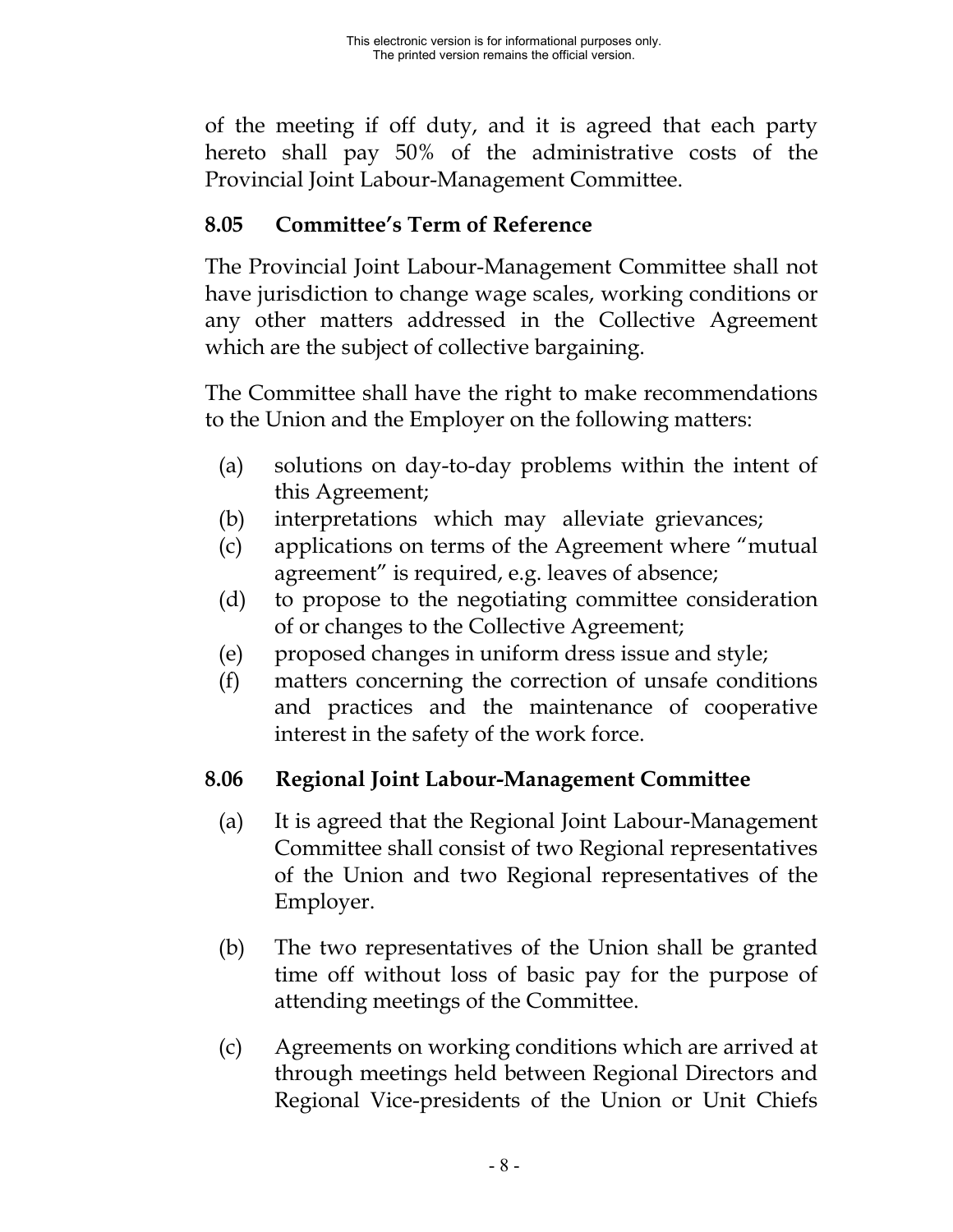and Union Shop Stewards shall be forwarded to the Provincial Joint Labour-Management Committee for ratification.

## <span id="page-17-0"></span>**9. GRIEVANCE PROCEDURE**

## **9.01 Investigations**

Union representatives designated by the Executive to investigate a specific grievance shall have the right to investigate grievances including questioning witnesses.

# **9.02 Appeal Procedure**

- (a) The grievance/arbitration procedure of Clause 9.13 and Article 10 is the sole procedure recognized for resolving disputes between the parties concerning the application, interpretation or any alleged violation of the Collective Agreement including the application of disciplinary measures relating to Ambulance Service Regulations.
- (b) In the event that, after having initiated a grievance through the grievance procedure, an employee endeavours to pursue the same grievance through any other channel, then the Union agrees that, pursuant to this Clause, the grievance shall be considered to have been abandoned.

# **9.03 Recognition of Union Stewards and Officers**

In order to provide an orderly and speedy procedure for the settling of grievances, the Employer acknowledges the rights and duties of the Officers and Stewards of CUPE Local 873. The Officer(s) and Steward(s) shall assist any employee which the Local represents in preparing and presenting grievances in accordance with the grievance procedure.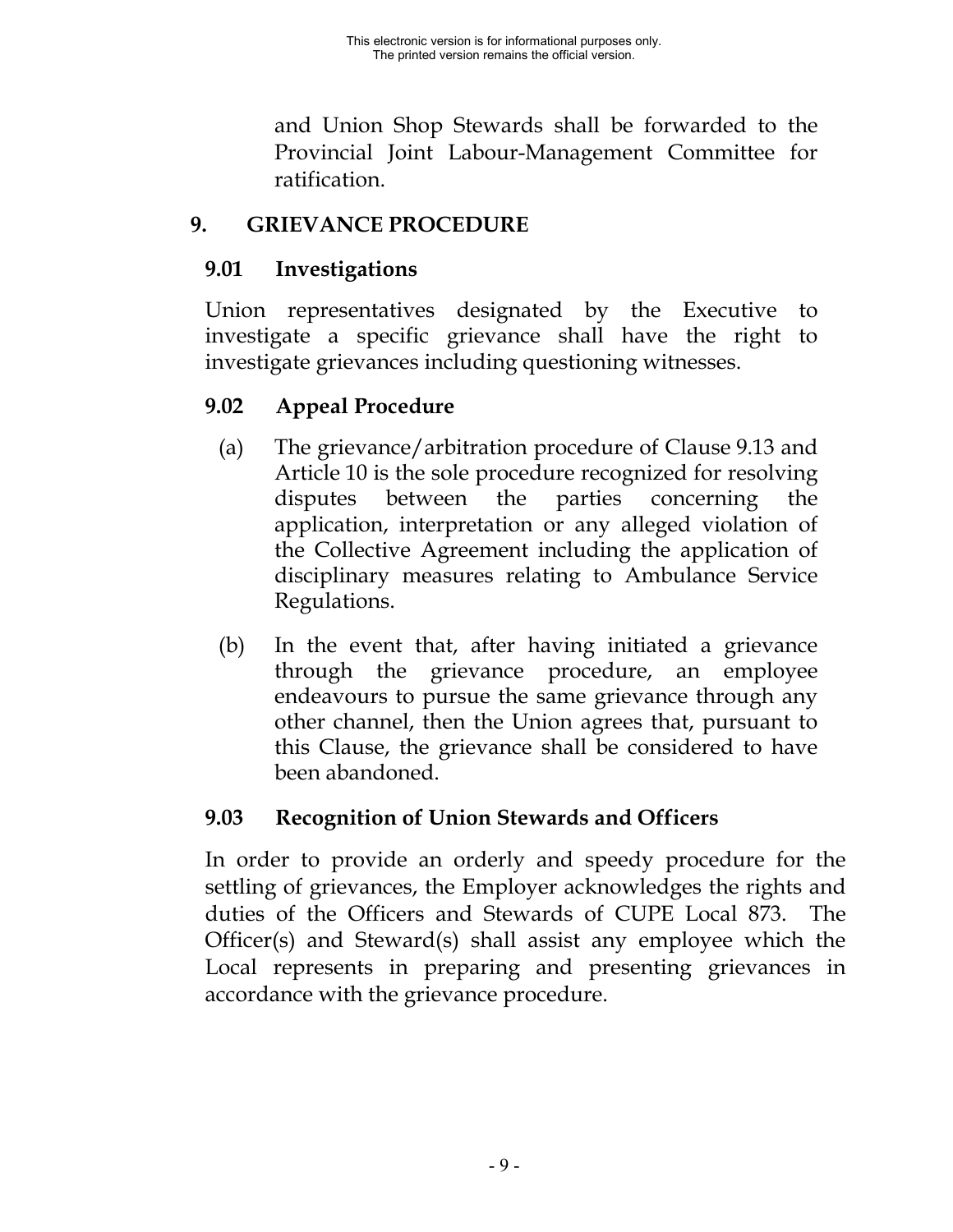## <span id="page-18-0"></span>**9.04 Name of Stewards**

The Union shall notify the Employer in writing of the name of each steward, including the Chief Steward, and the Region or Station they represent before the Employer shall be required to recognize them.

## **9.05 Permission to Leave Work**

The Employer agrees that stewards shall not be hindered, coerced, restrained or interfered with in any way in their performance of their duties while investigating disputes and presenting adjustments as provided in this Article. The Union recognizes that each steward is employed by the Employer and that stewards will not leave their work during working hours except to perform their duties under this Agreement and then only if the matter is urgent. Therefore, no steward shall leave their work without obtaining the permission of their supervisor, which permission shall be given as soon as a suitable relief can be obtained.

## **9.06 Policy Grievance**

Where a dispute involving a question of general application or interpretation occurs or where a group of employees or the Union, or the Employer, has a grievance, the matter may be referred directly to the Provincial Secretary-Treasurer of the Union for presentation at Step 3 of the Grievance Procedure. A policy grievance must be presented no later than 30 calendar days after the date:

- (a) on which the employee or employees affected were notified orally or in writing of the action or circumstances giving rise to the grievance; or
- (b) on which the employee or employees affected first became aware of the action or circumstances giving rise to the grievance.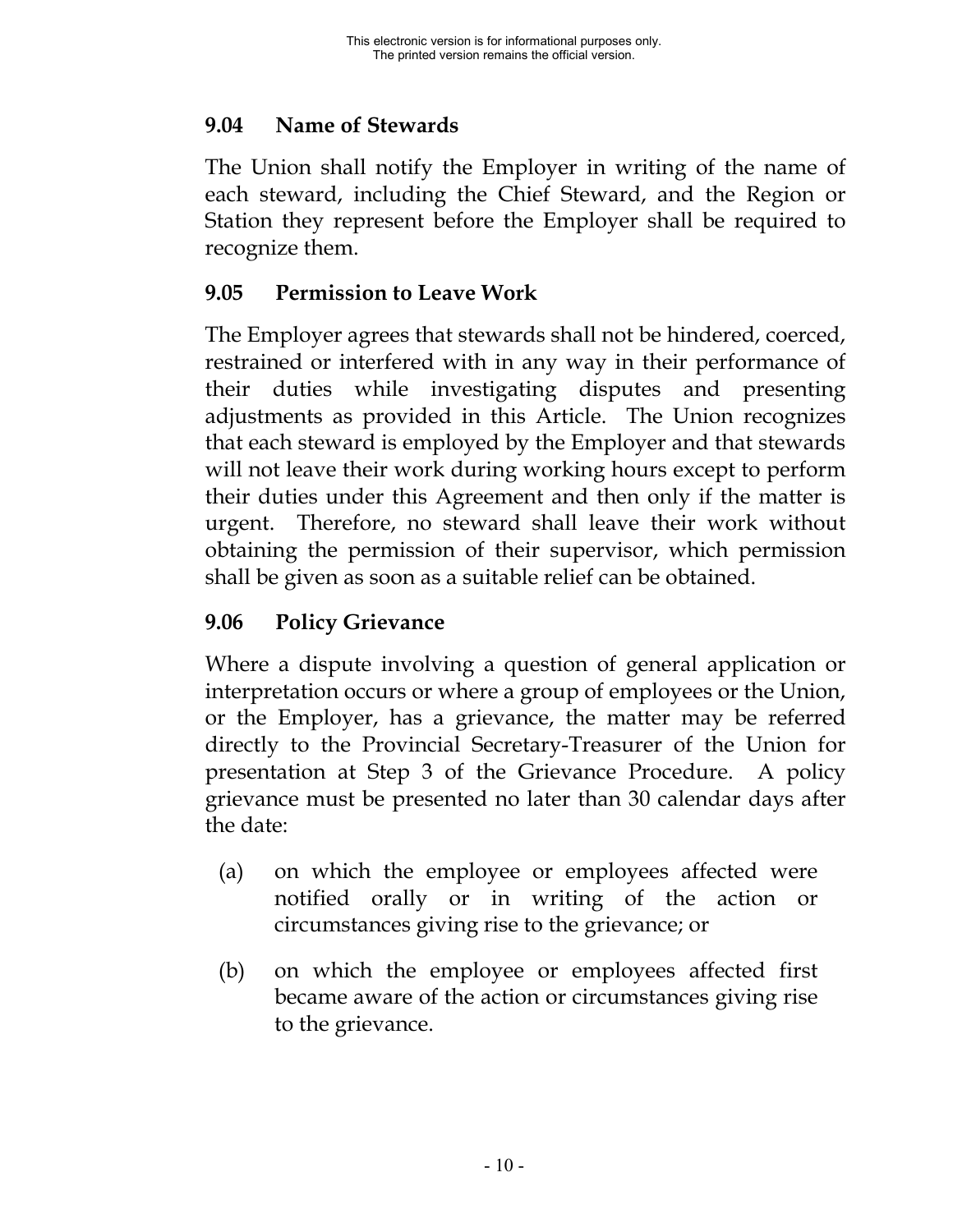## <span id="page-19-0"></span>**9.07 Grievance on Safety**

An employee, or group of employees, who is/are required to work under unsafe or unhealthy conditions shall have the right to file a grievance.

### **9.08 Replies in Writing**

Replies to grievances stating reasons shall be in writing commencing at Step 2 of the grievance procedure.

### **9.09 Facilities for Grievances**

The Employer shall supply the necessary facilities for the grievance meetings.

## **9.10 Mutually Agreed Changes**

### **Any mutually agreed changes to this Collective Agreement shall form part of this Collective Agreement and are subject to the grievance and arbitration procedures.**

### **9.11 Technical Objections to Grievances**

No grievance shall be defeated or denied by any formal or technical objection. An arbitrator shall have the power to allow all necessary amendments to the grievance and the power to waive formal procedural irregularities in the processing of a grievance in order to determine the real matter in dispute and to render a decision which the arbitrator deems just and equitable.

#### **9.12 Time Limits to Present Initial Grievance**

Any employee who wishes to present a grievance as in 9.02 of the grievance procedure in the manner prescribed in Clause 9.13 must do so no later than 30 days after the date:

1. on which the employee was notified orally or in writing of the action or circumstances giving rise to the grievance;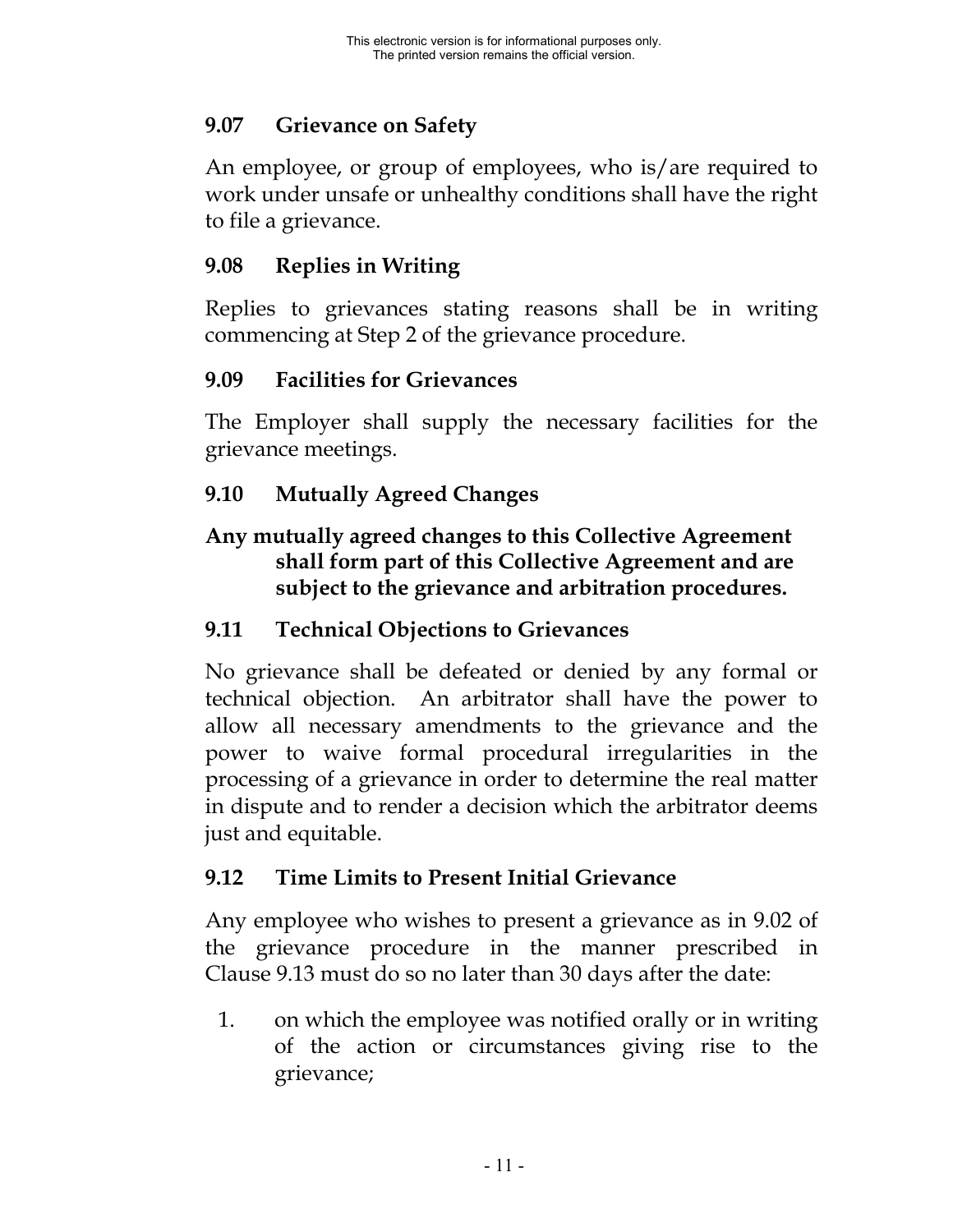<span id="page-20-0"></span>2. on which the employee first became aware of the action or circumstances giving rise to the grievance.

## **9.13 Adjustment of Disputes and Complaints**

Any dispute or complaint arising out of the interpretation or application or alleged violation of this Agreement, or regarding any matter or thing relating to terms or conditions of employment, and not otherwise covered by this Agreement, shall be finally and conclusively settled without stoppage of work in the following manner:

### Step 1

The employee or employees concerned with any dispute or complaint may take up the matter directly with a designated representative of the Employer and in the event that the satisfactory understanding is reached that shall end the matter.

### Step 2

Subject to the time limits in Clause 9.12, an employee may present a grievance setting out in writing a statement of the particulars of the grievance noting the Article of the Agreement which has allegedly been violated and the redress sought to the Regional Director. The Regional Director shall render a decision to the member's representative in writing within 14 days of receiving the grievance at Step 2.

#### Step 3

In the event that the decision of the Regional Director does not resolve the grievance, the grievance and redress sought will be submitted to the Executive Director in writing within:

- (a) 14 days after the decision has been conveyed to the member's representative by the Regional Director at Step 2; or
- (b) 14 days after the Regional Director's reply was due.

The Executive Director **or designate** shall render a decision in writing within 21 days of the date the matter is referred to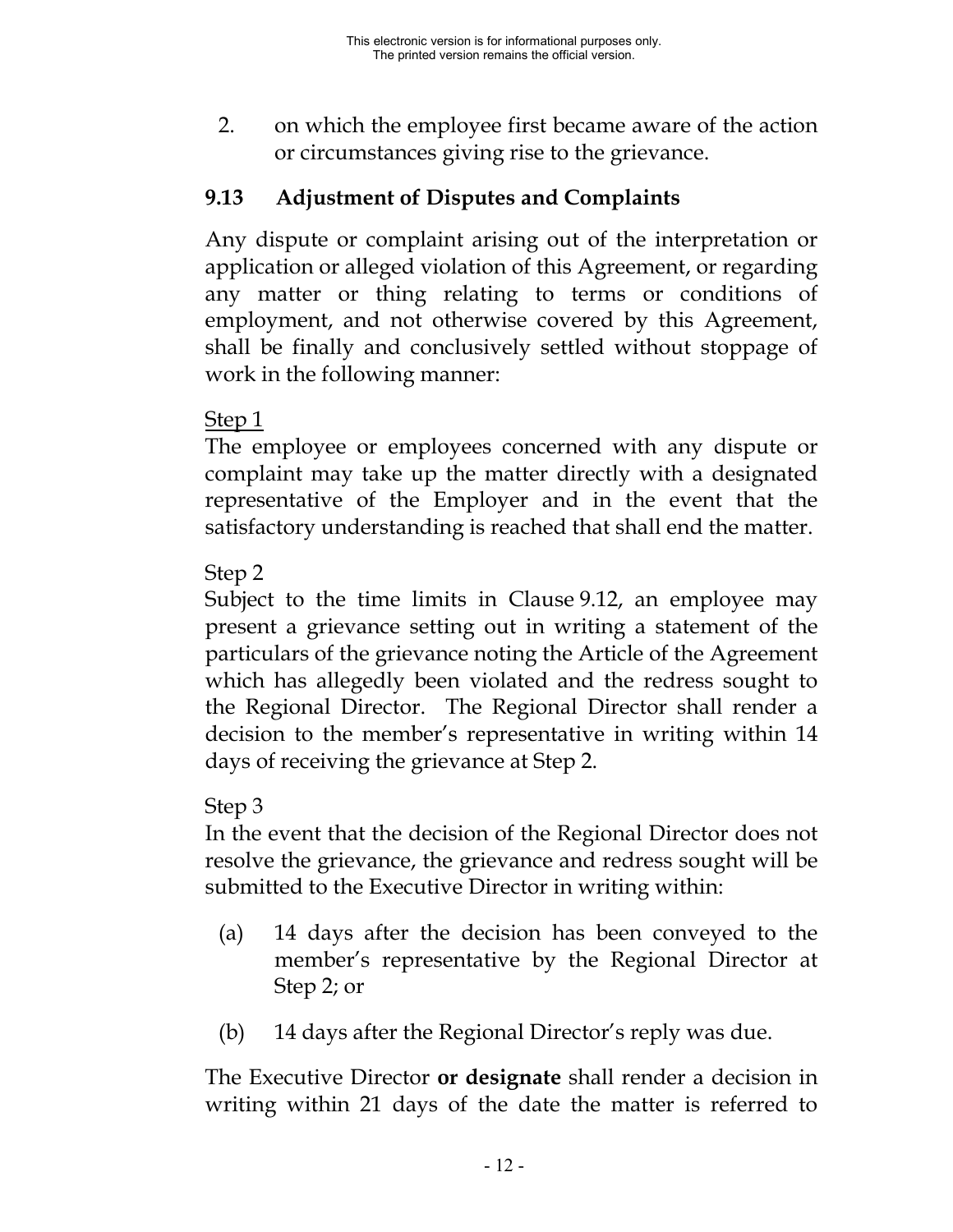#### <span id="page-21-0"></span>Step 3.

## **9.14 Discharge Grievances**

In the case of a dispute arising from an employee's dismissal, the grievance may be filed directly at Step 3, within 30 days of the date on which the dismissal occurred, or within 30 days of the employee receiving notice of dismissal.

### **9.15 Expedited Arbitration**

- **(a) The parties shall determine by mutual agreement those grievances filed at arbitration pursuant to Article 10, which are suitable for expedited arbitration.**
- **(b) Any such grievance proceeding through expedited arbitration shall be referred to the arbitrator and hearing dates shall be scheduled as expeditiously as possible.**
- **(c) All presentations are to be short and concise and are to include a comprehensive opening statement. The parties agree to make limited use of authorities during their presentations.**
- **(d) Prior to rendering a decision, with the parties agreement, the arbitrator may assist the parties in mediating a resolution to the grievance.**
- **(e) Where mediation fails, or is not appropriate, a decision shall be rendered as contemplated herein.**
- **(f) The decision of the arbitrator is to be completed and mailed to the parties within 10 working days of the hearing.**
- **(g) The parties shall share equally the costs of the fees and expenses of the arbitrator.**
- **(h) The arbitrator shall have the power and authority to**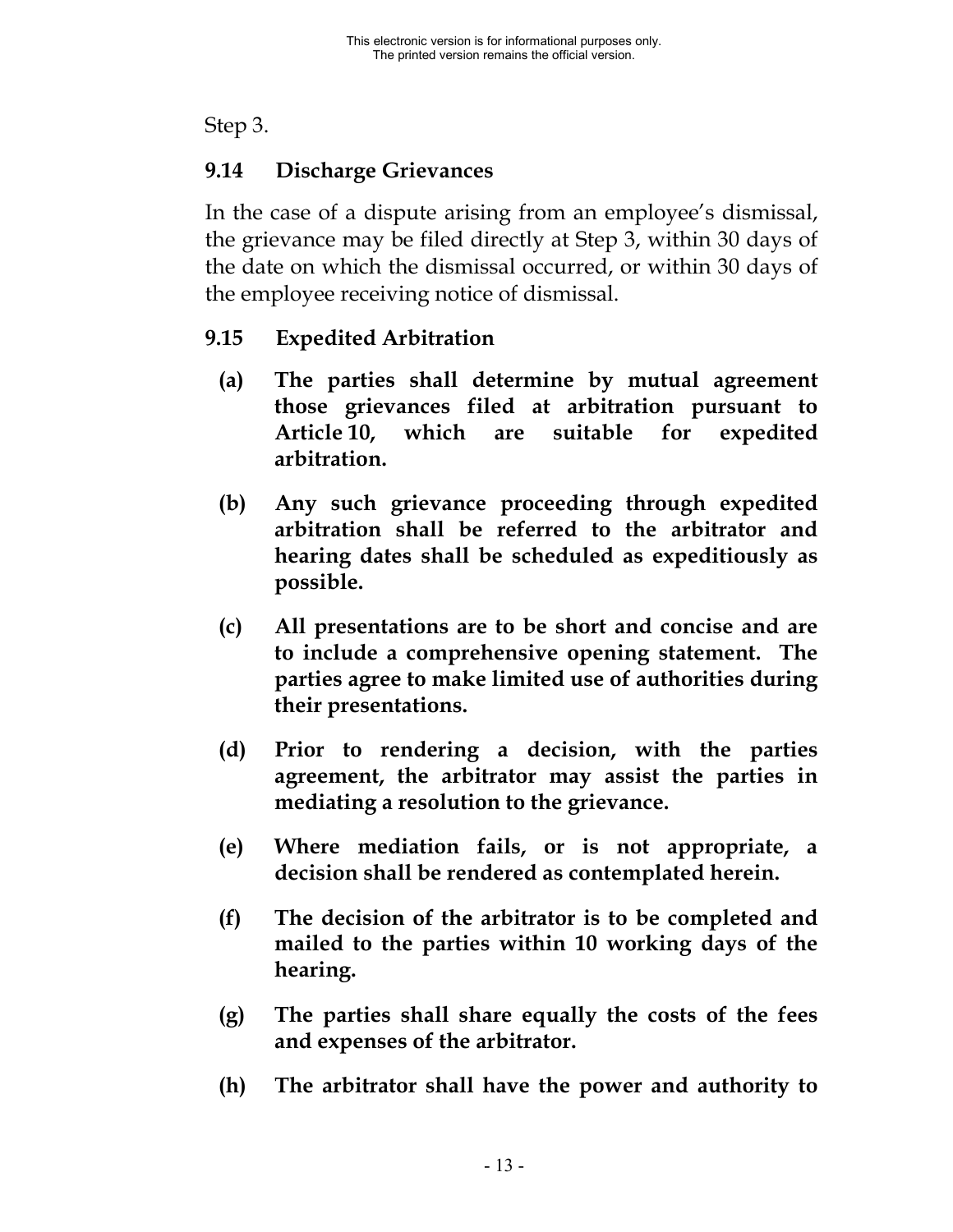<span id="page-22-0"></span>**conclusively settle the dispute and this decision shall be binding on both parties. Arbitration awards shall be of no precedential value and shall not thereafter be referred to by the parties in respect of any other matter or proceeding.**

- **(i) All settlements of expedited arbitration cases prior to hearing shall be without prejudice.**
- **(j) The parties shall mutually agree upon single arbitrators who shall be appointed to hear and resolve groups of grievances.**

### **10. ARBITRATION PROCEDURE**

## **10.01 Composition of Board of Arbitration**

Where a difference arising between the parties relating to the interpretation, application, or administration of this Agreement, including any question as to whether a matter is arbitrable, or where an allegation is made that a term or condition of this Agreement has been violated, either of the parties may, after exhausting the grievance procedure in Article 9, notify the other party in writing within 14 days of the receipt of the reply at the 3rd Step, of its desire to submit the difference or allegations to arbitration, in accordance with (a), (b), and (c) below:

- (a) its intention to submit the matter in dispute to a single arbitrator to be agreed upon by both parties within seven days. Should either party not agree to submit the dispute to a single arbitrator, both parties shall then have seven days to name its chosen representative pursuant to (b) below; or
- (b) the name and address of its chosen representative to the Arbitration Board. Within seven days of receipt of such notification the other party shall appoint its chosen representative and give notice of such appointment to the first appointed member of the Arbitration Board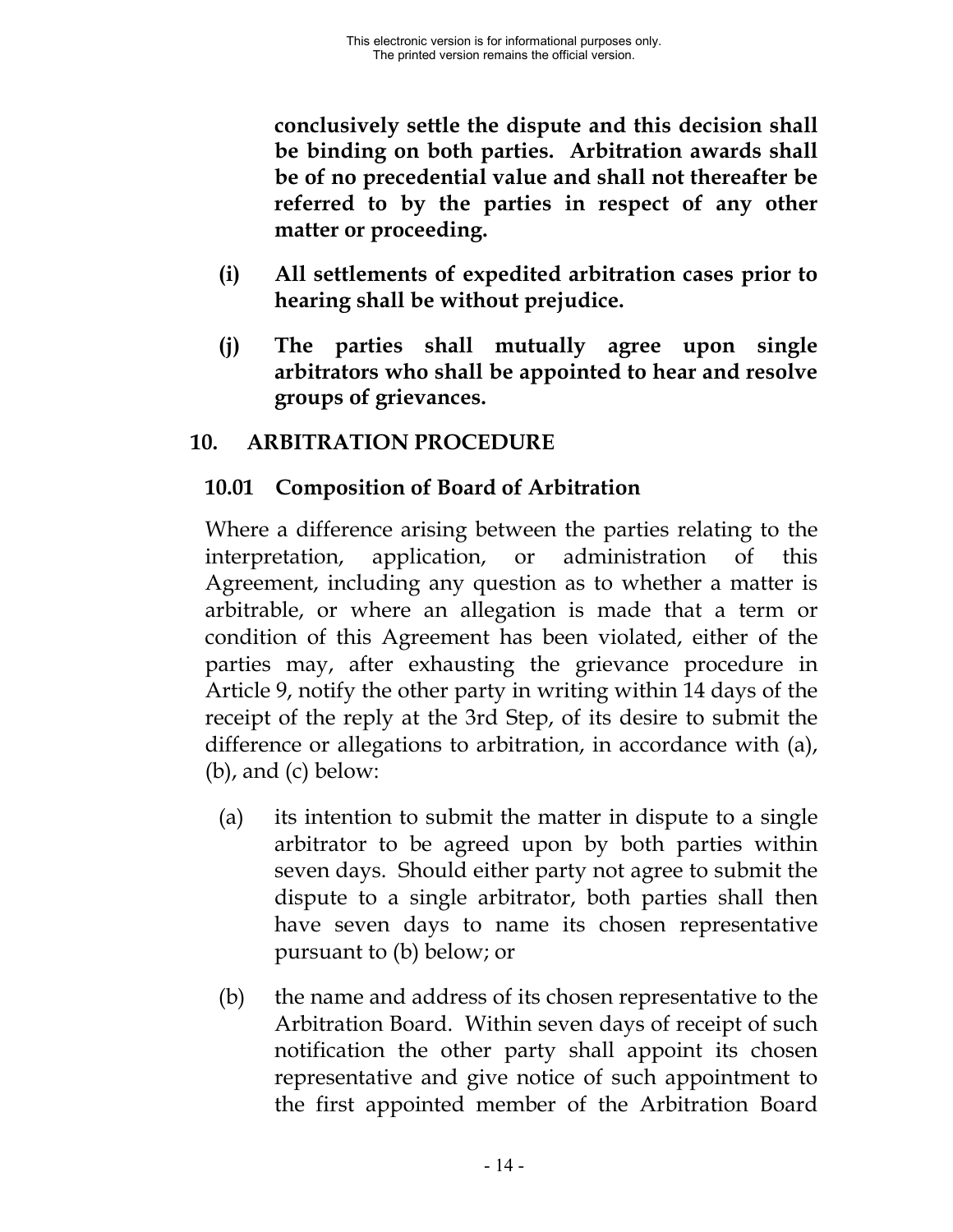stating the name and address of its chosen representative;

<span id="page-23-0"></span>(c) the two appointed representatives shall, within 10 days after the appointment of the last appointed member of the Arbitration Board, appoint a Chair and in the event that they are unable to agree upon a person to act as Chair, shall forthwith apply to the Minister of Labour of British Columbia to appoint a Chair.

### **10.02 Board Procedure**

The Board shall determine its own procedure but shall give full opportunity to all parties to present evidence and make representations. In its attempts at justice the Board shall, as much as possible, follow a lay procedure and shall avoid legalistic or formal procedures. It shall hear and determine the differences or allegation and shall make every effort to render a decision within 30 days.

### **10.03 Decision of the Board**

The decision of the majority shall be the decision of the Board. Where there is no majority decision, the decision of the Chair shall be the decision of the Board. The decision of the Board of Arbitration shall be final, binding and enforceable on all parties and may not be changed. The Board of Arbitration shall not have the power to change this Agreement or to alter, modify or amend any of its provisions, however, the Board shall have the power to dispose of a grievance by any arrangement which it deems just and equitable.

## **10.04 Expenses of the Board**

Each Party shall pay:

- 1. The fees and expenses of the arbitrator it appoints.
- 2. One-half of the fees and expenses of the Chair.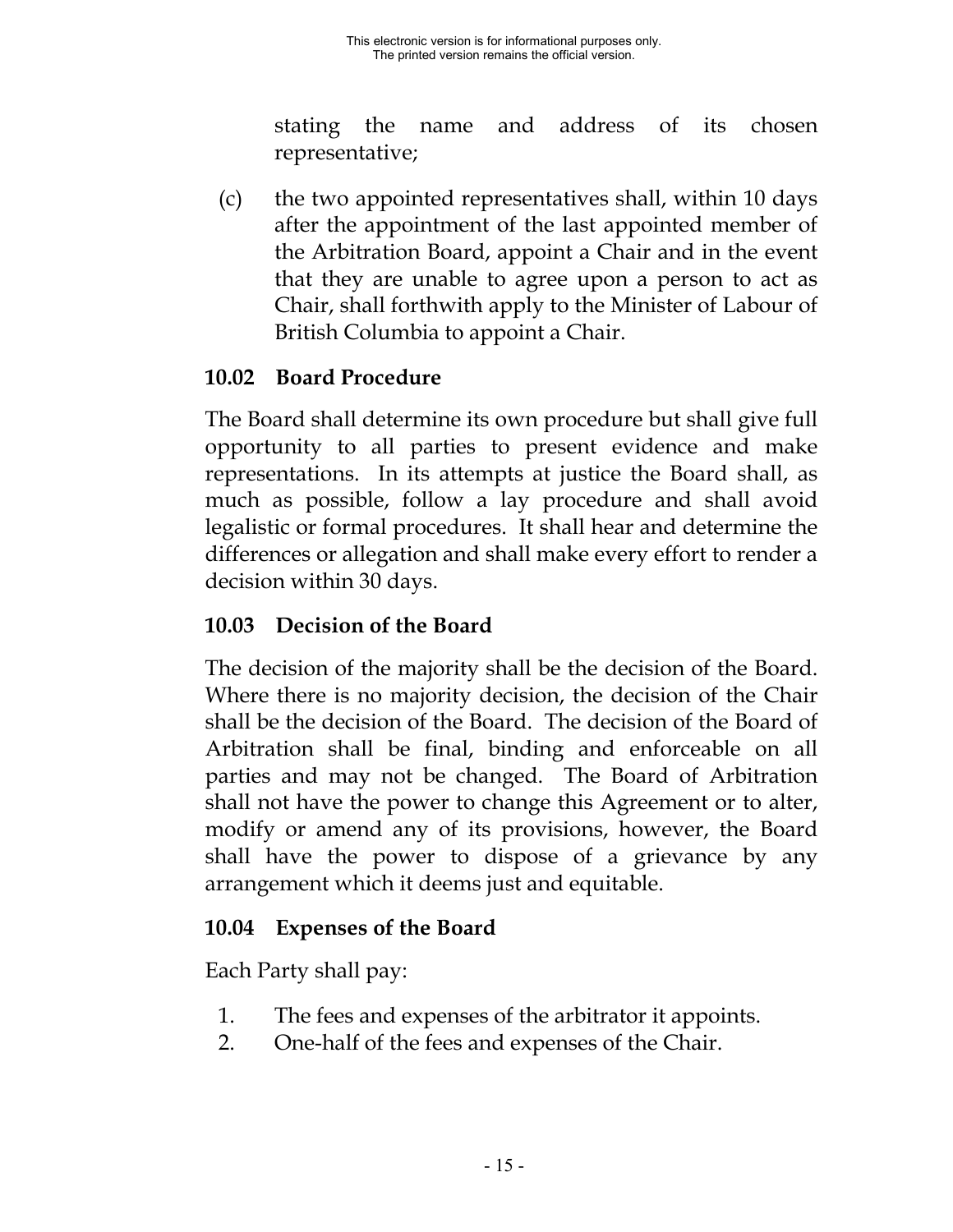### <span id="page-24-0"></span>**10.05 Amending of Time Limits**

The time limits fixed in both the grievance and arbitration procedure may be extended by consent of the parties. The time limits in this Agreement are not mandatory but merely discretionary.

#### **10.06 Witnesses**

At any stage of the Grievance or Arbitration Procedure, the parties shall have the assistance of any employee(s) concerned as witnesses or any other witnesses.

#### **10.07 Access to Employer Premises**

All reasonable arrangements will be made to permit the conferring parties or the arbitrator(s) to have access to the Employer premises to view any working conditions which may be relevant to the settlement of the grievance.

#### **10.08 Written Statements**

- (a) The Employer agrees that any written statements against any member of the Union by another member of the Union shall not be used in grievances, arbitration or any other matter excepting letters of concern with regards to the care and safety of patients, or matters that could be detrimental to the safety of the public and/or employees.
- (b) It is agreed that Clause (a) shall not apply to employees occupying supervisory positions, Instructors, or employees acting in any of these positions, who, whilst in the performance of their duties, are required to submit written reports on employees.

## **11. DISCHARGE, SUSPENSION AND DISCIPLINE**

#### **11.01 Discharge and Suspension**

The Employer shall have the right to discharge or suspend from employment any employee for just cause and this shall be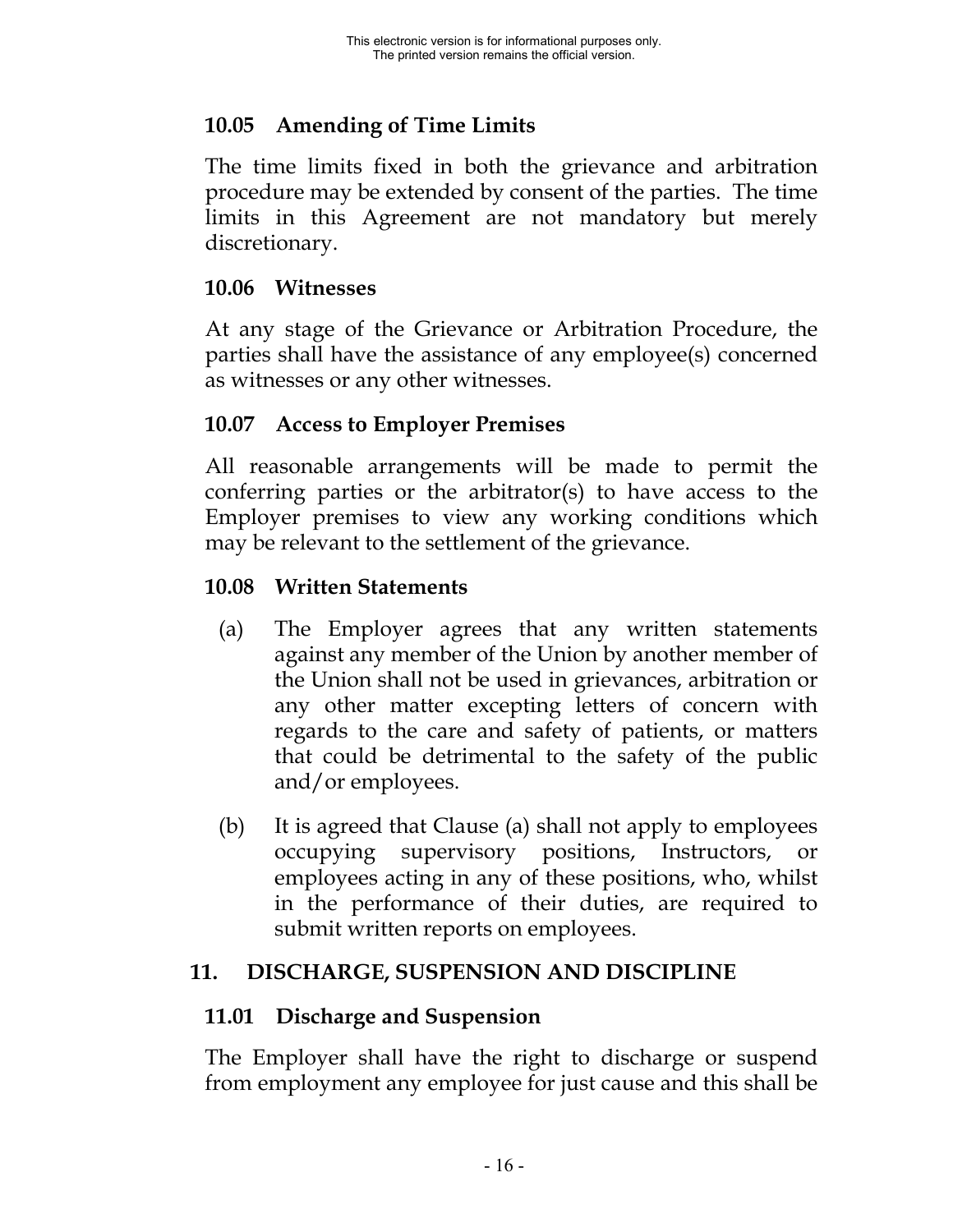<span id="page-25-0"></span>understood to include the discharge or suspension of any employee whose work performance falls below the standard expected by the Employer or any employee who fails to carry out their duties as specified in the Ambulance Service Regulations to the satisfaction of the Employer. An employee who considers that they have been unfairly dealt with shall have the right to grieve.

## **11.02 Written Warning**

Whenever the Employer or its authorized agent deem it necessary to censure an employee in a manner indicating that dismissal or discipline may follow any further infraction or may follow if such employee fails to bring their work up to a required standard by a given date, the Employer shall, within 10 days thereafter, give written particulars of such censure to the employee involved with a copy to the Secretary-Treasurer of the Union.

## **11.03 Personnel File**

- (a) In order to assist in the resolution of grievances, an employee, or their designate with the written authority of the employee, shall be entitled to review their personnel file in the office in which the files are normally kept. The employee or their designate shall give the Employer adequate notice prior to having access to such file.
- (b) The employee shall have the right to respond in writing to any document contained therein. Such replies shall become part of the employee's personnel file.
- (c) The personnel file of an employee shall not be used against them at any time after 36 months following a suspension or 24 months following other disciplinary action, including letters of reprimand or any adverse reports, provided there has not been a further infraction. Any such documents upon request of the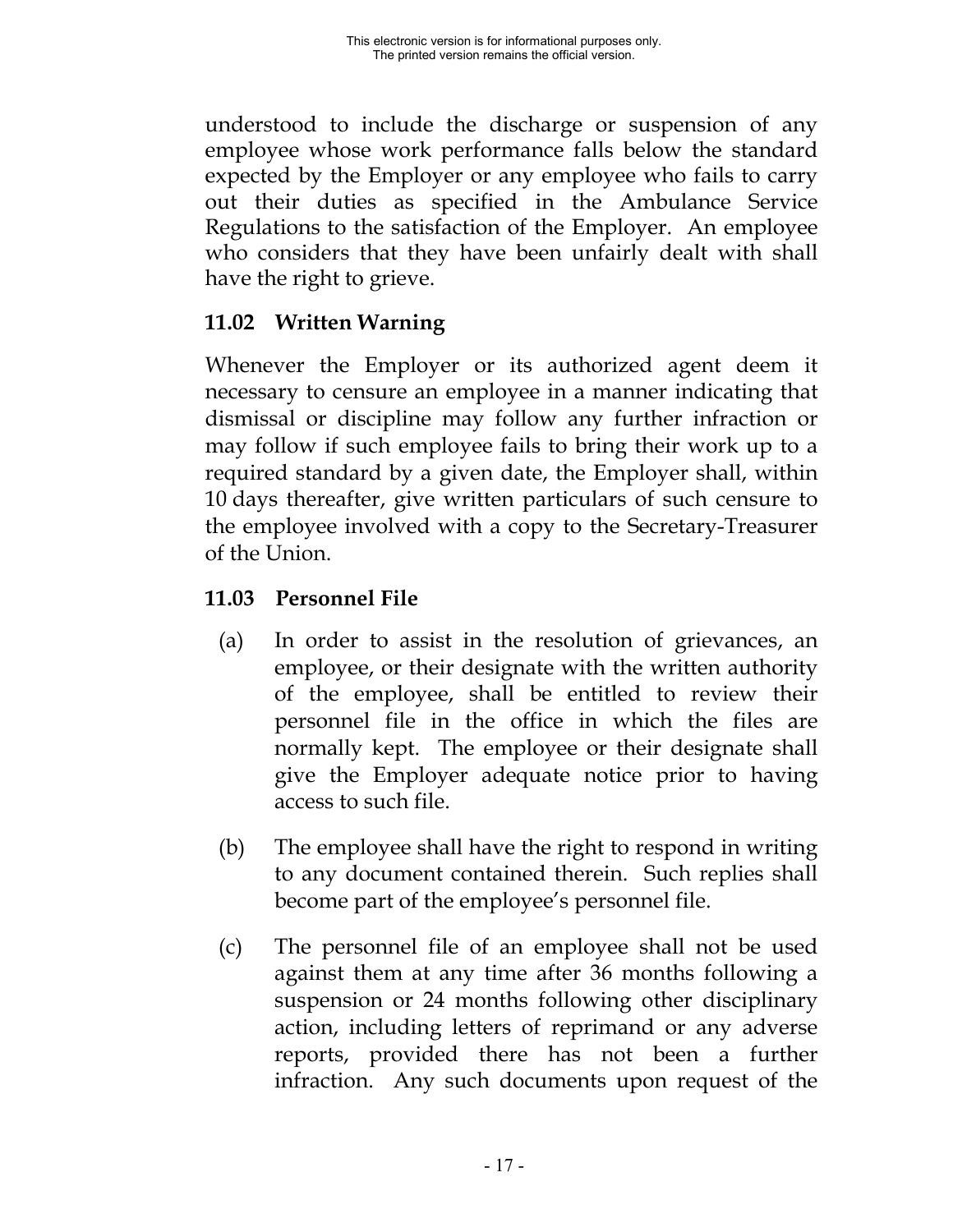<span id="page-26-0"></span>employee, other than formal employee appraisals, shall be removed from the employee's file after the expiration of 36 or 24 months, as the case may be, from the date it was issued.

## **11.04 Notice of Adverse Report**

The Employer shall notify an employee in writing of any expression of dissatisfaction concerning the employee's work within 21 calendar days of the Employer being made aware of the event or the complaint, with copies to the Union. This notice shall include particulars of the work performance which led to such dissatisfaction. This Article shall be applicable to any complaint or accusation which may be detrimental to an employee's advancement or standing with the Employer whether or not it relates to the employee's work. The employee's reply to such complaint, accusation or expression of dissatisfaction shall become part of the employee's personnel file.

# **11.05 Right to Have Steward Present**

An employee shall have the right to have their steward present at any discussion with supervisory personnel which the employee believes might be the basis of disciplinary action. Where a supervisor intends to interview an employee for disciplinary purposes, the supervisor shall notify the employee in advance, of the purpose and reasons for the interview, in order that the employee may contact their steward, providing that this does not result in an undue delay of the appropriate action being taken. The reasons for the interview shall be given to the employee in writing **prior to** the start of the interview.

# **11.06 Termination of Employment**

(a) The Employer may withhold any outstanding monies owed to any employee who is terminating employment with the Employer until all current items of uniform or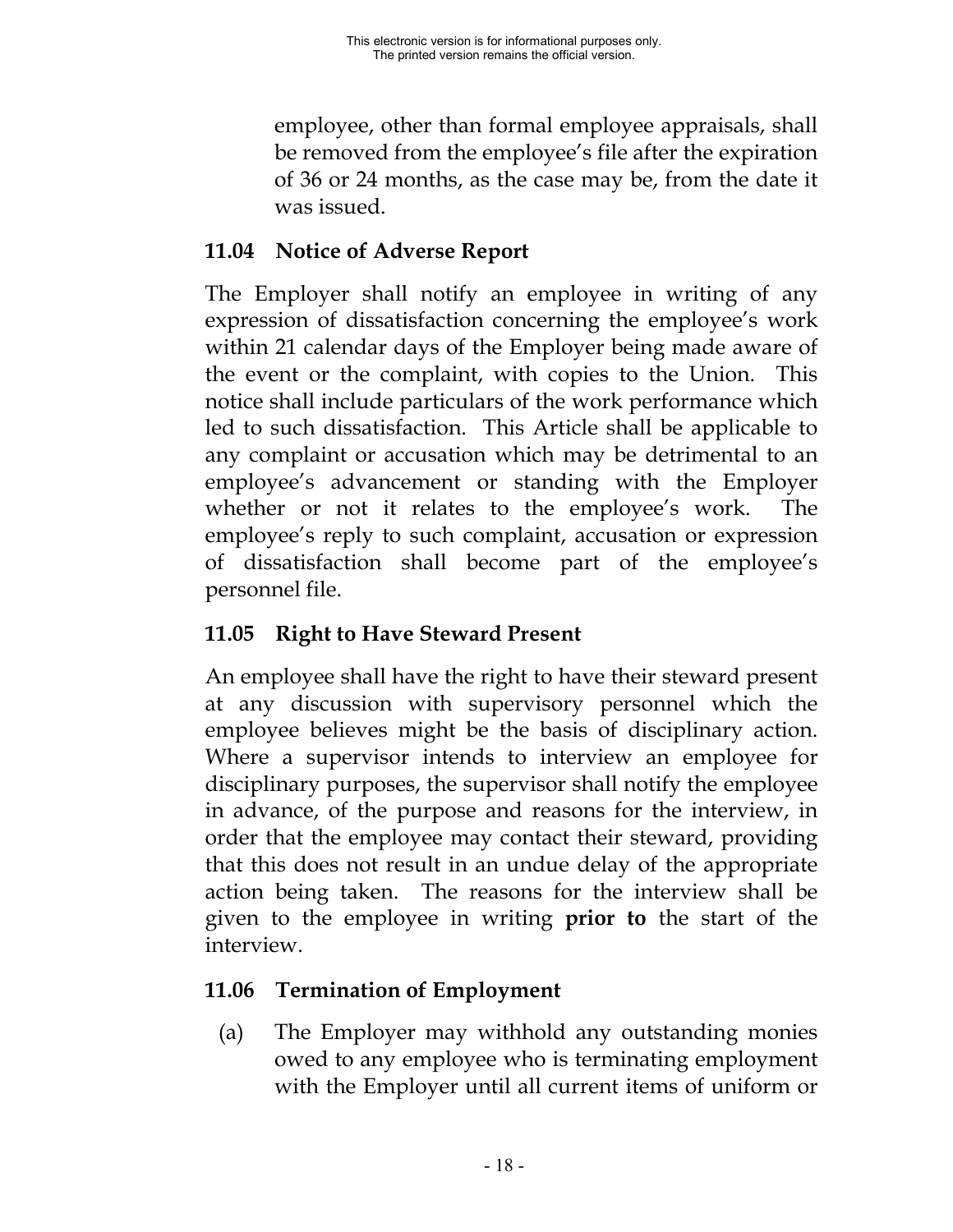<span id="page-27-0"></span>other equipment issued are returned to the Employer and the Employer may deduct from the final pay an amount equal to the value of unreturned items allowing for normal wear.

(b) The Employer may withhold any outstanding monies owed to any employee who is terminating employment with the Employer until all monies owed to the Employer or to the Union by any employee are satisfactorily settled.

## **11.07 Abandonment of Position**

Employees who fail to report for duty for three consecutive shifts without informing the Employer of the reason for their absence will be presumed to have abandoned their position. The Employer agrees to confirm such presumption by registered letter with a copy to the Union within 10 days of the occurrence.

Within 30 days of the letter's postmark the employee shall be afforded the opportunity to rebut the presumption and demonstrate that there were reasonable grounds for not having informed the Employer.

# **11.08 Probationary Employment**

- (a) All full-time employees shall be considered as probationary employees for all purposes of the Agreement and shall work under a permit granted by the Executive Committee of the Union for the first six months of their employment. For the purposes of this Clause, the first six months of employment shall not include any time spent by a probationary employee on **a Paramedic or Dispatch training** course, sick leave or time off work in accordance with Articles 18, 19, or 24.04, or time off work for any other reason.
- (b) The Executive Director may reject any probationary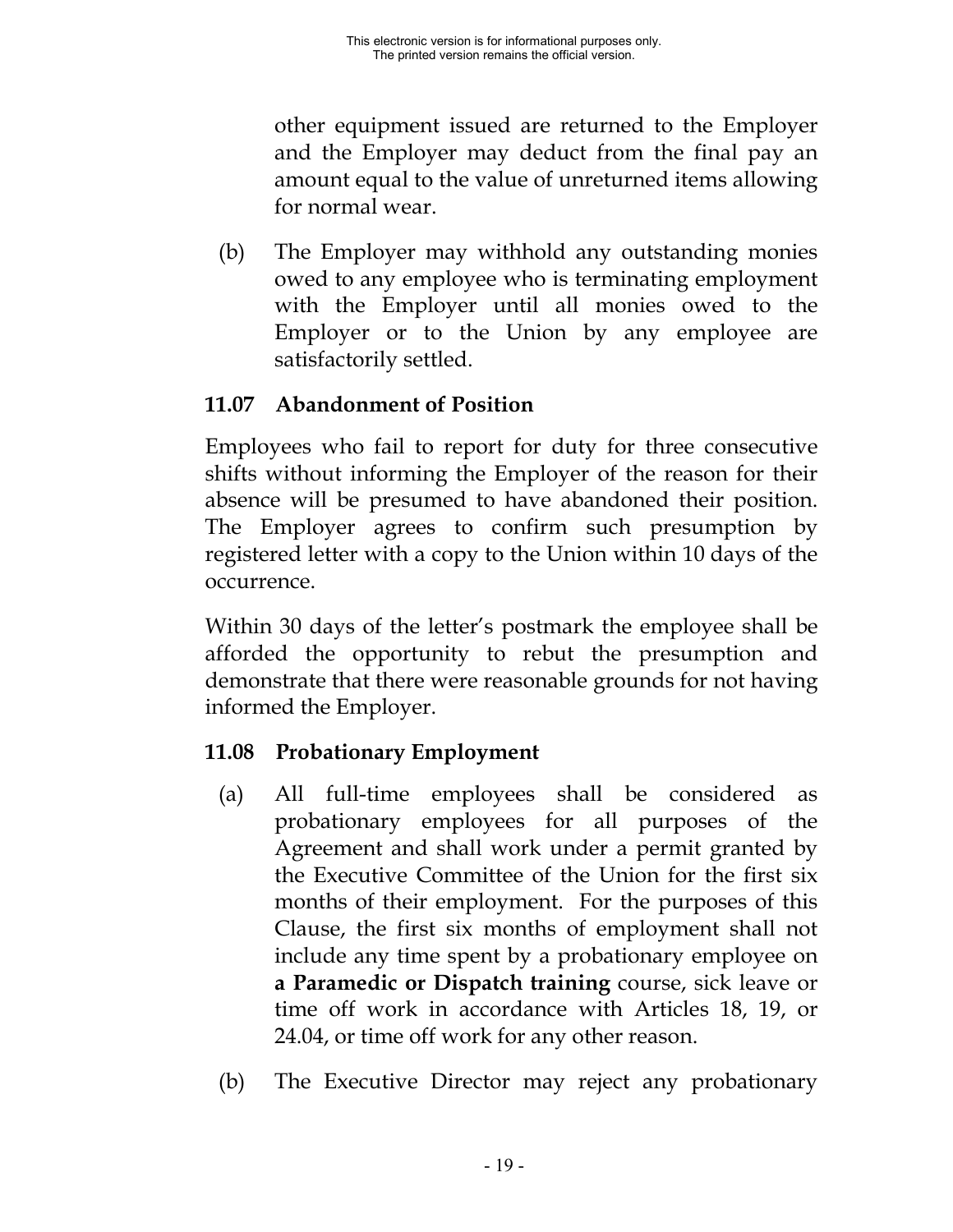<span id="page-28-0"></span>employee for just cause, or may extend the period of probation within which the person may be rejected for a further period not exceeding six months. The employee shall be notified by the Executive Director in writing with a copy to the Union, prior to the extension of their probation. Reasons for the extension of the probation and the areas in which the employee is expected to improve shall be included in the notification of extension of probation.

A rejection during probation shall not be considered a dismissal for the purpose of Clause 11.01. The criteria of just cause for determining rejection shall be the suitability of the probationary employee for continued employment in the position to which they have been appointed, provided that the factors involved in suitability could reasonably be expected to affect work performance.

#### **11.09 Probationary Period on Promotion**

- (a) There shall be a probationary period on an appointment to a promotion of six months. The appointment may be terminated for just cause by either party and the employee shall return to their former classification. The Employer has the right to terminate the probationary period under this Clause and, as a result, if a relocation is required, the Employer shall pay moving expenses in accordance with the Provincial Government Relocation Regulations as contained in the Employer's Policy and Procedure Manual. For the purposes of this Clause, the six month probationary period shall not include any time spent by the employee on sick leave or time off work in accordance with Articles 18, 19, 24.04, or time off work for any other reason.
- (b) With just cause, the Employer may elect by notifying the probationary employee and the Union 30 days in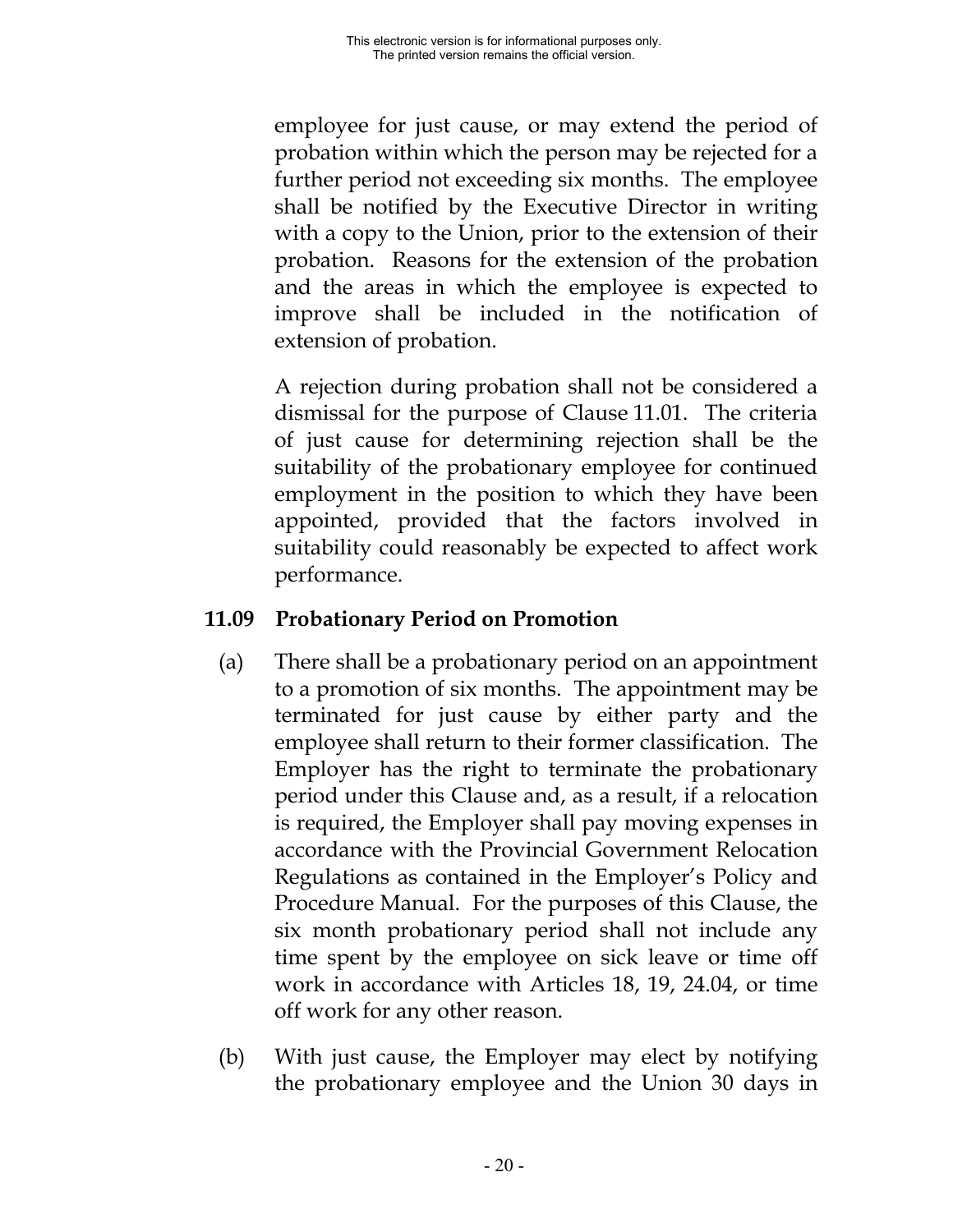<span id="page-29-0"></span>advance of the end of the six months probationary period to extend the probationary period by up to a further six months but, in any event, the total probationary period shall not exceed a total of 12 months.

### **11.10 Demotions**

The Employer may demote any employee for just cause. The criteria of just cause for such demotion shall be the suitability of the employee for continued employment in the position to which they have been appointed, provided the factors involved in suitability could reasonably be expected to affect work performance.

Where an employee feels that they have been aggrieved by the decision of the Employer to demote the employee, the employee may grieve the decision through the formal grievance procedure.

## **12. SENIORITY**

# **12.01 Seniority**

- (a) **(i) The Employer shall maintain a seniority list showing the date upon which each employee's service commenced. A current seniority list as of December 31st will be provided by the Employer to the Union on or before March 31st of the following year.**
	- **(ii) It is understood that upon a member's termination from employment, their name will be considered deleted from the seniority list. It is also understood that the criteria used in determining an employee's seniority shall not be altered.**
	- (b) Leaves of absence up to three months, or leaves of absence on compassionate grounds, leaves of absence due to disability or leaves of absence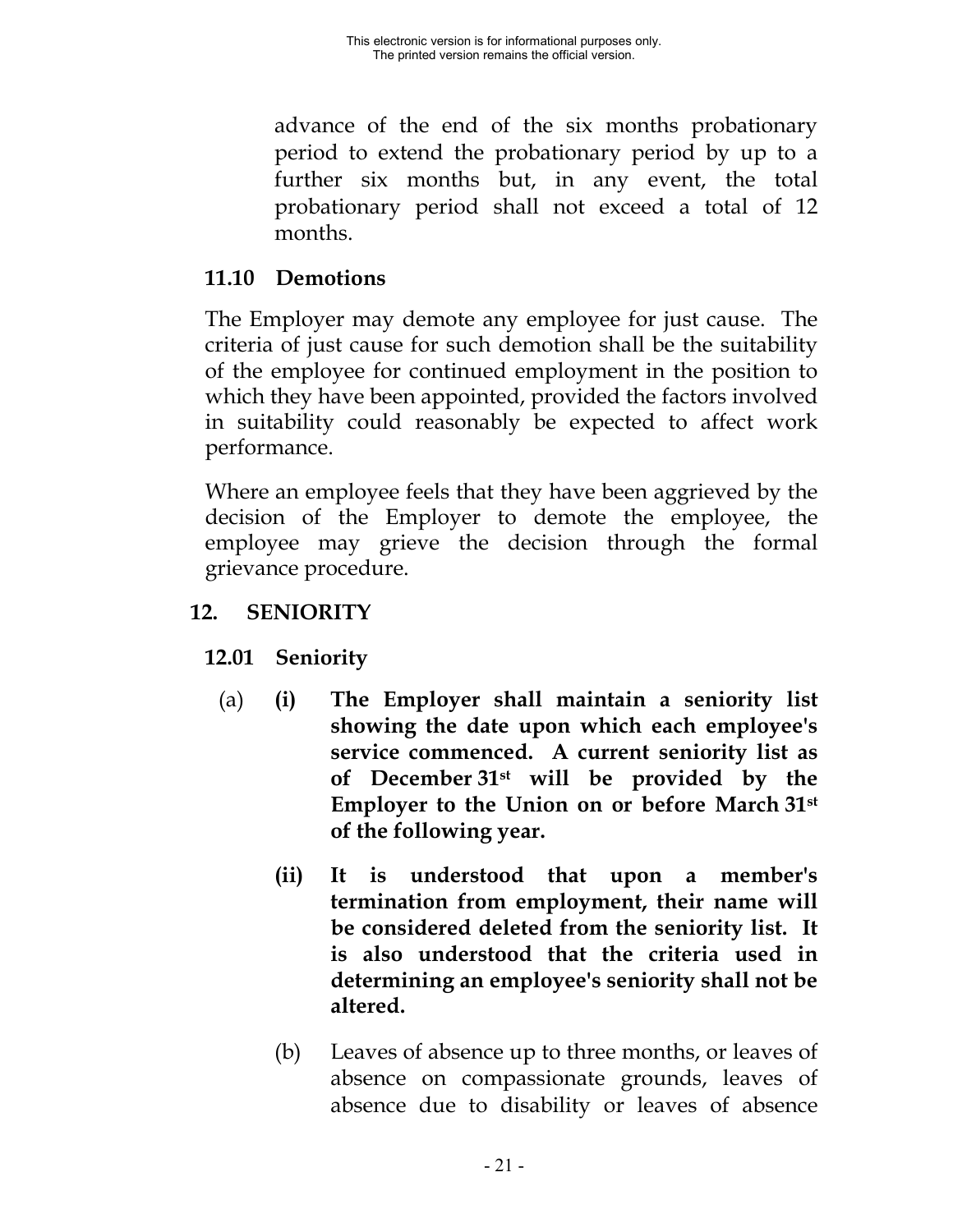granted under Clause 21.24 shall be considered as having not interrupted employment in terms of service seniority.

- <span id="page-30-0"></span>(c) Leaves of absence other than as set down in Clause 12.01(b) shall be considered as an interruption of employment. It is agreed that such leaves of absence shall not cause a loss of seniority, excepting for that period lost during the actual leave of absence.
- (d) Employees who leave the bargaining unit for any length of time to fill any management position with the Employer, either permanently or temporarily, and then return to the Bargaining Unit shall retain their seniority excluding that period of service with management.

### **12.02 Past Service**

- (a) Past Service as defined in Clause 12.03 is and will continue to be used in the calculation of pay in addition to an employee's qualification pay.
- (b) Past service in a Ministry of the Government of British Columbia will not be considered a part of ambulance service seniority. Subject to the *Pension (Public Service) Act*, new employees of the Employer may receive credit for pensionable service with their previous employer.

#### **12.03 Calculation of Pay for Past Service**

- (a) Any employee with past service with the Employer and/or other B.C. ambulance services, hired after the effective date of this Agreement, will have their pay level calculated using volume of calls in conjunction with full and part-time service.
- (b) If an employee leaves the employ of this service or other services as defined above but returns at a later date, the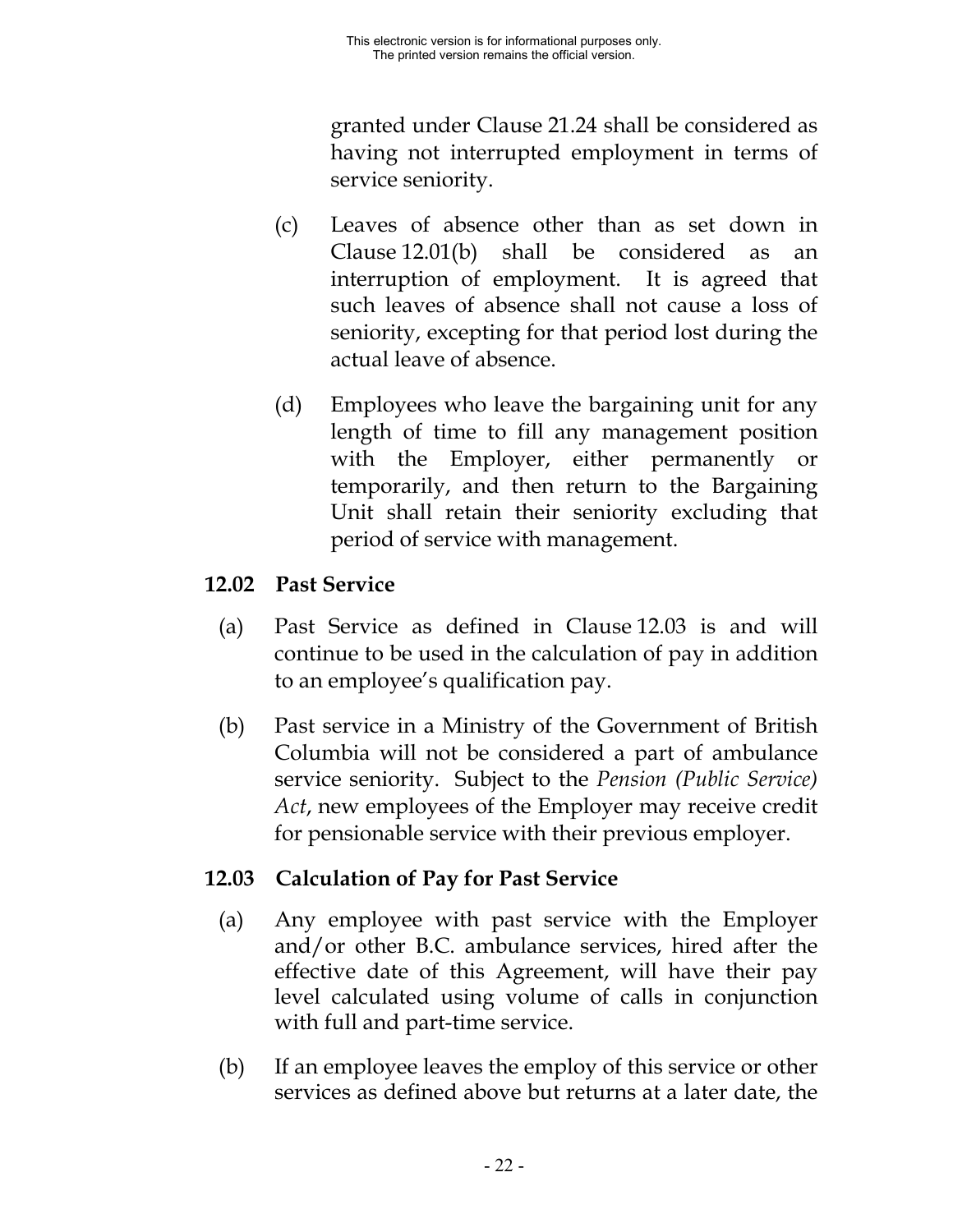employee will lose one year of experience for each year away for calculation of pay level.

<span id="page-31-0"></span>(c) To calculate the pay level if an individual has part-time experience, and has been hired as a full-time employee, credit for pay purposes will be given on the basis of one year's experience increment for each 300 calls completed. If an individual has more than 300 calls in any one year as a part-time employee they will still receive credit for one year's experience for that period of time.

### **13. PROMOTIONS AND STAFF CHANGES**

## **13.01 Postings**

(a) (i) The Employer shall post in all stations, except those outlined in Clause 13.01(i), all new vacancies, all proposed promotions and all advanced training program vacancies for a minimum of 14 days before any such vacancies are filled or any promotions effected. It is understood that any written submissions made in consequence of such posting and within the period of such posting shall be considered by the Employer.

> The list of applicants for such postings or promotions shall be forwarded to **all stations** and the Union within 10 calendar days after the closing of the advertisement. The Employer will endeavour to notify all **stations** and the Union of the successful applicant within 30 days if possible after the closing date of the advertisement.

(ii) An employee applying for a position must be physically able to perform the duties on reporting to the position by the specified date. Employees on Short Term or Long Term Disability must demonstrate that they are physically and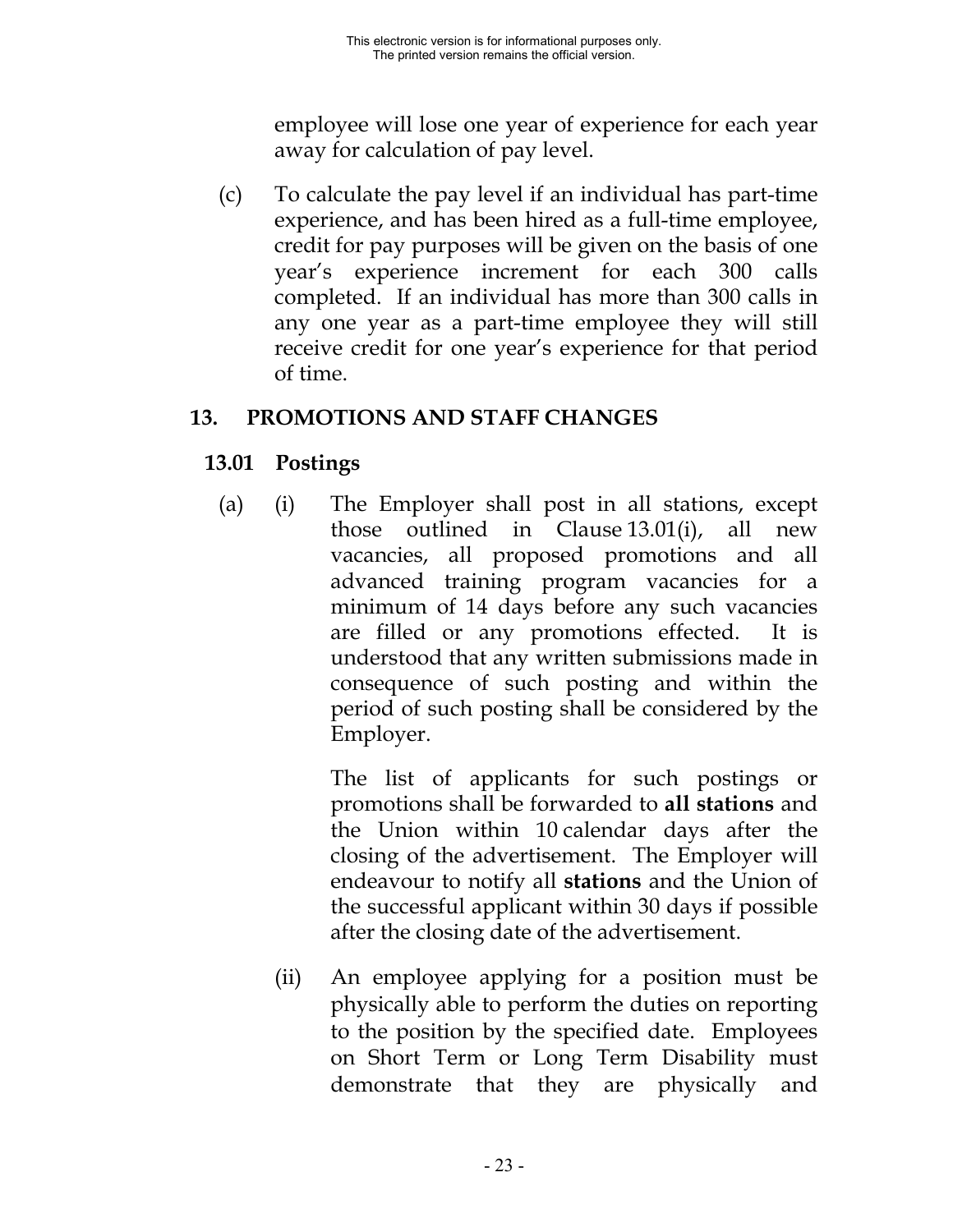medically capable of performing the duties of the position applied for.

- (b) It is further understood where employees are absent from their places of employment for periods of longer than 14 calendar days, such employees may make a preliminary application for, and in anticipation of, vacancies or new positions which may be posted in their absence.
- (c) A post will be anywhere that employs, or will in the future employ, one or more full-time **Paramedic**(s). A post may be one station or, in larger areas, more than one station, for example, the previously agreed to Victoria, Vancouver and Kamloops posts. Individual preferences shall be considered in assigning personnel to stations within a post.
- (d) **(i)** Except for postings in accordance with Clauses  $13.01(g)$ ,  $13.03$  and  $13.04$ , or those associated with **Paramedic 3** training courses contemplated in Clause 13.05, the successful applicant to postings for **Paramedic** vacancies shall be the **qualified (Paramedic 1 and Paramedic 2 considered equivalent for the purposes of defining "qualified" in this Clause)** applicant with the highest service seniority. The successful applicant to all other postings shall be determined in accordance with Clauses 13.03 and 13.04 below.
	- **(ii) Where there are no qualified or insufficient qualified applicants for a Paramedic position pursuant to (d)(i) above, and Schedule F3.04(a), the successful applicant(s) shall be selected for training pursuant to Clause 13.05, or Schedule F3.04(b).**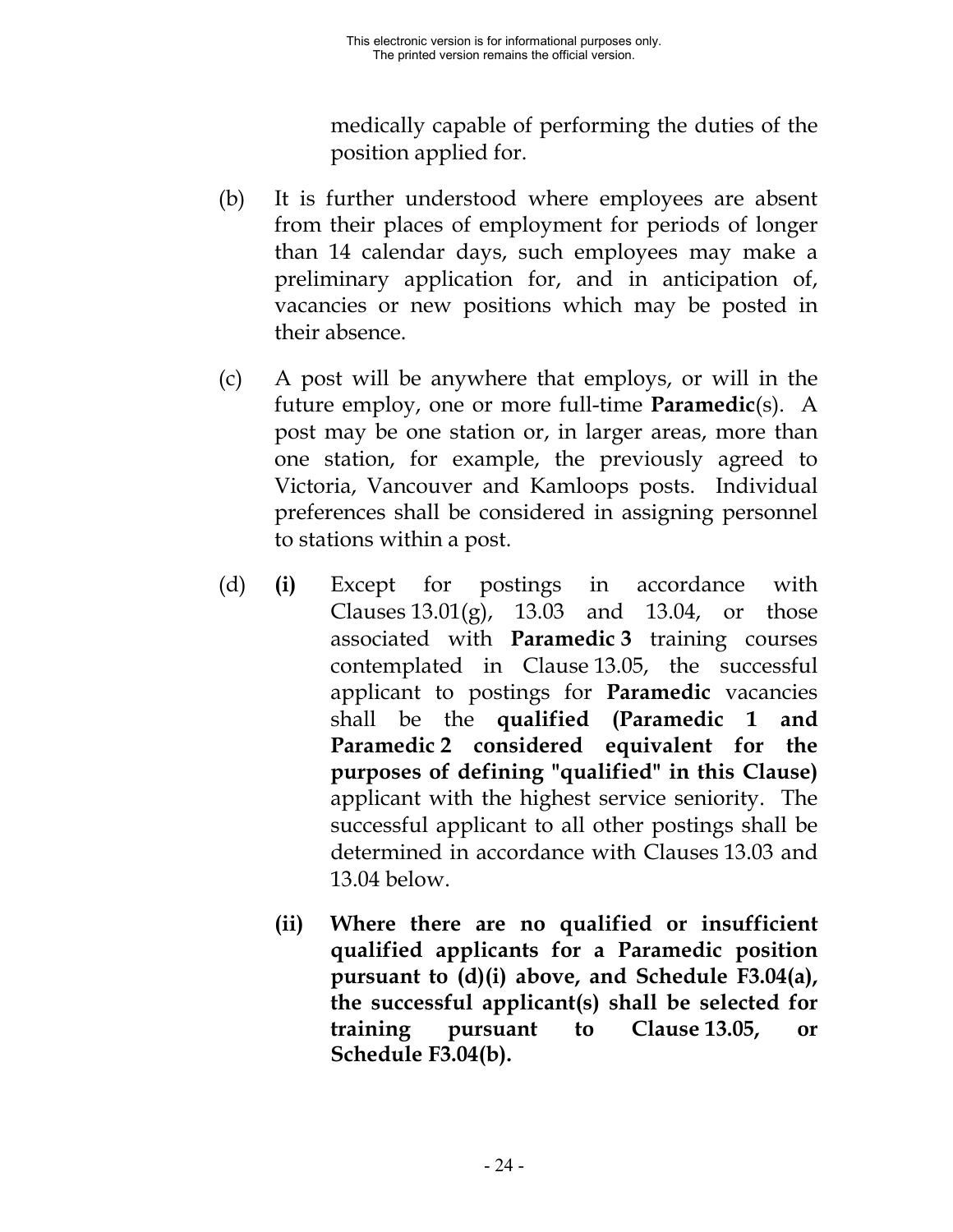- **(iii) Employees who are appointed to full-time Paramedic or EMA 1 positions pursuant to Clause 13.01(d) or Schedule F3.04(a), may not bid out of such appointment for at least three years. However, such employees may apply for a promotion within the three-year period provided they have completed their probationary period.**
- (e) No member of the Union shall be bumped from their post, except in the event of layoffs in accordance with Clause 14.01.
- (f) Where the Employer has or institutes a service with full-time staff, there shall be at least one unit chief per station. The position of unit chief shall be by selection of the Employer in accordance with Clause 13.03. Unit chiefs must demonstrate their ability to work with and become an accepted part of the local community.
- (g) Posts of Less Than Eight Full-Time Employees

These positions, where available, shall be filled in the following manner:

- (i) The first position in the post shall normally be filled through the established process of selection in accordance with Article 13. Where circumstances beyond the control of the Employer interfere with the normal process, exceptions to this Clause will be addressed at the Joint Labour-Management Committee.
- (ii) The local part-time employees who fulfil the Employer's employment prerequisites shall be given first preference, if it is the wish of the local community or part-time staff, for the next two positions created by an increase in the established number in that post.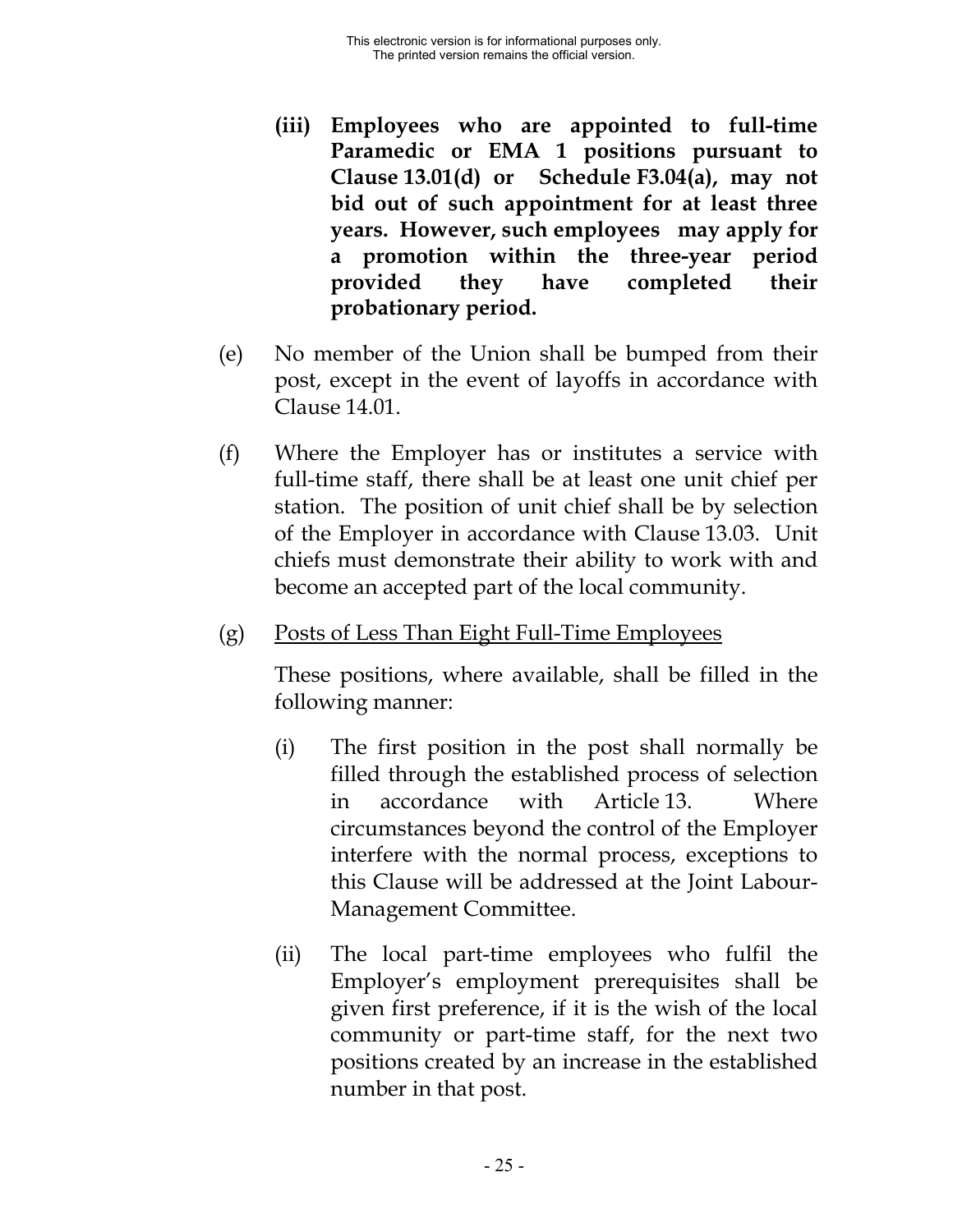- (iii) Each additional position created by an increase in the established number within that post shall be recruited on the basis of one from current fulltime staff and one from current local part-time staff, alternatively, in accordance with Clause  $13.01(g)(i)$  and (ii).
- (h) If a vacancy arises in a location within 90 days of the closing date of another posting of a vacancy for that location, then an applicant for the new vacancy may be selected from the list of applicants to the previous posting. Such selection shall be made within 120 days of the closing date of the initial posting.
- **(i)** Where no vacancy exists within a post and an employee is demoted, the position shall be posted and filled provincially. Should the position be filled by an applicant from outside the post, the junior displaced employee will be reassigned with no loss of wages and/or benefits.

In the event **an employee occupying a supervisory position resigns,** the position shall be posted and filled as above. Should the position be filled by an applicant from outside the post, the employee who resigned shall be considered to be the person displaced and subsequently reassigned.

**(j)** Instructors

Positions vacated temporarily **for a minimum of two years** pursuant to Clause 21.14 **or Clause 21.21** will be posted as temporary positions of a duration equal to the period of the leave or secondment. In the event that the leave or secondment is extended, such extension shall by mutual agreement resulting in an extension of the term of the temporary posting. Employees posted to such locations under the terms of this temporary posting shall not be entitled to bid for other vacancies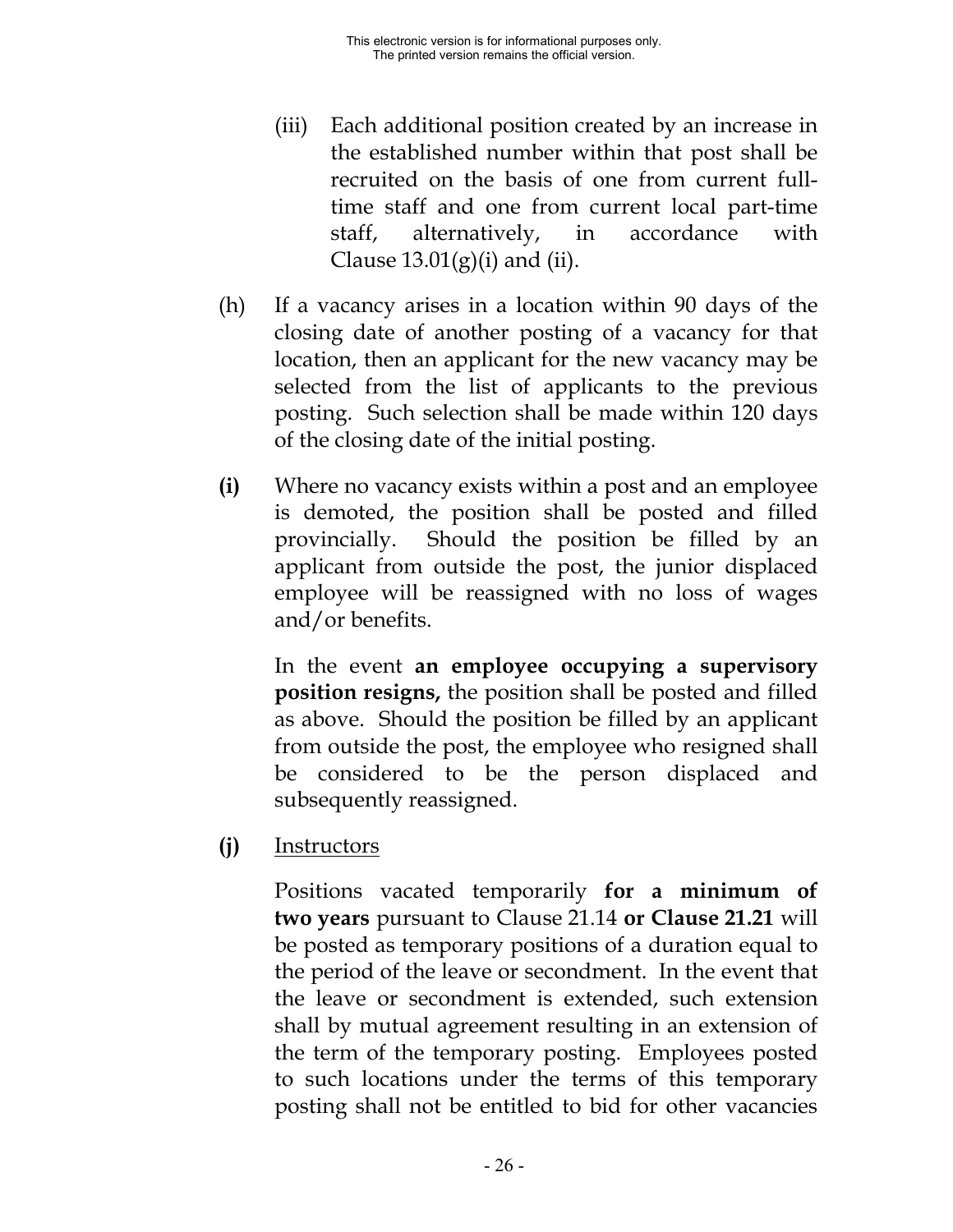<span id="page-35-0"></span>during their assignment to such posts except during the six-month period that immediately precedes the end of the temporary posting. During this period, the temporary incumbent shall bid for a vacancy or vacancies that occur or, in the event that they do not bid successfully or that no other vacancies occur, the employee shall, upon the return of the employee on leave or secondment to the post, be reassigned as directed by the Employer.

- **(k)** Employees shall have a minimum of eight hours free from work prior to writing examinations or attending interviews for promotional opportunities pursuant to Clauses 13.03, 13.04 **and** 13.05.
- **(l) Pursuant to Clause 13.01(d)(ii), employees who fail to complete the Paramedic 2 or Paramedic 1 training course, will be appointed to a Paramedic 1 vacancy or EMA 1 vacancy as appropriate.**

## **13.02 Promotions Outside the Bargaining Unit**

It is agreed by the Employer and the Union that the Employer will first give consideration to employees of the Employer when making selections or appointments to fill positions with the Employer that are outside the bargaining unit.

## **13.03 Selection Process for Full-Time Supervisory Positions**

For the selection of full-time **supervisory positions**:

- (a) The Employer shall first consider employees who meet the following eligibility criteria:
	- i) must be bargaining unit employee; and
	- ii) must have three years plus a day service seniority **at the relevant Paramedic level** or Dispatcher as applicable.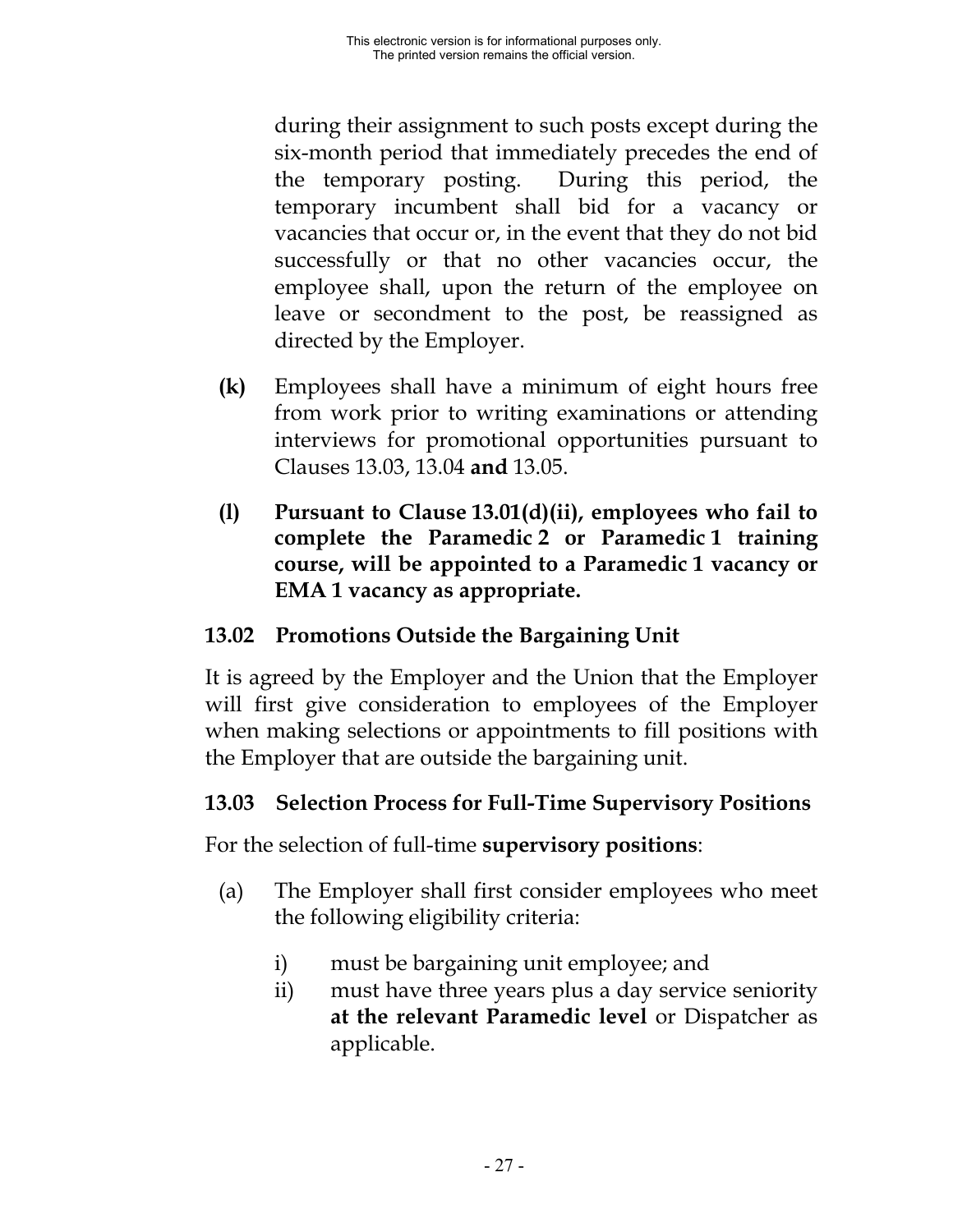- (b) The Employer shall give equal consideration to knowledge and skill to a total of 90%. Seniority shall be weighted based on 1% for each completed year of fulltime service to a maximum value of 10%. The successful candidate(s) shall be the employee(s) with the highest total score **and a satisfactory disciplinary record**.
- **(c) Subject to Clause (a)(ii) above, employees occupying supervisory positions shall not be subject to (b) above. Such employees, on application, shall be appointed to vacancies for which they are qualified, on the basis of service seniority.**

In the event there are less than four applicants who meet the criteria in 13.03(a) then the Employer **shall first** consider all **full-time** bargaining unit applicants on the posting.

### **13.04 Selection Process for Full-Time Dispatcher**

- **(a) Where there are no Dispatch qualified or insufficient Dispatch qualified applicants for a Dispatcher posting,** the Employer shall give equal consideration to knowledge and skill to a total of 90%. Seniority shall be weighted based on 1% for each completed year of full-time service to a maximum value of 10%. The successful candidate(s) shall be the employee(s) with the highest total score.
- **(b) Employees may not bid out of their initial appointment to a Dispatch position for at least three years following such appointment.**
- **(c) Employees who are unsuccessful in Dispatch training may not reapply for three years.**
- **13.05 Selection Process for Paramedic 3 Training**
	- (a) **Paramedic 3 training** shall be defined as **training** leading to certification of all levels of **Paramedic 3**.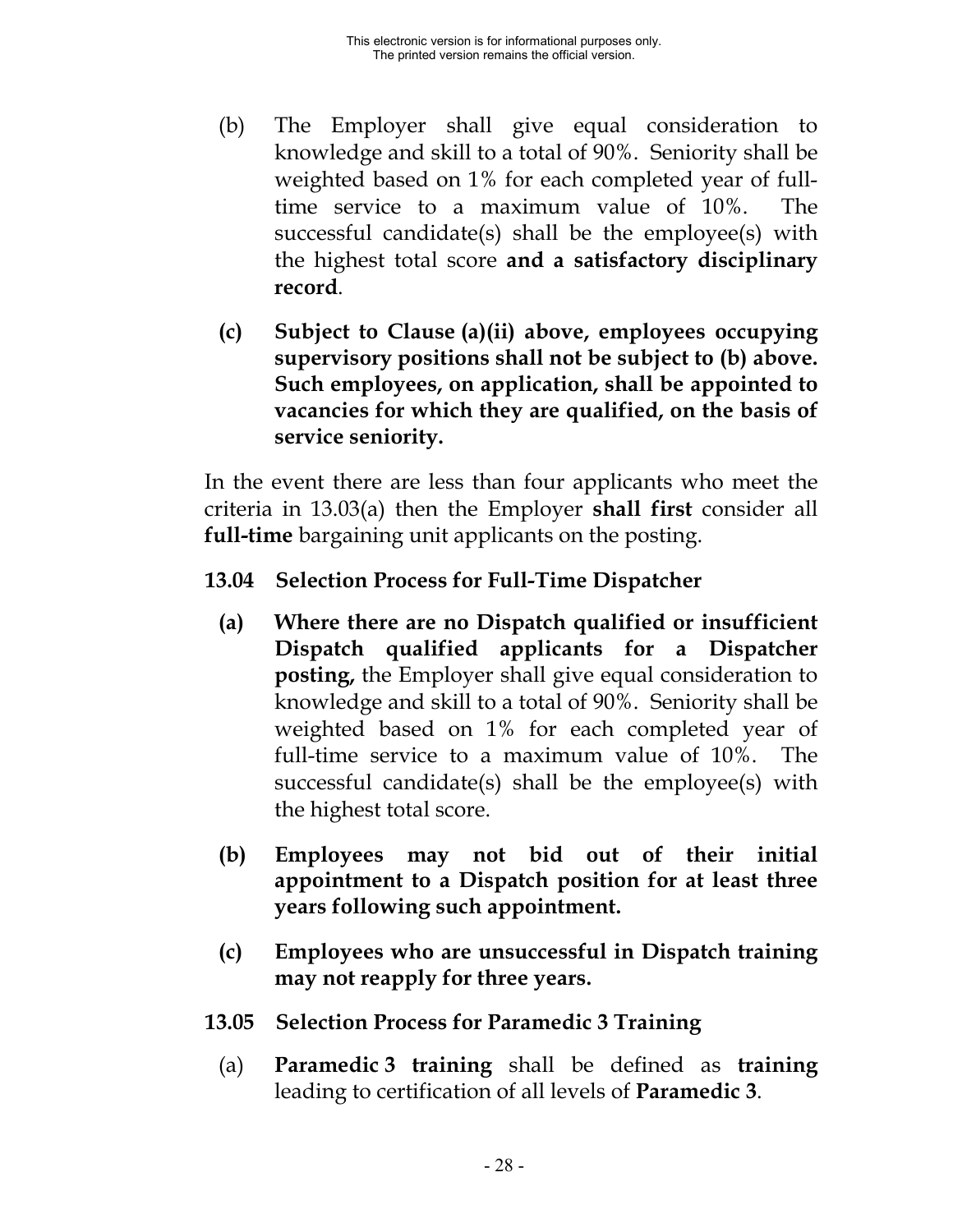- (b) Paramedic training eligibility shall be determined as follows:
	- (i) applicants must have achieved **Paramedic 1** status or better, and have three years plus a day service seniority which shall be recognized by the Employer as relevant experience, and then;
	- (ii) must have a satisfactory work record, and then;
	- (iii) achieve a minimum 60% threshold pass on a written exam based upon a bank of mutually agreed questions related to **Paramedic 2** material, and then;
	- (iv) achieve a minimum of 60% threshold pass on an oral exam. The oral exam shall be based upon a bank of mutually agreed-to questions related to **Paramedic 2** material, and then;
	- (v) achieve a minimum of 60% threshold pass on an oral interview.
- (c) Training opportunities for employees qualified pursuant to (b) above will be offered to the most senior qualified employee(s).
- (d) Employees who qualify for training pursuant to (b) above shall maintain such qualification.
- (e) **Paramedic 3** training course opportunities shall only be posted within the relevant post and will be filled from applicants within that post.

In the event there are insufficient qualified candidates for **Paramedic 3** training, as established pursuant to this Clause, the Employer may re-post province wide.

(f) Employees required to travel away from their normal post to attend a **Paramedic 3** training course or to requalify shall be reimbursed for vehicle and meal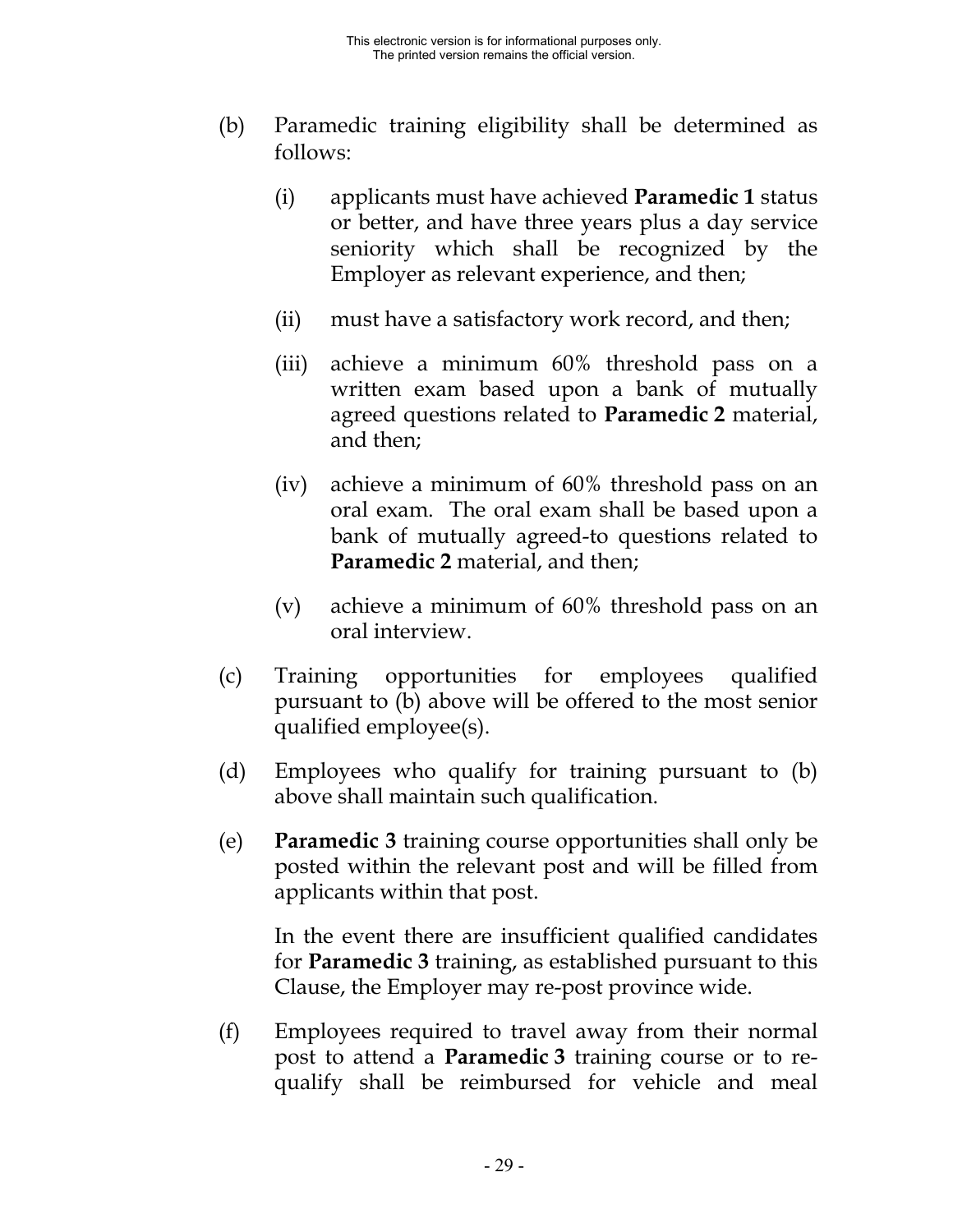expenses in accordance with Clauses 22.09 and 22.10. Where practical, employees attending such a course away from their normal post must "car-pool" on an equitable basis.

- (g) The Union shall provide an observer during the process described under Clause 13.05 to ensure that applicants are made aware of the weight of the questions.
- **(h) Should an employee fail to complete the Paramedic 3 training course, they will be appointed to the appropriate Paramedic vacancy.**
- **(i) Employees who fail to complete the Paramedic 3 training course will be prohibited from applying for future Paramedic 3 courses for a period of three years.**

#### **13.06 Transfers and Crew Changes in Geographic Locations**

- (a) It is understood that as a general policy employees shall not be required to transfer from one geographic location to another against their will, however, the Employer and the Union recognize that in certain cases transfers may be in the interest of the Employer and/or the employee. In such cases an employee will be fully advised of the reason for the transfer as well as the possible result of refusal to be transferred.
- (b) Employees who have to move from one geographic location to another after winning a competition or at the Employer's request shall be entitled to transfer expenses as outlined in the Provincial Government Regulations and contained in the Employer's Policy and Procedure Manual.

### **13.07 In-Service Training**

When crew changes or transfers are deemed necessary for training of ambulance crew members or for in-service training of ambulance crew members, then seniority shall apply wherever practical. It is further agreed that the crew changes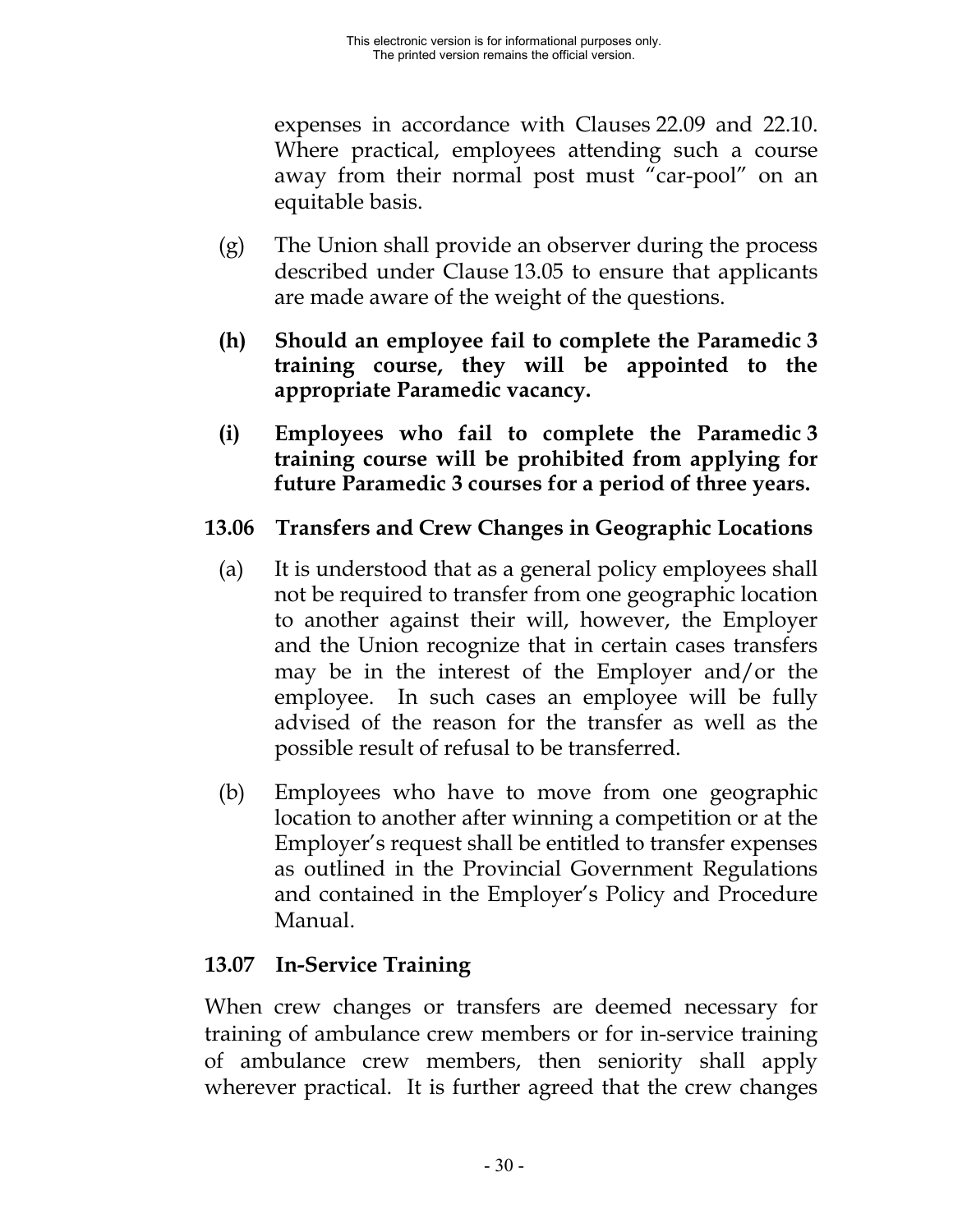and transfers affected for such training shall be considered as temporary. If operational changes of a permanent nature are required as a result of revised crew qualifications, those employees affected will be notified in advance and seniority shall apply to any crew changes or transfers wherever practical.

# **13.08 Grievances**

Where an employee feels they have been aggrieved by any decision related to promotion, demotion, or transfer, the employee may appeal the decision through the grievance procedure.

Should an employee be displaced by a successful grievance related to promotion, demotion, or transfer they shall have the option of returning to their post of origin and receive expenses in accordance with Clause 13.06(b).

# **14. LAYOFFS AND RECALLS**

# **14.01 Joint Committee**

In the event of lay-off or recall there shall be established a joint committee, in order for the parties to consult, regarding the process of lay-off or recall. This Committee shall consist of those individuals who are representatives of the Provincial Joint Labour-Management Committee.

The representatives of this Committee shall have the authority, by mutual agreement, to

- 1. waive any portion of Article 14 except 14.02(c)(i) and  $(c)(ii)$ ;
- 2. waive normal posting procedures under Article 13;
- 3. modify the boundaries of an existing post;

where it is believed by the Committee to be fair and equitable.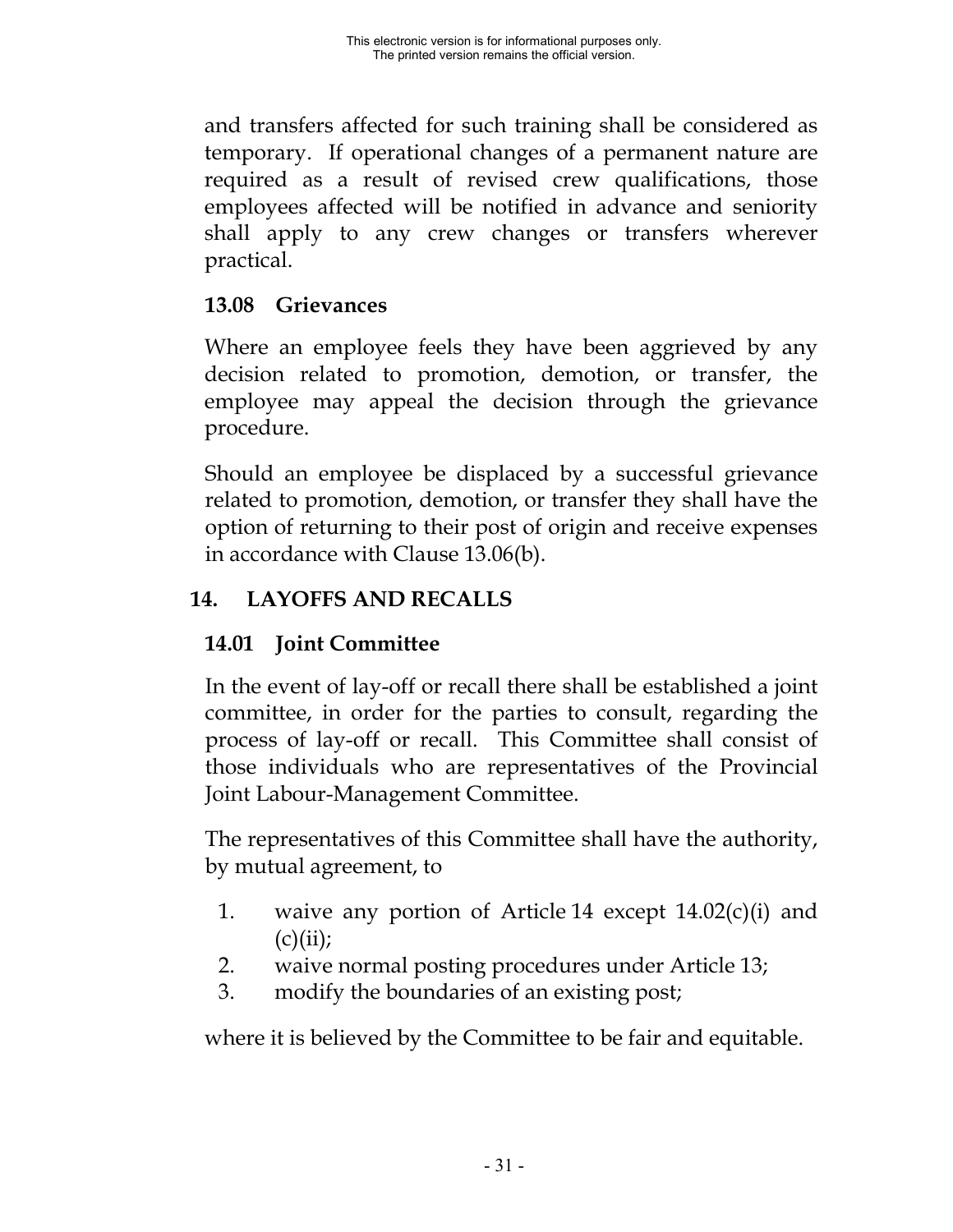# **14.02 Lay-off and Recall Procedures**

(a)  $Lay-off$ 

In the event that the Employer determines that lay-offs will occur, employees will be laid off in reverse order of seniority within a post.

(b) Notice

The Employer shall notify employees, who are to be laid off, 30 calendar days prior to the effective date of lay-off. If the employee has not had the opportunity to work during the 30 calendar days after the notice of layoff, the employee shall be paid in lieu of work for that part of the 30 calendar days during which work was not available.

(c) Options

An employee shall within 20 calendar days of receipt of notice of lay-off opt for one of the following:

- − Severance pay as per (c)(i); or
- − To be placed on a Provincial recall list for a period of 18 months from the effective date of lay-off as per  $(c)(ii)$ ; or
- − Bump another employee as per (c)(iii).
- (i) Employees who opt to receive severance pay pursuant to this section, will be entitled to pay based upon years of continuous service as follows:
	- 1. for the first year of completed employment, three weeks' current salary;
	- 2. for the second year of completed employment, three weeks' current salary;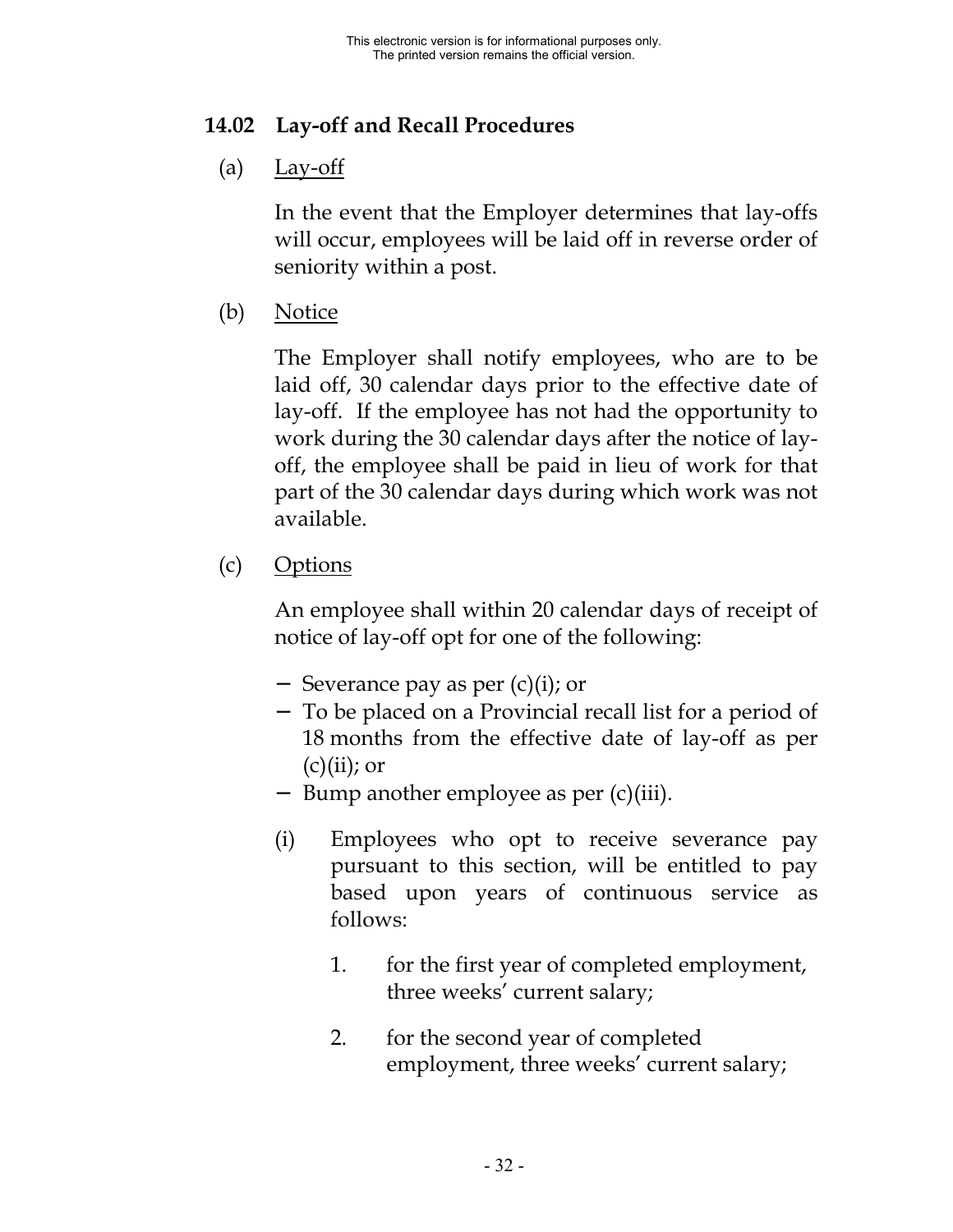3. for each completed year thereafter, one-half month's current salary.

Notwithstanding the above, an employee will not receive an amount greater than six months' current salary.

- (ii) Recall of employees shall be in order of service seniority. Employees shall lose their seniority in the event that they are on lay-off for more than 18 months or declines two recall opportunities.
- (iii) Employees designated for lay-off notice may exercise their seniority to bump the most junior employee in the Province whose function they are able to perform consistent with Clause 14.02(e). Employees who as a result of exercising this option are required to move to a post that is in excess of a 32 km radius from the employees' post shall be eligible for relocation expenses in accordance with Clause 13.06(b).
- (d) Should an employee fail to make an election amongst  $(c)(i)$ ,  $(c)(ii)$ , or  $(c)(iii)$  above, within 20 calendar days of receipt of notice of lay-off, then that employee shall be deemed to have opted for option (c)(ii).
- (e) Notwithstanding Clause  $14.02(a)$ , (c)(ii) and (c)(iii) above, employees to be retained, recalled, or exercise an option to bump another employee shall immediately possess the requirements and qualifications to efficiently fulfil the duties of the work available. A reasonable period of orientation shall be provided.
- (f) An employee shall not exercise recall rights into a position that is a promotion in relation to the position held by the employee when served notice of lay-off.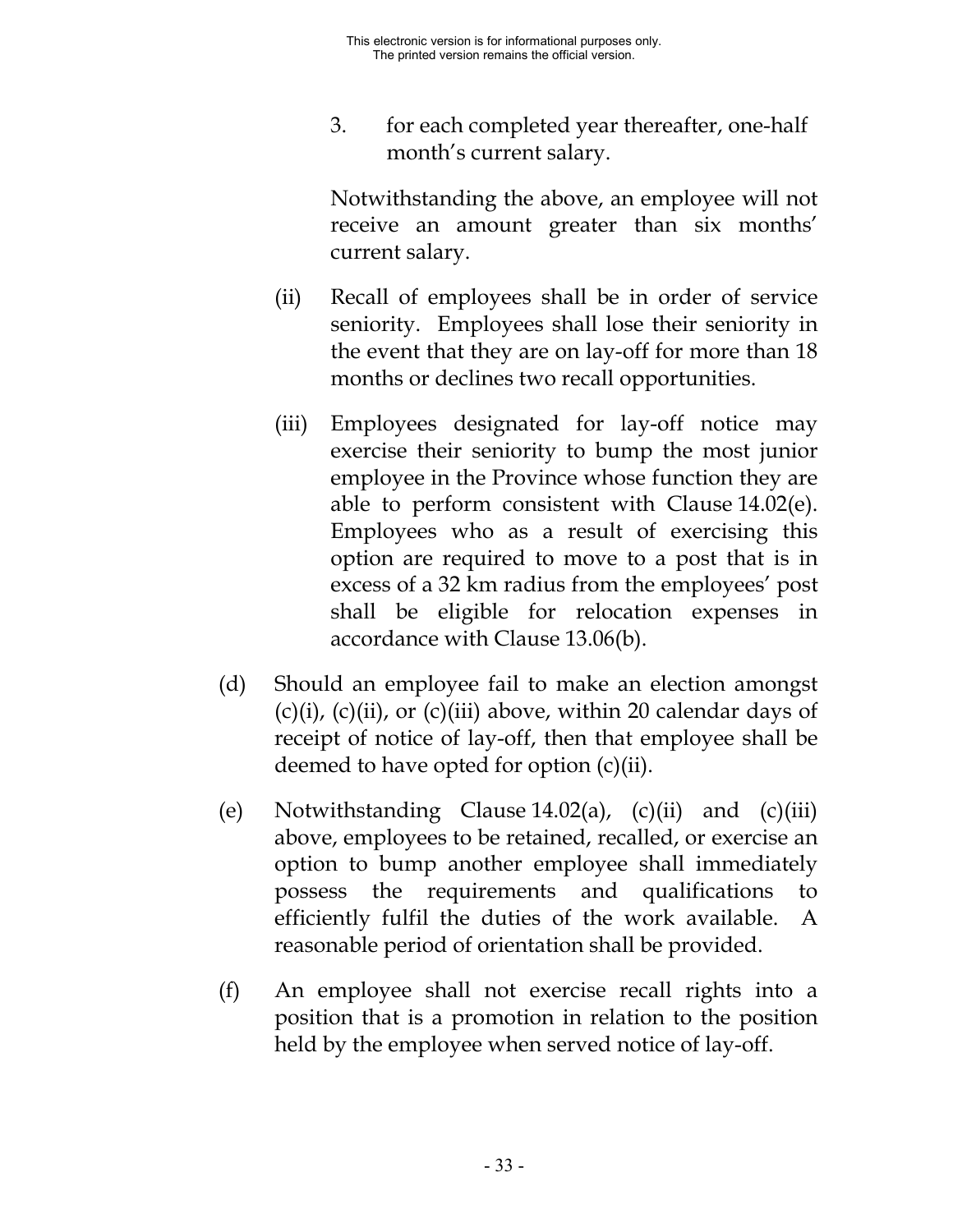- (d) An employee who opts to bump another employee pursuant to (c)(iii) above, or is recalled pursuant to  $(c)(ii)$  above, will be paid in accordance with the level and qualifications of the work required to be performed.
- (e) Seniority will be the determining factor in choosing available post options in the event of a multiple lay-off.
- (f) In the event of a lay-off, the Employer shall maintain coverage under the Medical, Dental, Extended Health, and Group Life Insurance plans for a maximum period of three consecutive months immediately following the month in which the lay-off occurs. Any waiting periods relating to these benefits will be waived in the event of recall.
- (g) An employee whose certification expires during lay-off shall receive the opportunity to re-certify as soon as practical after recall.

# **15. HOURS OF WORK AND SHIFT PATTERNS WILL BE IN ACCORDANCE WITH SCHEDULE "A"**

### **16. OVERTIME**

# **16.01 Calculation of Overtime**

Employees required to work overtime immediately following or immediately preceding their regular shift shall be paid for such overtime at one and one-half times their hourly rate of pay for the first three hours in excess of the regular shift and thereafter at two times the hourly rate of pay.

# **16.02 Completion of Calls**

Crew members who are unable to complete a call by the end of their shift shall remain on duty for the additional time required to complete the call. Pay shall be in accordance with Clause 16.01.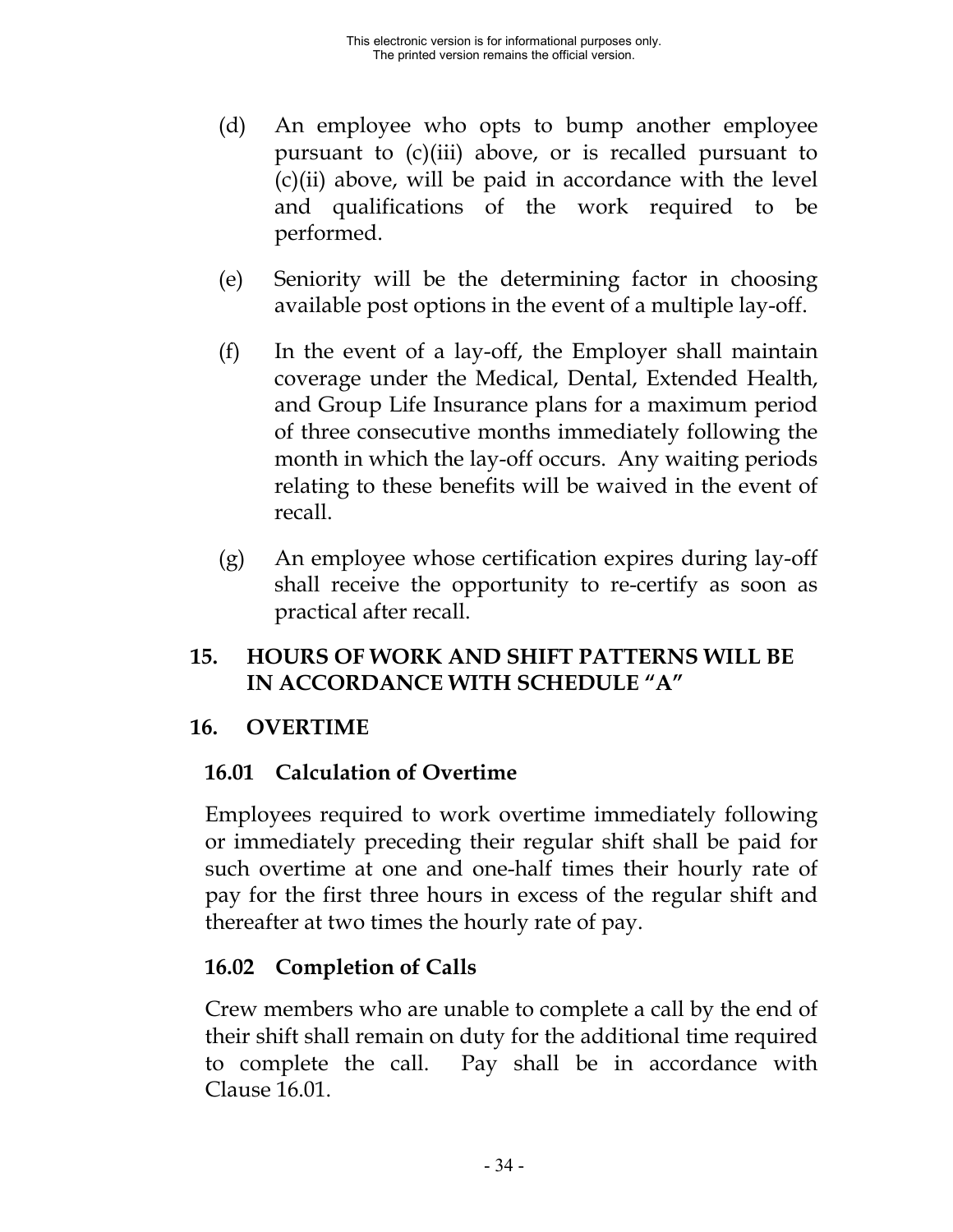# **16.03 Extended Tour of Duty**

Any employee who is not properly relieved from duty upon termination of a shift for the reason that a relief has failed to report for duty at the scheduled time and place, shall be required immediately to advise the Dispatcher of the fact that the employee has not been properly relieved and will then be on an extended tour of duty until properly relieved for a maximum of two hours subject to the completion of any ambulance calls. Such time shall be paid at double the employee's regular hourly rate.

# **16.04 Extra Shifts**

- (a) Recall to Duty
	- (i) The regular rate of pay noted in (ii) below shall be calculated on the basis of the regular hourly rate of pay, for the shift pattern involved.
	- (ii) When an off-duty employee agrees to work an additional shift or part of a shift in excess of their regular shift duties, the employee shall receive pay at the rate of  $1\frac{1}{2}$  times the regular hourly rate of pay for all hours worked.
	- (iii) Coverage for all vacancies on scheduled shifts shall be strictly voluntary for full-time employees. Any employee called to work an additional shift or part of a shift shall be paid for a minimum of three hours at the rate of pay outlined in section (ii) above.
- (b) Call-out

When an off-duty employee agrees to respond on an ambulance call, **standby, or cross coverage, while providing scheduled call-out coverage,** the basis of payment for such response shall be as follows: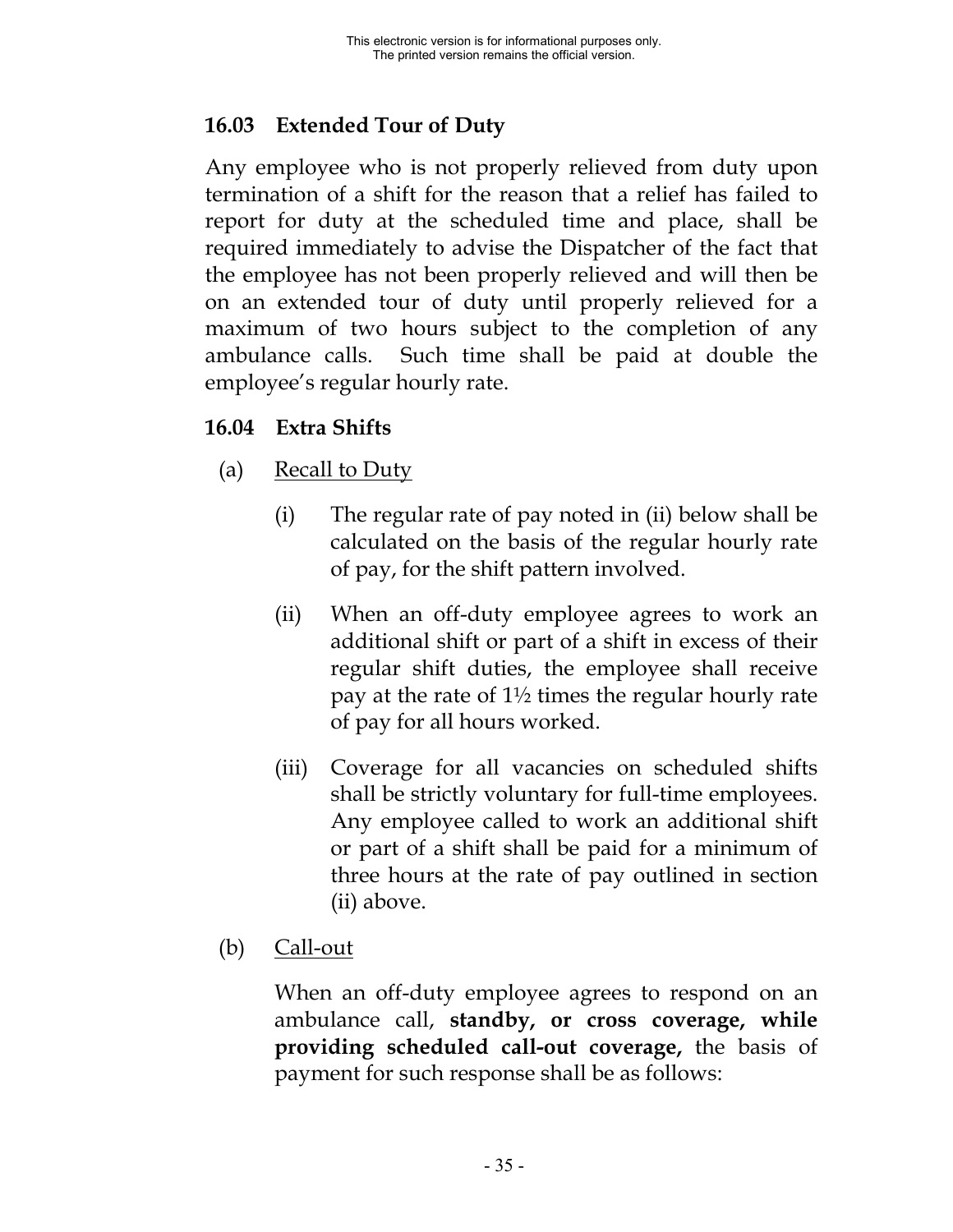- (i) If the call**-out** lasts four hours or less, the employee shall be paid a minimum of four hours at the regular two platoon rate of pay.
- (ii) If the call**-out** runs longer than four hours and is eight hours or less, the employee shall be paid for those hours actually worked at the regular rate of pay.
- (iii) If the call**-out** runs longer than eight hours, then the employee shall receive payment at the regular two platoon rate of pay for the first eight hours plus overtime rates in accordance with Clause 16.01 for all additional hours worked.
- (c) Employees ordered to return to work due to an unusual emergency situation shall be compensated at double the employees' regular hourly rate of pay for a minimum of four hours.
- **(d) Subject to (e) below, employees who do not make themselves available for call-out shift coverage for three consecutive months, shall not be entitled to exercise seniority rights for further on-call shift coverage for a period of one year.**
- **(e) Employees may be granted up to three months leave from providing availability for on-call shift coverage.**

### **17. SHIFT WORK**

### **17.01 Necessary Rest Period**

(a) An employee shall receive a minimum of eight clear hours between overtime abutting a regular shift and the start of the next regular shift with an additional allowance for reasonable travel time. Such travel time shall not exceed one hour each way.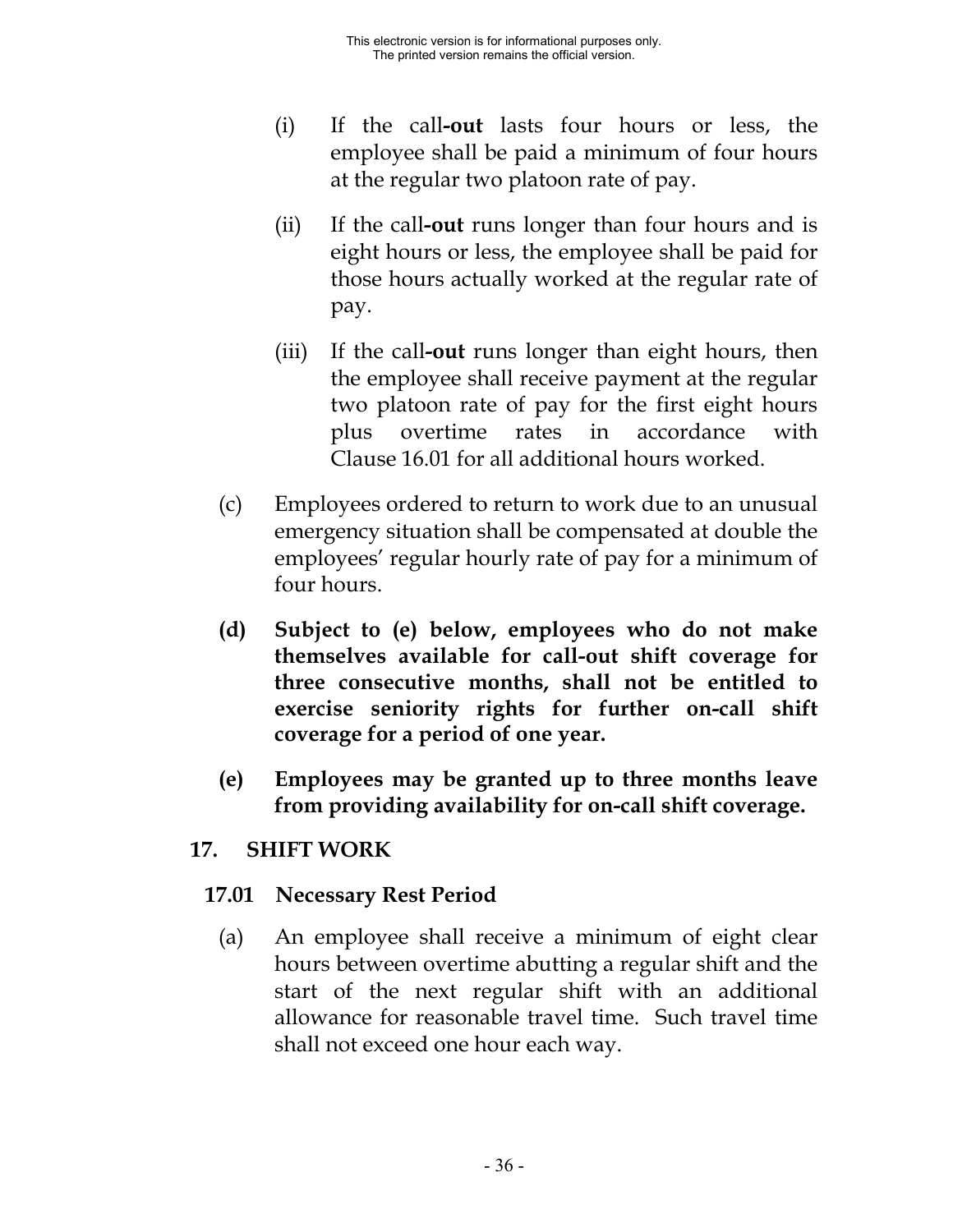- (b) Notwithstanding (a) above, an employee who works overtime resulting from:
	- (i) recall in accordance with Clause 16.04(a) for complete shifts only;
	- (ii) callout as per Clause  $16.04(b)$ ;
	- (iii) Clause 16.04(c) after an employee had worked a minimum of eight hours;

shall be entitled to eight clear hours between the completion of the overtime and the start of their next regular shift with an additional allowance for reasonable travel time. Such travel time shall not exceed one hour each way.

(c) In the event eight clear hours is not available for reasons beyond the control of the employee, the employee will be compensated at two times the employee's regular hourly rate for the balance of the eight hours. Travel time in (a) and (b) above does not apply to this Clause.

### **17.02 Employee Stranding Arising from a Regular Shift**

While under the direction and control of the Employer, an employee stranded and unable to return to their normal post shall be compensated at the appropriate rate of pay, either salary maintenance or overtime, for those hours under such direction and control.

### **17.03 Employee Stranding Arising from a Call-out or Recall to Duty**

(a) While under the direction and control of the Employer, an employee stranded and unable to return to their normal post shall continue to receive pay for the call-out or recall. Such pay will continue only for those hours when the employee is under the direction and control of the Employer.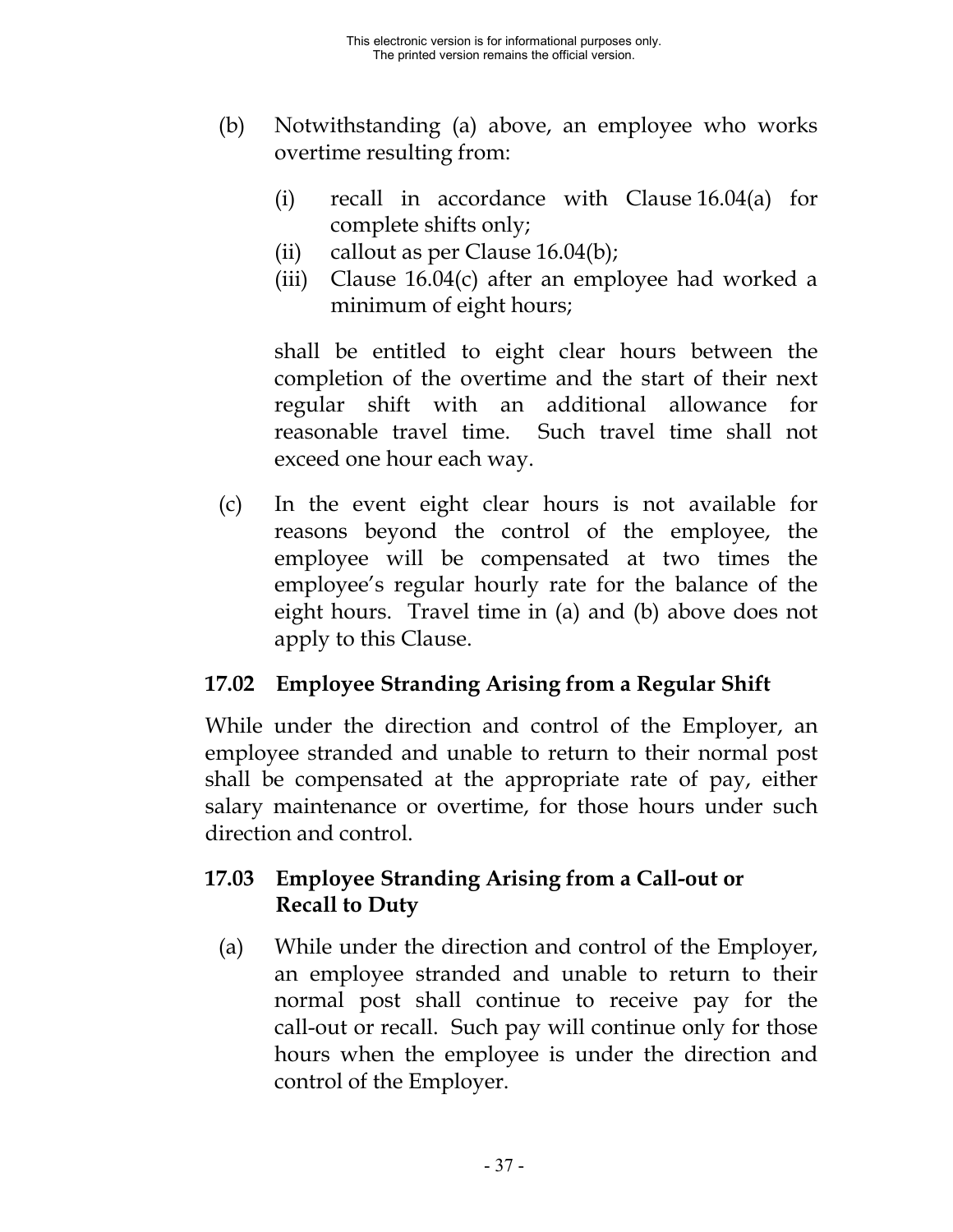(b) When such stranding results in the employee being unable to return to their normal post and commence their regularly scheduled shift, salary will be maintained and Clause 17.03(a) will not apply during the employee's regular hours of work.

### **17.04 Employee Stranding Expenses**

When an employee is stranded and unable to return to their normal post, the Employer shall be responsible only for the usual allowances for meals and accommodations during this period.

### **18. STATUTORY HOLIDAYS**

# **18.01 Statutory Holidays**

(a) The following 11 days shall be recognized Statutory Holidays and employees required to work on these days shall be paid at the rate of two hours for each hour worked on these days except Christmas Day and New Year's Day when employees shall be paid at the rate of two and one-half hours for each hour worked:

| New Year's Day | Labour Day        |
|----------------|-------------------|
| Good Friday    | Thanksgiving Day  |
| Easter Monday  | Remembrance Day   |
| Victoria Day   | Christmas Day     |
| July First     | <b>Boxing Day</b> |
| B.C. Day       |                   |

(b) All employees who have completed 12 months' continuous service by 31st December shall receive in each calendar year, in lieu of the 11 statutory holidays set forth above, time equivalent to 11 duty shifts and, in addition thereto, shall receive time equivalent to one duty shift in the event of and in lieu of any other statutory holiday declared by the Government of the Province of British Columbia or the Government of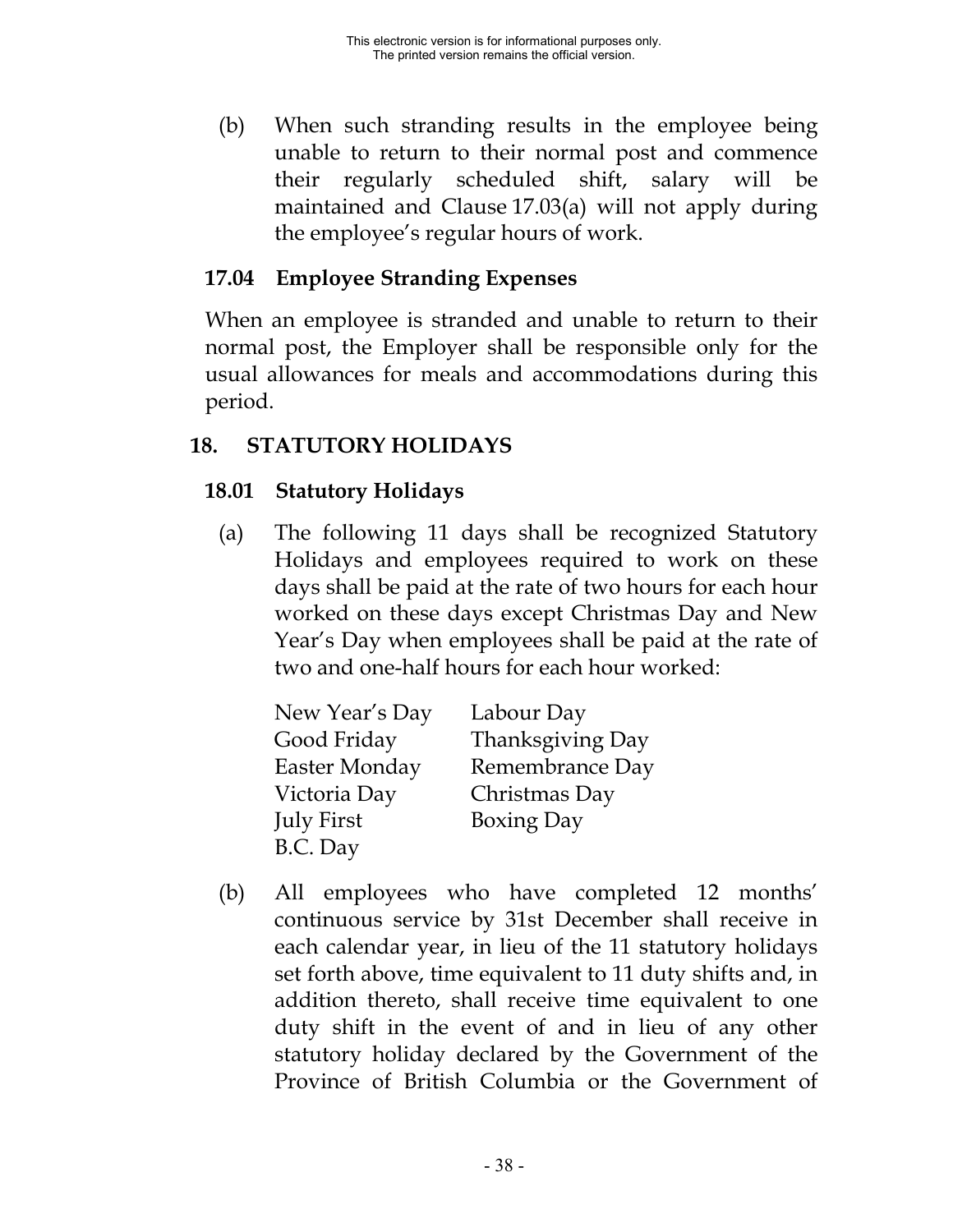Canada to which employees covered by this Collective Agreement are entitled.

- (c) Where a statutory holiday falls on an employee's scheduled **APV, Transfer Fleet or other non pre-hospital care shift** and the Employer does not require the employee to work their shift **due to reduced call volume**, then the employee will be given the statutory holiday off at their normal rate of pay but the employee's entitlement under Clause 18.01(b) will be reduced by one duty shift accordingly.
- (d) Employees on leave of absence without pay shall not be entitled to time off in lieu of statutory holidays for statutory holidays which occur during their leave of absence without pay.
- (e) For employees that leave the service there shall be an adjustment, if necessary, to ensure that the employees have received the appropriate benefit under Clause 18.01(a) for those statutory holidays which occurred during their period of service in that calendar year.

### **19. ANNUAL VACATIONS**

# **19.01 Annual Vacations**

For the purpose of this Article, a vacation year shall be the calendar year commencing January 1st and ending December 31st.

# **19.02 First Vacation Year**

The first vacation year is the calendar year in which the employee's first anniversary falls.

### **19.03 Annual Vacation Entitlement**

(a) Employees on the two platoon shift system or employees who work four days on and four days off: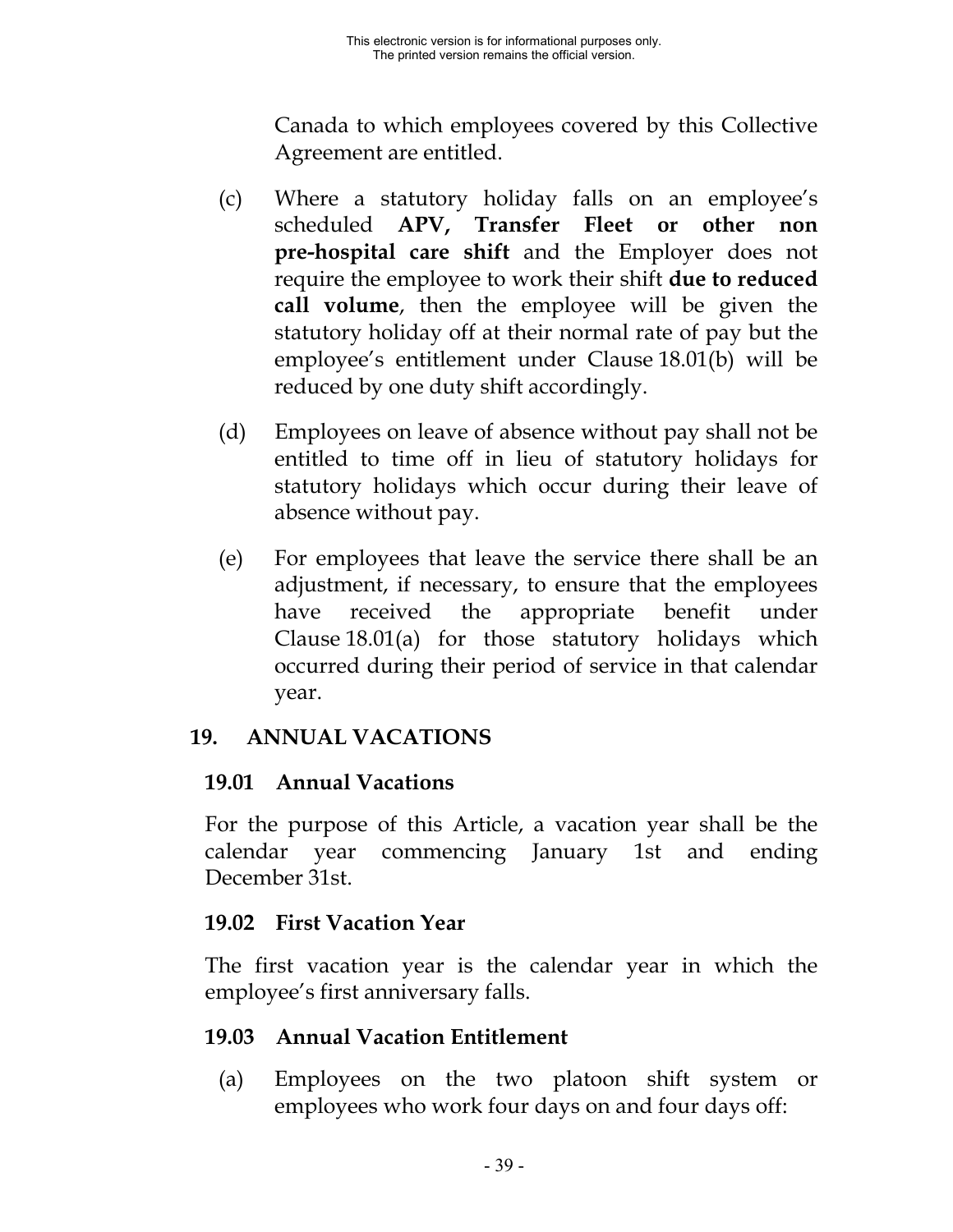| 1st to 6th vacation years          | 11 shifts |
|------------------------------------|-----------|
| 7th to 9th vacation years          | 15 shifts |
| 10th and thereafter vacation years | 19 shifts |

(b) Employees who work five shifts per week:

| 1st to 6th vacation years          | 22 shifts |
|------------------------------------|-----------|
| 7th to 9th vacation years          | 27 shifts |
| 10th and thereafter vacation years | 31 shifts |

(c) Employees who work a 10 day cycle of four 12½ hour shifts:

| 1st to 6th vacation years          | 9 shifts  |
|------------------------------------|-----------|
| 7th to 9th vacation years          | 12 shifts |
| 10th and thereafter vacation years | 15 shifts |

(d) Employees who work a 14 day cycle of three on and four off followed by four on and three off:

| 1st to 6th vacation years          | 11 shifts |
|------------------------------------|-----------|
| 7th to 9th vacation years          | 15 shifts |
| 10th and thereafter vacation years | 19 shifts |

(e) Employees who work four shifts per seven day block:

| 1st to 6th vacation years          | 15 shifts |
|------------------------------------|-----------|
| 7th to 9th vacation years          | 19 shifts |
| 10th and thereafter vacation years | 23 shifts |

- (f) Annual vacation entitlement under this Article as outlined above, and time off in lieu of statutory holidays under Clause 18.01, must be combined in order that entitlements for time off in accordance with these two Clauses shall be taken as complete shift blocks.
- (g) Employees will start to earn their extra shift(s) of vacation in their first (1st) vacation year.
- (h) Pursuant to Clause 19.03(f), that portion of the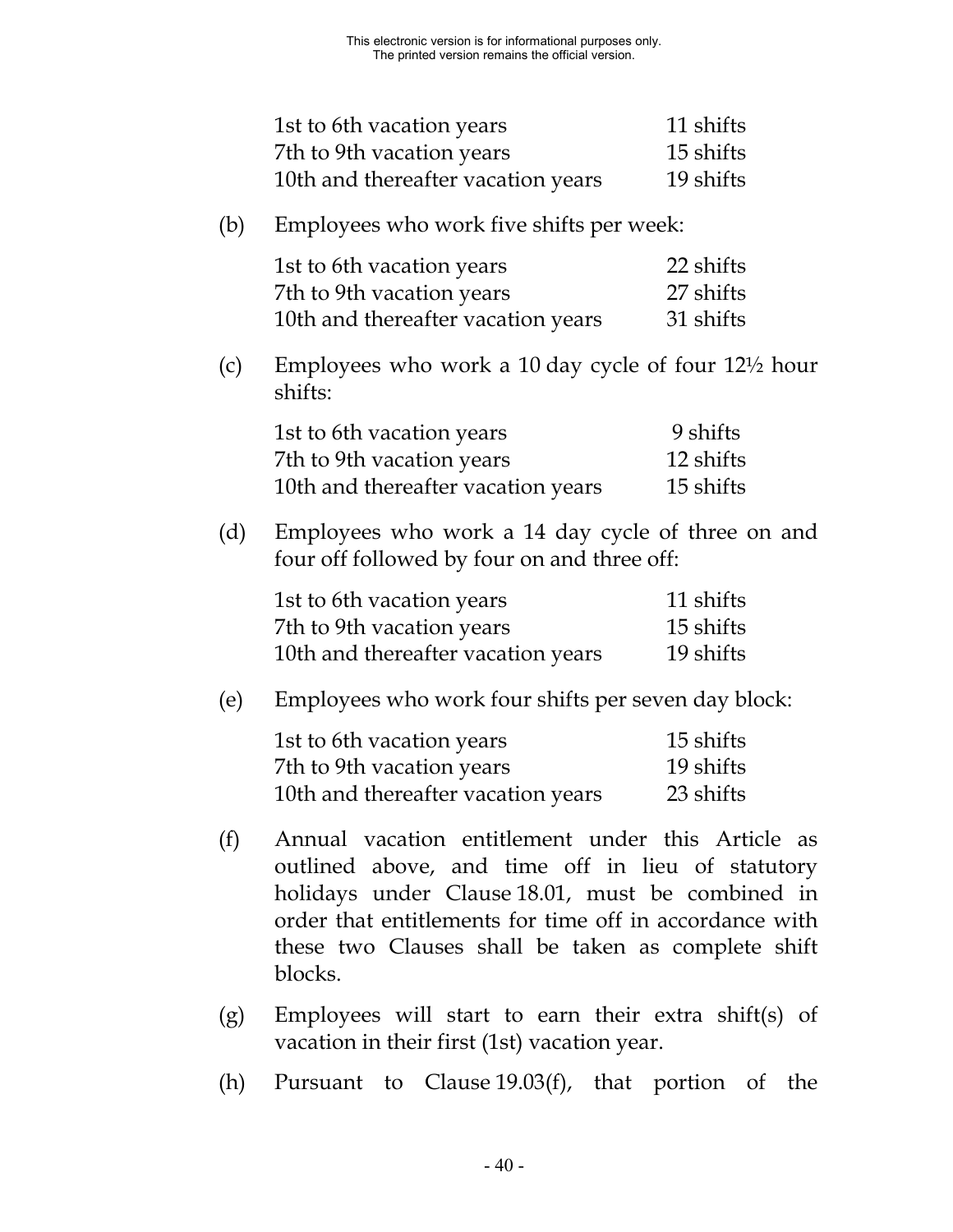employee's combined entitlements that could not be scheduled as a complete shift block may be taken as individual full shifts or carried-over from one vacation year to the next to be combined with the following year's entitlements. Such scheduling will be by mutual agreement.

- (i) Notwithstanding Clause 19.03(f), those employees referred to in Clause 18.01(c) in one and two person stations shall have the option of scheduling their statutory holiday lieu days in individual full shifts. Such scheduling will be by mutual agreement.
- (j) Notwithstanding Clause 19.03(h), employees will be paid out for all vacation not taken by the end of the calendar year.

The payout for unused vacation will be made by the pay day following the first full pay period in January of the following year.

### **19.04 Pro-ration of Vacation Time**

- (a) (i) Employees will be entitled to a pro-rated amount of vacation pay in their year of hire which will be paid in cash at the end of their year of hire. The entitlement shall be one-twelfth of their normal first vacation years' annual vacation multiplied by the number of credit months worked in their year of hire in accordance with Clause 19.04(b) below.
	- (ii) With the agreement of the employee and the Regional Director, the employee may receive some or all of their vacation entitlement for their year of hire as paid duty shifts off.
- (b) During their first and subsequent years, employees will earn one-twelfth of the annual vacation entitlement for each month in which the employee has worked for at least 70 hours.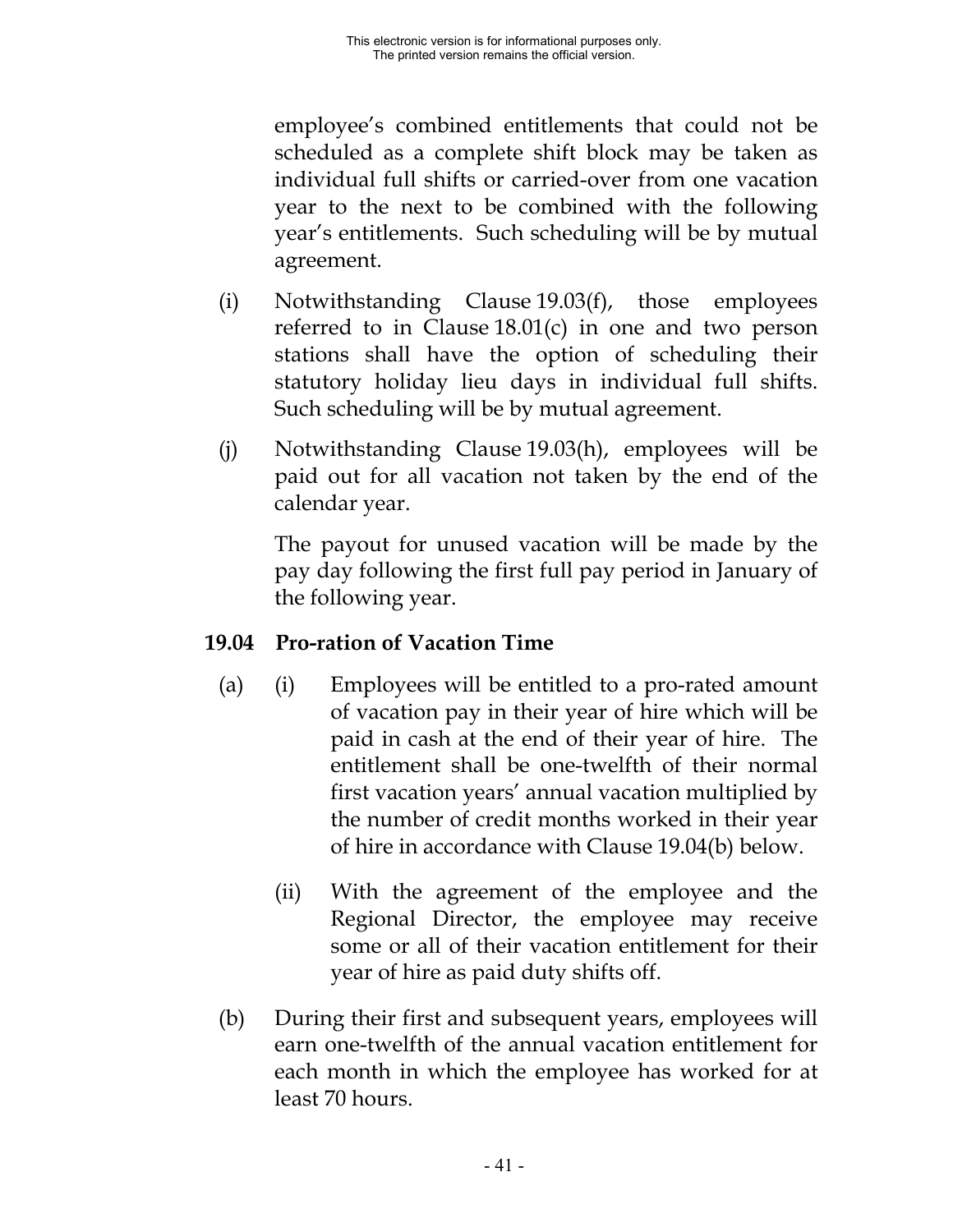(c) Employees off work due to annual vacations, time off in lieu of statutory holidays, leave of absence with pay, Workers Compensation in accordance with Clause 24.04, or leave of absence for Union business and illness or injury payable under Clause 20.01 for a maximum time limit of six months, shall continue to accrue vacation entitlement.

# **19.05 Selection of Vacation Entitlement**

Employees working at any post shall, in order of seniority, first choose three blocks plus extra vacation entitlement in accordance with Clause 19.03 of their annual entitlement under Articles 18 and 19. After all employees have, at any one post, chosen their first three blocks plus extra vacation entitlement in accordance with Clause 19.03 of entitlement under Articles 18 and 19, employees at that post shall then, again in order of seniority, select the remaining blocks of entitlement under Articles 18 and 19. Operational requirements permitting, entitlements under this Clause may be taken one shift block at a time.

### **19.06 Vacation Schedules**

All annual vacation shall be taken in accordance with the terms of the holiday schedule drawn up from year-to-year and approved by the Employer.

# **19.07 Vacation Adjustment on Termination**

In all cases of termination of service for any reason, adjustment will be made for any over-payment or under-payment of vacation.

# **19.08 Vacation Leave on Retirement**

(a) Employees retiring prior to April 1st in any calendar year shall receive one-half of their earned annual vacation entitlement for that calendar year.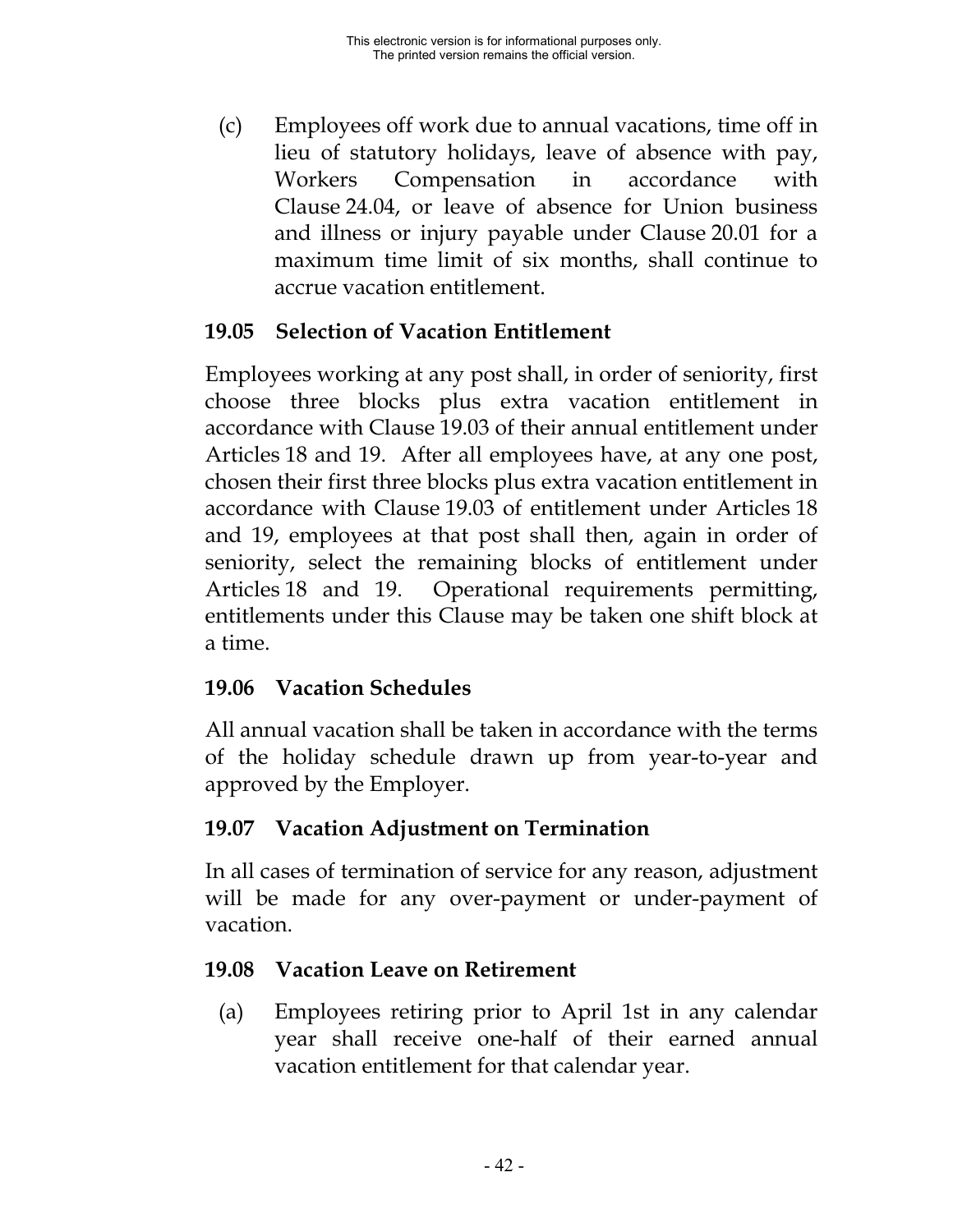(b) Employees retiring April 1st or thereafter in any calendar year shall be granted full annual vacation entitlement for the final calendar year of service.

# **19.09 Active Service During Any War**

- (a) Active service with the Forces of the Crown or Allied Forces during any war may be counted in calculations for vacation leave entitlement after the employee has completed one years' service with the Employer.
- (b) Duration of Wars

The recognized dates of duration of the following wars are:

World War II, from September 1, 1939 to June 30, 1947

Korean Conflict, from August 7, 1950 to July 27, 1953

Discharge certificates must be presented before war service is recognized. It is not necessary that an individual shall have been employed immediately prior to any war nor to have joined the Employer immediately following war service.

In other words, any war service with the Forces of the Crown or Allied Armed Forces may be added to their period of service with the Employer for the purpose of computing required service for the additional vacation leave privilege.

(c) Merchant Marine Service with Commonwealth **Countries** 

Service on the high seas (deep sea) with Commonwealth countries during World War II may be credited toward the service requirement for vacation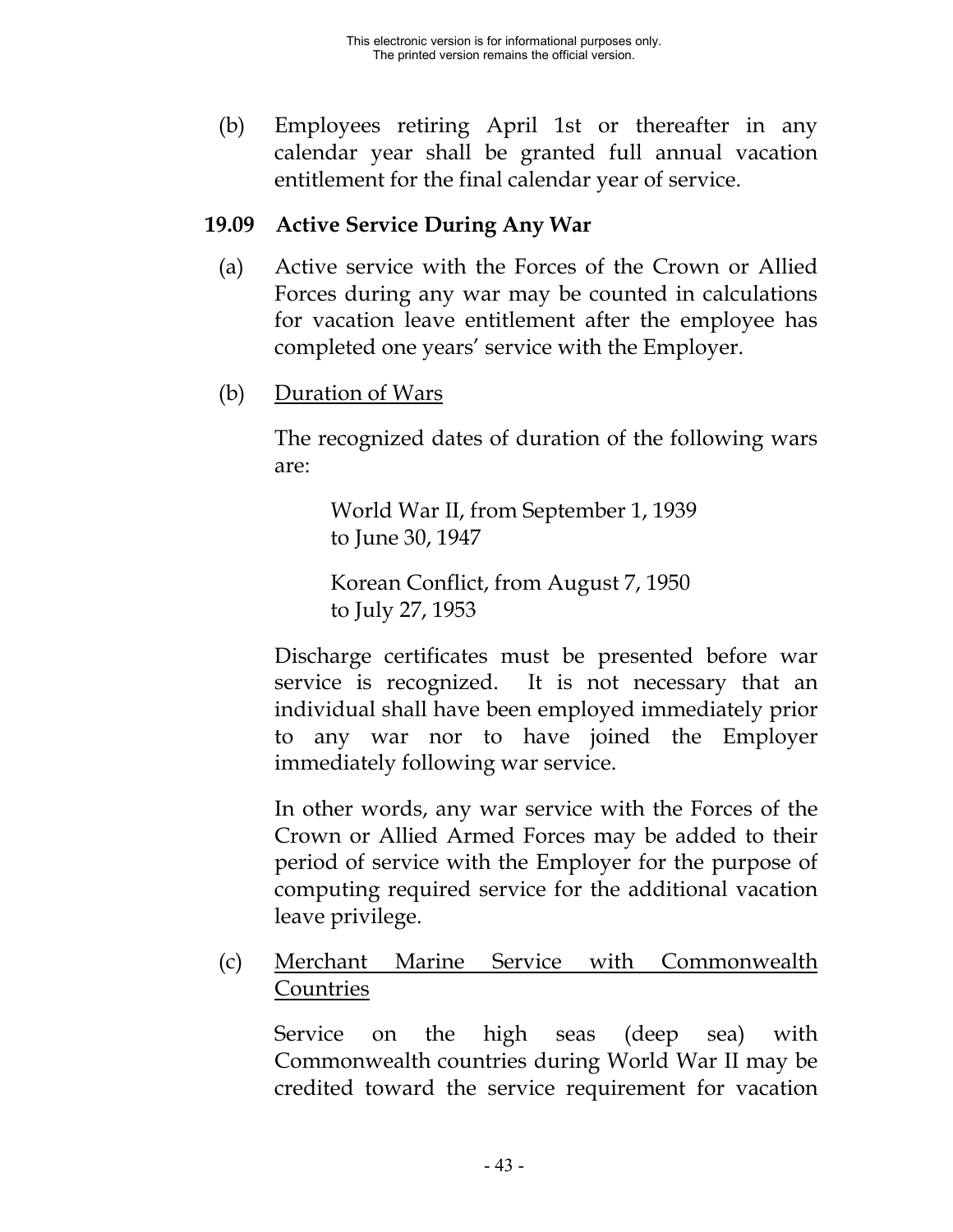leave purposes. Employees are required to submit certified records of their deep sea time for assessment by the Employer.

# **19.10 Call-back from Vacation**

Employees authorized to work during their scheduled vacation period shall receive two times their regular hourly rate of pay for each hour worked in addition to normal vacation pay.

# **20. SICK LEAVE PROVISIONS**

# **20.01 Short Term Disability Income Insurance**

- (a) In the event an employee is unable to work because of illness or injury they will be entitled to an amount equal to 75% of the employee's regular salary for up to 26 weeks.
- (b) A doctor's certificate will be required for illnesses or injuries attaining or exceeding four shifts in duration and may be required where it appears that a pattern of consistent or frequent absence from work is developing.
- (c) Administration procedures relating to this Plan will be established by the Employer and included in the Policy and Procedures Manual.

# **20.02 Long Term Disability Insurance**

Should an employee remain continuously and totally disabled due to any injury or illness, including an occupational injury, beyond 26 weeks, or its equivalent as set out in Schedule A, **the employee shall receive a monthly benefit** equal to **the sum of:**

**(1)** 70% of **the first \$2,200 of** regular monthly income; **and**

# **(2) 50% of regular monthly income above \$2,200**,

including benefits payable under any government or other employer-related disability plan. Payments will continue until recovery, death, or the mandatory retirement age,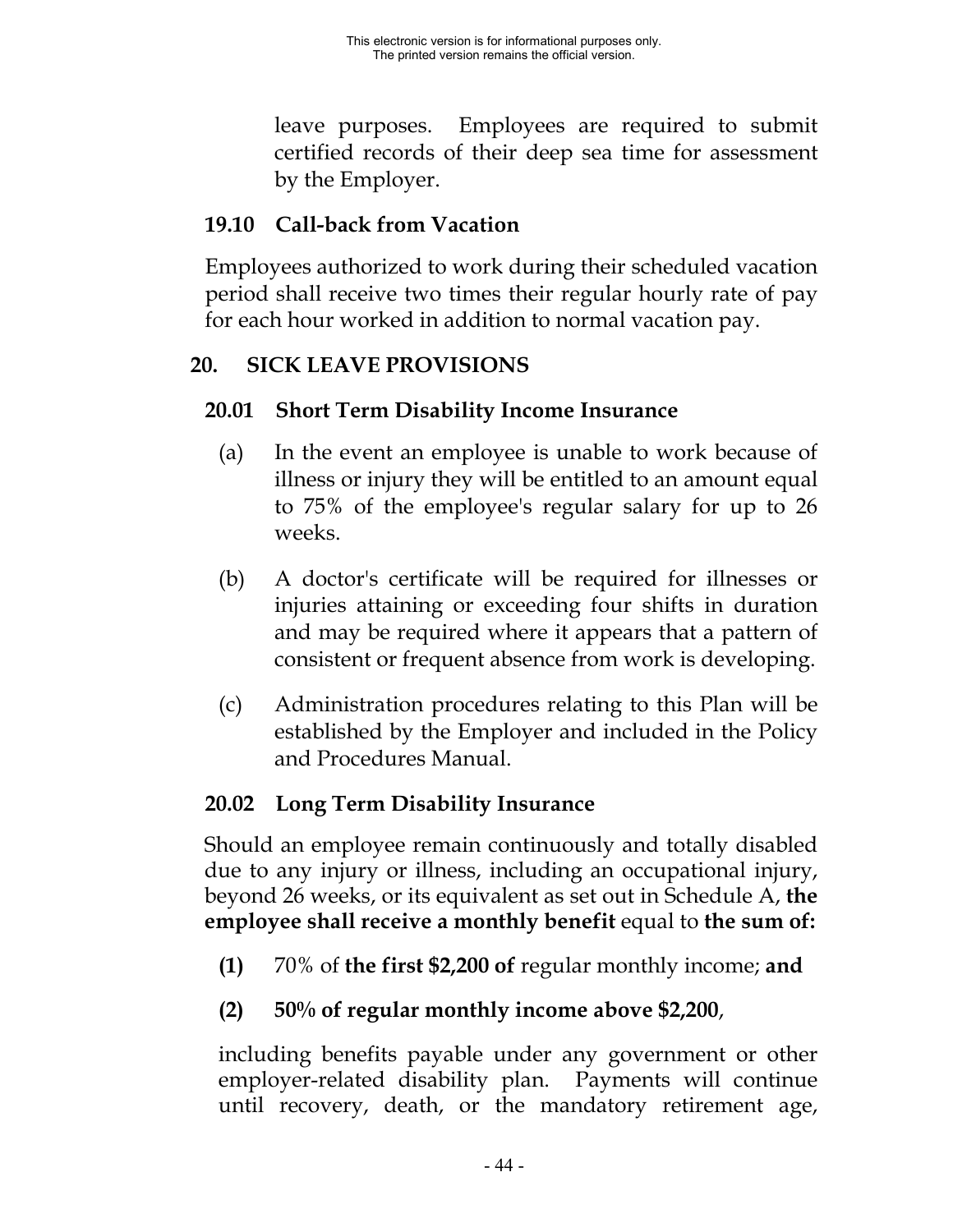whichever occurs first.

### **20.03 Employment Qualifications and Requirements**

- (a) Employment shall be conditional upon satisfactory completion of a medical examination by a physician appointed by the Employer and all personnel covered by this Agreement shall be required to receive immunization and booster series against poliomyelitis, tetanus, diphtheria and may also be required to receive a chest x-ray or skin test at least annually.
- (b) It is agreed that where an employee's physician certifies that reaction to immunization, vaccination or inoculation is such that the employee is unfit to work, the employee will be given leave without loss of pay to cover the period of medically verified disability up to a maximum of four shifts.

### **20.04 Continued Service Credits for Superannuation**

- (a) Employees covered by the *Pension (Public Service) Act* shall pay the normal employees' contribution for superannuation for a period of illness or non-occupational injury as defined in Clauses 20.01 and 20.02. Upon return to duty, the employee shall make monthly payments that will complete the payments within a period equal to the period of the illness or non-occupational injury.
- (b) Employees who are on Long Term Disability who are in receipt of monies under Clause 20.02 shall receive service credit in accordance with the *Pension (Public Service) Act*.

# **21. LEAVE OF ABSENCE**

# **21.01 Absence from Duty of Union Officials**

(a) Any member of the Union appointed to attend any convention on behalf of the Union shall be granted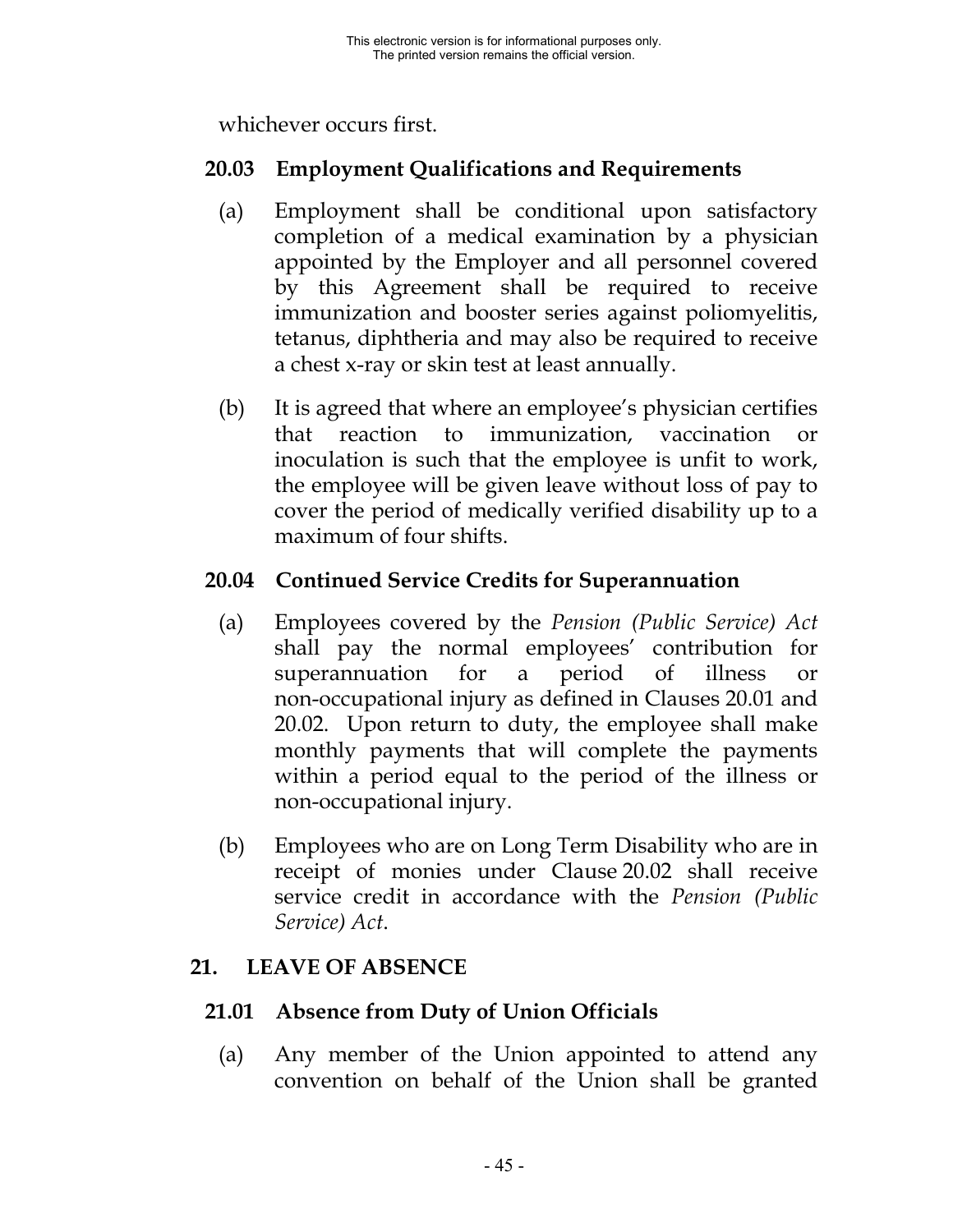leave of absence without pay provided a suitable relief can be supplied. An Executive Officer of the Union shall be granted time off without pay to attend meetings of the organization provided a suitable relief can be supplied.

- (b) Leave of absence with pay and without loss of seniority will be granted:
	- (i) to up to four employees who are representatives of the Union on the Negotiating Committee to leave their employment to carry on negotiations with the Employer;
	- (ii) to employees called to appear as witnesses and who testify before an Arbitration Board or Grievance Board.

# **21.02 Leave for Full-Time Union or Public Duties**

The Employer shall grant, on written request, leave of absence without pay and with no loss of seniority for:

- (a) Employees to seek election in a municipal, provincial or federal election.
- (b) A period of up to one year for employees selected as a full-time officer with the Union or any body to which the Union is affiliated. Such leave will be renewed upon request of the Union.
- (c) A period of up to five years for employees elected to a public office. Such leave will be renewed upon request of the employee.
- (d) Employees on leave under this Clause shall not continue to accrue seniority while on such leave.
- (e) Notwithstanding (d) above, employees elected as a fulltime officer of the local union shall continue to accrue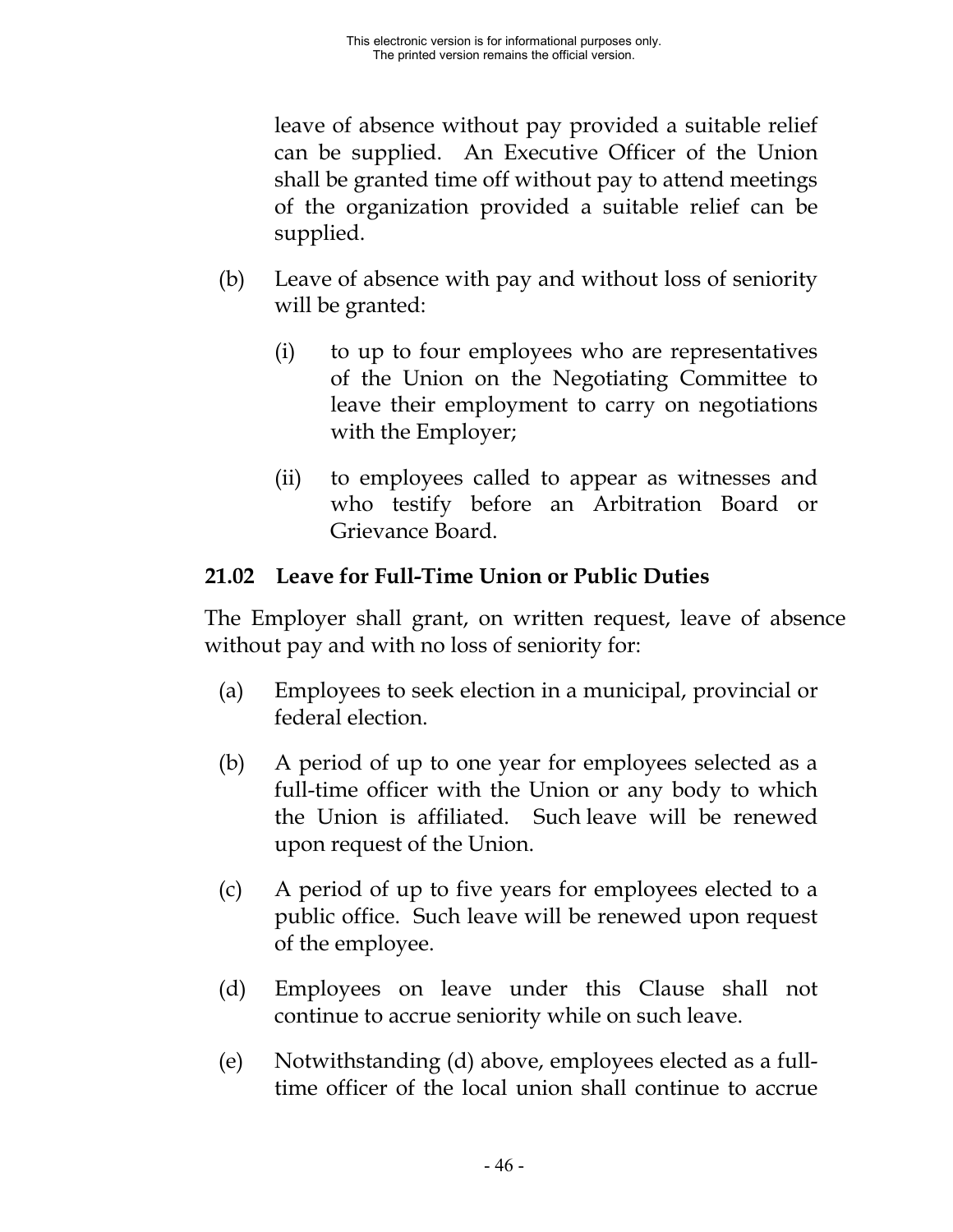seniority while on such leave.

#### **21.03 Bereavement Leave**

- (a) In the case of bereavement in the immediate family an employee not on leave of absence without pay shall be entitled to bereavement leave at their regular rate of pay from the date of death to and including the day of the funeral with, if necessary, an allowance for immediate return travelling time. Such leave shall normally not exceed one block of the employee's working shifts.
- (b) Immediate family is defined as an employee's parent, wife, husband, child, brother, sister, father-in-law, mother-in-law and any other relative permanently residing in the employee's household or with whom the employee permanently resides.

In the event of the death of the employee's grandparents, grandchild, son-in-law, daughter-in-law, brother-in-law or sister-in-law, the employee shall be entitled to special leave for one shift for the purpose of attending the funeral.

### **21.04 Maternity Leave**

- (a) An employee is entitled to maternity leave of up to 17 weeks without pay.
- (b) An employee shall notify the Employer in writing of the expected date of the termination of her pregnancy. Such notice will be given at least 10 weeks prior to the expected date of the termination of the pregnancy.
- (c) The period of maternity leave shall commence six weeks prior to the expected date of the termination of the pregnancy. The commencement of leave may be deferred for any period approved in writing by a duly qualified medical practitioner.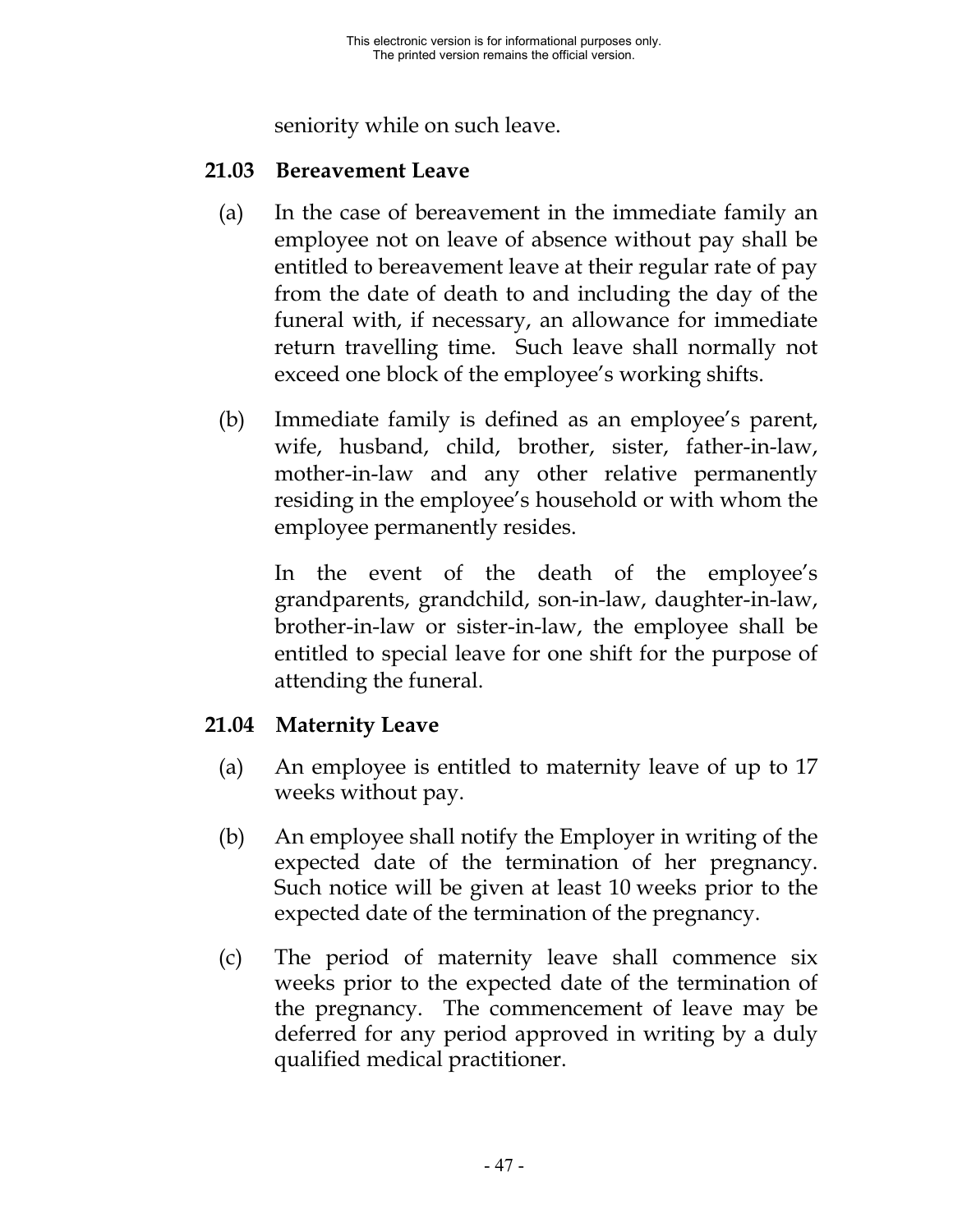### **21.05 Maternity Leave Allowance**

- (a) An employee who qualifies for maternity leave pursuant to Clause 21.04, shall be paid a maternity leave allowance in accordance with the Supplementary Employment Benefit (SEB) Plan. In order to receive this allowance, the employee must provide to the Employer, proof that she had applied for and is in receipt of employment insurance benefits pursuant to the *Employment Insurance Act*. An employee disentitled or disqualified from receiving employment insurance benefits is not eligible for maternity leave allowance.
- (b) Pursuant to the Supplemental Employment Benefit (SEB) Plan, the maternity leave allowance will consist of:
	- (i) Two weeks at 85% of the employee's basic pay;
	- (ii) 15 additional weekly payments, equivalent to the difference between the employment insurance gross benefits and any other earnings received by the employee and 85% of the employee's basic pay.

### **21.06 Parental Leave**

- (a) Upon written request an employee shall be entitled to parental leave of up to 12 consecutive weeks without pay.
- (b) Where both parents are employees of the Employer, the employees shall determine the apportionment of the 12 weeks parental leave between them.
- (c) Such written request pursuant to (a) above must be made at least four weeks prior to the proposed leave commencement date.
- (d) Leave taken under this Clause shall commence: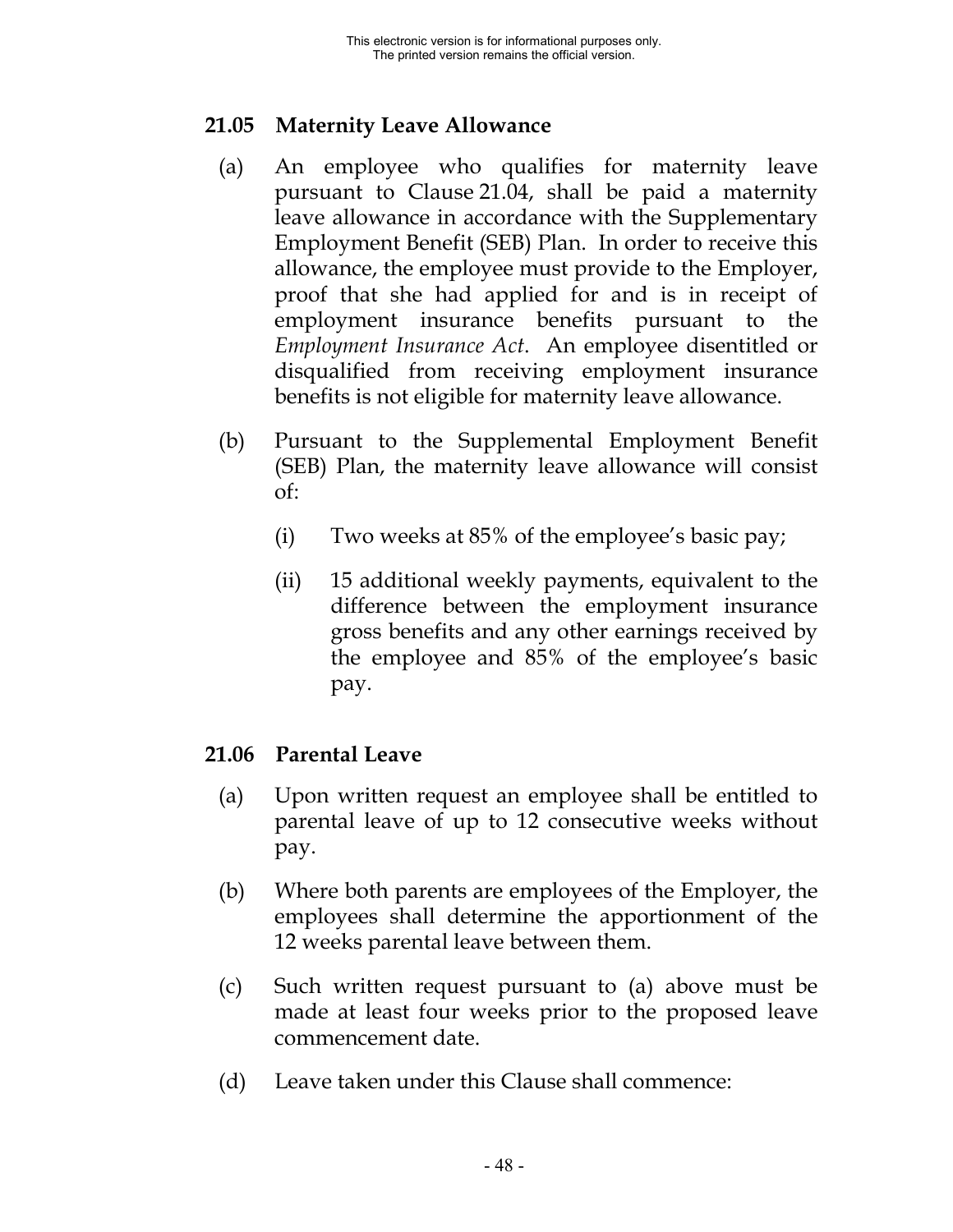- (i) In the case of a mother, immediately following the conclusion of leave taken pursuant to Clause 21.04 or 21.08;
- (ii) In the case of a father, following the birth or adoption of the child and conclude within the 52 week period after the birthdate or adoption of the child. Such leave request must be supported by appropriate documentation.

### **21.07 Parental Leave Allowance**

- (a) An employee who qualifies for parental leave pursuant to Clause 21.06, shall be paid a parental leave allowance in accordance with the Supplemental Employment Benefit (SEB) Plan. In order to receive this allowance, the employee must provide to the Employer, proof that they have applied for and are in receipt of Employment insurance benefits pursuant to the *Employment Insurance Act.* An employee disentitled or disqualified from receiving employment insurance benefits is not eligible for parental leave allowance.
- (b) Pursuant to the Supplemental Employment Benefit (SEB) Plan and subject to leave apportionment pursuant to Clause 21.06(b), the parental leave allowance will consist of a maximum of 10 weekly payments, equivalent to the difference between the employment insurance gross benefits and any other earnings received by the employee and 75% of the employee's basic pay.

### **21.08 Adoption Leave**

Upon request and with appropriate documentation, an employee is entitled to adoption leave without pay of up to 17 weeks following the adoption of a child.

# **21.09 Extension of Leaves**

Employees who are entitled to leave pursuant to Clauses 21.04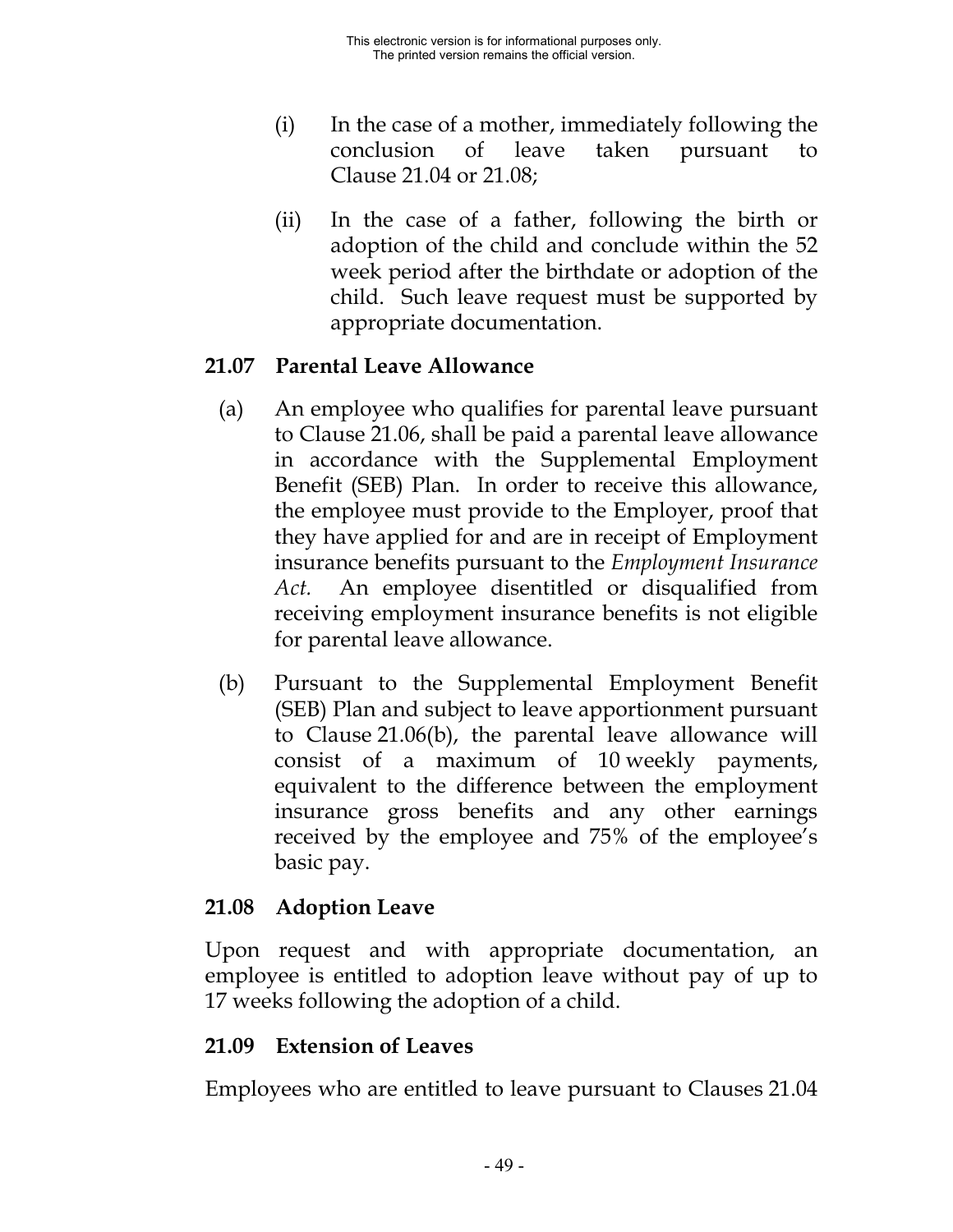and 21.06 or Clauses 21.08 and 21.06 shall be entitled to an extended leave of up to an additional six months for health reasons where a doctor's certificate is presented. Such written request must be received by the Employer at least four weeks prior to the expiration of leave taken pursuant to Clause 21.04, 21.06 or 21.08.

### **21.10 Benefits Continuation**

- (a) For leaves taken pursuant to Clauses 21.04, 21.06, 21.08 and 21.09 the Employer shall maintain coverage for medical, extended health, dental, group life and long term disability, and shall pay the Employer's share of these premiums.
- (b) Notwithstanding (a) above, should an employee be deemed to have resigned in accordance with Clause 21.11 the Employer will recover monies paid pursuant to this Clause.

# **21.11 Deemed Resignation**

An employee shall be deemed to have resigned on the date upon which leave pursuant to Clauses 21.04, 21.06, 21.08 or 21.09 commenced unless they advised the Employer of their intent to return to work one month prior to the expiration of the leave or if they do not return to work after having given such advice.

# **21.12 Entitlements Upon Return to Work**

- (a) Notwithstanding Clause 19.04(b), vacation entitlements and vacation pay shall continue to accrue while an employee is on leave pursuant to Clauses 21.04, 21.06 or 21.08 providing the employee returns to work for a period of not less than six months. Vacation earned pursuant to this Clause may be carried over to the following year.
- (b) An employee who returns to work after the expiration of maternity, parental, adoption or extensions to such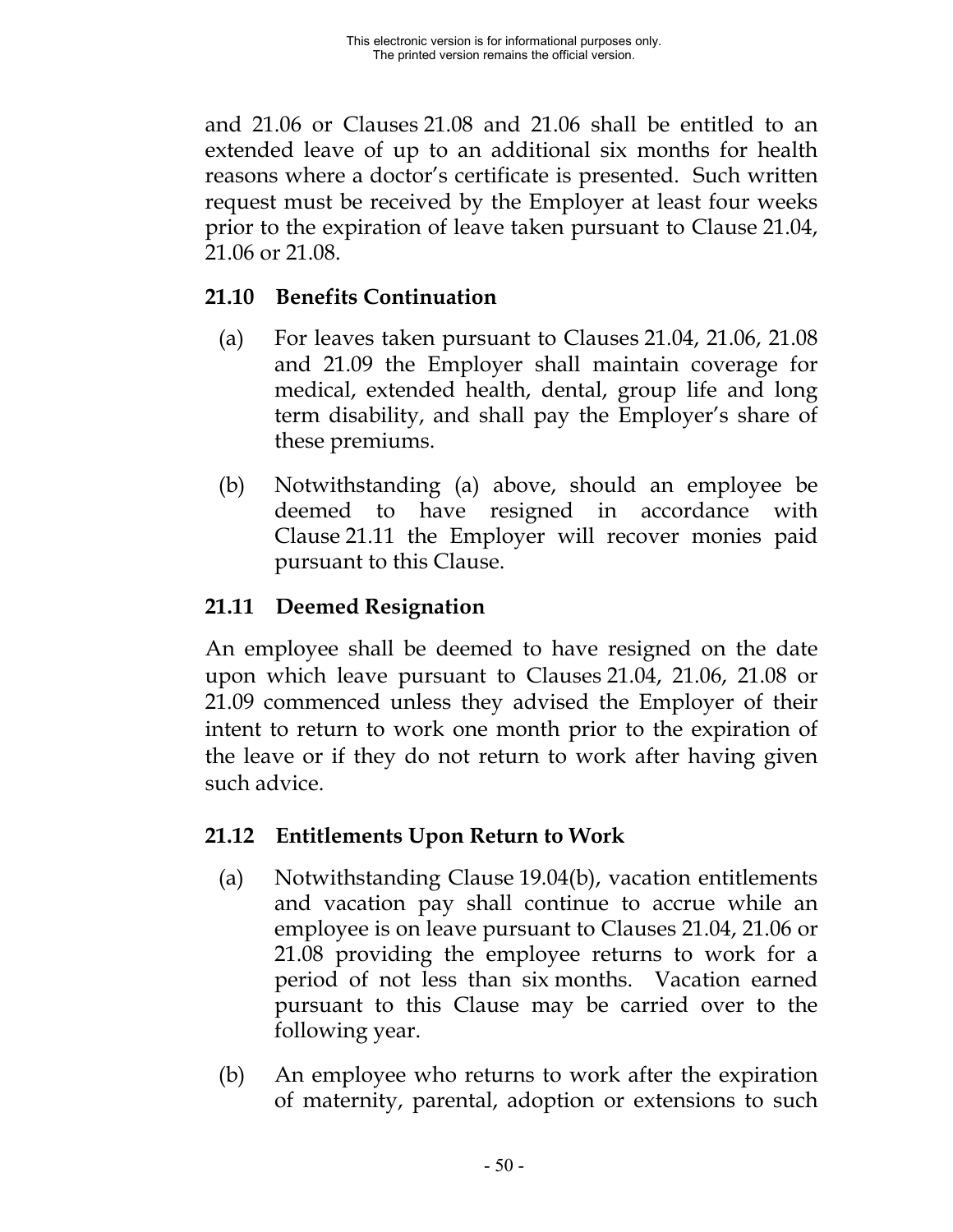leaves shall retain the seniority the employee had accumulated prior to commencing the leave and shall be credited with seniority for the period of time covered by the leave.

(c) On return from maternity, parental, adoption or extensions to such leaves, an employee shall be placed in the employee's former position or in a position of equal rank and basic pay.

# **21.13 Maternity and/or Parental Leave Allowance Repayment**

To be entitled to the maternity and/or parental leave allowances pursuant to Clause 21.05 and/or 21.07, an employee must sign an agreement that they will return to work and remain in the Employer's employ for a period of at least six months after their return to work.

Should the employee fail to return to work and remain in the employ of the Employer for a period of six months, the employee shall reimburse the Employer for the maternity and/or parental leave allowance received under Clauses 21.05 and/or 21.07 above in full.

# **21.14 Secondment**

- (a) Secondment means a process by which the Employer may assign an employee to another agency, board, society, commission, or employer.
- (b) The Employer agrees to make every effort to provide an employee with four weeks' written notice secondment. Such secondment shall be by mutual agreement between the Employer and the employee.
- (c) The provisions of this Agreement will apply to seconded employees. The agency, board, society, commission or employer to which the employee is seconded will receive written notice of this Clause and will be provided with copies of relevant agreements.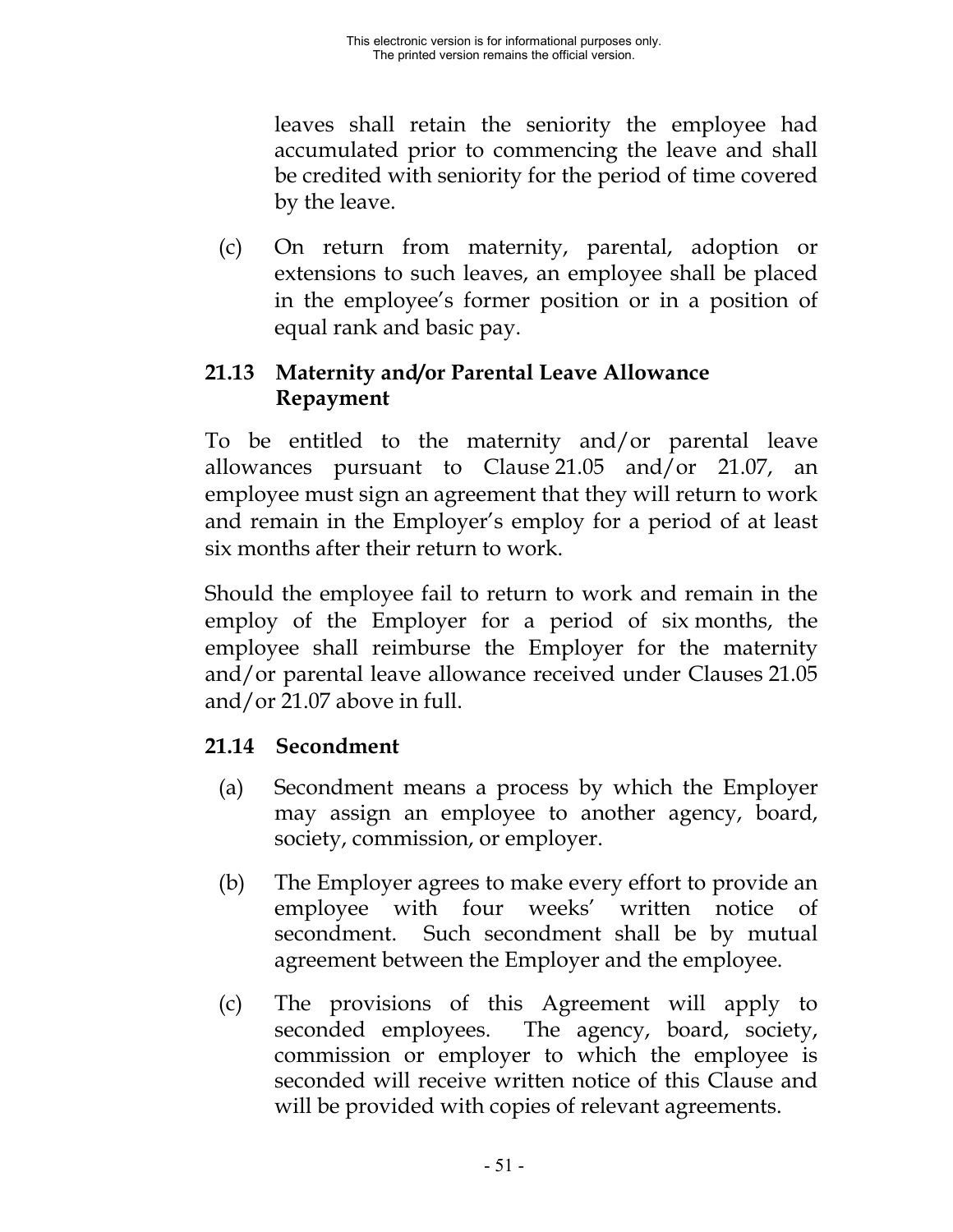- (d) The grievance procedure prescribed in Article 9 of this Agreement shall apply to seconded employees with the following modifications:
	- (i) The Employer, in conjunction with the agency, board, society, or commission to which an employee is seconded shall designate an official who shall be considered the locally designated supervisor for purposes of Step 1.
	- (ii) The Employer shall appoint a representative to deal with grievances of seconded employees at Step 2 and shall notify the Union and seconded employees of such designation.
	- (iii) The Union shall appoint a steward for seconded employees and shall notify the Employer of such appointments.

# **21.15 Leave for Elections**

Employees eligible to vote in a federal or provincial election shall have four consecutive clear hours during the hours in which the polls are open in which to cast their ballot.

# **21.16 Special Leave**

- (a) Any employee not on leave of absence without pay shall be entitled to special leave at their regular rate of pay for the following:
	- 1. Marriage of the employee three consecutive shifts in a single block.
	- 2. To attend wedding of employee's child one shift.
	- 3. Birth or adoption of the employee's child one shift.
	- 4. Serious household or domestic emergency one shift.
	- 5. Moving household furniture and effects to a new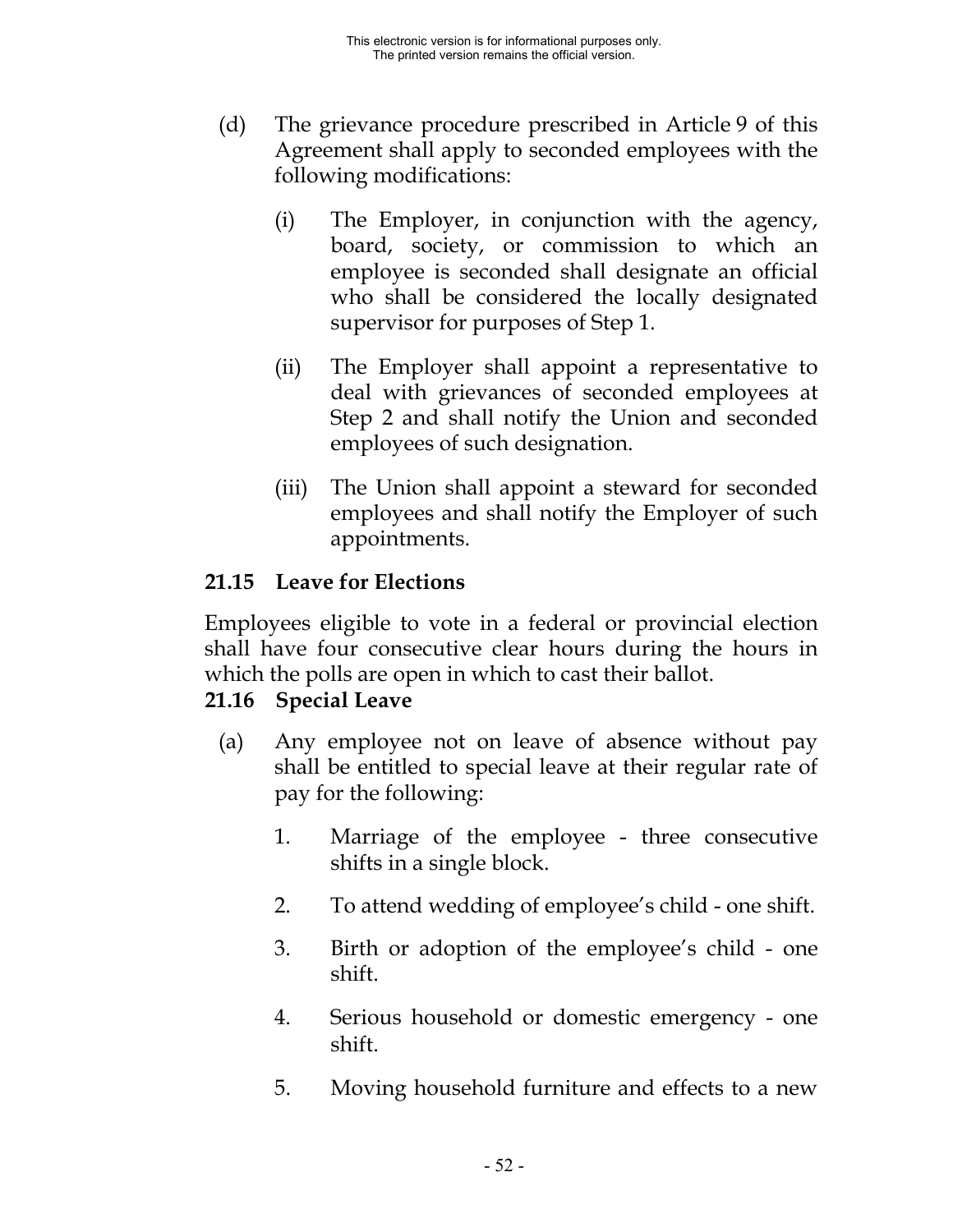residence if the move is required to be made on a working day up to two shifts per year which may be taken separately or jointly.

- 6. To attend their formal hearing to become a Canadian citizen - one shift.
- 7. To attend a funeral as a pallbearer or mourner one-half shift.
- **8. (i) In the case of illness or hospitalization of a dependent child of an employee, and when no one at the employee's home other than the employee can provide for the needs of the ill child, the employee shall be entitled, after notifying their supervisor, to use up to a maximum of two days' paid leave at any one time for this purpose.**
	- **(ii) The Employer may request a report from a qualified medical practitioner when it appears that a pattern of consistent absence is developing.**
- **9. In the case of serious illness or hospitalization of a spouse or elderly parent of the employee that resides in the employee's residence, when no one other than the employee can provide for the needs of the individual, and, after notifying their supervisor – one day per calendar year.**
- (b) Two weeks' notice is required for leave under subsections 1, 2, 5 and 6.
- (c) For the purpose of subsection 2 through to **9** inclusive, leave with pay will be only for the work day on which the situation occurs.

### **21.17 Leave for Writing Examinations**

Leave of absence with pay shall be granted to allow employees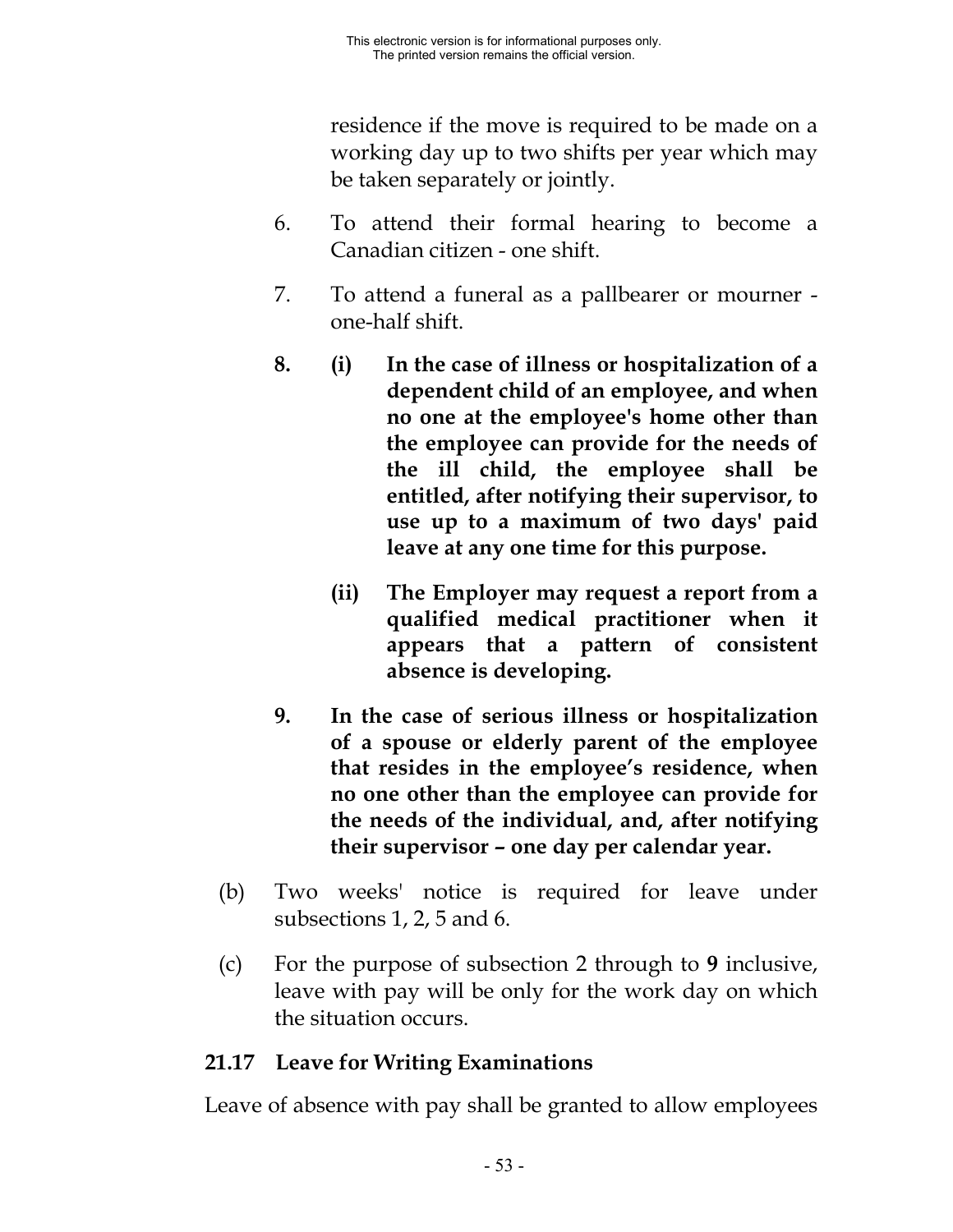time to write examinations provided:

- (a) the course is approved by the Employer; and
- (b) the successful completion of the examination would result in the maintenance of the required qualification of the job. Employees who do not successfully complete the examination, and who are required to re-write the examination, will not be entitled to the leave of absence with pay for re-writing the examination.

### **21.18 Leave for Taking Courses**

- (a) An employee shall be granted leave with pay to take courses at the request of the Employer.
- (b) An employee may be granted leave without pay, or leave with partial pay, to take courses in which the employee wishes to enroll. **Such leave requests will not be unreasonably denied.**

# **21.19 Court Time**

- (a) The Employer shall grant paid leave to employees other than employees on leave without pay to serve as jurors or witnesses in a court action, provided such court action is not occasioned by the employee's affairs.
- (b) In cases where an employee's private affairs have occasioned a court appearance such leave to attend at court shall be without pay.
- (c) An employee in receipt of regular earnings whilst serving at court will remit to the Employer all monies paid to them by the court, except travelling and meal allowances not reimbursed by the Employer.
- (d) Time spent at court, or related approved interviews by employees in their official capacity, while off duty, shall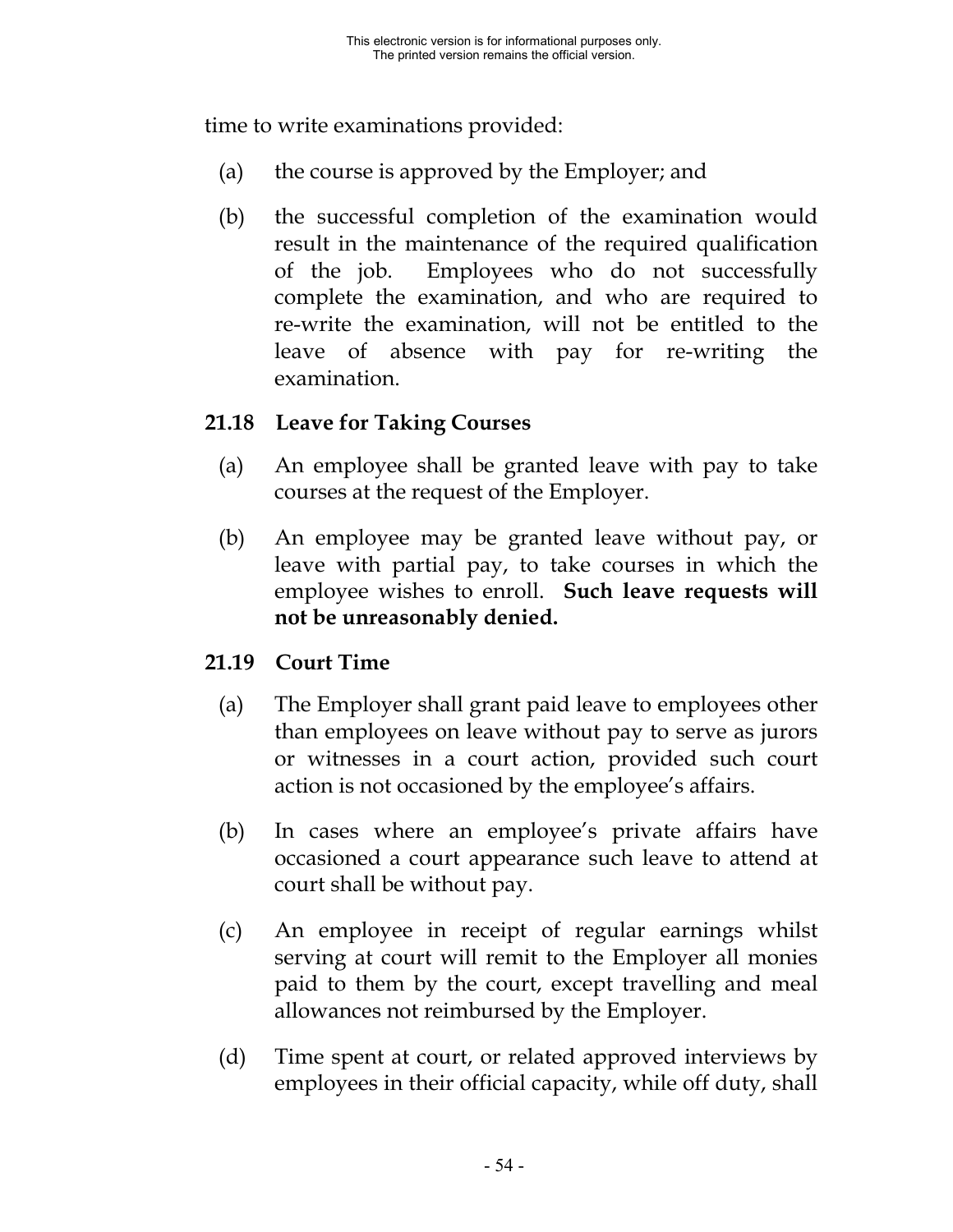be paid at one and one-half times their regular rate of pay. Time spent at court, or related approved interviews, by employees in their official capacity, while on duty, shall be with no loss of pay.

- (f) Court actions arising from employment, requiring attendance at court, shall be with pay.
- (g) In the event an accused employee is jailed pending a court appearance, such leave of absence shall be without pay.
- (h) Employees required to attend court whilst on their annual vacation shall be paid at double the regular wage rates established in Schedule A of this Agreement for eight hours for each day or part day of required attendance and will receive an equal number of days off to immediately follow the employee's holidays.
- (i) An employee will be entitled to reasonable time off prior to and/or following an appearance in court when applicable.
- (j) It is understood that for the purpose of this agreement the term "court" shall mean a court of criminal, civil, coroner's court **or EMA Licensing Board**.

### **21.20 Leave of Absence on Vacation**

When an employee qualifies for sick leave, bereavement, or any of the leaves under Clause 21.16 with pay during their vacation period, there shall be no deduction from the vacation credits for such leave. The period of vacation so displaced shall be taken at a mutually agreed time.

### **21.21 Other Occupational Activity**

**(a)** Where a leave of absence without pay is requested for the purpose of engaging in another occupational activity, the granting of such leave shall be at the discretion of the Employer, but where such leave is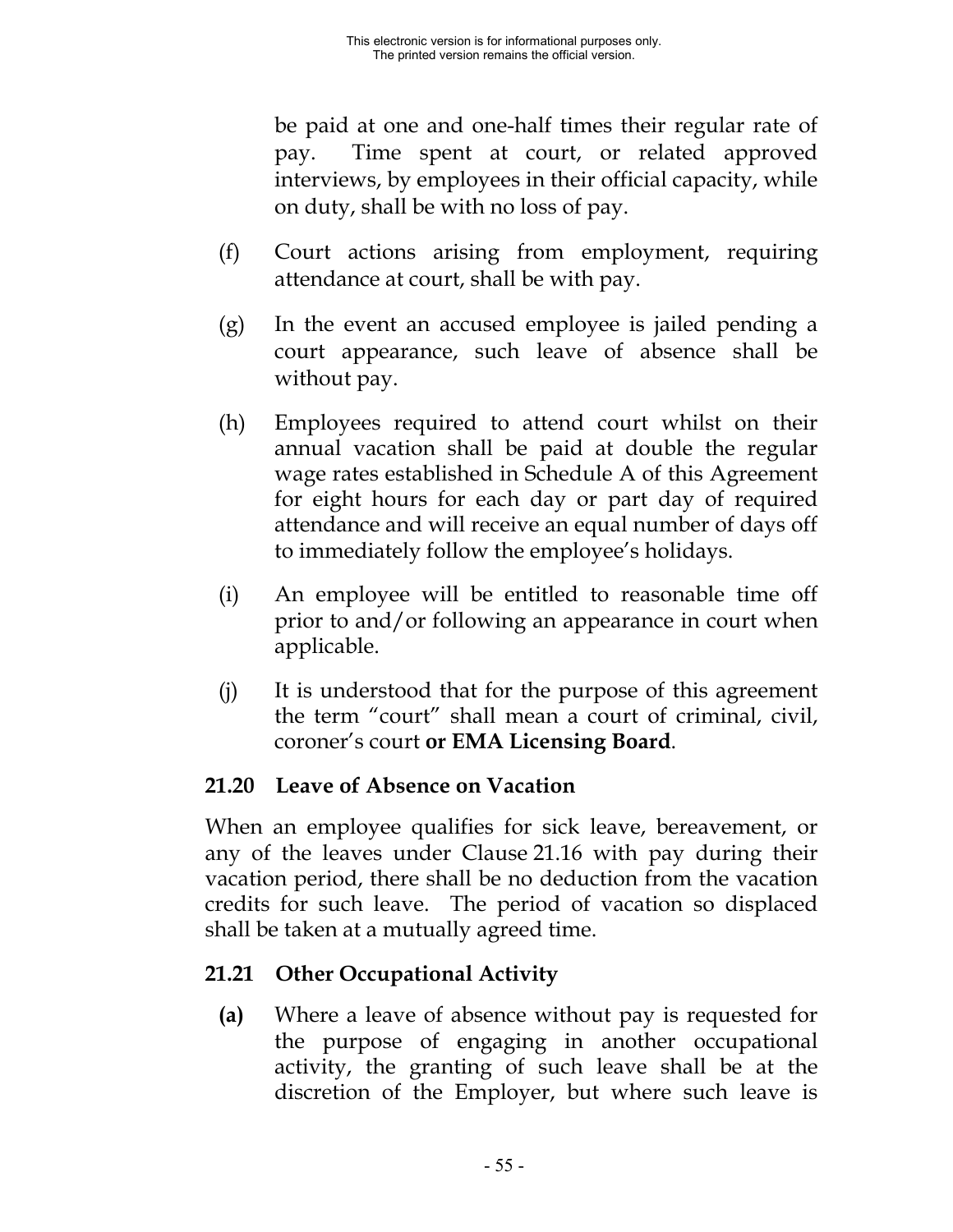granted, it may not be extended beyond a three month limit**; provided however, where the requested leave is to obtain employment as a full-time instructor to instruct an approved training program on behalf of a training agency, institute or college, the leave will be for a period of up to five years**.

**(b) Employees will be returned to their former position, station and shift pattern at the conclusion of the leave. Where required the employee will be provided the opportunity to renew their license.**

# **21.22 Emergency Leave**

Notwithstanding any provision for leave in this Agreement, the Employer may grant leave of absence without pay to an employee requesting such leave for emergency or unusual circumstances. Requests outlining the reasons in writing, preferably in advance, shall be submitted to the Employer for approval. Approval shall not be withheld unjustly.

# **21.23 General Leave Without Pay**

Employees may be granted up to three months leave of absence without pay at the discretion of the Employer and, although such leaves may be extended at three month intervals, they shall not, in any event, exceed 12 consecutive months and it is further agreed that such leaves shall not be unreasonably withheld.

# **21.24 General Education Leave**

Requests for leave of absence without pay and without loss of seniority rights of up to 12 months shall not be unreasonably withheld from employees who wish to upgrade themselves in areas associated with the medical requirements of the Employer.

# **21.25 Limitation on Certain Leaves of Absence**

Employees shall be entitled to a maximum of eight shifts in any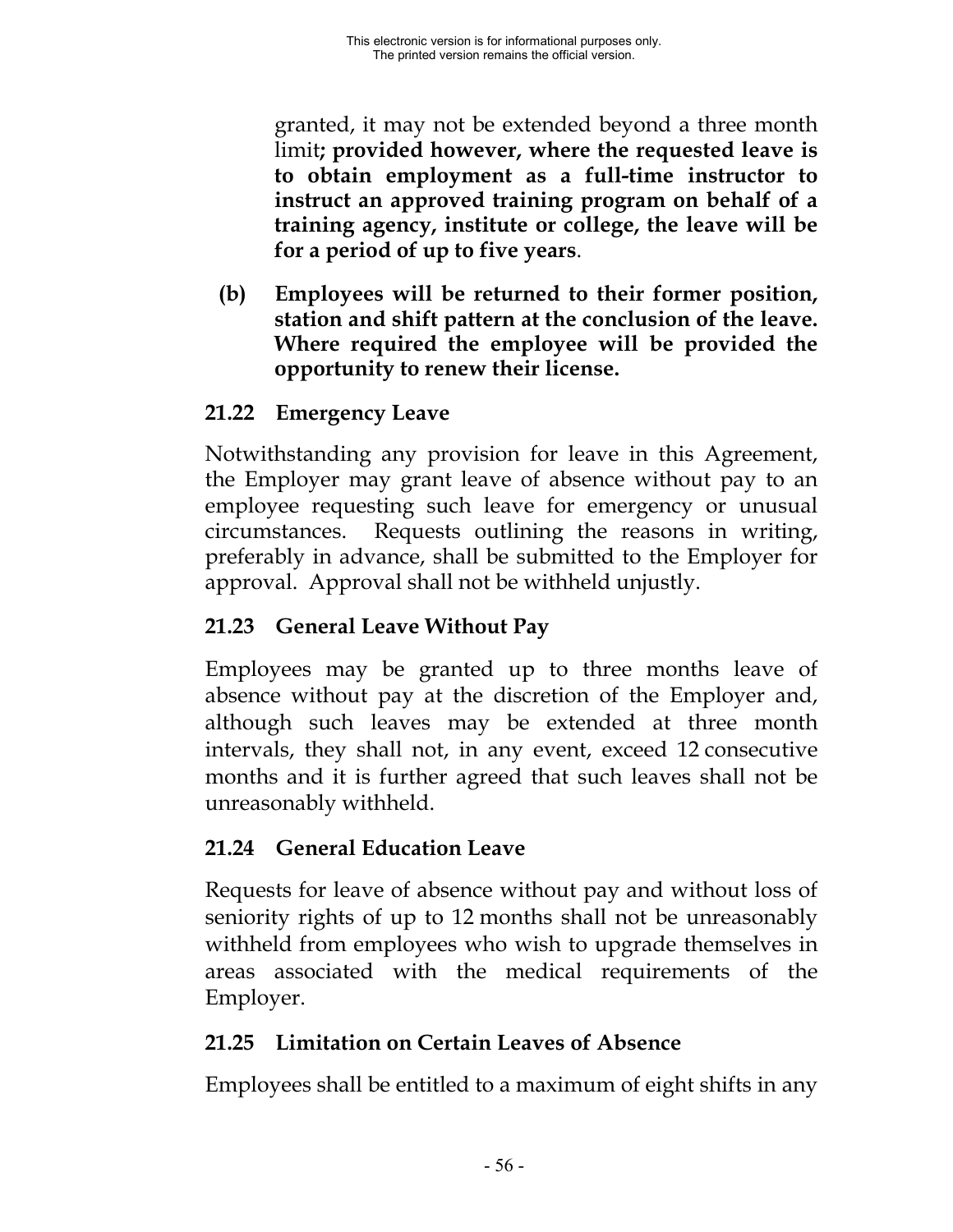one 12 month period for leave taken under Clauses 21.03 and 21.16.

### **21.26 Critical Incident Stress**

- **(a)** In the event an employee has experienced a critical incident while on duty, the employee may at the unit chief's discretion be released from duty, for the balance of the shift, with pay.
- **(b) The Employer will provide critical incident stress debriefing/ defusing to employees as required.**
- **(c) Employees requiring critical incident stress debriefing/defusing shall suffer no loss of pay while attending CIS sessions.**

### **22. PAYMENT OF WAGES AND ALLOWANCES**

### **22.01 Calculation of Pay**

The hourly rate of pay for an employee shall be calculated by the following formula:

- (a) 365.25 days per year  $\div$  number of days in a work block = number of work blocks per year;
- (b) the number of work blocks per year x the scheduled hours in work block = annual scheduled hours of work;
- (c) annual scheduled hours of work  $\div$  12 = monthly scheduled hours of work;
- (d) the monthly salary divided by the monthly scheduled hours of work = the hourly rate of pay.

### **22.02 Remuneration**

The scale of remuneration set out in Schedule A of this Agreement shall apply during the term of this Agreement.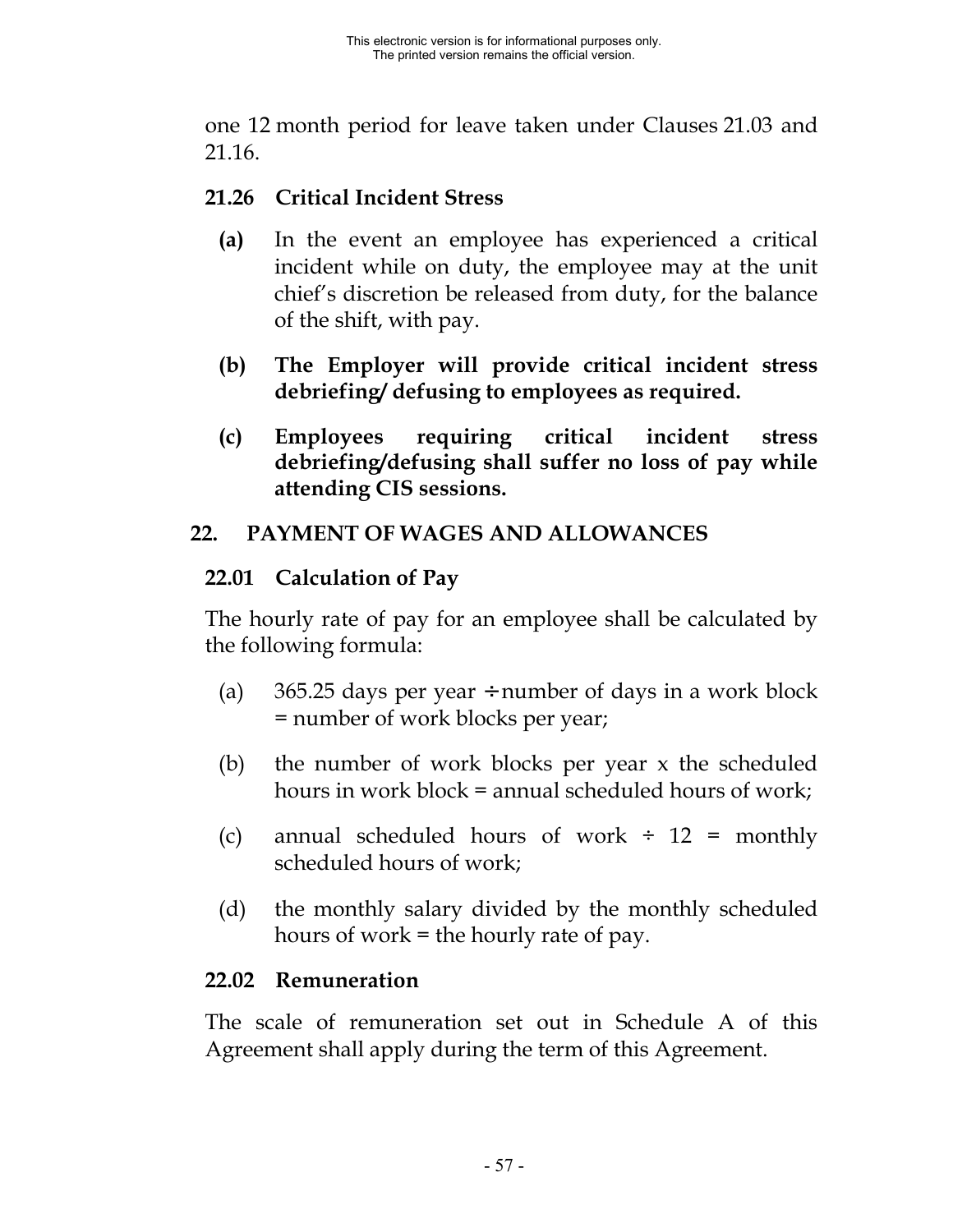# **22.03 Pay for Acting Senior Capacity**

Employees who are duly appointed by the Employer to perform temporarily functions other than or in addition to those which they normally perform shall be paid for these additional or other duties at the rate set forth in Schedule A of this Agreement. Such appointments shall not normally be made for a period of less than two weeks.

### **22.04 Service Pay**

Employees having completed 10, 15, 20 and 25 years' service seniority with the Employer shall be paid service pay at the rates established in Schedule A of this Agreement.

#### **22.05 Instructors**

- (a) Those employees identified by the Employer to act as instructors while performing their normal duties, shall receive \$375 per month in addition to their regular salary on a pro-rata basis for the time spent engaged in such training.
- (b) Instructors shall be given supervisory rights over inservice training personnel on crew. Such rights shall include the right to question treatment given by an employee to a patient and correct any visible deficiencies shown by the employee.

### **22.06 Educational Policy**

Employees who do not have the present basic educational requirements of the Employer may, if they desire, make application to the Employer for financial assistance and shift consideration to enable them to register at a suitable school for the courses needed to acquire the basic educational standards. Financial assistance for registered correspondence courses will also be considered by the Employer.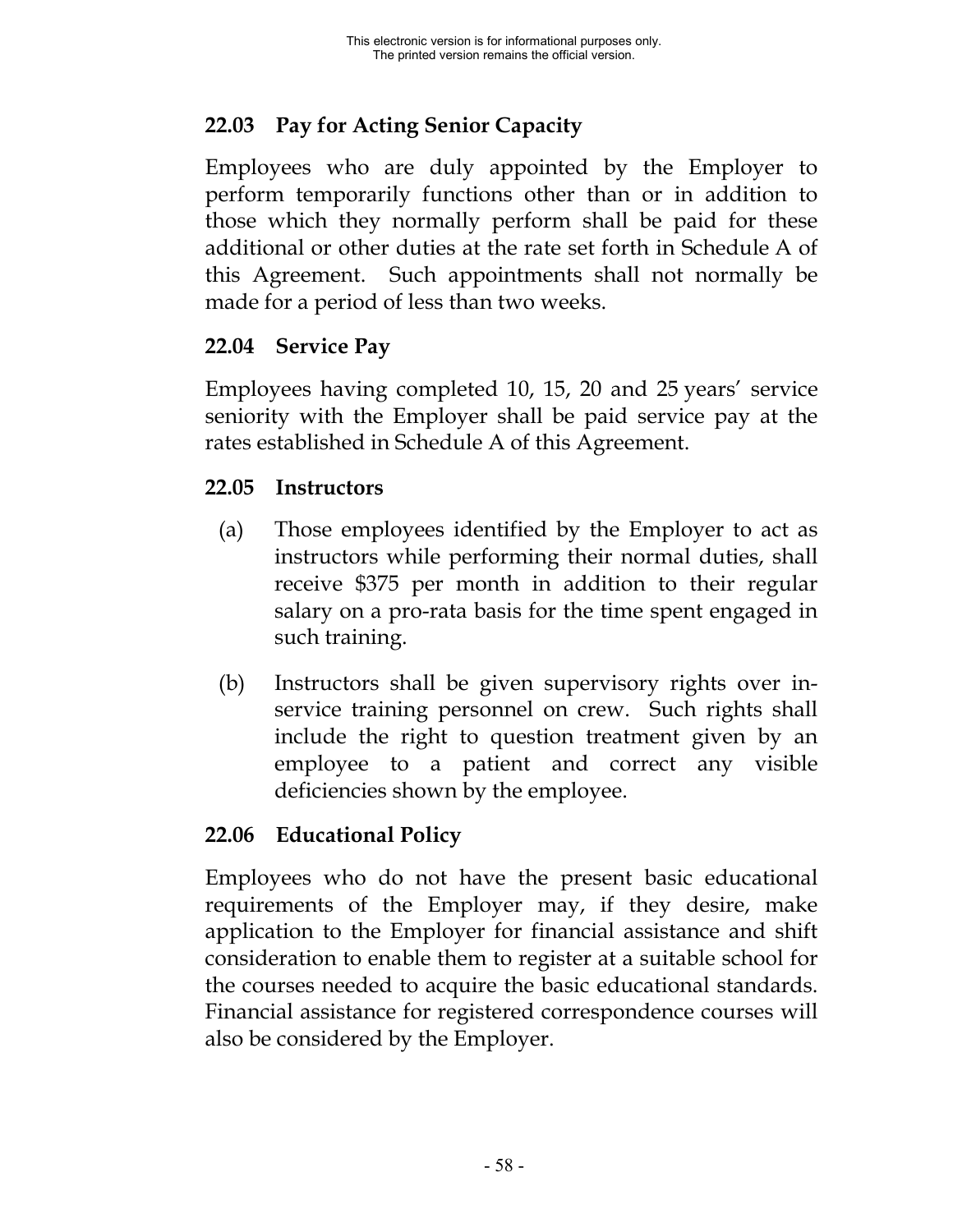# **22.07 In-Service Training Courses**

All employees shall be paid for successfully passing in-service training courses at the rates established in Schedule A of this Agreement.

#### **22.08 Subsistence Allowance**

Drivers and crew members required to leave their normal response area on duty for periods in excess of five hours shall be paid subsistence allowance at the rates established in Schedule A of this Agreement.

### **22.09 Vehicle Allowance**

The rates of vehicle allowance shall be 34¢ per km. Where vehicle allowance is claimed, car vehicle allowance forms must be completed and attached to the travel voucher. These forms are available at the Employer offices.

### **22.10 Meal Allowance**

(a) The meal allowance rates shall be:

| <b>Breakfast</b> | \$7.75  |
|------------------|---------|
| Lunch            | \$9.50  |
| Dinner           | \$17.75 |

(b) Employees who are required to be on standby for four hours shall have a meal provided for the first and each subsequent four hour period at the location of the standby.

# **22.11 C.P.R. Instructor Courses**

Upon successful completion of a certified CPR Instructor's course, the Employer shall reimburse the employee for the entry fee where such course is conducted by an agency approved by the Employer.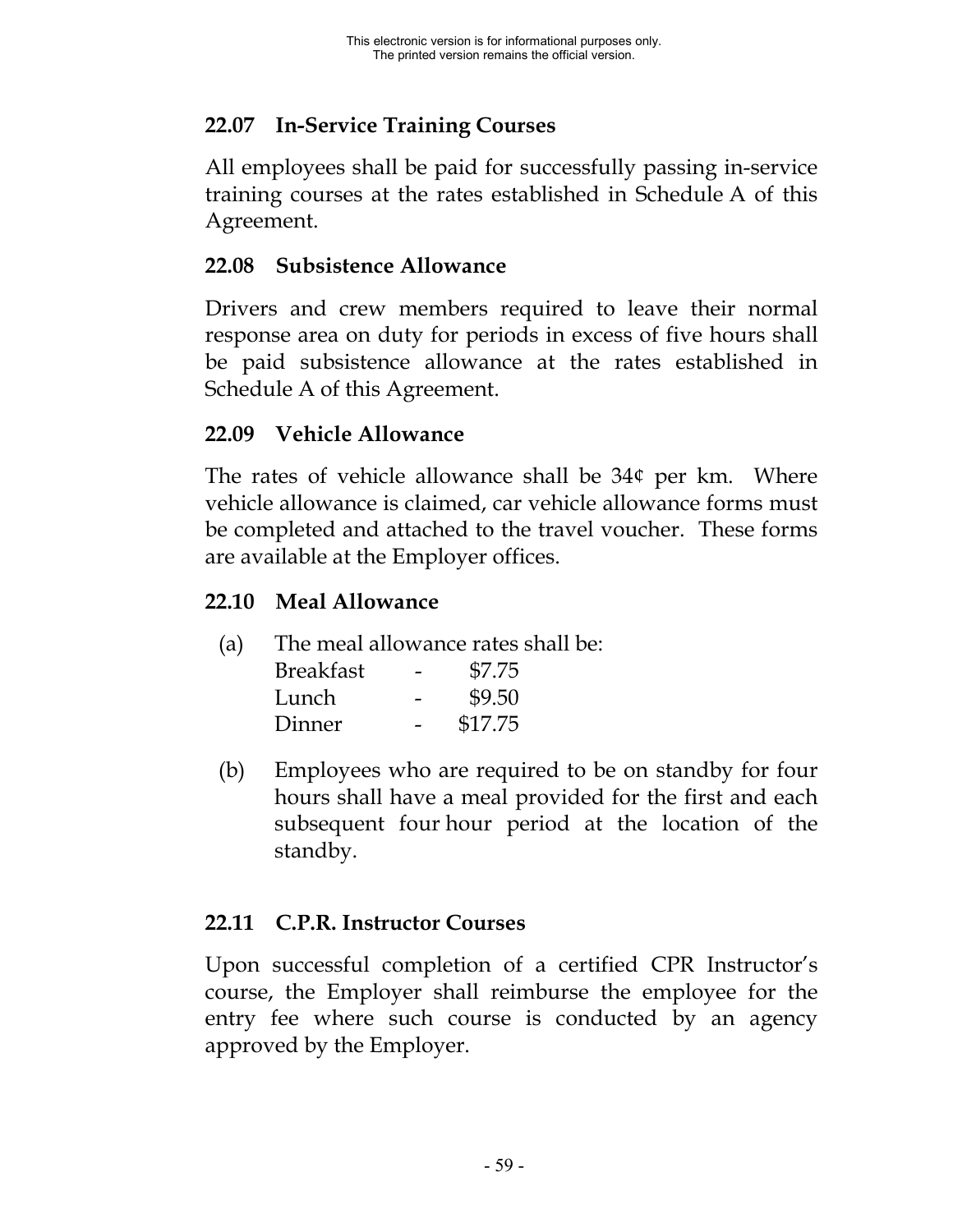# **22.12 Transportation for Duty**

Employees who are required to report to a location other than their scheduled ambulance station shall be entitled to transportation from their location at the time of receiving the call to the site where their services are required. If using their own vehicle in the course of responding to or returning from the call, mileage allowance shall be paid in accordance with Clause 22.09.

### **22.13 Severance Pay**

In the event that a substantial reorganization or technological change within the Employer results in employees being declared supernumerary, such employees shall be entitled to severance pay based on years of continuous service as follows:

- (a) for the first year of completed employment, three weeks' current salary;
- (b) for the second year of completed employment, three weeks' current salary;
- (c) for each completed year thereafter, one-half month's current salary.

Notwithstanding the above, an employee will not receive an amount greater than six months' current salary.

### **22.14 Factoring**

Effective November 30, 1997, the hourly rate of pay for employees working overtime pursuant to Clauses 16.01, 16.02, 16.03, 16.04(c) shall be based on the hourly rate of pay resulting from the shift pattern established by Schedule A 1.01(d)(ii).

### **23. TRAINING & QUALIFICATIONS**

**(a)** In order to ensure the community a high standard of ambulance service at all times, the parties agree that the Employer has the right to maintain or reasonably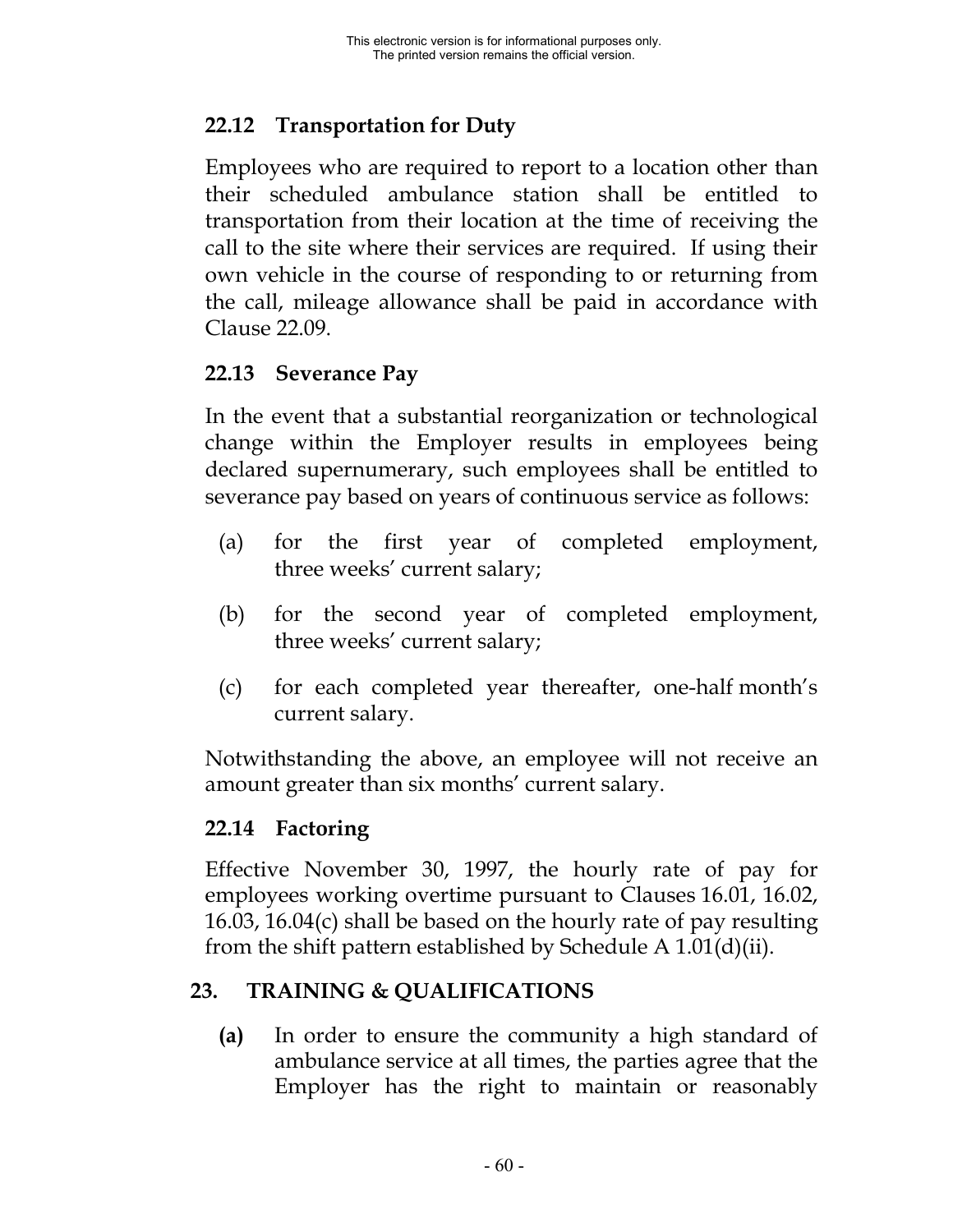upgrade the standards of the ambulance service. Accordingly, employees will be required to attend and successfully complete additional training as deemed necessary by the Employer.

- **(b) Where the Employer intends to make a change in the content of a job classification or create a new classification, the Union will be so notified in writing at least 45 days prior to the implementation of such change.**
- **(c) Should the Union assert that the change in content or succession of changes in content materially alters the job classification in relation to the rate of pay for the classification, it may so advise the Employer within 45 days of receiving notice pursuant to (b) above.**
- **(d) If the parties are unable to agree on the rate of pay for the altered job classification or new classification, the Union may refer the matter within 30 days to a mutually agreed arbitrator who will determine the appropriate rate of pay.**
- **(e) Nothing in the foregoing precludes the Employer from implementing a new classification or changes to job classification content, subject to (b) through (d) above.**
- **23.01 Minimum Qualifications Requirements**
	- **(a) It is the responsibility of Paramedics and EMAs to obtain and maintain the appropriate Paramedic and EMA license, as determined by the Commission, in accordance with the** *Health Emergency Act***.**
	- **(b) Dispatchers are required to be in possession of the necessary qualifications as determined by the Commission.**
	- **(c) License maintenance will be by Continuing Medical Education (CME) relevant to the license level and as**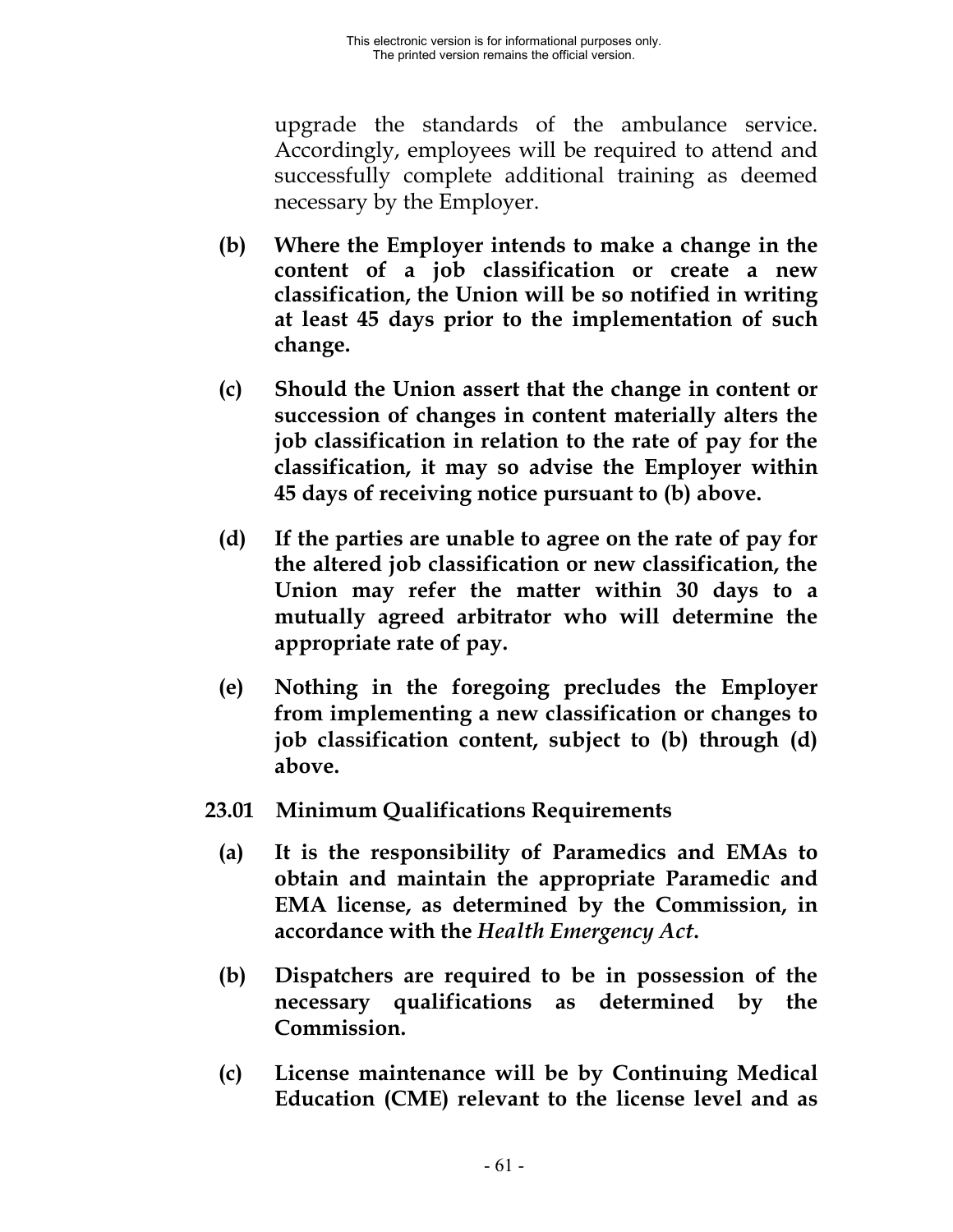**described in Clause 23.07.**

**(d) All employees employed by the Employer, at the date of signing of the 12th Collective Agreement, who are required to provide pre-hospital care, shall be provided the opportunity for training to the appropriate Paramedic level, within five years of the date of ratification of the 12th Collective Agreement.**

### **23.02 EMA III**

Deleted date of signing of 12th Collective Agreement

### **23.03 Pay While Attending Training Courses and Examinations**

- (a) Training courses required for **license maintenance** shall be paid on a salary maintenance basis. Such courses will be scheduled without reference to employee work schedules.
- **(b) Training courses required for certification to the relevant Paramedic level, shall be paid on a salary maintenance basis, for the time the employee is scheduled to be precepted, attending in-hospital training, or being examined. Such courses will be scheduled without reference to employee work schedules.**
- **(c) Where the Employer posts for Paramedic 3 training positions pursuant to Clause 13.05, such training courses shall be paid on a salary maintenance basis. Such courses will be scheduled without reference to employee work schedules.**
- **(d)** Other required in-service training attended on days off shall be paid at straight time rates, with the employee having the option to take compensation in either pay or mutually agreed to time off.
- **(e) Employees occupying supervisory positions who have**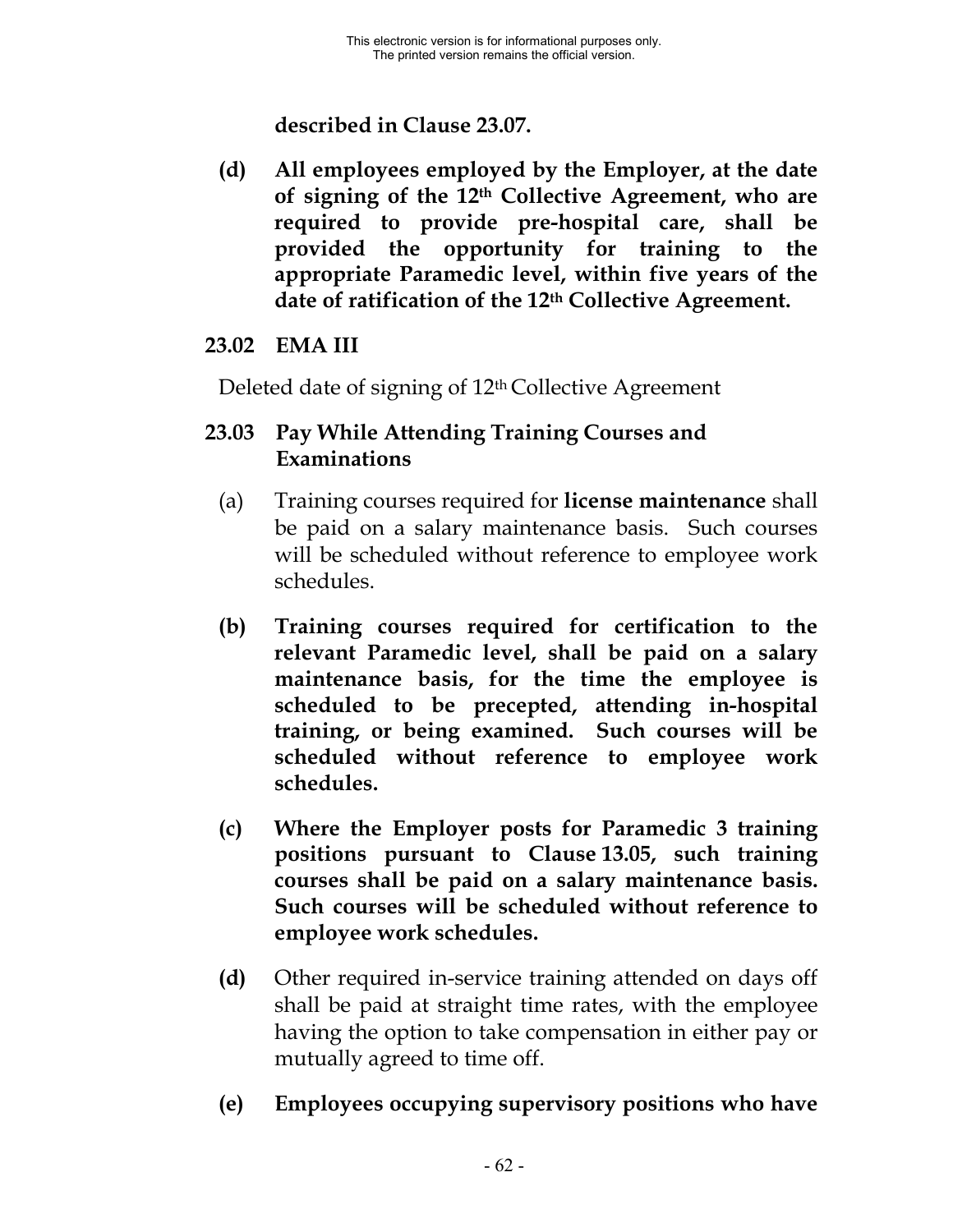**not completed the appropriate supervisory course will be provided such training course and shall be paid on a salary maintenance basis. Such courses will be scheduled without reference to employee work schedules.**

# **23.04 Expenses While Attending Training Courses and Examinations**

All expenses involved in **license maintenance** shall be paid by the Employer **where such training is provided pursuant to Clause 23.03**. The Employer agrees that sufficient time off will be afforded employees in order to maintain their qualifications.

# **23.05 Examinations**

Deleted date of signing of 12th Collective Agreement

# **23.06 Training Programs Committee**

Deleted date of signing of 12th Collective Agreement

# **23.07 Continuing Medical Education (CME)**

**CME is a requirement for license maintenance. CME is delivered in five year cycles including an annual assessment and workshop. Professional development, education, and training are the foundations of the structure of CME. This may include:**

- ♦ **Individual structured review of practice (home assignment)**
- ♦ **Peer feedback when required, on home assignment**
- ♦ **Practical skills review**
- ♦ **Peer developed and presented simulations**
- ♦ **Lectures**

**Employees must achieve a satisfactory assessment in all components. It is understood that "satisfactory assessment" does not include a process of routine periodic formal testing. Rather, the intention is that CME will be an**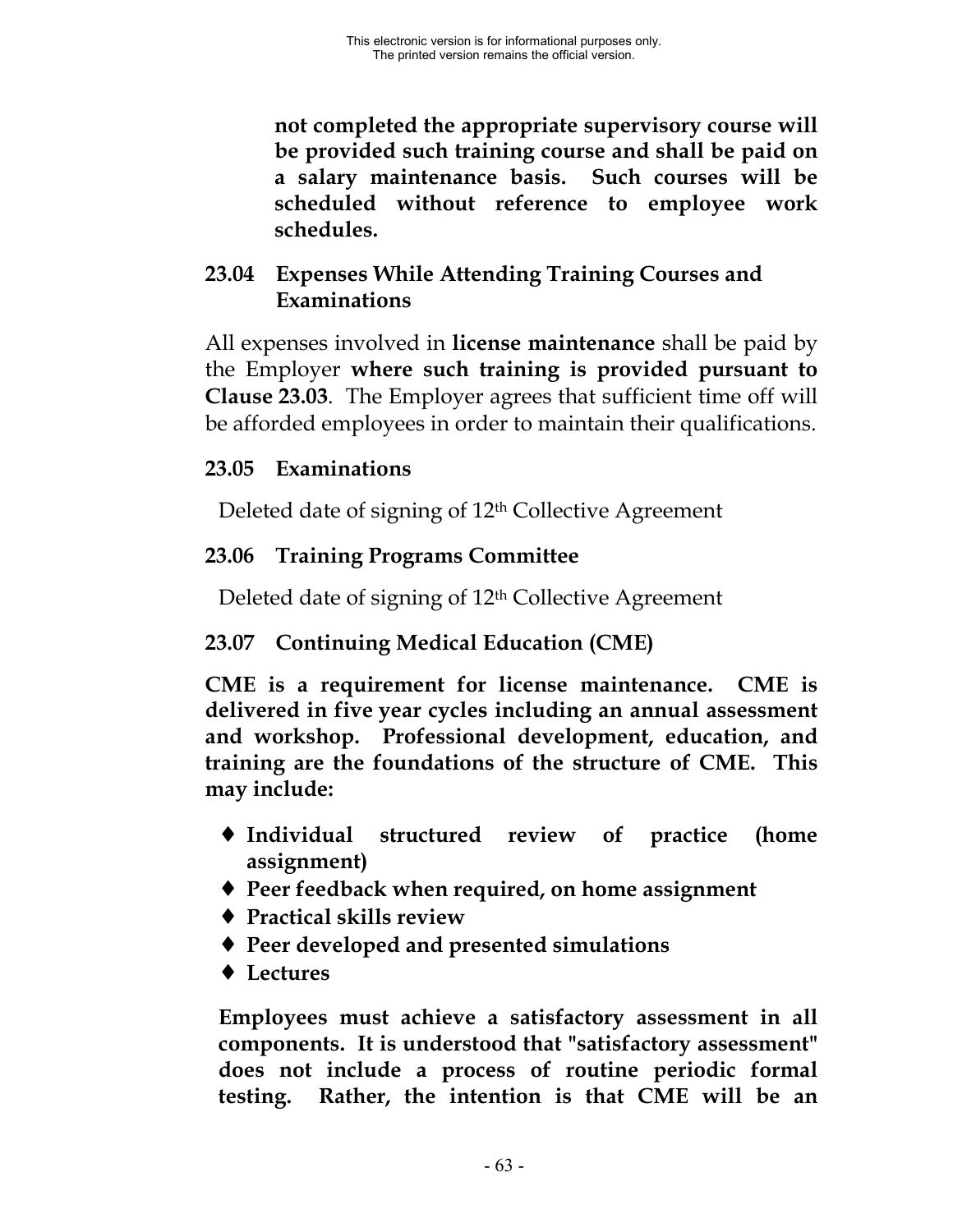**ongoing educational process; that is to say, the normal continuing education model. Accordingly, "satisfactory assessment" is intended to mean that the employee will meet reasonable expectations in terms of attendance and participation. In unusual cases, where an employee is not meeting such expectations, other streams of assessment may be required.**

**The Employer will seek the appropriate regulatory framework for the implementation of the parties' mutual intent as stated above.**

**The Employer will develop the necessary and reasonable criteria and administrative procedures to give effect to this process. The Employer undertakes that CME will be operational by August 1, 2001. In the meantime, the Employer will seek license extensions as may be necessary.**

#### **23.08 Paramedic Licensing - Dispatchers**

- (a) Employees working as Dispatchers prior to **April 1, 2000** will be afforded the one time option to be licensed and continue relicensing to the **Paramedic 1 level in accordance with Clause 23.03**. If such employees currently hold a **Paramedic 2 or 3** license they will be afforded the opportunity to requalify to this level should they bid back to crew.
- (b) Dispatchers who do not opt initially for continuing **Paramedic 1** relicensing and who choose to do so in the future, may still take **Paramedic 1** relicensing on their own time and expense.
- **(c) Dispatchers may exercise their service seniority rights pursuant to Clause 13.01(d) only where they are licensed to the appropriate Paramedic level.**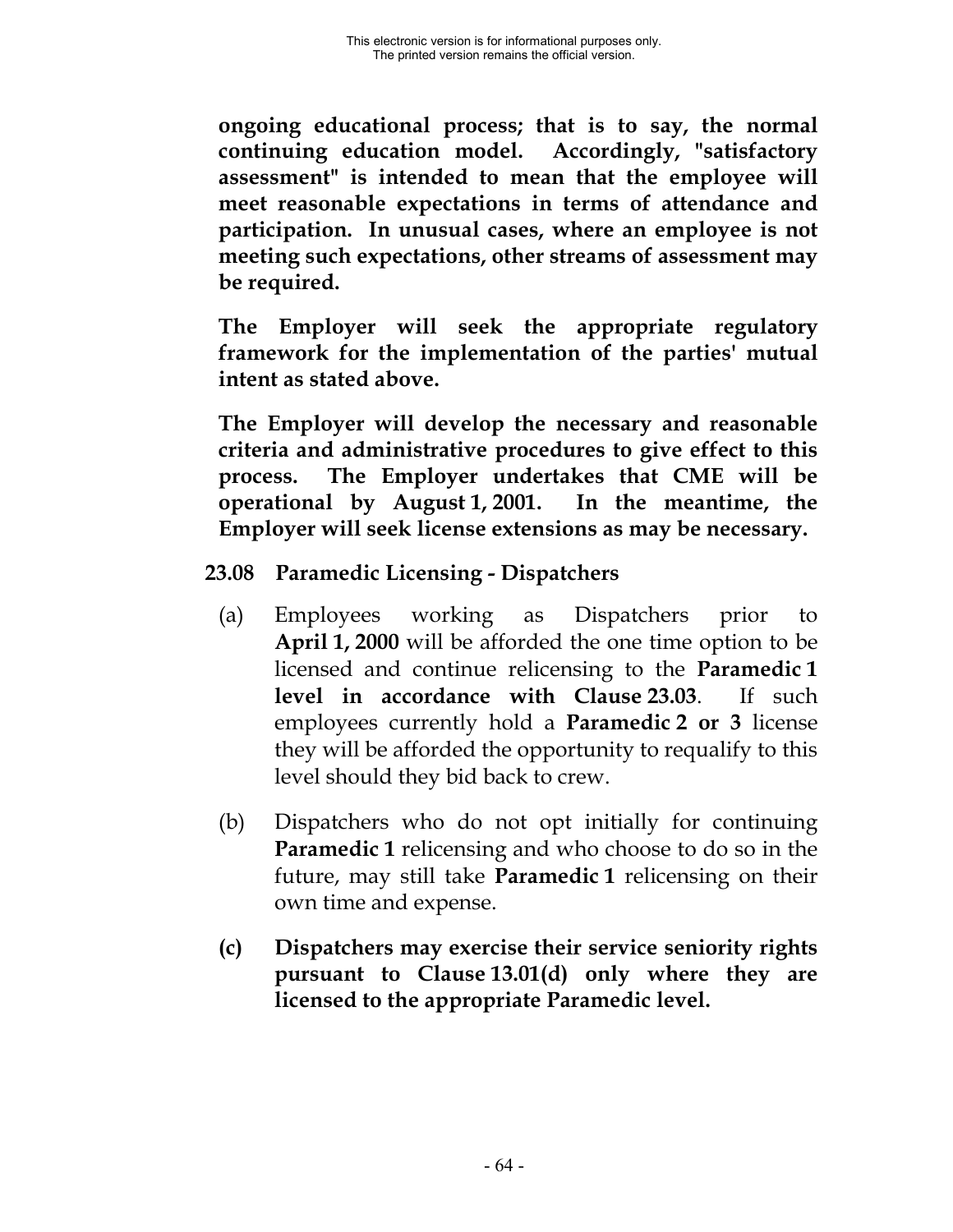#### **23.09 EMA/FA Qualification**

- **(a) It is recognized there may be circumstances where it is necessary for employees to be licensed at the EMA/FA level.**
- **(b) Utilization of the EMA/FA level will be limited to Ambulatory Patient Vehicle positions.**
- **(c) Clause 13.01(d) shall not apply to APV positions.**
- **23.10 EMA I Qualification**
	- **(a) Utilization of the EMA 1 level shall be for Transfer Fleet vacancies. Transfer Fleet vacancies shall be utilized where necessary for the accommodation of ill or injured full time employees.**
	- **(b) Where a vacancy is not used for accommodation purposes, it shall be posted for qualified applicants pursuant to Clause 13.01(d).**

#### **24. EMPLOYEES BENEFITS**

#### **24.01 Dental Plan**

- (a) All employees shall participate in the Medical Services Association (MSA), Dental Care Plan, or its equivalent and the Employer shall pay all premiums.
- (b) The benefits shall include Plan A Basic Services; the percentage of payment for services shall be 100%.
- (c) Plan B Prosthetic appliances and Crown and Bridge procedures shall be included; the percentage of payment for services shall be **65%**.
- (d) Plan C Orthodonture shall be included; the percentage of payment for services shall be 50%. An employee is eligible for orthodontic services under Plan C after **six** months participation in the Plan. Orthodontic services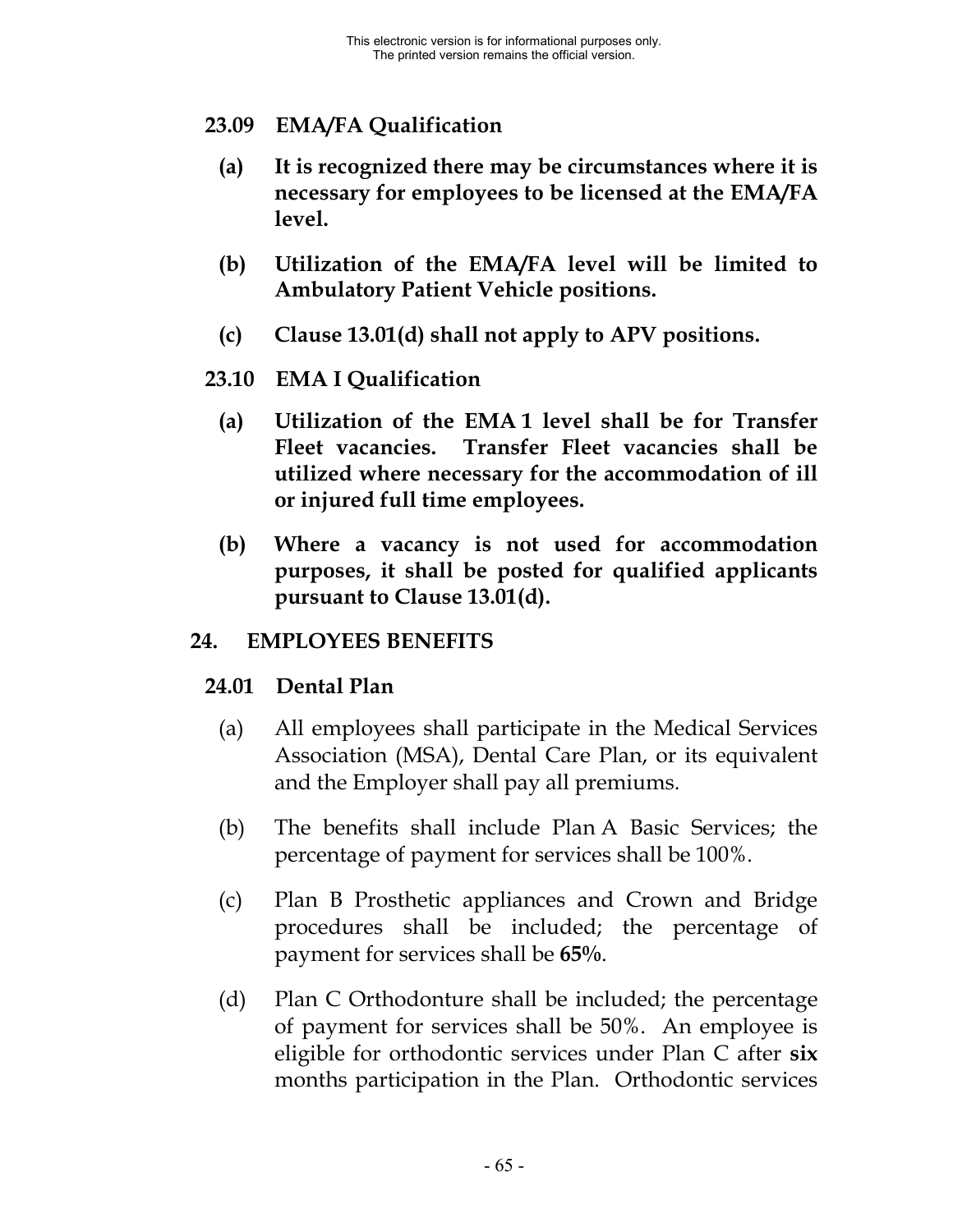are subject to a lifetime maximum of **\$3,000** per patient.

## **\*24.02 Medical Insurance**

- (a) All employees shall participate in the Medical Services Plan of British Columbia and the Employer shall pay all premiums.
- \*(b) All employees shall participate in the Medical Services Association (MSA), Extended Health Benefits Plan or its equivalent, and the Employer shall pay all premiums.

## **24.03 Group Insurance**

All employees shall participate in a group insurance plan providing the following benefits and the Employer shall pay all premiums:

- (a) An amount equal to two times regular annual salary up to a maximum of \$80,000 will be paid an employee's beneficiary on death from any cause.
- (b) Accidental Death and Dismemberment Insurance

An additional amount equal to two times regular annual salary up to a maximum of \$80,000 will be paid an employee's beneficiary in the event of death, or the amount specified in the insurance policy be paid the employee in the event of dismemberment or loss of sight, when death, dismemberment or loss of sight is the direct result of a non-compensable accident.

- (c) Effective at the earliest possible time, voluntary enrolment in spousal life insurance by payroll deduction will be implemented at the rates established by the carrier.
- (d) The Employer will provide all employees with coverage under the Air Travel Insurance Policy administered by the Government of the Province of British Columbia.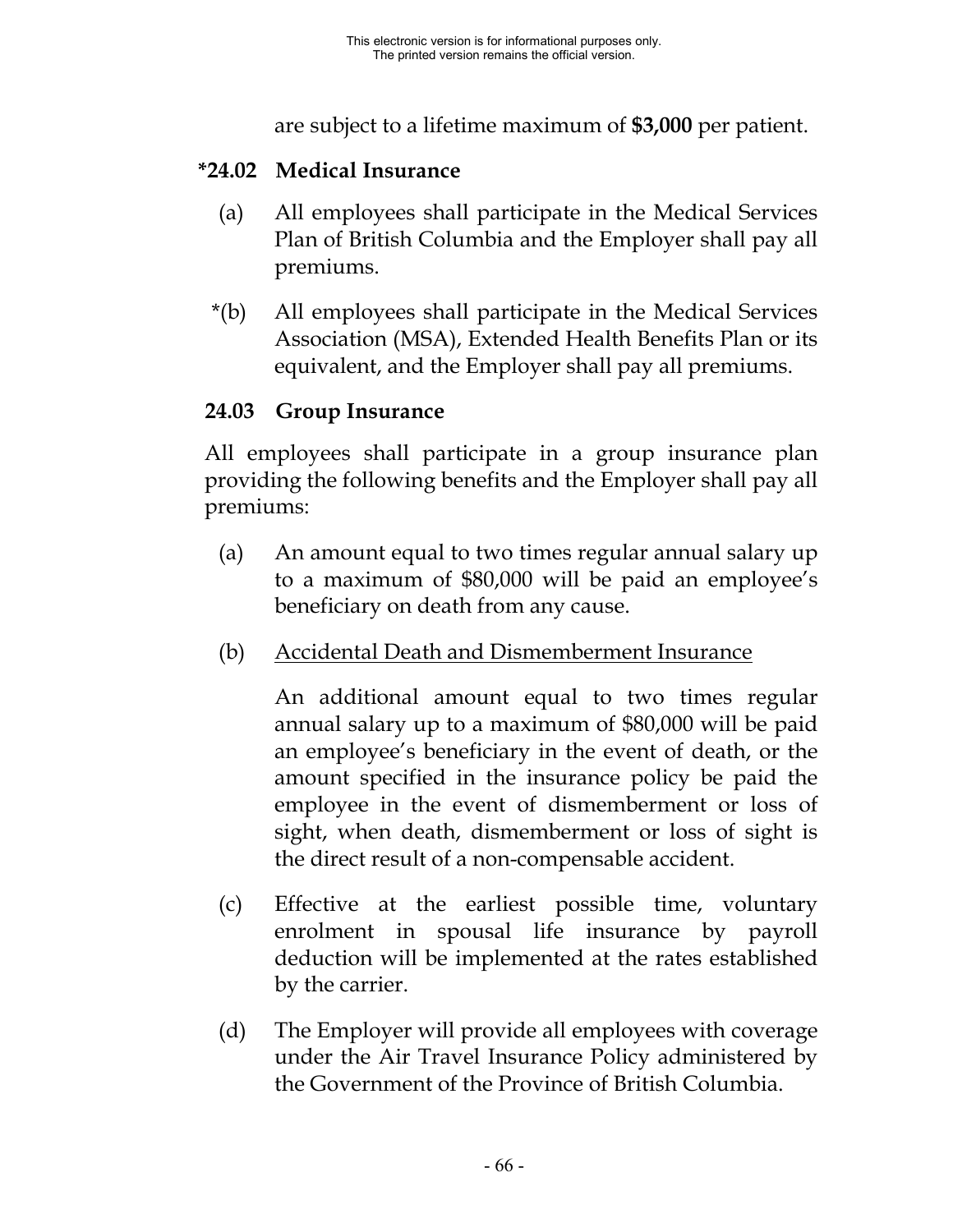## **(e) The Employer and the Union agree to implement an Advanced Payment Program for the terminally ill.**

## **24.04 Workers' Compensation Board Claim**

- (a) Where an employee is on a claim recognized by the Workers' Compensation Board while the employee was on Employer business, the employee shall be entitled to leave, at their regular rate of pay, up to a maximum of 182 calendar days for any one claim. Where an employee elects to claim leave with pay under this Clause, the compensation payable by the Workers' Compensation Board shall be remitted to the Employer.
- **(b) For the purposes of this Clause, "regular rate of pay" will be the employee's pre-injury "normal net take-home pay".**
- **(c)** Employees who are engaged in demonstrations, displays or public relations sanctioned by the Employer and are in uniform, shall be covered for Workers' Compensation claims.

### **24.05 Death in Service**

- (a) When an employee dies, the period for which salary shall be paid during the month in which death occurs shall be deemed to be the full month.
- (b) Payment shall be made to the spouse or the estate for vacation leave accrued by the deceased employee to date of death.
- (c) Where an employee dies while in the employ of the Employer, the following amounts shall be paid to the dependent or dependants, to be determined as recorded by the Employer: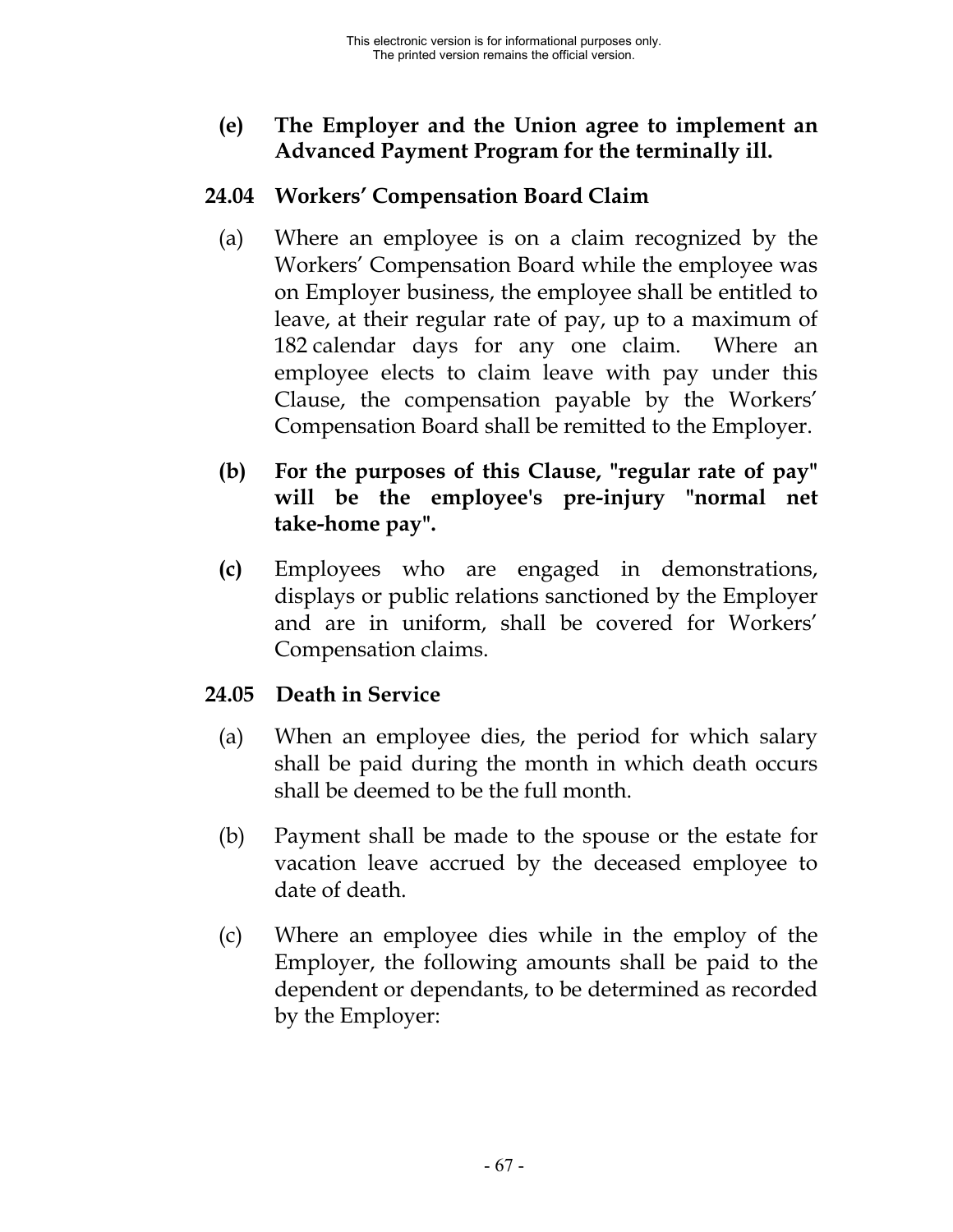One month salary for each year of continuous service up to a maximum of six months salary.

(d) Coverage for medical and dental benefits for dependants will continue up to and including the last day of the month following the month in which the employee dies.

## **24.06 Registered Supplemental Retirement Plan and Health and Benefit Plan**

These Plans are established and maintained in recognition of the limitations of retirement savings plans, as an alternative to accumulated sick time. They are intended to assist employees to retire prior to normal retirement age.

- (a) The Employer shall pay 2.75% of regular salary of employees covered by this Agreement to the Trustees of the Registered Supplemental Retirement Plan.
- (b) If an employee is absent from work by reason of illness or accident the Employer shall contribute the same percentage of the amount the employee would have earned if available for normal duty.
- (c) The Employer shall pay contributions for pay periods ending in a calendar month by the 20th day of the following month.
- (d) The Union will establish and maintain the Registered Supplemental Retirement Trust and Health and Benefit Trust by Trust Agreements between the Union and Trustees appointed by the Union who shall oversee and administer all trust funds.
- (e) The Union on behalf of itself and its members, will indemnify and save harmless the Employer, the Province of British Columbia, its Ministers, employees, servants, agents and officers, including the Superannuation Commissioner as defined under the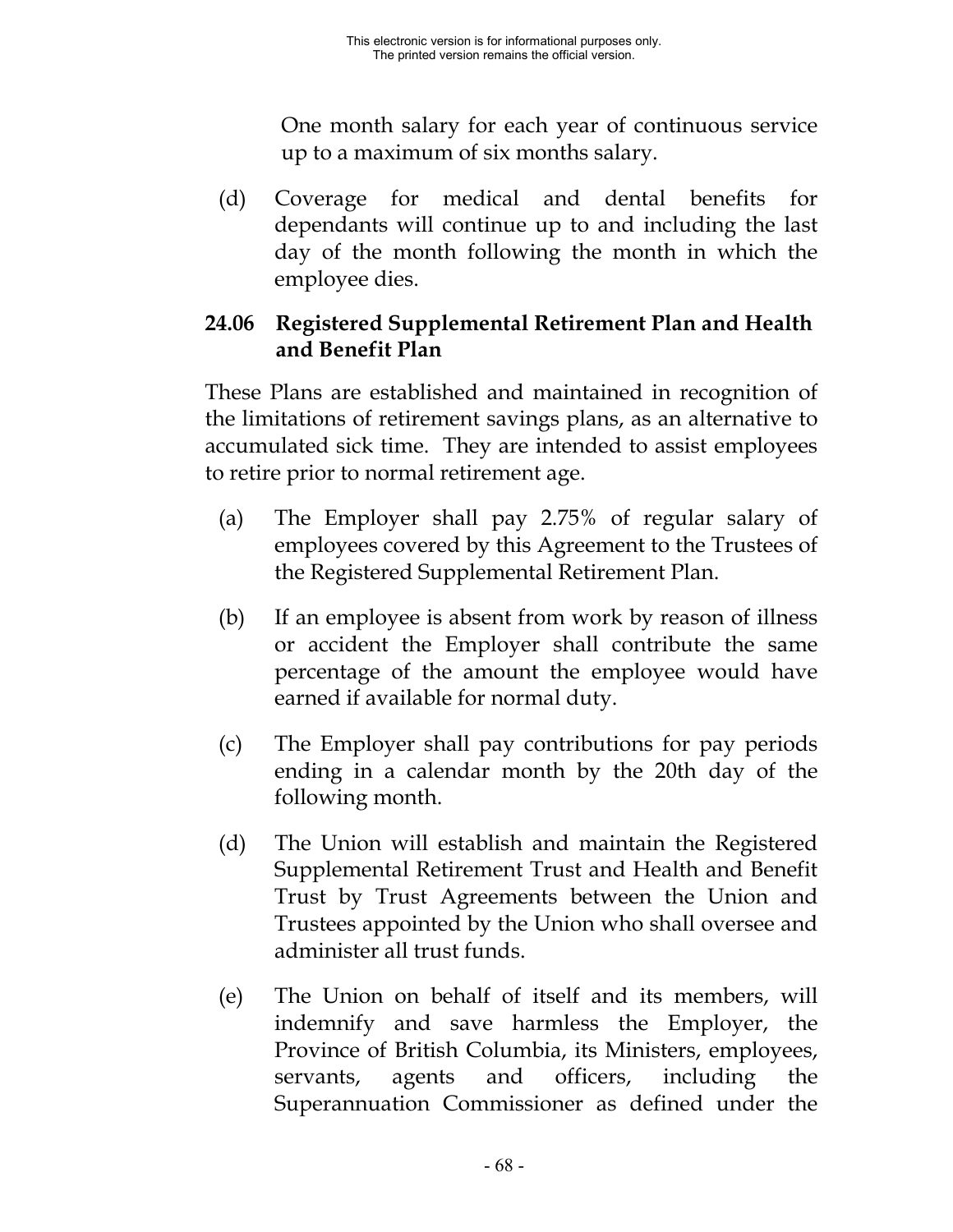*Pension (Public Service) Act* of British Columbia, from and against all claims, demands, losses, damages, costs, actions, suits, debts, accounts, fines, penalties, expenses and other proceedings made against or incurred, suffered or sustained by any of them at any time or times (whether before or after the expiration or sooner termination of this Collective Agreement) where the same or any of them are based upon or arise out of or from:

- (i) the creation, operation, or termination of the Canadian Union of Public Employees Local 873:
	- (1) Registered Supplemental Retirement Plan; or
	- (2) Health and Benefit Plan;
- (ii) the termination of the Canadian Union of Public Employees Local 873's Mandatory Retirement Savings Plan; or
- (iii) anything done or omitted to be done in relation to the above mentioned plans, including any failure to comply with applicable federal or provincial legislation, by the Union or any Trustee of the above mentioned plans;

except that this indemnity will not release the Employer from its obligations to make the contributions required under this Article.

### **24.07 Employee Assistance Program**

An Employee Assistance program shall be provided. The Employer funded program will be monitored by the Rehabilitation Committee established pursuant to Clause 24.09.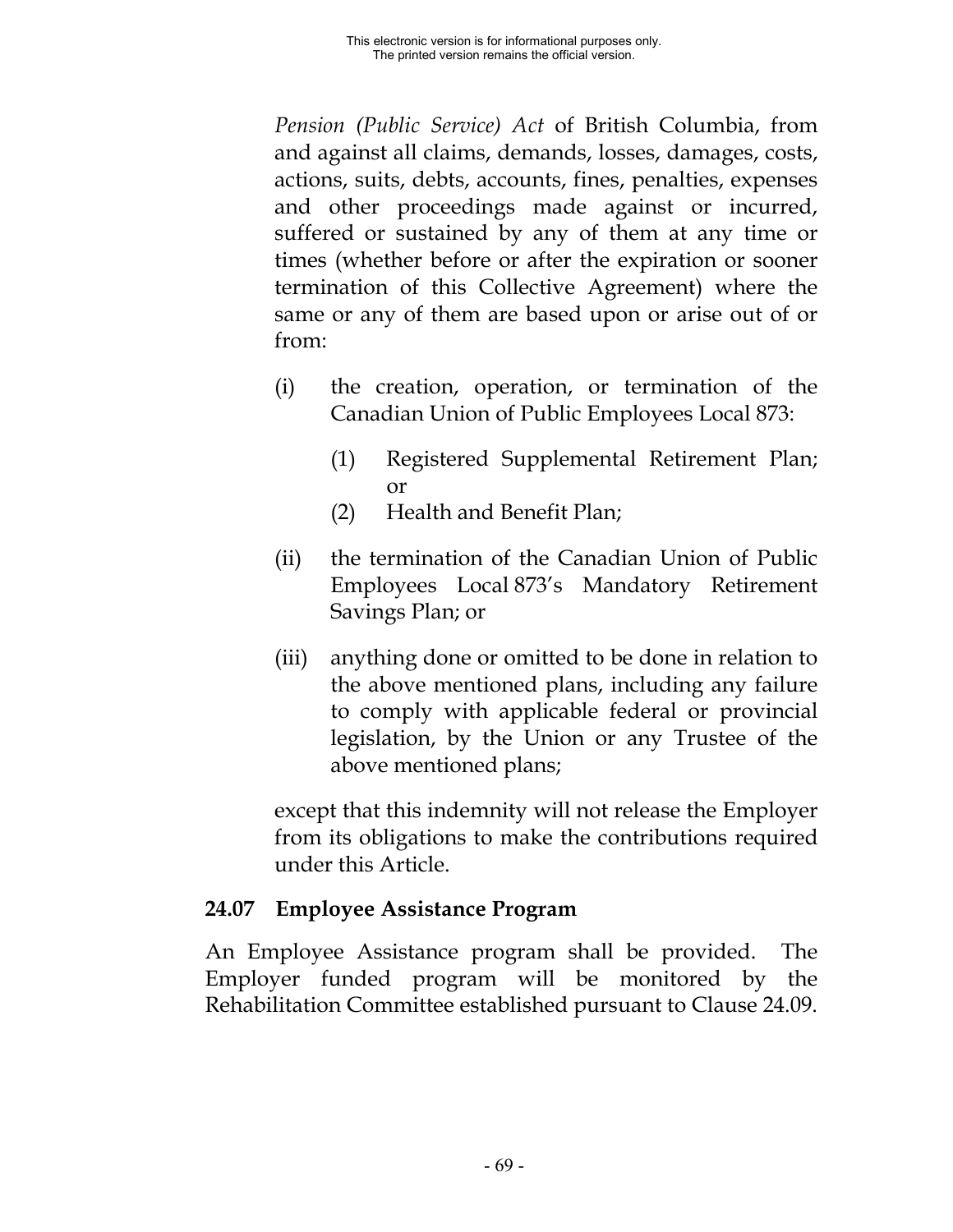## **24.08 Ill Health Retirement**

An employee who is superannuated or retired on account of ill health at, or after the age of 55 years or after 30 years' continuous service shall be granted full vacation leave even though they have not completed a full working year.

### **24.09 Rehabilitation Committee**

- (a) The Employer and the Union agree to a Rehabilitation Committee **compromising of four persons, two appointed by the Union and two appointed by the Employer**.
- (b) **Committee members appointed by the Union will be granted time off without loss of basic pay for the purpose of attending meetings of the Committee and performing Committee approved business**.
- (c) **The Committee is limited to reviewing alternate employment opportunities for employees deemed totally disabled or partially disabled by the Employer and therefore unable to perform their normal duties**.
- (d) **The Committee may make non-binding recommendations to the Employer and Union as to possible alternate employment opportunities for employees**.

### **24.10 Benefit Plans Effective Date**

Enrolment in all benefit plans will be effective from the first day of the month immediately following the completion of the qualifying period, if any. This shall apply to:

- Short Term Disability Income Insurance
- Long Term Disability Insurance
- Dental Plan
- Medical Services Plan
- Extended Health Benefits Plan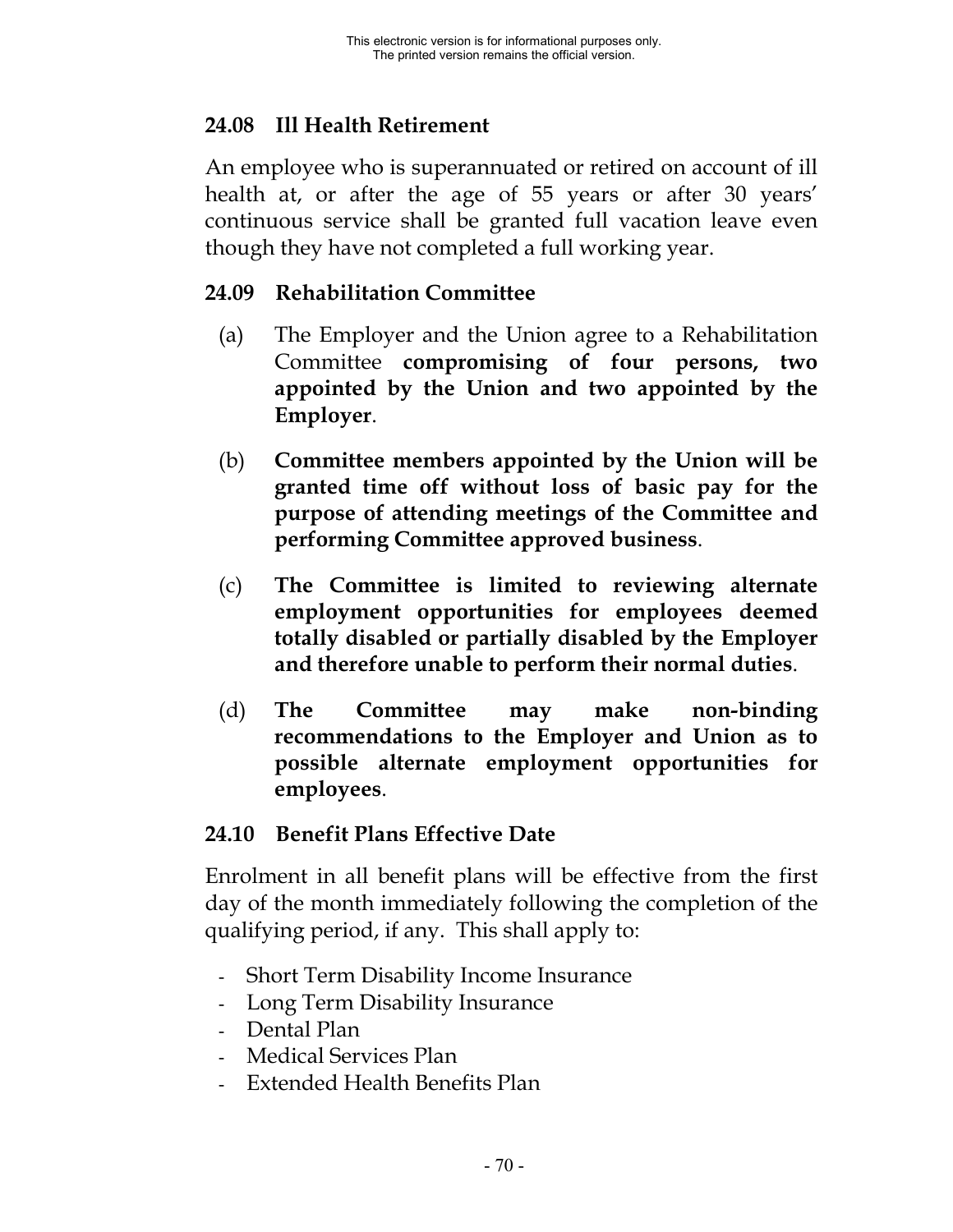- Group Life Plan
- Accidental Death and Dismemberment Insurance

# **24.11 Employer Liability**

The Liability of the Employer in the provision of benefits under this Article is limited to the terms and conditions outlined in the appropriate contracts entered into with various carriers **at the date of signing of this Agreement** as well as any agreed to or negotiated changes**; provided however, that employees on benefits as of the date of signing of the 12th Collective Agreement shall continue to be eligible for benefits according to the terms and conditions of the insurance contracts at the time the benefit entitlement arose**.

## **25. TECHNOLOGICAL AND OTHER CHANGES**

- **25.01 Technological Change**
	- **(a) In this Agreement "technological change" means any change in:**
		- **(i) the introduction of equipment, material or process different in nature, type or quantity from that previously utilized;**
		- **(ii) the location at which the work, undertaking or business operates in the work, undertaking or business carried on by the Employer including any change in function performed and including the removal of any part of the work undertaking or business.**
	- (b) A joint committee comprised of four members, two appointed by the Employer and two by the Union shall be established to discuss matters of concern respecting technological change as defined in (a) above.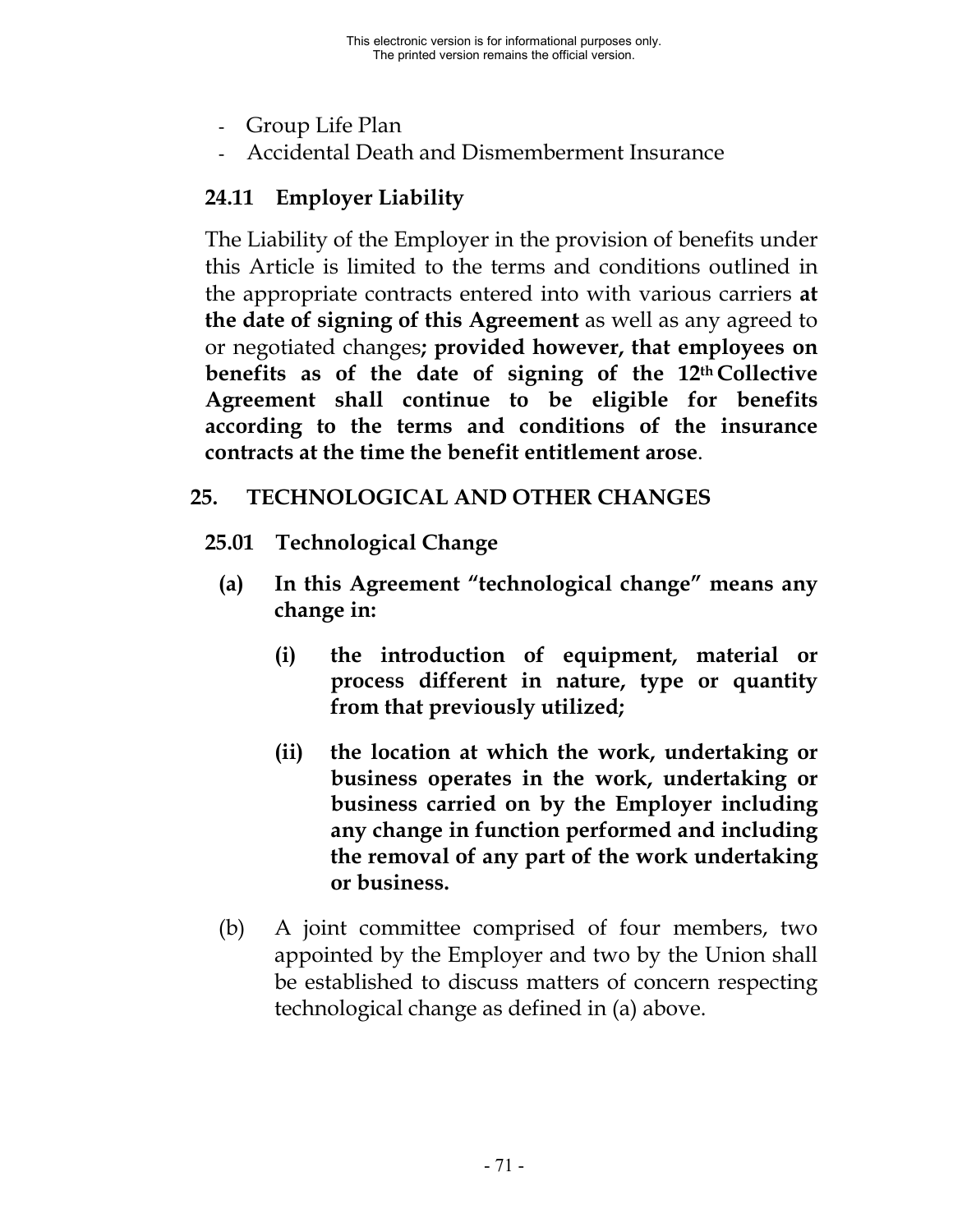- (c) Employees who are assigned by the Employer to work with the new technology defined in Clause 25.01(a) shall receive a period of training and familiarization. Employees involved in training under this Article shall have their salaries maintained for the period of training. Where the employee cannot meet job requirements upon completion of the training and familiarization period, the employee shall be offered the opportunity to be retrained for another position with the Employer or the severance pay provisions of Article 14.
- (d) Should an employee opt to be retrained for another position with the Employer and be unable to meet the job requirements, they will be entitled to the severance pay provisions of Article 14.

### **26. UNIFORM AND CLOTHING ALLOWANCE**

#### **26.01 Uniform Allowance**

- (a) New employees shall be provided with an initial issue of the following items of uniform:
	- 3 pair of trousers 6 shirts **1** tie 1 tie tack 6 pair of lightweight socks 1 issue leather belt 1 name tag **1 multi-layer jacket system** 1 service cap **2 pair uniform boots**
- (b) Female Dispatchers may take as an option one skirt in lieu of one pair of trousers.
- (c) All employees shall be responsible for the normal upkeep of their uniform as per Clause 26.02(b). The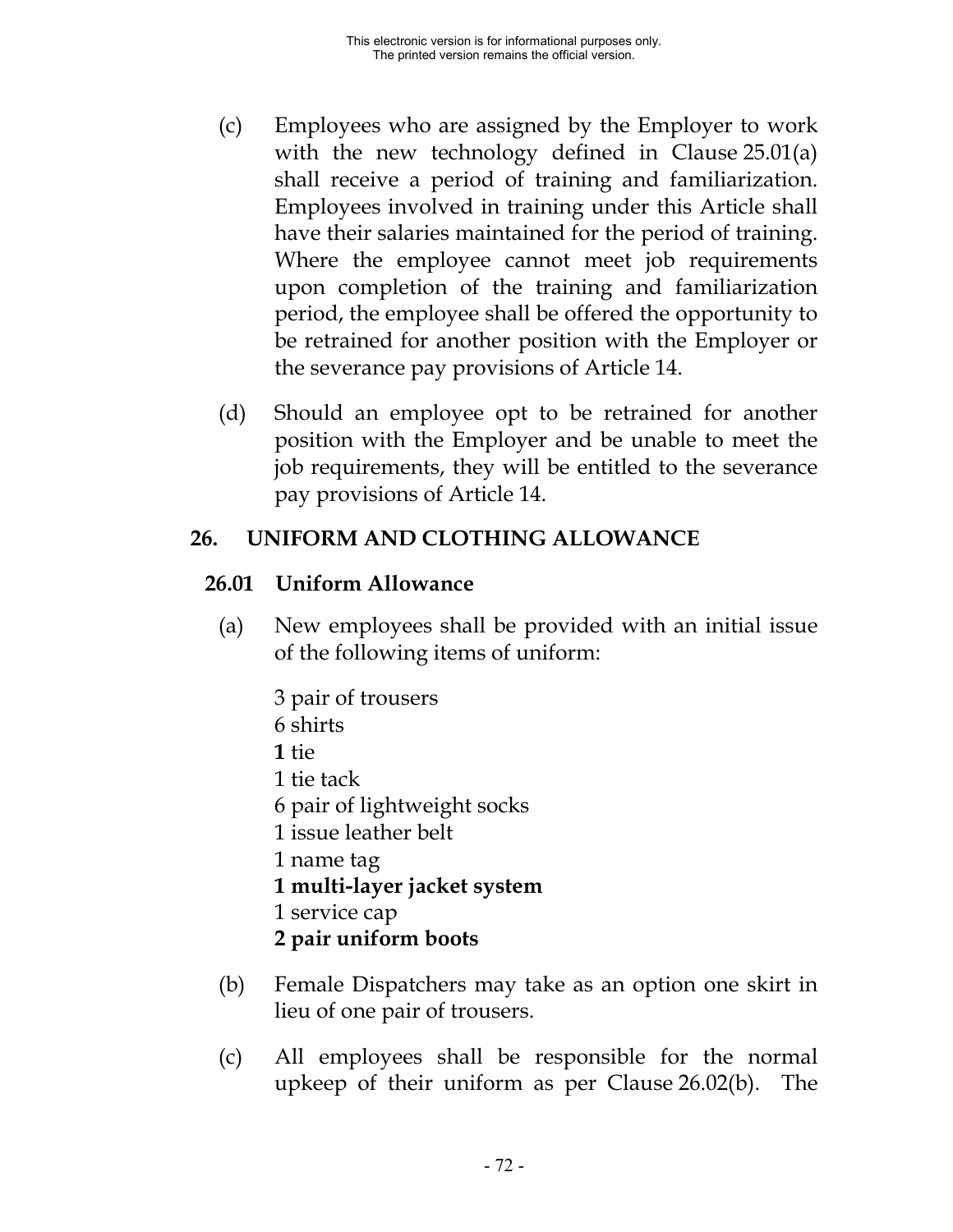replacement of unserviceable or lost items will be made upon surrender of items, or proof of loss, if replacement is necessary as a result of normal wear. Requests for replacement shall be made through an individual authorized by the Employer (who will normally be a unit chief).

- (d) The Employer agrees to supply the uniform item which is required within 60 days of receipt of the order at the supply depot. In the event the Employer cannot supply the requested item, the Employer shall supply a suitable permanent or temporary alternative to that item within the same 60 days.
- (e) All employees **in Regions 3 to 8 inclusive will be issued the following uniform items in addition to the regular uniform issue in (a) above**.
	- **1 pair of winter boots**
	- **1 pair of winter gloves**
	- **1 winter hat**
	- 2 pair heavyweight socks
	- 1 pair long underwear

### **The Employer will issue additional uniform items required in a specific station or region as determined by Provincial Joint Labour-Management Committee.**

- (f) Such other items of uniform that may be required shall be mutually agreed to by the Provincial Joint Labour-Management Committee.
- (g) Footwear
	- (i) The Employer shall provide, and employees shall wear, black polished leather shoes or boots fitted with rubber heels of a style acceptable to the Provincial Joint Labour-Management Committee.
	- (ii) In those circumstances where the Employer is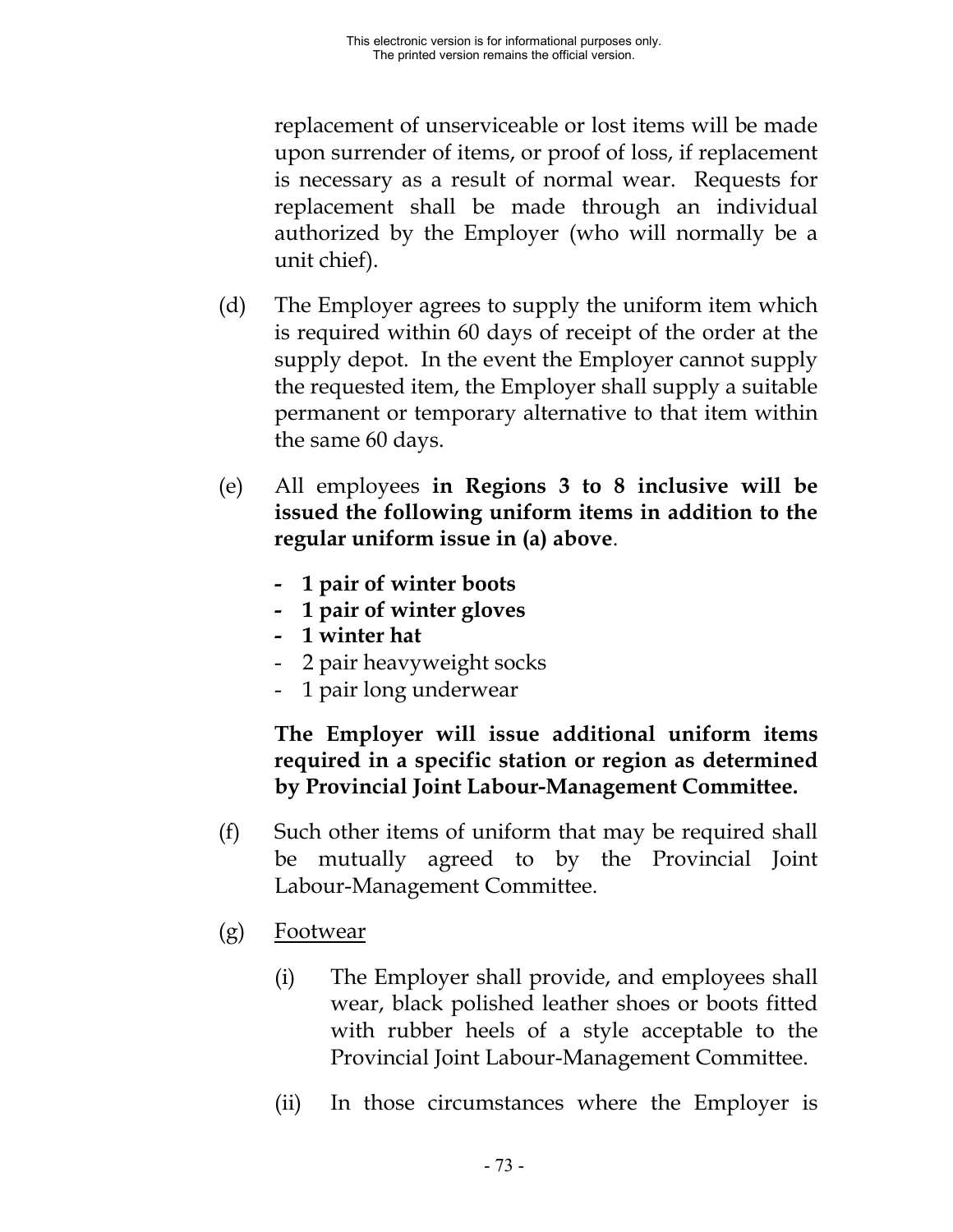unable to provide such shoes or boots due to the lack of appropriate size selections from the general issue, then the Employer shall either supply alternative footwear on an individual basis or, alternatively, such individuals shall be paid an amount of \$90 in lieu of such specialized issue and shall then be required to purchase a similar type of shoe or boot at their own expense.

- (iii) It is understood that upon surrender of boots deemed to be unserviceable that the individual authorized by the Employer will determine if footwear should be resoled or replaced. Where approved, the employee will be reimbursed for resoling expenses by the Employer upon presentation of receipts.
- (iv) The Employer agrees to provide shoes to an employee where a medical practitioner certifies that orthopaedic footwear is required to be worn.
- (h) All items of uniform shall remain the property of the Employer. Employees shall wear the uniform provided by the Employer and be uniformly dressed at all times while on duty.

## **26.02 Uniform Maintenance**

- (a) All damage to clothing and equipment incurred in the course of duty shall be assumed and made good by the Employer where an employee can produce satisfactory evidence as to the manner of damage.
- (b) All employees shall be responsible for the normal upkeep and cleanliness of their uniforms, but in the event that the uniform becomes abnormally soiled during the normal course of duty, the employee shall be reimbursed for cleaning expenses by the Employer upon presentation of receipts. The Employer shall also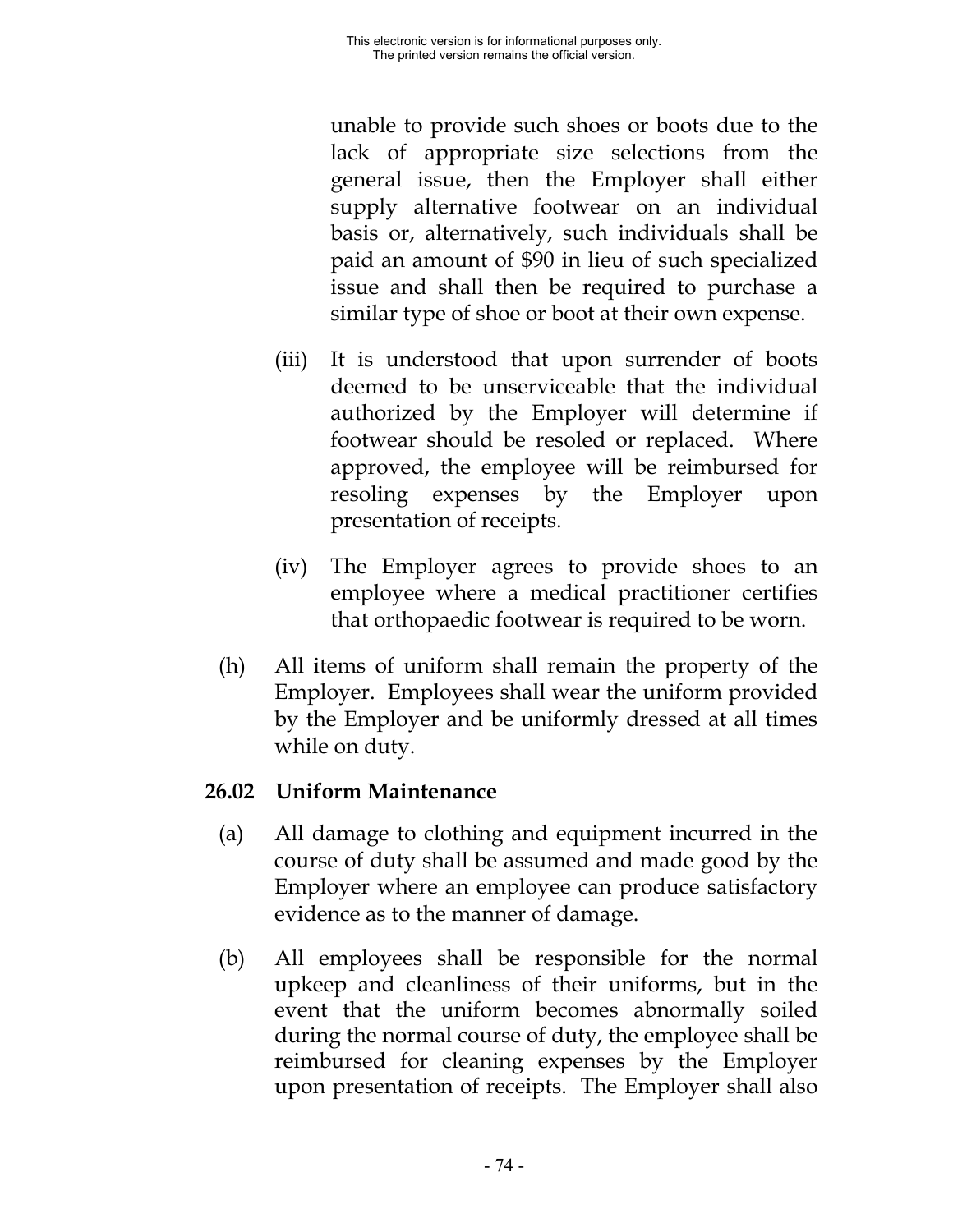be responsible for the cost of cleaning uniforms in the amount of \$18 per month and is to be paid monthly. Such cleaning allowances shall be paid during periods of uninterrupted service only.

### **\*26.03 Personal Appearance**

Uniformed personnel must be clean and neat in appearance while on duty.

## **27. MINIMUM STATION EQUIPMENT**

### **27.01 Minimum Equipment**

- (a) The Employer agrees that current standards for ambulance stations maintained by the B.C. Buildings Corporation will be made available at each station. Changes and modifications made from time to time in future to such standards will be made available to the Union for their information. It is understood that the Employer will endeavour to replace or update the current stations whenever possible and appropriate.
- (b) Where crew quarters are staffed on a daily and continuous basis in whole or in part by full-time personnel, the Employer shall provide for such crew quarters and dispatch quarters the items listed below:
	- (i) a bulletin board;
	- (ii) necessary cleaning agents for toilet and personal washing facilities;
	- (iii) in the case of crew quarters staffed on a 24 hour per day basis, beds and the necessary linen, bedside tables, and a laundry service for the linen;
	- (iv) such other alternative or additional furnishings in relation to the available space as may be mutually agreed to;
	- (v) In the event BCBC does not supply the following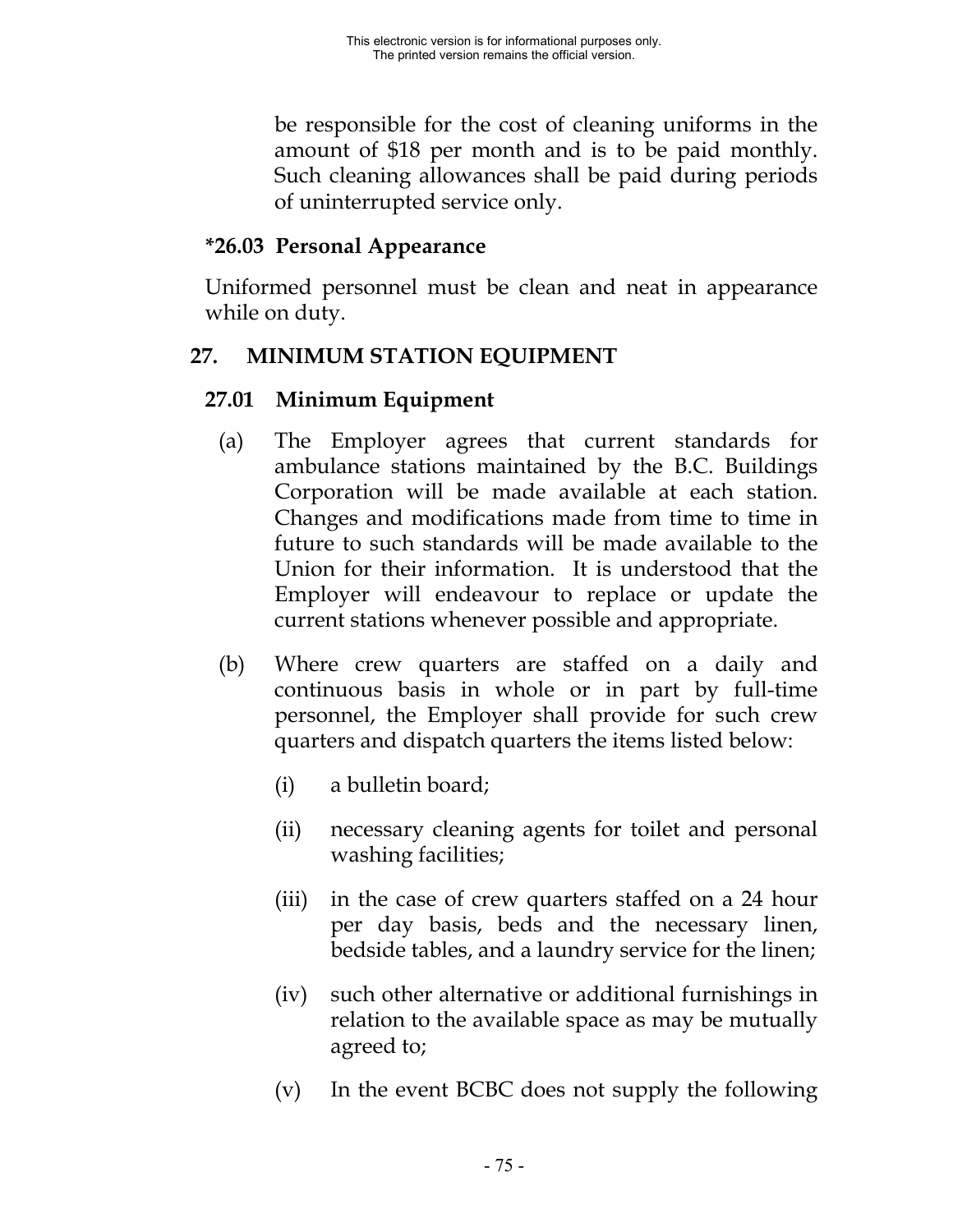items of furniture, then the Employer will provide:

- 1. refrigeration facilities;
- 2. lockers;
- 3. kitchen chairs and a table;
- 4. cooking facilities.
- (c) Coverall Issue
	- (i) The Employer agrees to supply an individual coverall issue to employees.
	- (ii) It shall be the responsibility of the employees to maintain, clean, and repair such coveralls.
	- (iii) Replacement of coveralls will be made upon surrender of the worn coveralls and proof that replacement is a result of normal wear.

### **28. GENERAL CONDITIONS**

### **28.01 Compliance with Administrative Regulations**

- (a) All members of the service are required to conform to any regulations agreed to by the Union and issued by the Employer.
- (b) Existing regulations shall be attached to and become part of the Emergency Health Services Commission Policy and Procedure Manual and new regulations introduced during the term of the Agreement, if agreed to, will be attached as a supplement to the aforesaid regulations and will become a part of the Policy and Procedure Manual.

## **28.02 Actions of Patients**

When employees transport patients in their own or Employer vehicles in the course of their duties, such employees shall not be held responsible for acts committed by such patients.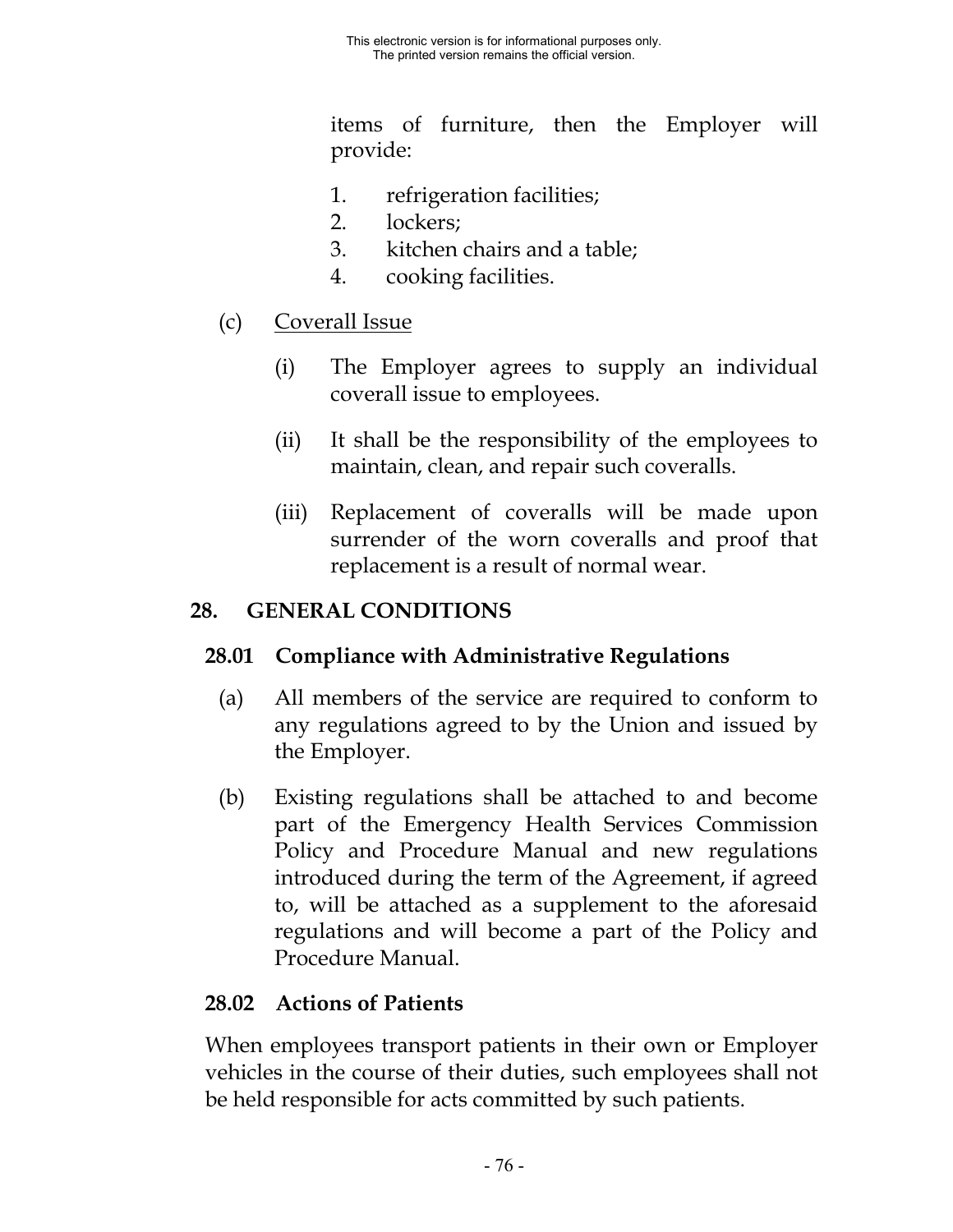## **28.03 Civil Actions**

Where the Provincial Joint Labour-Management Committee considers that there has not been flagrant or wilful negligence on the part of an employee:

- (a) The Employer agrees not to seek indemnity against an employee whose actions resulted in judgement against the Employer.
- (b) The Employer agrees to pay any judgement against an employee arising out of the performance of the employee's duties.
- (c) The Employer also agrees to pay any legal costs incurred in the proceedings in Clause (b) above.

## **28.04 Criminal Actions**

Where an employee is charged with an offence resulting directly from the proper performance of their duties and is subsequently found not guilty, the employee shall be reimbursed for reasonable legal fees.

# **28.05 Personal Articles**

- (a) Upon submission of reasonable proof, the Employer will repair or indemnify with respect to damage to the chattels of an employee while on duty caused through the normal and proper performance of duties; provided that such personal property be articles of use or wear of a type suitable for use or wear while on duty.
- (b) The Employer will reimburse the employee to a maximum of \$100 for items of jewellery lost or damaged as outlined in Clause 28.05(a).

## **28.06 No Cessation of Work**

(a) No employee shall strike during the term of this Collective Agreement and no person shall declare or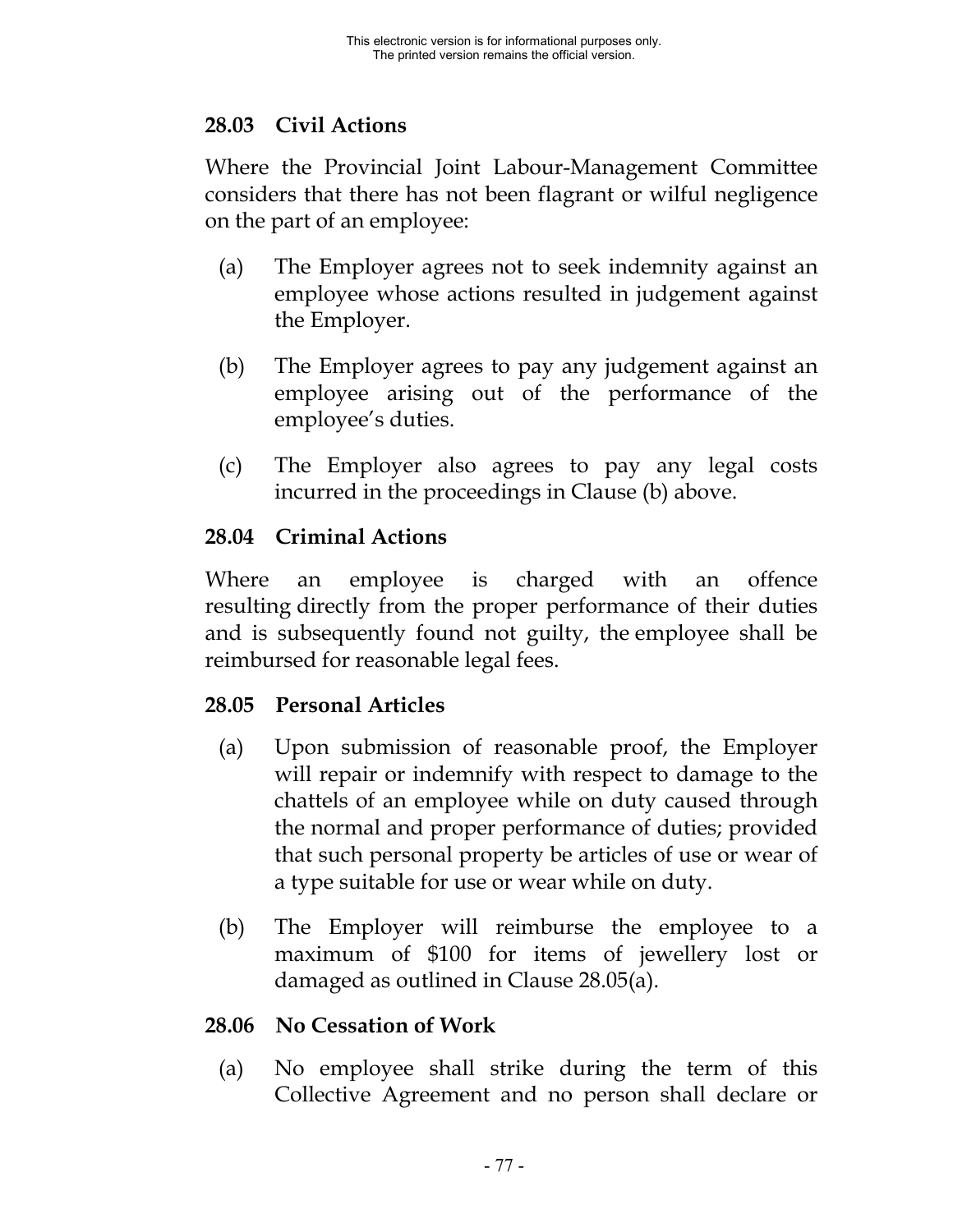authorize a strike of those employees during that term. A strike is defined as per Section 1 of the *Labour Relations Code of B.C.*

(b) The Employer shall not, during the term of this Collective Agreement, lock out an employee bound by this Collective Agreement.

## **28.07 Long Distance Calls**

Unless a physician specifies that a Paramedic is not required, then all long distance calls will include Paramedics, excepting in those circumstances where Paramedics are not available.

## **28.08 Copies of Agreement**

The Employer and the Union will share equally in the cost of printing the Agreement and shall provide the Union with sufficient copies for circulation among its members.

## **28.09 Union Insignia**

- (a) The recognized insignia of the Union shall include the designation "CUPE". This designation shall, at the employee's option, be placed on stenography typed by a member of the Union. This designation shall be placed below the signatory initials on typewritten correspondence.
- (b) The Union agrees to furnish to the Employer one Union label, for each station, of mutually acceptable size and format. Placement of such label will be by mutual agreement.

# **29. OCCUPATIONAL HEALTH & SAFETY**

## **29.01 Statutory Compliance**

The Union and the Employer agree that regulations made pursuant to the *Workers Compensation Act*, or any other statute of the Province of British Columbia pertaining to the working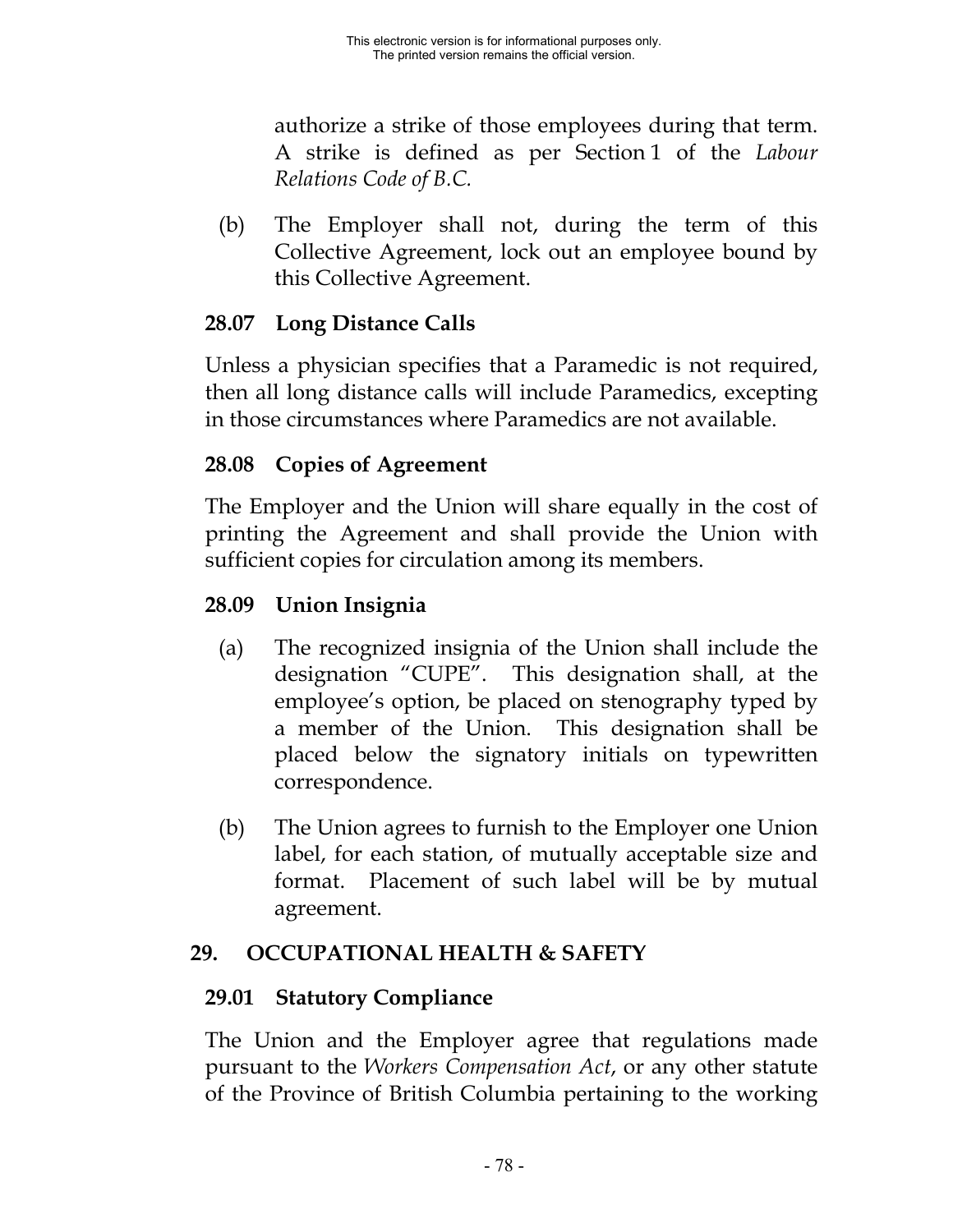environment, shall be fully complied with.

## **29.02 Provincial Joint Occupational Health & Safety Committee**

- **(a)** There shall be established a Joint Committee composed of two representatives of the Employer and two representatives of the Union. The Committee's responsibility will be as outlined in the *Workers Compensation Act* and Occupational Health and Safety Regulation as well as to review reports and matters referred by **District** Occupational Health and Safety Committees. The Provincial Committee may make recommendations to the Joint Labour Management Committee regarding Occupational Health and Safety matters.
- **(b)** Employees who are representatives of the Committee shall not suffer any loss of basic pay for the time spent attending a Committee meeting.
- **(c) Committee meetings as directed by the Employer shall be scheduled during normal working hours whenever practicable. Time spent by designated Committee members attending meetings held on their days of rest or outside their regularly scheduled hours of work shall not be considered time worked, but such Committee members shall receive pay at straight time rates for time spent on Committee business.**
- **29.03 District Occupational Health & Safety Committees**
	- **(a) The District Occupational Health and Safety Committee membership will be comprised of not less than two Union representatives and two Employer representatives. The Provincial Occupational Health and Safety Committee will review the size of each individual district committee biannually.**
	- **(b) The Employer will function in accordance with the**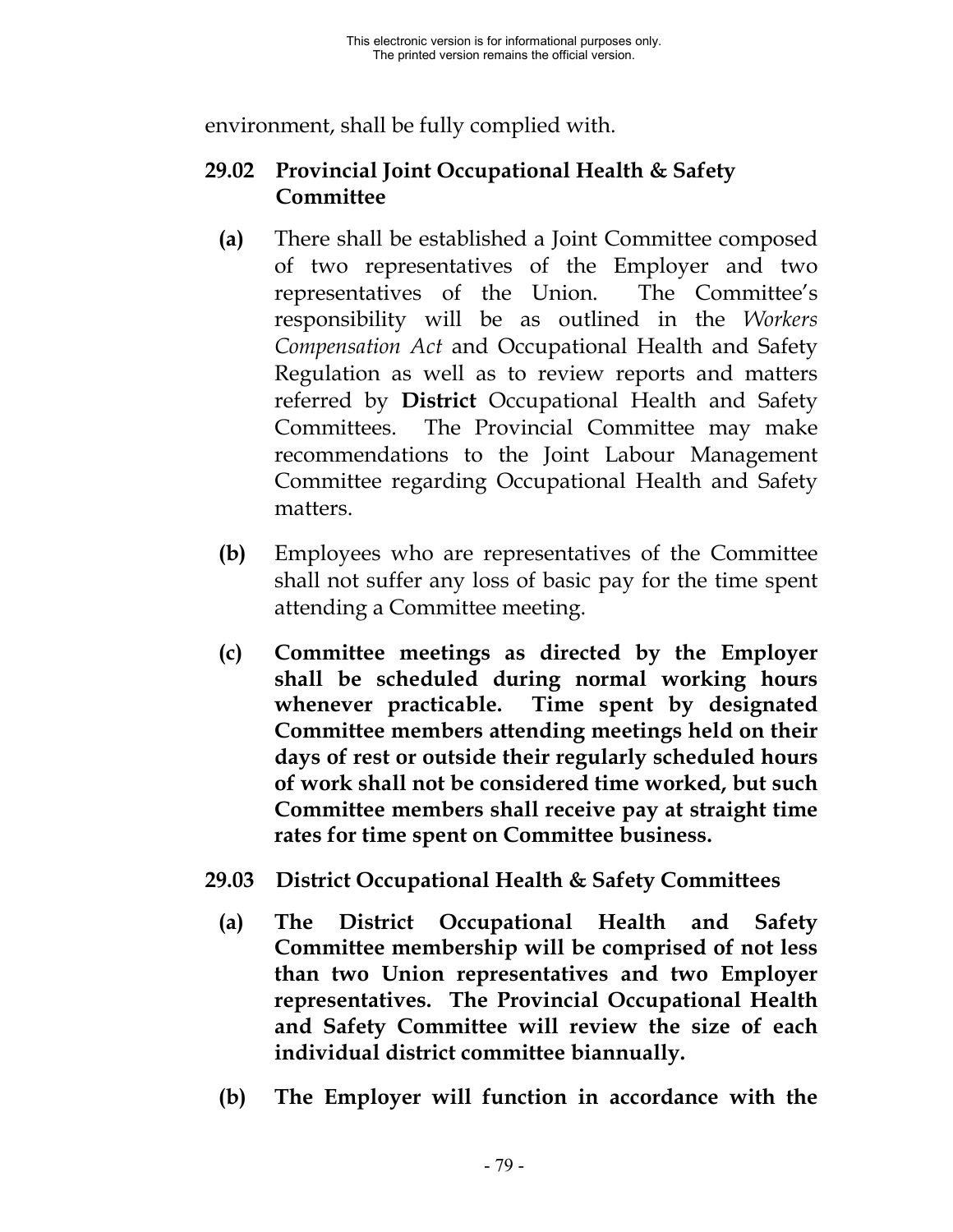*Workers Compensation Act* **and Occupational Health & Safety Regulation, and will participate in developing a program to reduce risk of occupational injury and illness.**

- **(c) Employees who are representatives of the Committee shall not suffer any loss of basic pay for the time spent attending a Committee meeting and conducting other committee business.**
- **(d) Committee meetings as directed by the Employer shall be scheduled during normal working hours whenever practicable. Time spent by designated Committee members attending meetings held on their days of rest or outside their regularly scheduled hours of work shall not be considered time worked, but such Committee members shall receive pay at straight time rates for time spent on Committee business.**
- **(e) Other Committee business as directed by the Employer and in accordance with (c) above shall be scheduled during normal working hours whenever practicable. When no other Union designated Committee member or Union designated employee is available, time spent by employees attending to this Committee business on their days of rest or outside their regularly scheduled hours of work shall not be considered time worked but such employees shall receive pay at straight time rates for time spent on Committee business.**
- **(f) Designated committee members who are required to attend committee meetings outside of their geographic location shall be entitled to compensation pursuant to Clauses 22.09 and 22.10.**

#### **29.04 Safety and Health - Joint Labour-Management Committee**

The Union and the Employer agree that those matters raised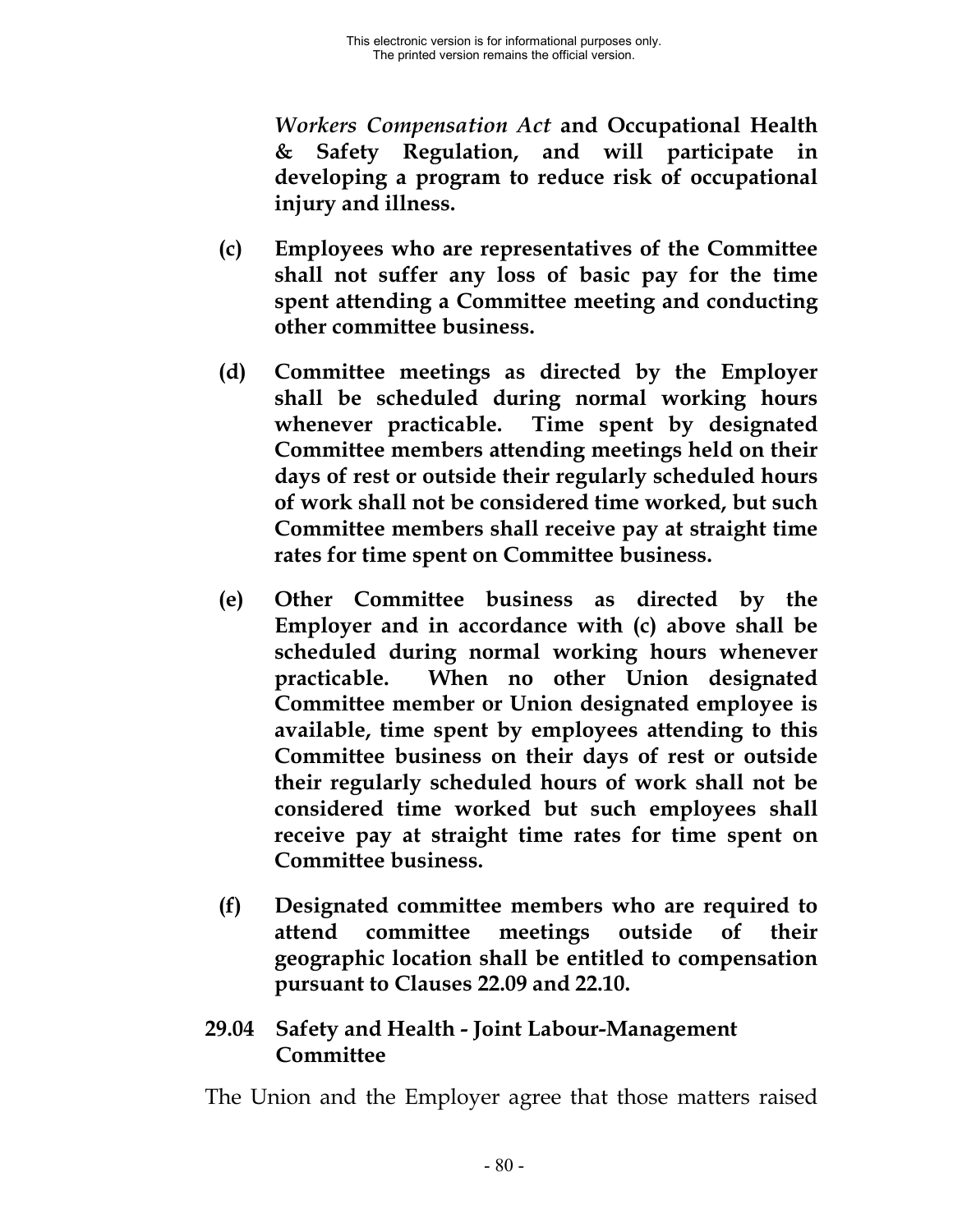for discussion under this Clause that fall properly within the terms of reference outlined in Clause 8.05(f) shall be dealt with by the Provincial Joint Labour-Management Committee.

## **29.05 Reports**

The Provincial Joint Labour-Management Committee shall have full access to Accident Investigation Reports as required by the **Occupational** Health and Safety Regulations of the Workers' Compensation Board of B.C.

## **29.06 Information**

The Provincial Joint Labour-Management Committee shall make available to all stations the safety and health problems encountered and the solutions to those problems in order that other stations can correct such problems.

# **30. PRESENT CONDITIONS AND BENEFITS**

## **30.01 Continuation of Acquired Rights**

Save as herein contained, all reasonable privileges and concessions enjoyed by either party prior to the signing of this Agreement shall continue in full force and effect and shall not be affected by this Agreement.

## **31. GENERAL**

# **\*31.01 Plural Terms May Apply**

Wherever the singular is used in this Agreement, the same shall be deemed to include the plural wherever the context so requires.

## **31.02 Human Rights Act**

The parties hereto subscribe to the principles of the *Human Rights Act* of British Columbia.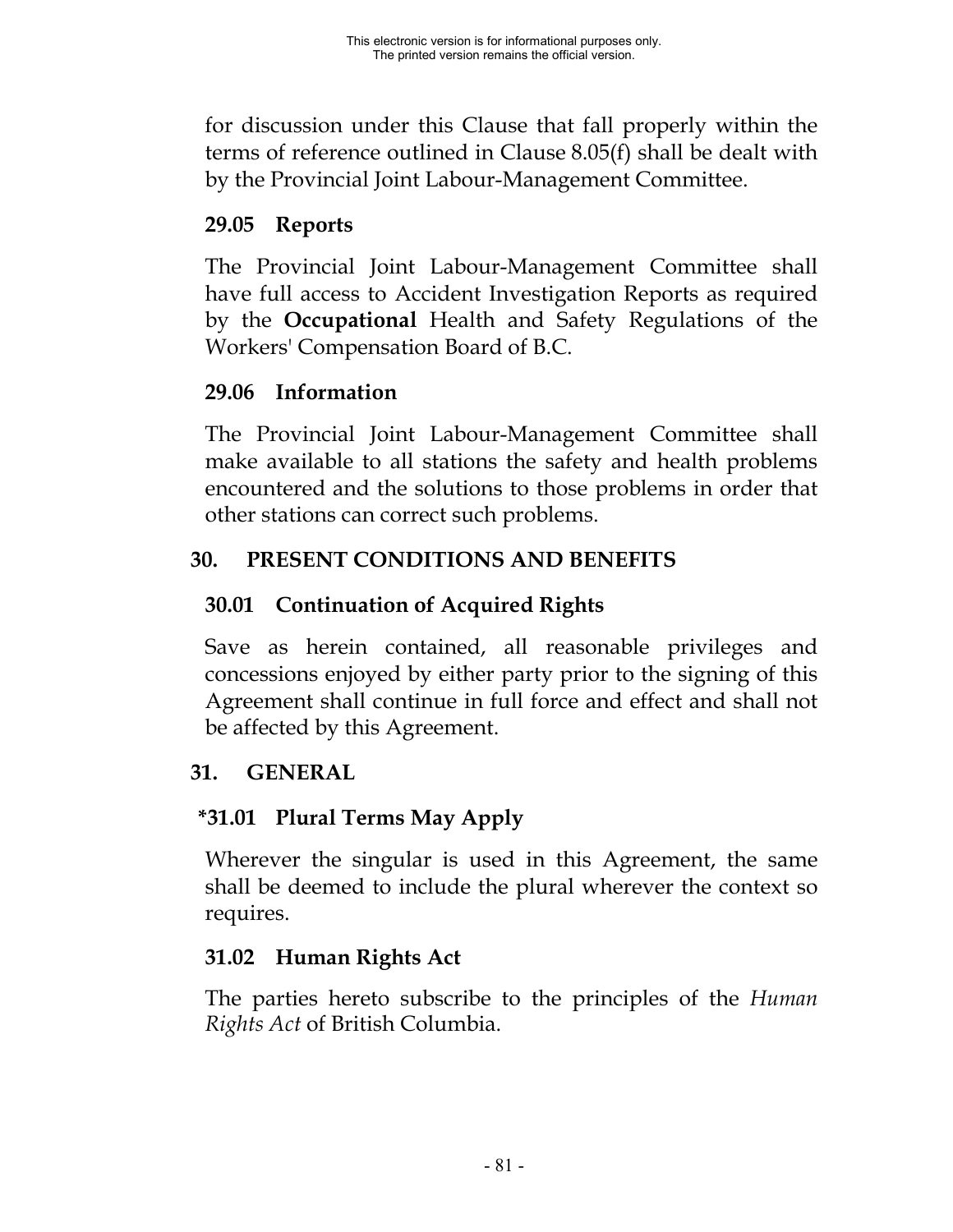#### **31.03 Harassment**

- \*(a) The Union and the Employer recognize the right of employees to work in an environment free from harassment. The Employer shall take such actions as are necessary respecting an employee engaging in harassment.
- **(b) "***Workplace Harassment***" is defined as one or a series of incidents involving unwelcome comments or actions which may concern a person's race, colour, ancestry, place of origin, religion, marital status, physical or mental disability, age, sex, or sexual orientation or similar personal characteristic:**
	- **(i) when such conduct might reasonably be expected to cause embarrassment, insecurity, discomfort, offence or humiliation to any person or group;**
	- **(ii) when submission to such conduct is made either implicitly or explicitly a condition of employment;**
	- **(iii) when such conduct has the purpose or the effect of interfering with a person's work performance, or creating an intimidating, hostile or offensive work environment.**
- **(c) Workplace harassment does not include actions occasioned through the exercise, in good faith, of the Employer's managerial and supervisory rights and responsibilities.**
- **(d) "***Sexual Harassment***" is defined as one or a series of incidents involving unwelcome sexual advances, requests for sexual favours, or other verbal or physical conduct of a sexual nature:**
	- **(i) when such conduct might reasonably be**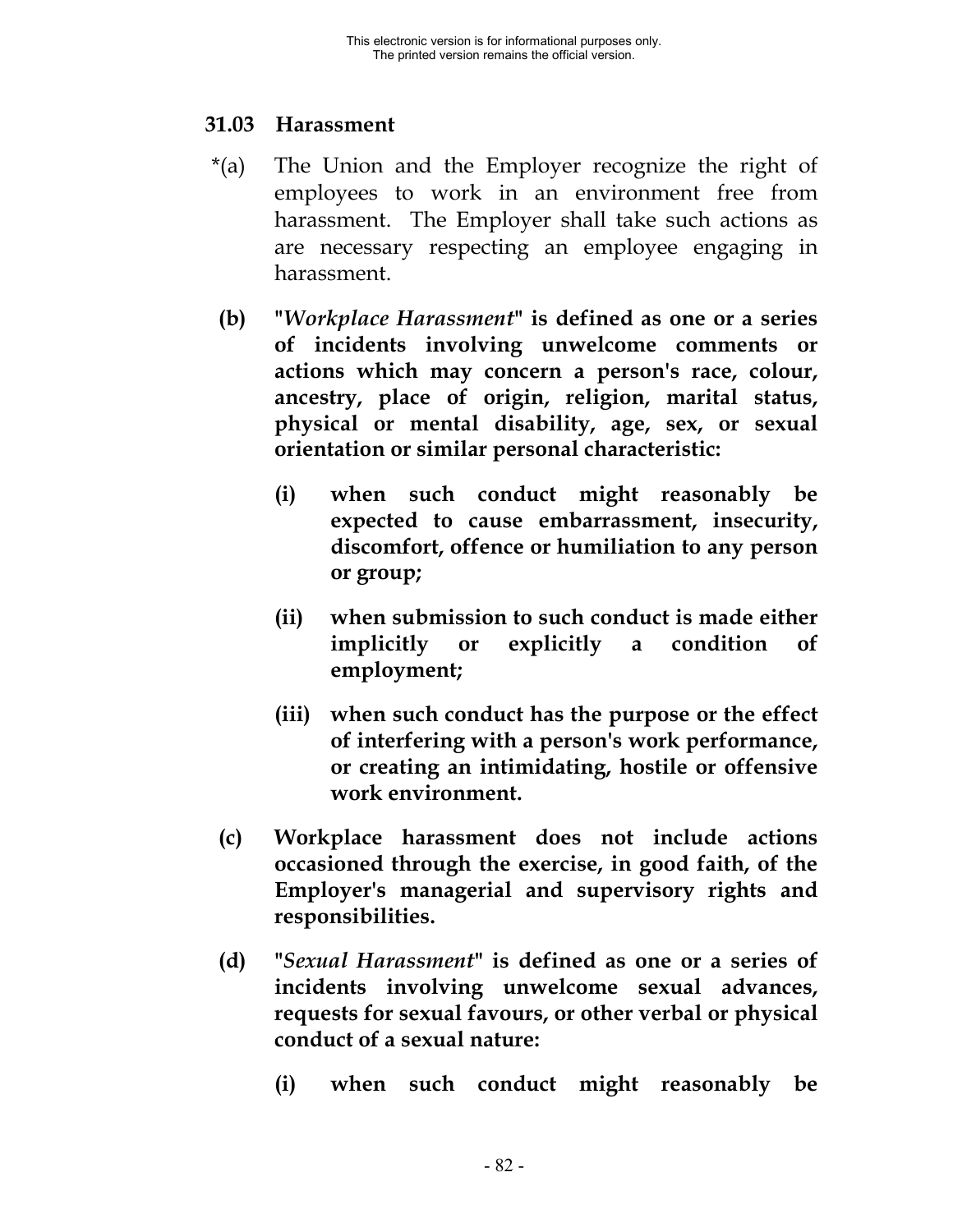**expected to cause embarrassment, insecurity, discomfort, offence or humiliation to another person or group;**

- **(ii) when submission to such conduct is made either implicitly or explicitly a condition of employment;**
- **(iii) when such conduct has the purpose or the effect of interfering with a person's work performance or creating an intimidating hostile or offensive work environment.**
- **(e) Types of behaviour which constitutes sexual harassment include, but are not limited to:**
	- **(i) jokes of a sexual nature that are clearly embarrassing or offensive, especially when such jokes are told or carried out after the joker has been advised that they are embarrassing or offensive;**
	- **(ii) leering;**
	- **(iii) the display of offensive material of a sexual nature;**
	- **(iv) sexually degrading words used to describe a person;**
	- **(v) derogatory or degrading remarks directed towards members of one sex or one sexual orientation;**
	- **(vi) sexually suggestive or obscene comments or gestures;**
	- **(vii) unwelcome sexual flirtations, advances, or propositions;**
	- **(viii) unwelcome inquiries or comments about a**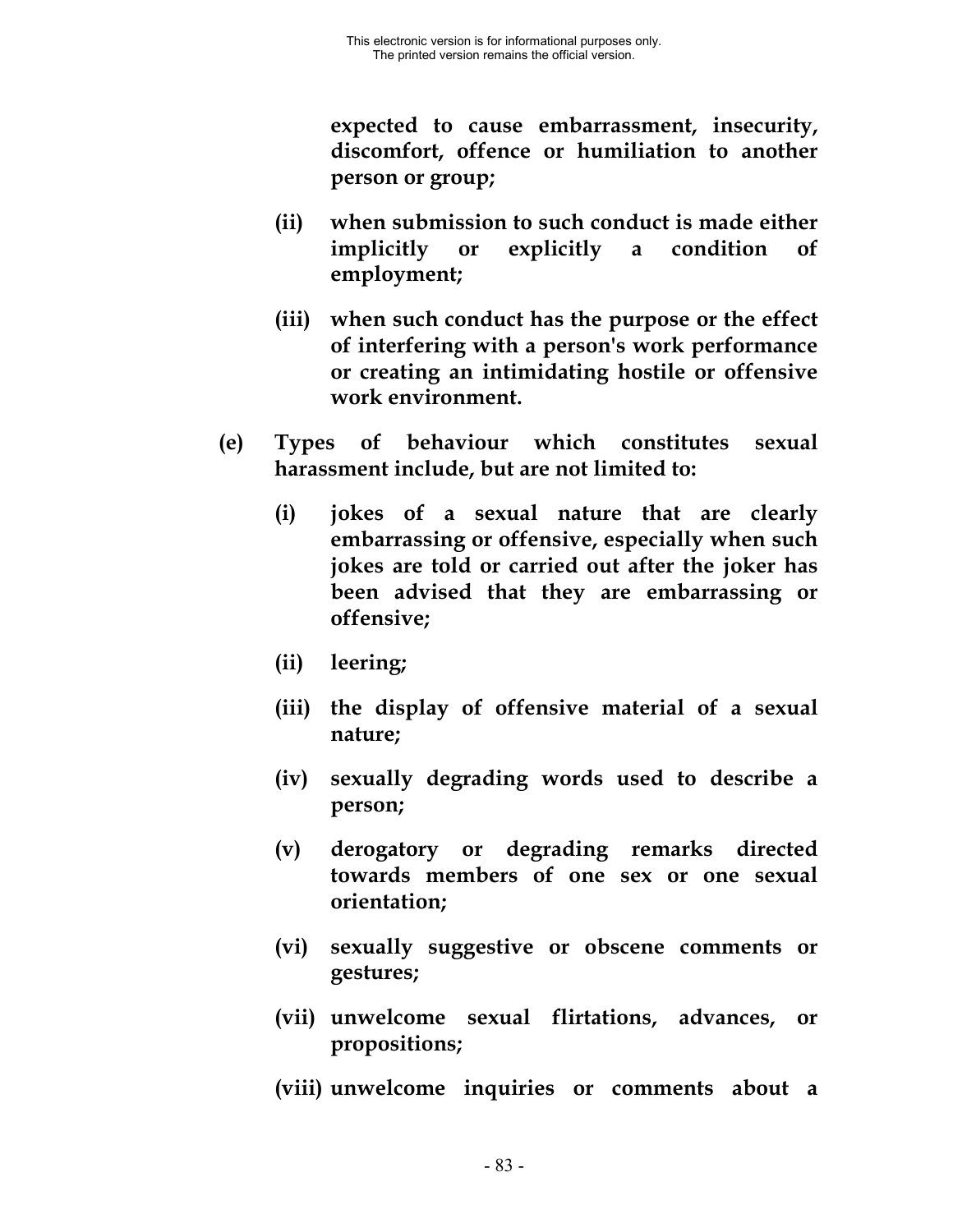**person's sex life;**

- **(ix) persistent unwanted contact or attention after the end of a consensual relationship;**
- **(x) requests for sexual favours;**
- **(xi) unwanted touching;**
- **(xii) verbal abuse or threats; and**
- **(xiii) sexual assault**
- **(f) Complaint Procedure**
	- **(i) This Clause does not preclude an employee from filing a complaint under Section 13 of the** *B.C. Human Rights Code***, however, an employee shall not be entitled to duplication of process. An employee making a complaint of harassment must choose to direct a complaint to either the B.C. Council of Human Rights or to the process specified in Clause 31.03. In either event, a complaint of harassment, if included as an element of a grievance shall not be pursued through the process identified in Clause 31.03.**
	- **(ii) The employee may submit a written complaint to the Executive Director and President of the Union, providing full particulars of the allegation, including the name(s) of the individual(s) involved, the pertinent date(s), and the wrongdoing which is alleged to have occurred.**
	- **(iii) Upon receipt of a written complaint, and subject to (ii) above, the Executive Director and President of the Union will request John McConchie, or a mutually agreed alternate, to conduct an investigation.**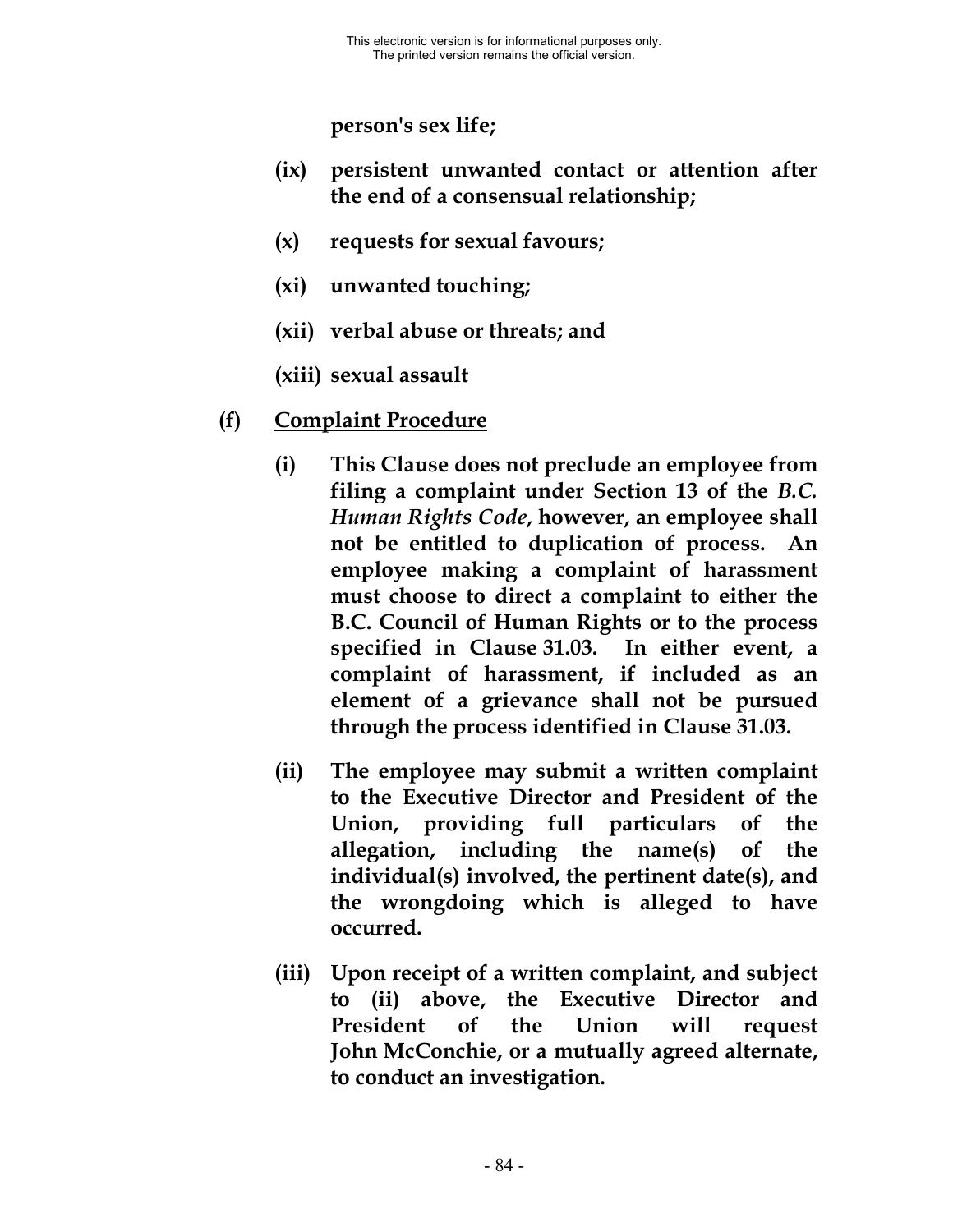- **(iv) A complaint filed under this Clause will be dealt with in a confidential manner.**
- **(v) An employee who files a written complaint which would be seen by a reasonable person to be frivolous, vindictive or vexatious may be subject to disciplinary action. Disciplinary action taken may be grieved pursuant to Article 9--Grievance Procedure.**
- **(vi) The Investigator will have the same powers as an arbitrator. The Union and Employer will share equally in the payment of fees and expenses of the Investigator.**
- **(vii) The Investigator will be requested to complete their investigation within thirty (30) days, and will provide a copy of the investigation to the Employer, Union and complainant.**
- **(viii) The Investigator has no authority to amend the Collective Agreement, nor to make recommendations with respect to systemic issues. The recommendations of the Investigator will be for the purpose of resolving the complaint between the complainant and respondent(s), only. Such recommendations will be implemented by the Employer and will constitute a final resolution of the complaint, binding on all parties.**

#### **31.04 Future Legislation**

**In the event that any future legislation renders null and void or materially alters any provision of this Agreement, the remaining provisions shall remain in effect for the term of the Agreement, and the parties hereto shall negotiate a mutually agreeable provision to be substituted for the provision so rendered null and void or materially altered.**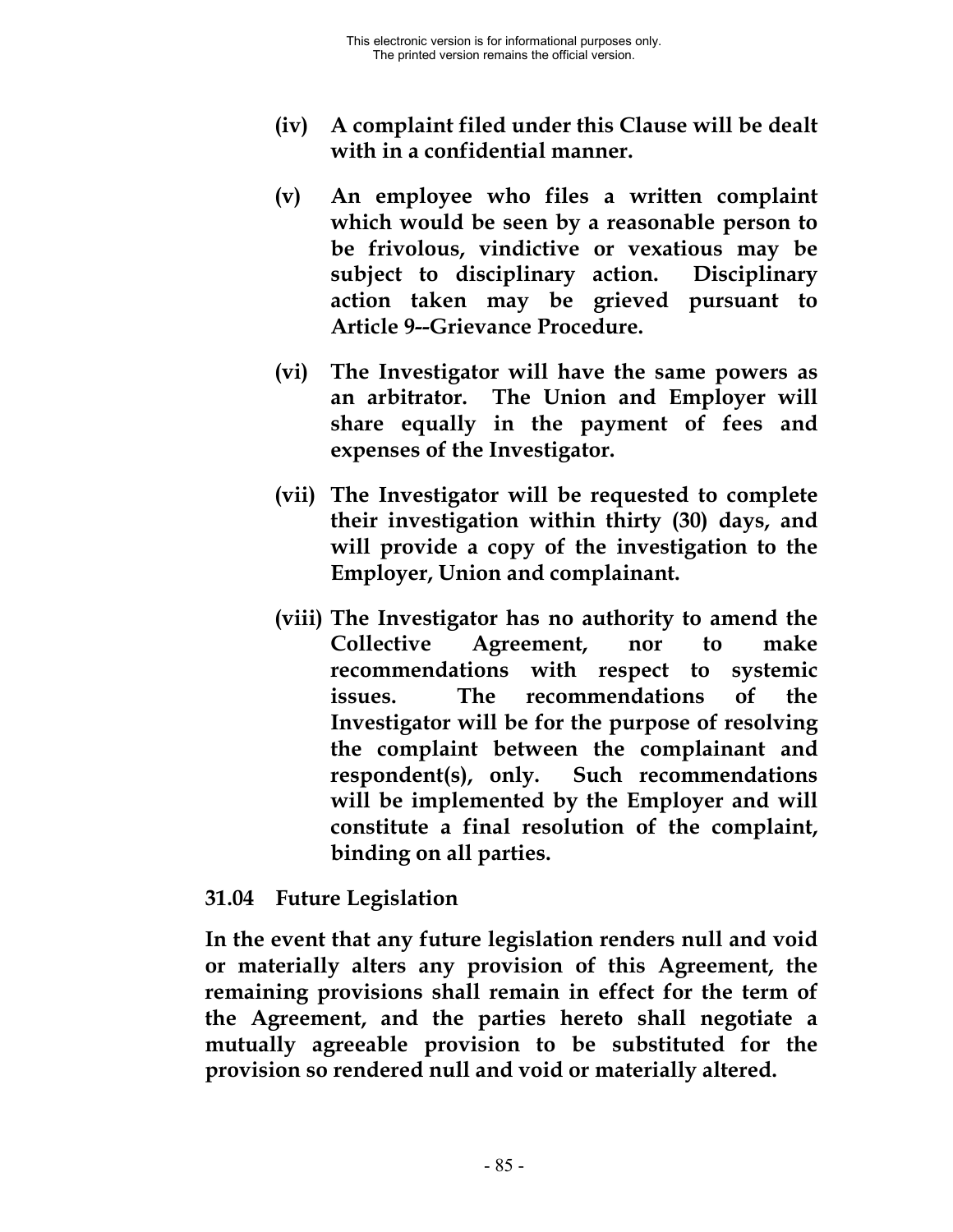## **32. TERM OF AGREEMENT**

## **32.01 Term of Agreement**

This Agreement shall be for a term of **60** months with effect from the 1st day of April **2000**, to the 31st day of March **2005**, both dates inclusive and shall remain in full force and effect from year to year thereafter unless either party, within four months immediately preceding the expiry date of this Agreement or before the 31st day of December in any subsequent year, gives to the other party written notice of desire to terminate or amend such Agreement and furnishes particulars of any changes or amendments desired to the other party on or before the 31st day of December in the year in which notice is given hereunder.

## **32.02 Negotiations Beyond Term of Agreement**

If negotiations extend beyond the termination date of this Agreement, both parties shall adhere fully to the provisions of this Agreement during the period of bona fide collective bargaining.

## **32.03 Sec. 50(2) and (3) of LRC Not Applicable**

It is agreed that Section 50(2) and (3) of the *Labour Relations Code* of British Columbia is not applicable to this Collective Agreement.

### **32.04 Effective Date of Agreement**

The provisions of this Agreement, except as otherwise specified, shall come into force and effect on the date of signing.

## **33. THE TERMS AND CONDITIONS OF EMPLOYMENT FOR PART-TIME EMPLOYEES WILL BE IN ACCORDANCE WITH SCHEDULE F**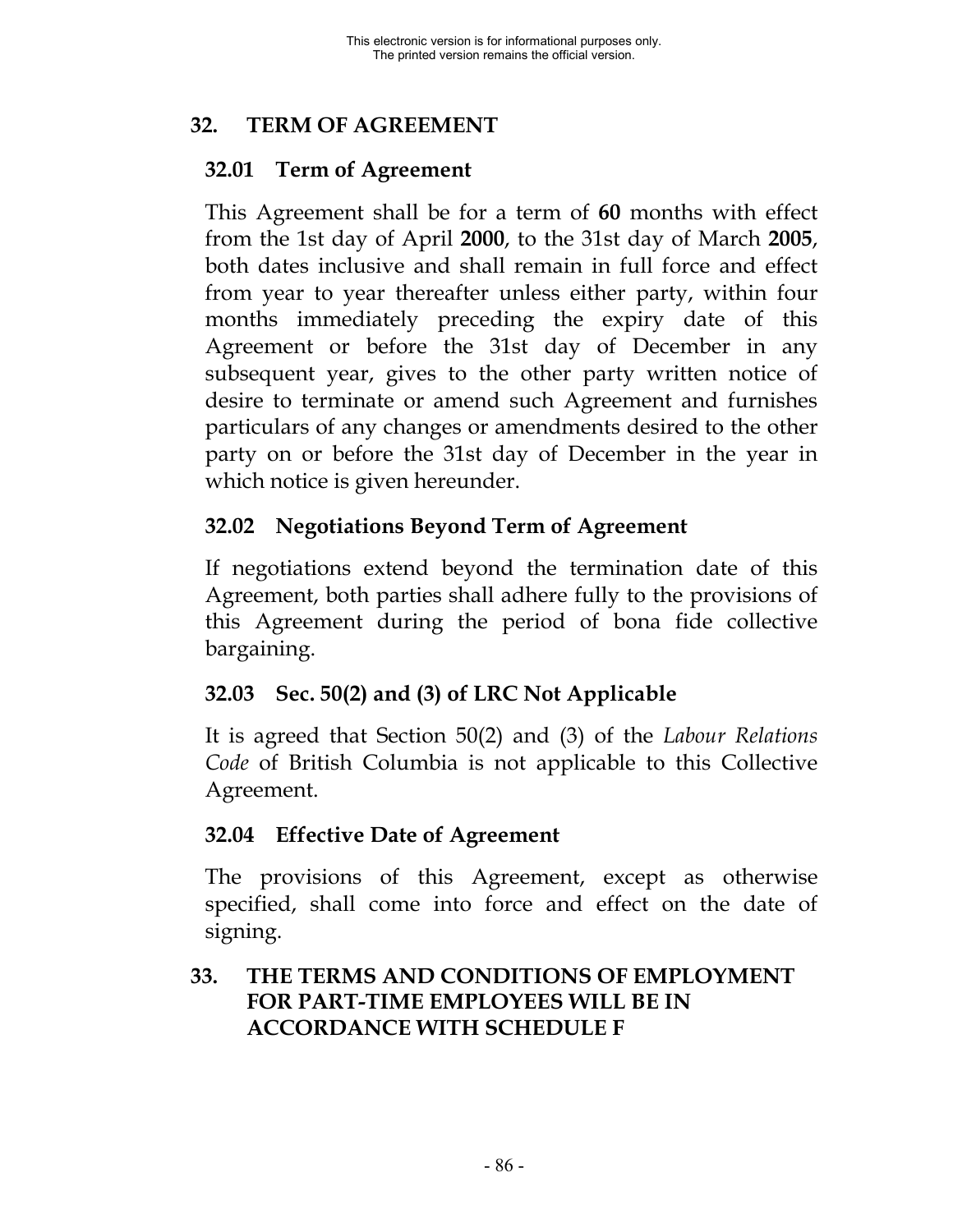IN WITNESS THEREOF the Union has caused these presents to be signed by its authorized officers on its behalf and the Employer has caused these presents to be signed by its officers and in the presence of:

FOR THE UNION: FOR THE EMPLOYER:

John Strohmaier Paul Gotto

President **Acting Executive Director** 

Robin Jones Fred Platteel

National Representative Assistant Executive Director

Kelly Murphy Superintendent

Tony Arimare Director, Labour Relations and Human Resources

Sandra Noel Manager, Employee Services and Labour Relations

Greg Wood Director, Negotiation Services PSERC

DATED THIS \_\_ day of \_\_\_\_\_\_\_\_\_\_\_\_\_ **2001**, A.D., at Victoria in the Province of British Columbia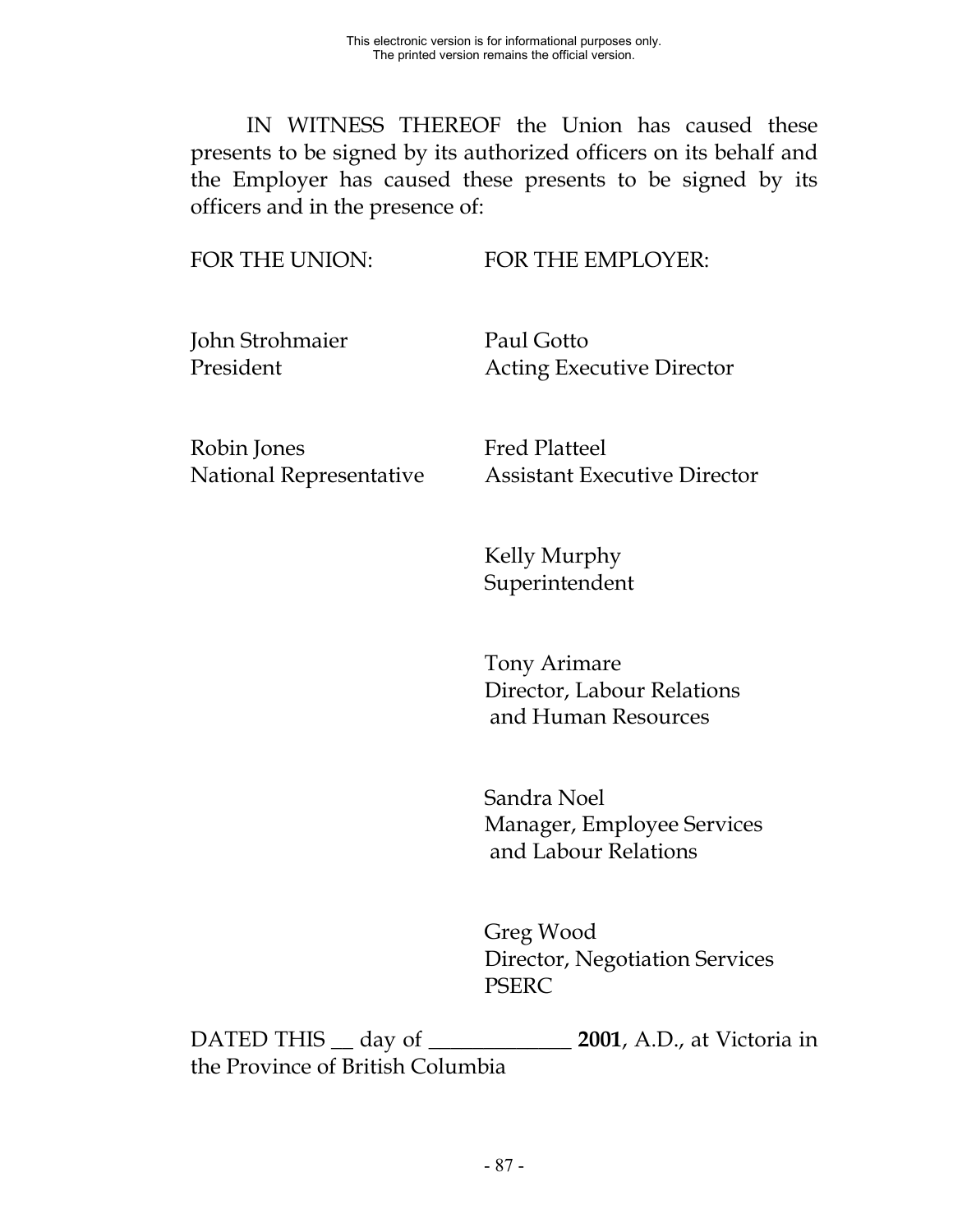## **SCHEDULE A**

## **A1. WAGES AND SHIFTS**

#### **A1.01 Shifts**

(a) Employer Aim

The aim of the Employer is to maintain the current number of two platoon ambulance crews in the Province, and that additional two platoon crews that are established will not subsequently be disbanded or converted to other shift patterns, to Advanced Life Support crews, or other specialized crew duties which would limit their capacity to respond to regular ambulance calls.

(b) Flexible Scheduling

All posts experience a higher day-time volume than occurs during the night hours and the parties agree to a flexible scheduling as outlined below to be compatible with the needs of the community served and availability of parttime staff and the members of the post's full-time staff.

(c) Seniority Shall Apply

In all posts the most senior employees will normally be assigned to the shift pattern of their choice and the more junior employees will be assigned to the remaining shifts.

- (d) Possible Shift Patterns
	- (i) **Alpha t**he two platoon shift pattern.
	- (ii) **Delta f**ive seven hour shifts per seven day block; each shift to end on or before **2000** hours.
	- (iii) **Echo f**our scheduled 10 hour shifts each seven day block.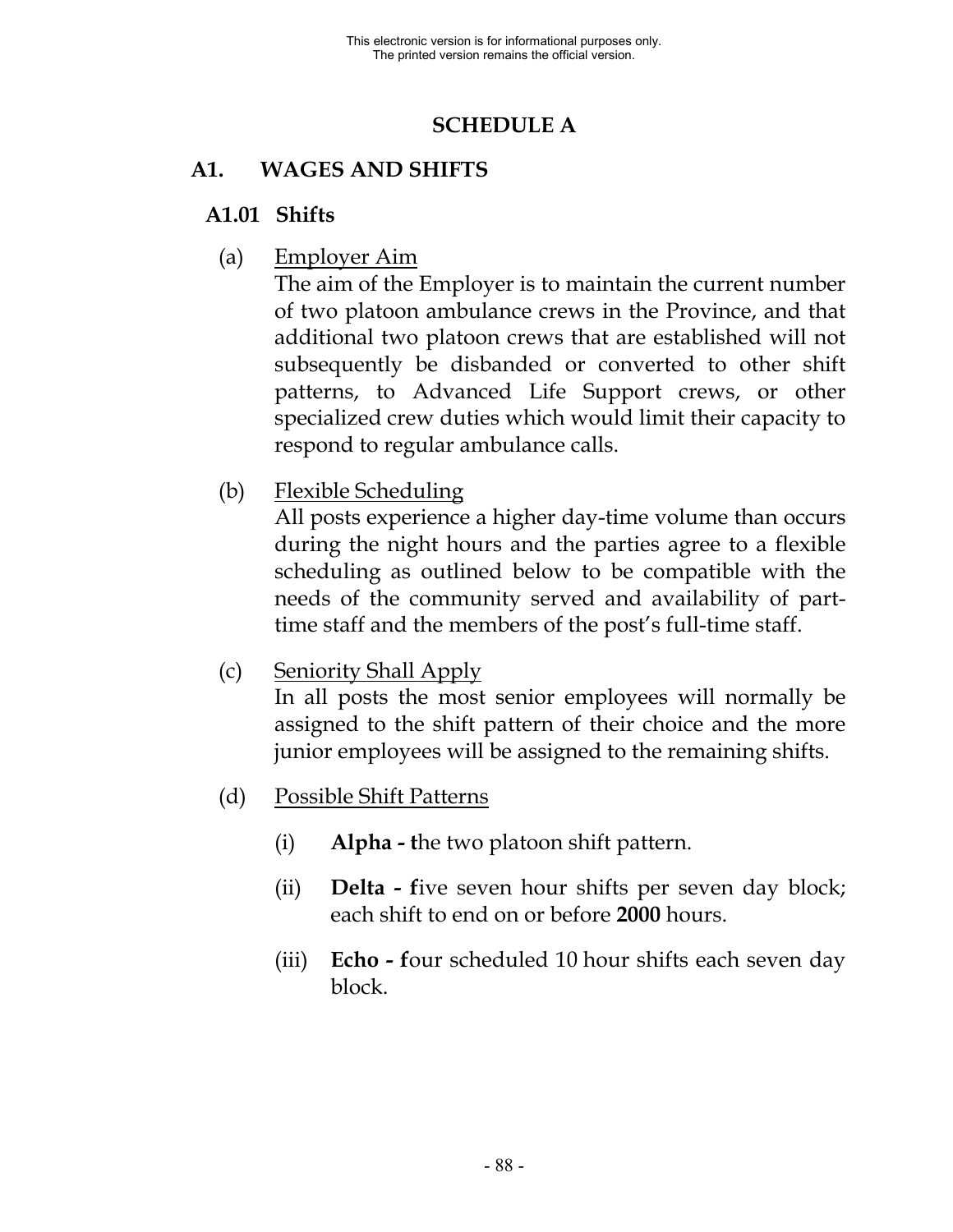- (iv) **Bravo, Bravo/Charlie f**our 11 hour day shifts followed by four days off; or two 11 hour day shifts, followed by two 11 hour afternoon shifts, followed by four days off; each shift to conclude on or before **0200** hours.
- **(v) Alpha two 12 hour day shifts followed by two 12 hour night shifts, followed by four days off.**
- (e) Possible Shift Patterns Dispatch Dispatcher's hours of work and shifts will apply in all fully manned Regional and Provincial dispatch centres operated by the Employer as follows:
	- (i) Day shifts only of five seven hour shifts per week.
	- (ii) A 10 day cycle of four  $12\frac{1}{2}$  hour shifts followed by six days off.
	- (iii) An eight day cycle of four 10 hour shifts followed by four days off.
	- (iv) A 14 day cycle of three 10 hour shifts followed by four days off and then four 10 hour shifts followed by three days off.
- (f) Other Shift Patterns

It is understood that other shift patterns may be considered during the term of this Agreement and introduced, provided that such other patterns are acceptable to both parties.

## (g) **Irregularly Scheduled Employees**

**(i)** Notwithstanding (d) and (e) above, employees designated as "full-time irregularly scheduled" shall not have an established shift pattern.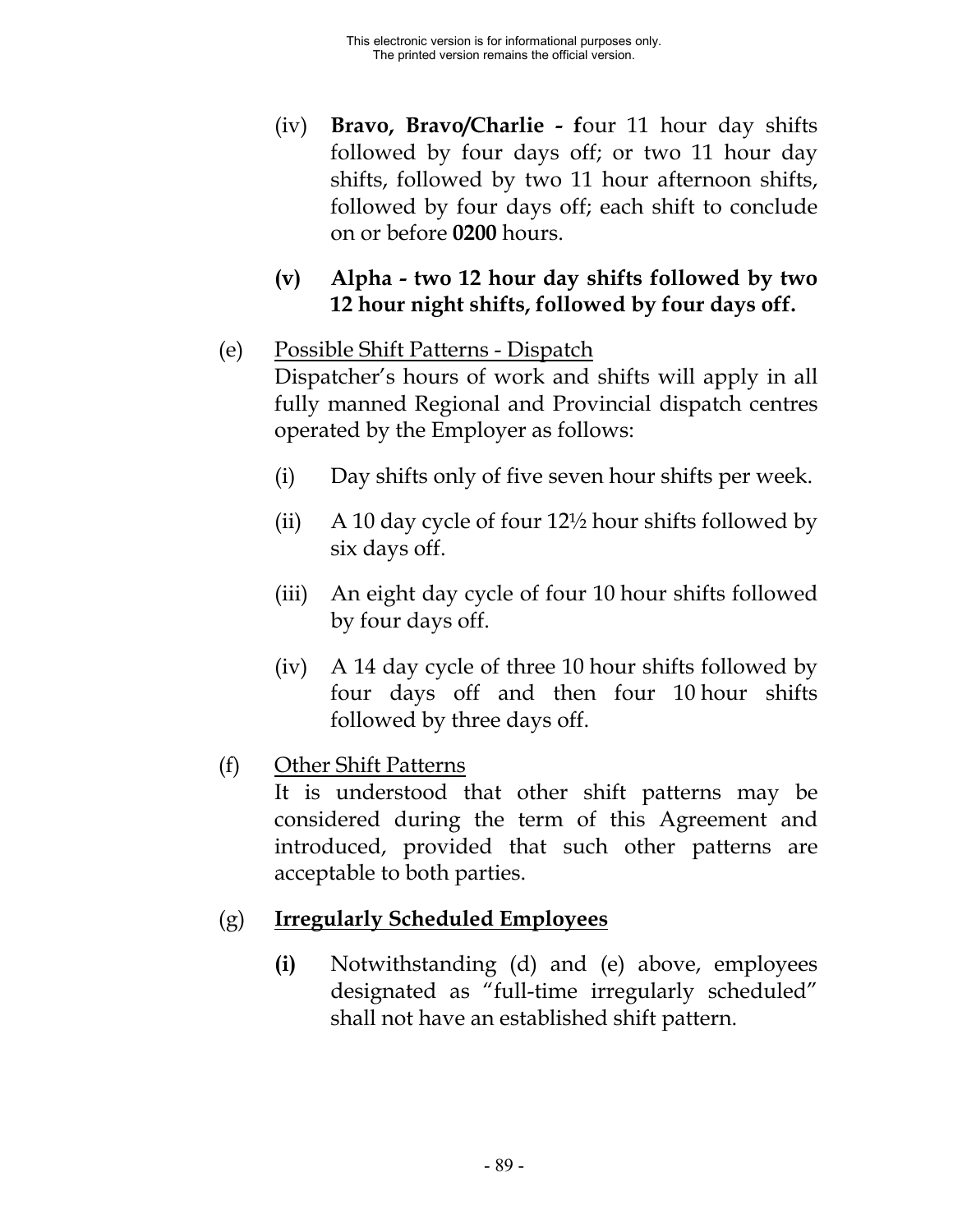- **(ii) The Employer will maximize the number of irregularly scheduled employees in each post based on the historic need for shift coverage. Where irregularly scheduled employees are required to be scheduled, predictable work (e.g. annual vacations, training) will be assigned to all irregularly scheduled employees on an equitable basis.**
- **(iii) The balance of the irregularly scheduled employees 100% availability will be scheduled with unpredictable vacancies.**
- **(iv) Irregularly scheduled employees will be scheduled and paid in accordance with the established 56 and 70 day cycles.**
- **(v) Employees are to be kept on a platoon, if possible. Where an employee is assigned to another platoon, such employees will be provided at least 48 hours notice.**
- **(vi) Unpredictable work will be assigned in order of service seniority with as much advance notice as is possible.**
- **(vii) Irregularly scheduled employees in multistation posts will be scheduled by platoon where feasible. To ensure 100% utilization, employees not assigned work will report to a predetermined location consistent with their platoon. Employees will then be assigned work.**
- **(h) Hourly Rate Adjustment**
	- **(i) Employees working the Alpha shift pattern will receive an hourly rate adjustment for all hours as follows:**

**April 1, 2001 – 40 hour work week rate (Echo)**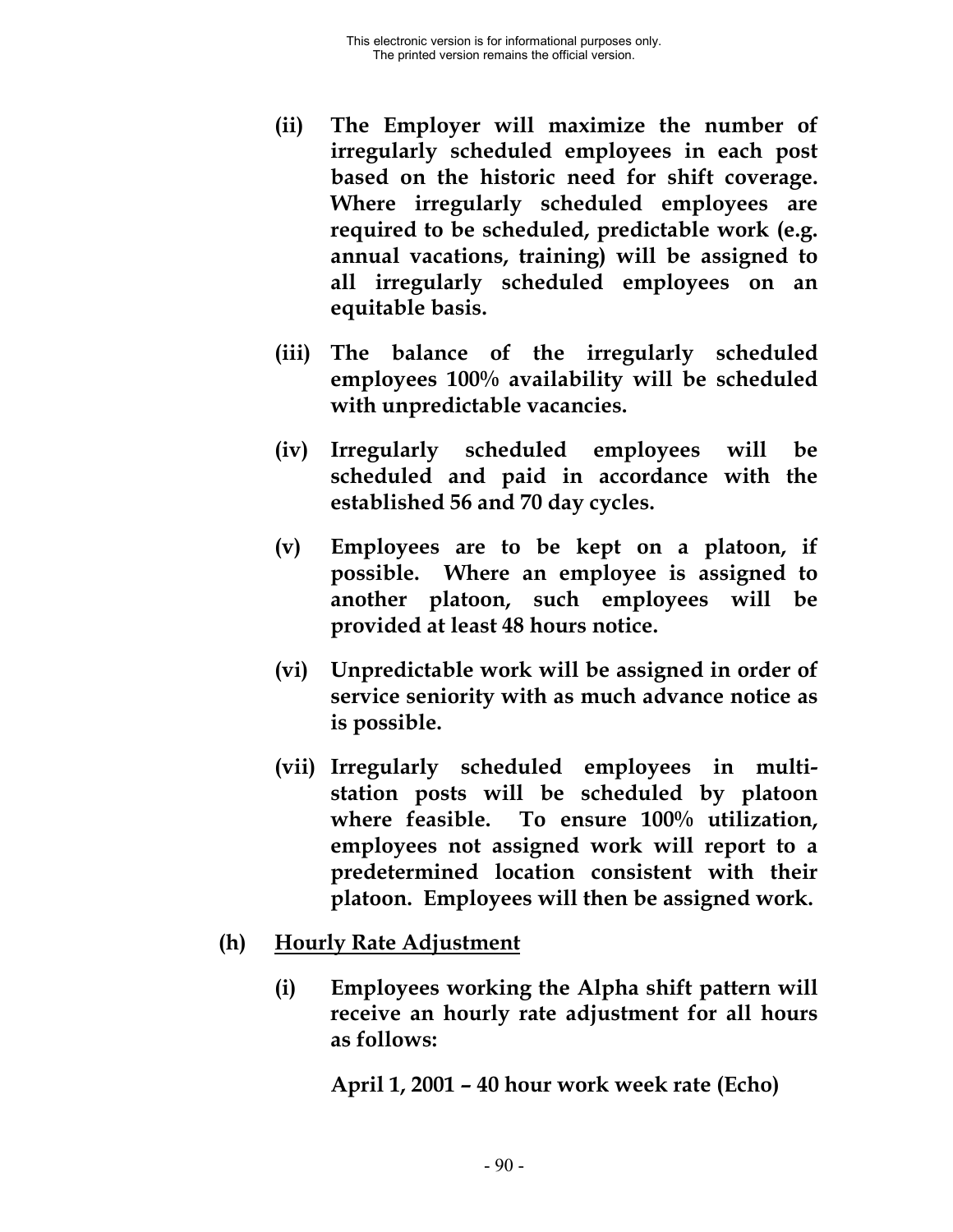**April 1, 2002 – 38.5 hour work week rate (Bravo) October 1, 2003 – 37.5 hour work week rate March 31, 2005 – 36 hour work week rate**

**(ii) Employees working the Echo shift pattern will receive an hourly rate adjustment for all hours as follows:**

> **April 1, 2002 – 38.5 hour work week rate (Bravo) October 1, 2003 – 37.5 hour work week rate March 31, 2005 – 36 hour work week rate**

**(iii) Employees working the Bravo shift pattern will receive an hourly rate adjustment for all hours as follows:**

> **October 1, 2003 – 37.5 hour work week rate March 31, 2005 – 36 hour work week rate**

**(iv) Hourly rate adjustments shall be in accordance with those rates recorded in Schedule B.**

#### **A1.02 Wages**

**The salary of an employee shall be determined by adding the value of the applicable bi-weekly rates established in Schedule A1.02(b)-(f), Schedule A1.02(g)--***Supervisory Pay* **and Schedule A1.02(h)--***Service Pay***.**

**(a) Effective April 1, 2000, a 1% lump sum payment will be paid to employees, based on the employee's April 1, 2000 - March 31, 2001 earnings excluding allowances (e.g. Supervisory pay and instructor's allowance).**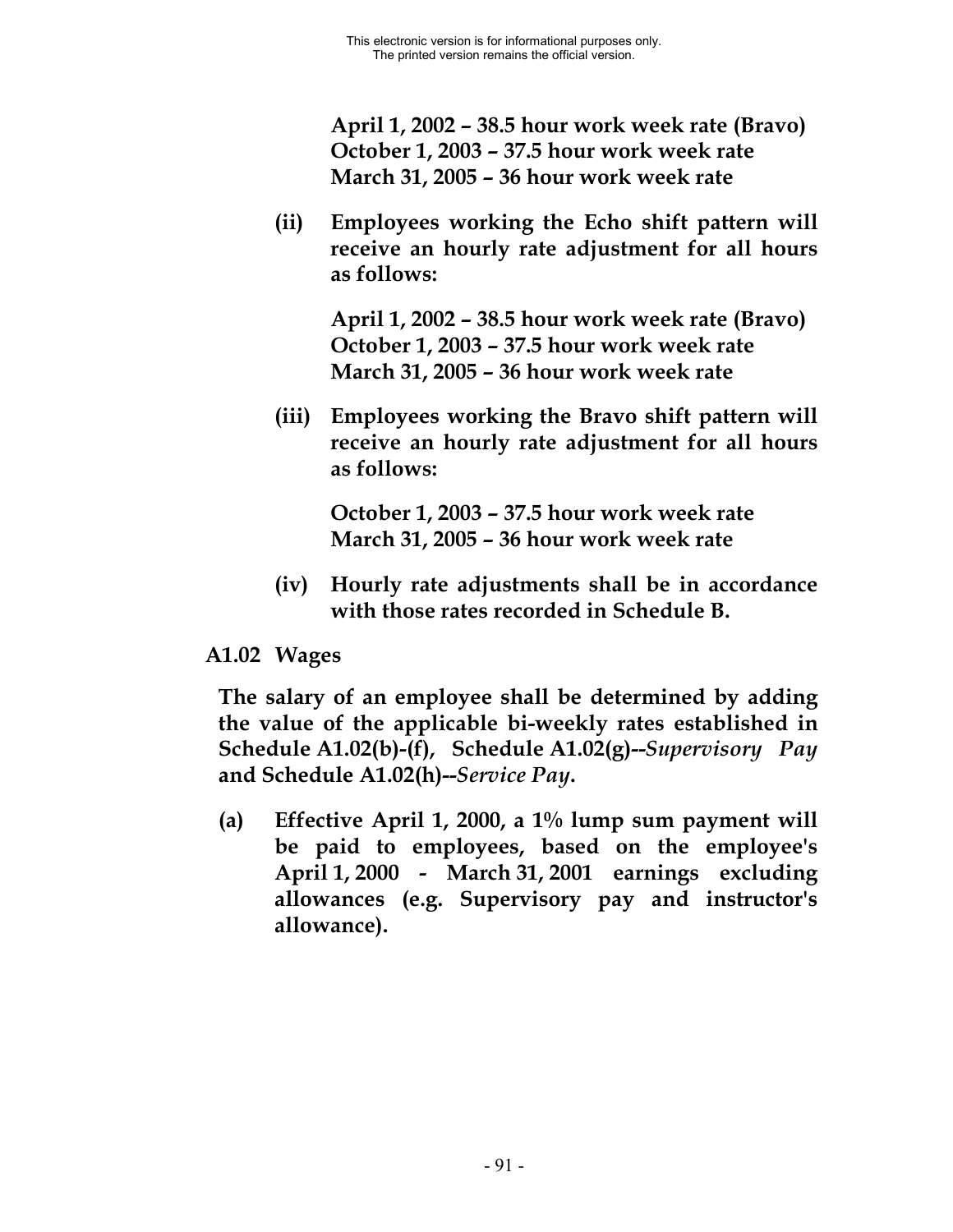|               | 0 base    | 1 year    | 2 year    | 3 year    |
|---------------|-----------|-----------|-----------|-----------|
| Paramedic 3   | \$2030.04 | \$2140.72 | \$2238.12 | \$2269.08 |
| Paramedic 2   | \$1538.65 | \$1646.49 | \$1754.33 | \$1873.67 |
| Paramedic 1   | \$1493.46 | \$1601.31 | \$1709.14 | \$1828.48 |
| EMA1          | \$1401.72 | \$1509.56 | \$1617.39 | \$1736.73 |
| <b>EMA/FA</b> | \$1040.44 | \$1149.31 | \$1257.14 | \$1376.48 |
| Dispatcher    | \$1538.65 | \$1826.23 | \$1934.06 | \$2053.40 |

**(b) Effective April 1, 2000 (2% general wage increase)**

#### **(c) Effective April 1, 2001 (2.5% general wage increase)**

|                   | 0 base    | 1 year    | 2 year    | 3 year    |
|-------------------|-----------|-----------|-----------|-----------|
| Paramedic 3       | \$2080.79 | \$2194.23 | \$2294.07 | \$2325.81 |
| Paramedic 2       | \$1577.12 | \$1687.66 | \$1798.19 | \$1920.51 |
| Paramedic 1       | \$1530.80 | \$1641.34 | \$1751.87 | \$1874.20 |
| EMA1              | \$1436.76 | \$1547.30 | \$1657.83 | \$1780.15 |
| <b>EMA/FA</b>     | \$1066.45 | \$1178.04 | \$1288.57 | \$1410.89 |
| <b>Dispatcher</b> | \$1577.12 | \$1871.88 | \$1982.41 | \$2104.74 |

**(d) Effective April 1, 2002 (2.5% general wage increase)**

|               | 0 base    | 1 year    | 2 year    | 3 year    |
|---------------|-----------|-----------|-----------|-----------|
| Paramedic 3   | \$2132.81 | \$2249.09 | \$2351.42 | \$2383.95 |
| Paramedic 2   | \$1616.54 | \$1729.85 | \$1843.14 | \$1968.52 |
| Paramedic 1   | \$1569.07 | \$1682.38 | \$1795.67 | \$1921.05 |
| EMA1          | \$1472.68 | \$1585.98 | \$1699.28 | \$1824.66 |
| <b>EMA/FA</b> | \$1093.11 | \$1207.49 | \$1320.78 | \$1446.16 |
| Dispatcher    | \$1616.54 | \$1918.68 | \$2031.98 | \$2157.36 |

**(e) Effective 12:01 am April 1, 2003, an adjustment equal to 1% of the wage rate for each 1% increase in the Consumer Price Index for the twelve month period preceding the date of the adjustment (i.e. February 2002 to February 2003) shall be added to and form part of the wage rates on the salary grids in Schedule A of the 12th Collective Agreement between**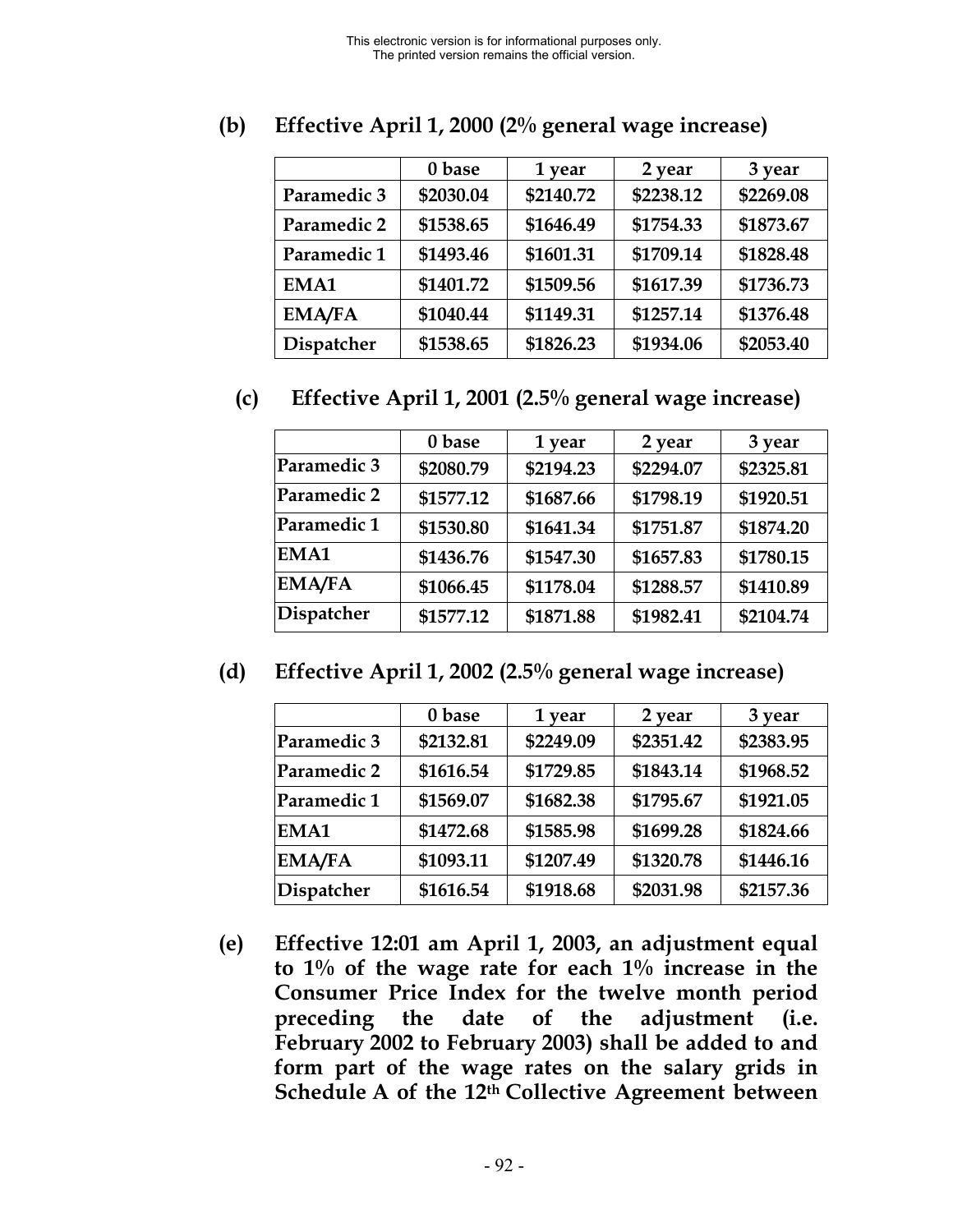**the parties. The adjustment shall be pro-rated for increases in the Consumer Price Index of less than 1%.**

**Should the Consumer Price Index in its present form and on the same basis as the Consumer Price Index Base become unavailable, the Parties shall negotiate an alternative formula. If agreement is not reached, the Parties shall request Statistics Canada to provide the appropriate conversion or adjustment which shall be applicable as of the appropriate adjustment date.**

**In the event Statistics Canada does not issue the Consumer Price Index on or before the applicable adjustment date, any adjustment required will be made during the first pay period after publication of the Consumer Price Index, retroactive to the applicable adjustment date. No adjustment shall be made because of any revision which may later be made in the published Consumer Price Index. If the Consumer Price Index falls below the Consumer Price Index Base, there shall be no adjustment.**

*"Consumer Price Index"* **– the Consumer Price Index – British Columbia – all items (1992 = 100).**

*"Consumer Price Index Base"* **– the Consumer Price Index for the month previous to the relevant calculated period.**

**(f) Effective 12:01 am April 1, 2004, an adjustment equal to 1% of the wage rate for each 1% increase in the Consumer Price Index for the twelve month period preceding the date of the adjustment (i.e. February 2003 to February 2004) shall be added to and form part of the wage rates on the salary grids in Schedule A of the 12th Collective Agreement between the parties. The adjustment shall be pro-rated for increases in the Consumer Price Index of less than 1%.**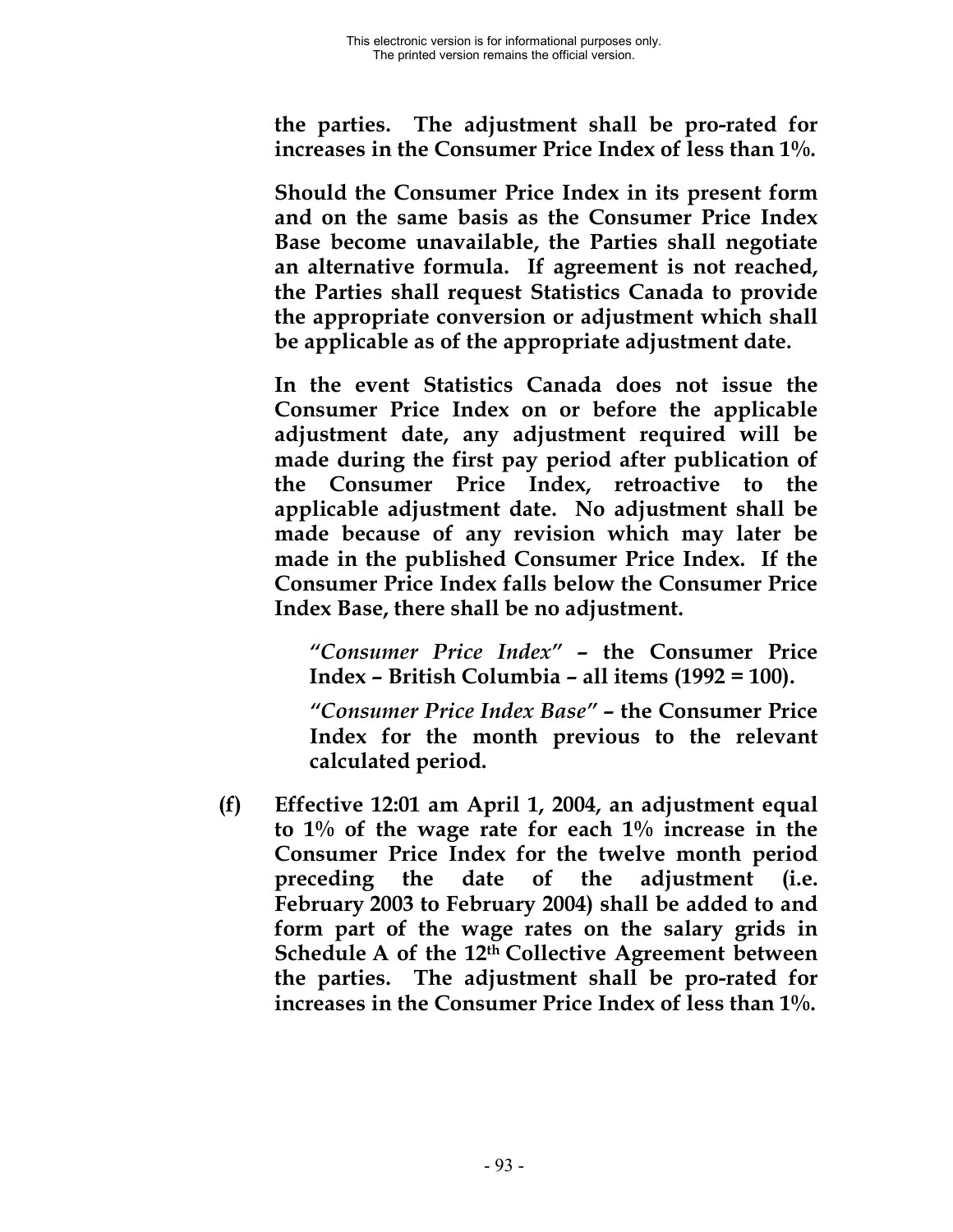**Should the Consumer Price Index in its present form and on the same basis as the Consumer Price Index Base become unavailable, the Parties shall negotiate an alternative formula. If agreement is not reached, the Parties shall request Statistics Canada to provide the appropriate conversion or adjustment which shall be applicable as of the appropriate adjustment date.**

**In the event Statistics Canada does not issue the Consumer Price Index on or before the applicable adjustment date, any adjustment required will be made during the first pay period after publication of the Consumer Price Index, retroactive to the applicable adjustment date. No adjustment shall be made because of any revision which may later be made in the published Consumer Price Index. If the Consumer Price Index falls below the Consumer Price Index Base, there shall be no adjustment.**

*"Consumer Price Index"* **– the Consumer Price Index – British Columbia – all items (1992 = 100).**

*"Consumer Price Index Base"* **– the Consumer Price Index for the month previous to the relevant calculated period.**

**(g) Supervisory Pay**

**Effective April 1, 2000 (2% increase):**

|                            | <b>Bi-weekly</b> |
|----------------------------|------------------|
| Dispatcher 3               | \$35.95          |
| <b>Charge Dispatcher</b>   | \$235.13         |
| <b>Unit Chief</b>          | \$235.13         |
| <b>District Supervisor</b> | \$293.78         |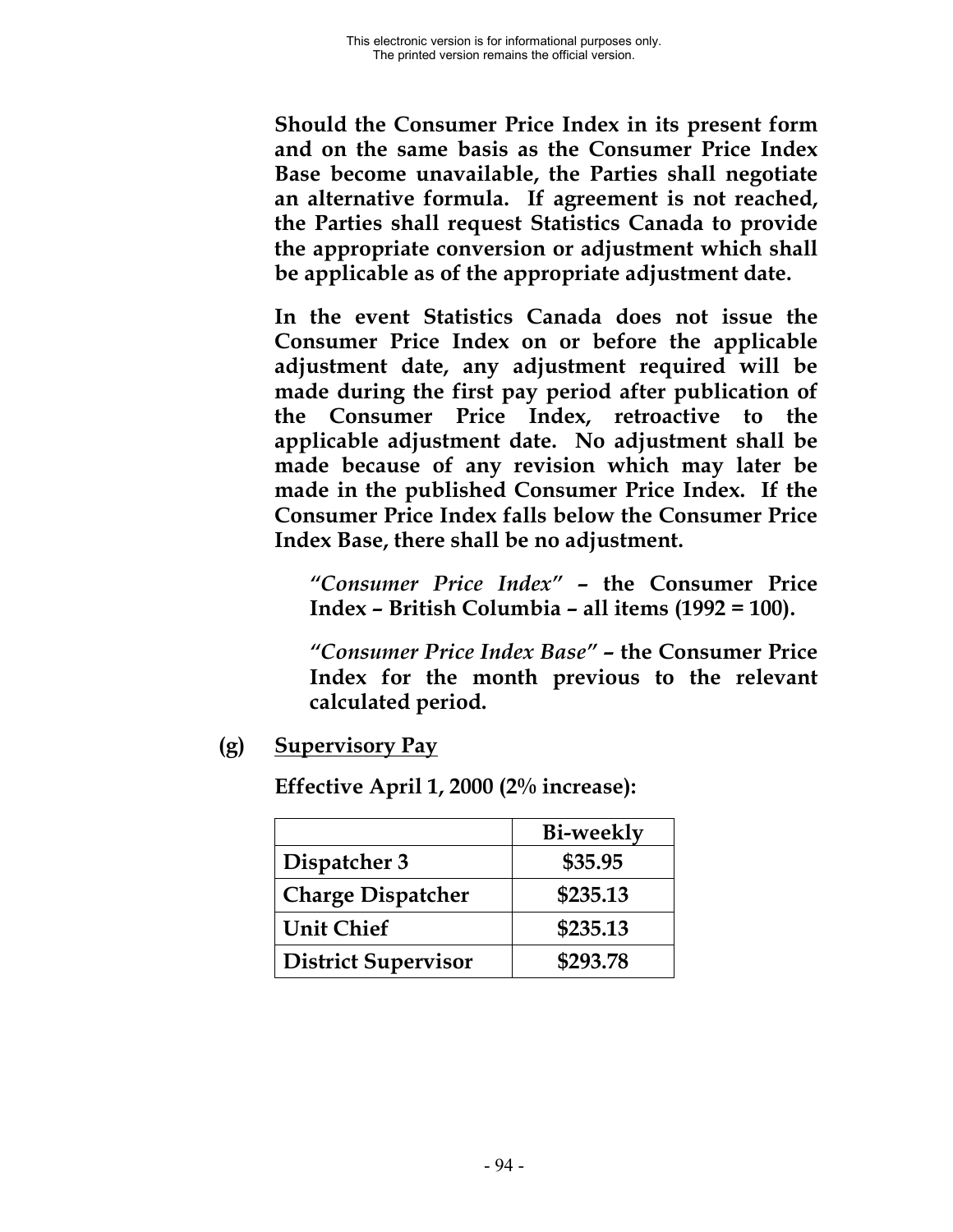|                            | <b>Bi-weekly</b> |
|----------------------------|------------------|
| Dispatcher 3               | \$36.84          |
| <b>Charge Dispatcher</b>   | \$241.01         |
| <b>Unit Chief</b>          | \$241.01         |
| <b>District Supervisor</b> | \$301.12         |

## **Effective April 1, 2001 (2.5% increase):**

## **Effective April 1, 2002 (2.5% increase):**

|                            | <b>Bi-weekly</b> |
|----------------------------|------------------|
| Dispatcher 3               | \$37.77          |
| <b>Charge Dispatcher</b>   | \$247.03         |
| <b>Unit Chief</b>          | \$247.03         |
| <b>District Supervisor</b> | \$308.65         |

## **(h) Service Pay**

**Effective April 1, 2000 (2% increase):**

| <b>Years Completed</b> | <b>Bi-weekly</b> |
|------------------------|------------------|
| 10                     | \$17.96          |
| 15                     | \$35.95          |
| 20                     | \$53.92          |
| 25                     | \$71.90          |

**Effective April 1, 2001 (2.5% increase):**

| <b>Years Completed</b> | <b>Bi-weekly</b> |
|------------------------|------------------|
| 10                     | \$18.41          |
| 15                     | \$36.84          |
| 20                     | \$55.27          |
| 25                     | \$73.70          |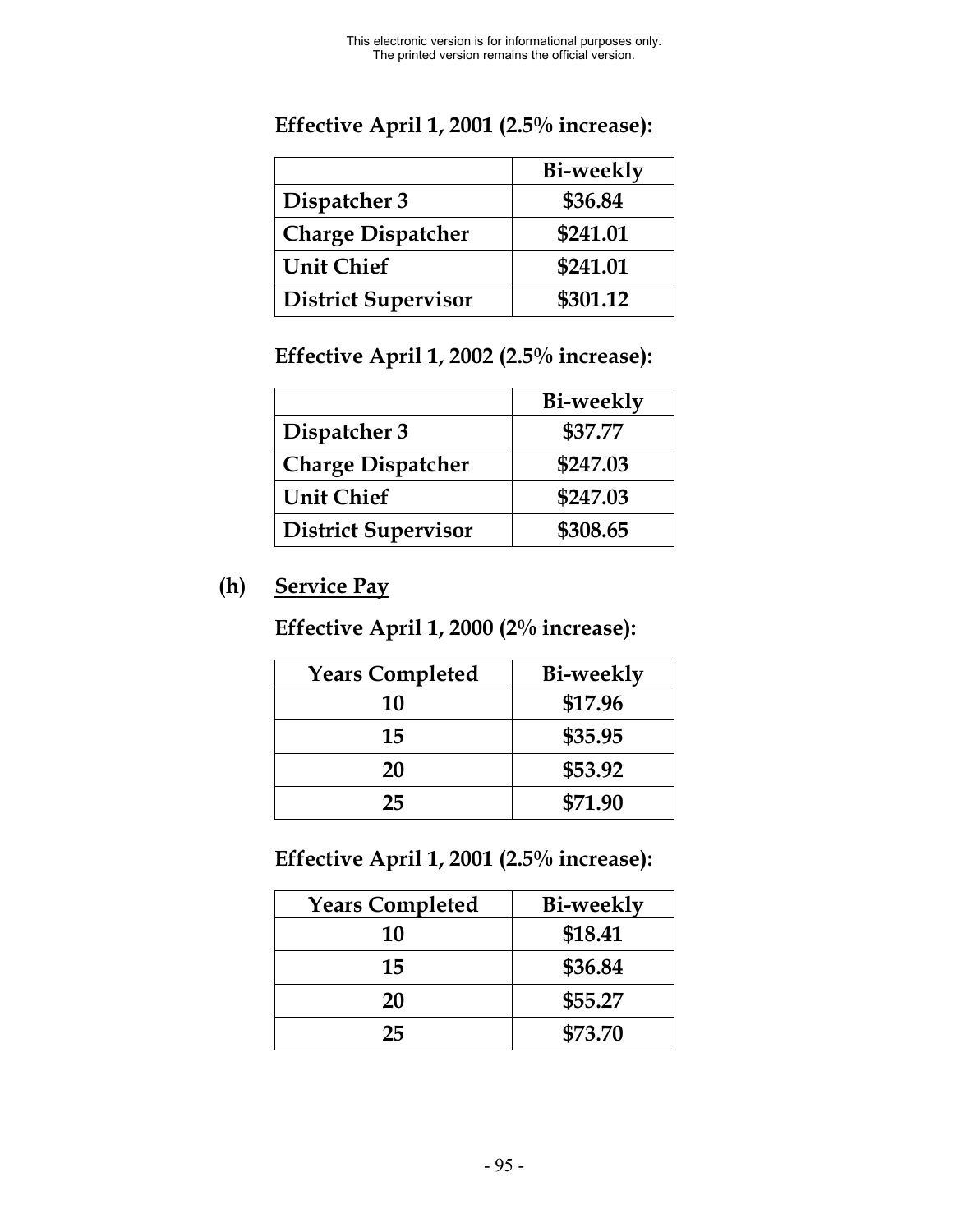| <b>Years Completed</b> | Bi-weekly |
|------------------------|-----------|
| 10                     | \$18.87   |
| 15                     | \$37.76   |
| 20                     | \$56.65   |
| 25                     | \$75.54   |

**Effective April 1, 2002 (2.5% increase):**

- **(i) Regional Quality Improvement Coordinators Incumbents in these positions will be paid at the relevant base pay pursuant to A1.02 for the position plus \$230.52/bi-weekly (effective April 1, 2000 - \$235.13; effective April 1, 2001 - \$241.01; effective April 1, 2002 - \$247.04).**
- **(j) Classification Changes Employees moving from one classification to another (except for Dispatch) will receive the rate of pay (increment level) which is closest to and higher than the wage rate they were receiving.**
- **(k) On-Car to Dispatch**

**Employees who transfer from crew to dispatch shall maintain a maximum of the Paramedic 2 salary until the level of dispatch salary equals or exceeds their crew salary.**

### **A2. DISPATCHERS**

### **A2.01 Classification**

There will be four classes of Dispatcher:

- (a) Probationary
	- (i) New employees subject to probation as set out in this Agreement.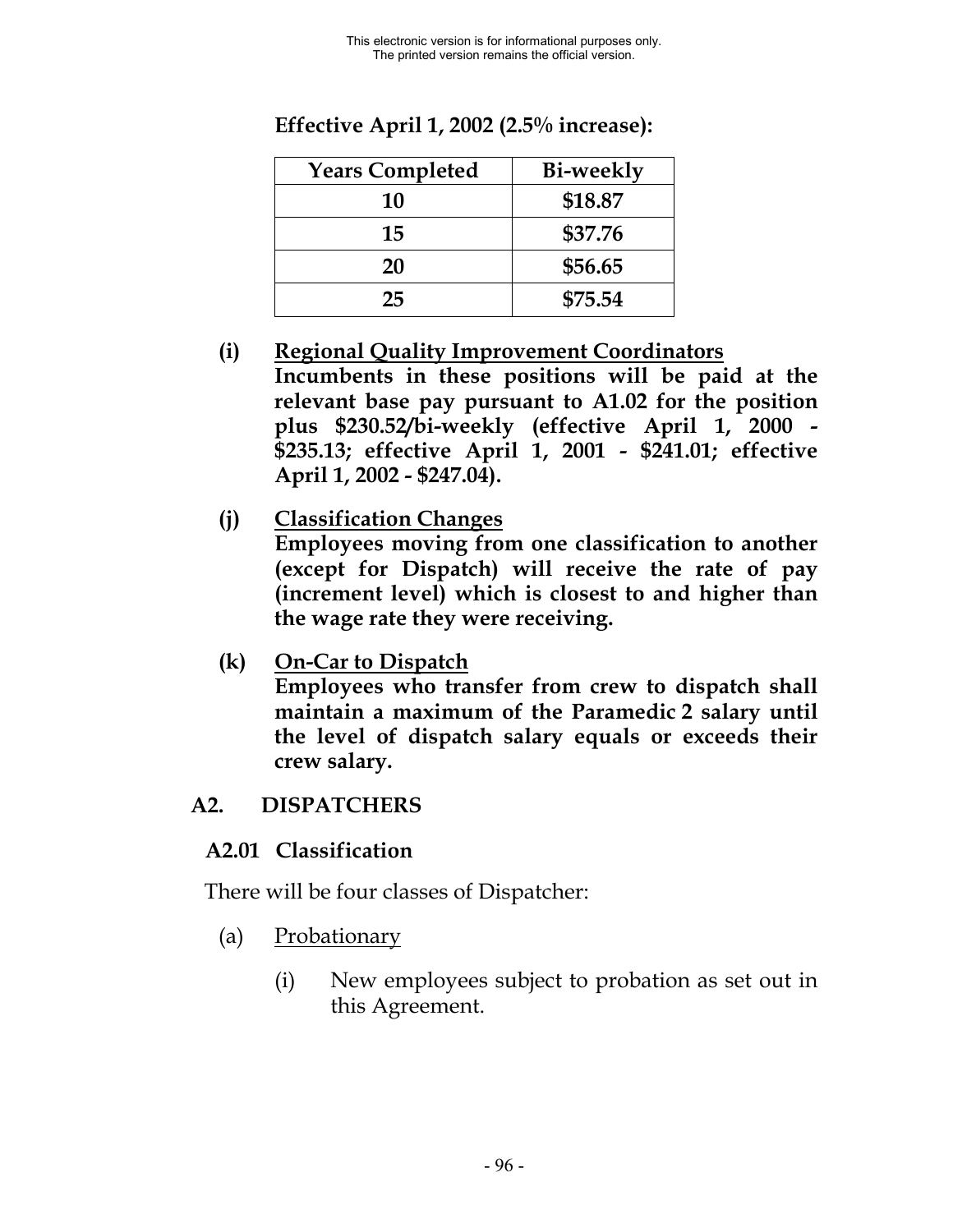- (ii) **Upon completion of training, Dispatchers** will be subject to a six month probationary period during which time they may be reclassified to crew status if adjudged unsatisfactory.
- (b) Dispatcher

Probationary Dispatchers who complete their probation satisfactorily will be classified as Dispatcher.

(c) Dispatcher 3

In those centres that employ more than one Employer Dispatcher on any shift, the most senior Dispatcher on the shift will be classified as a Dispatcher 3 for the duration of the shift, excepting where a Charge Dispatcher is on duty in that Dispatch Centre.

(d) Charge Dispatcher

For each dispatch position at a centre that is staffed on a 24 hour basis by Employer Dispatchers there shall be one Dispatcher designated as a Charge Dispatcher and where more than one dispatch position is staffed on a 24 hour basis, it is agreed that Charge Dispatchers will not work the same positions in the shift cycles. Region 2 shall not have less than five Charge Dispatchers.

#### **A3. SUBSISTENCE ALLOWANCES**

#### **A3.01 Subsistence Allowances**

It is agreed that crew members required to leave their post responding area for a period in excess of five hours and up to eight hours shall be paid an allowance of \$8.60, and crew members required to leave their normal post area for a period in excess of eight hours and up to 12 hours shall be paid an allowance of \$14.45 and for a period in excess of 12 hours in any one calendar day, each crew member shall be paid a sum total of \$28.40, for meals. It is further agreed that expenses incurred for overnight sleeping accommodation will be paid by the Employer and that receipts will be presented to the Employer.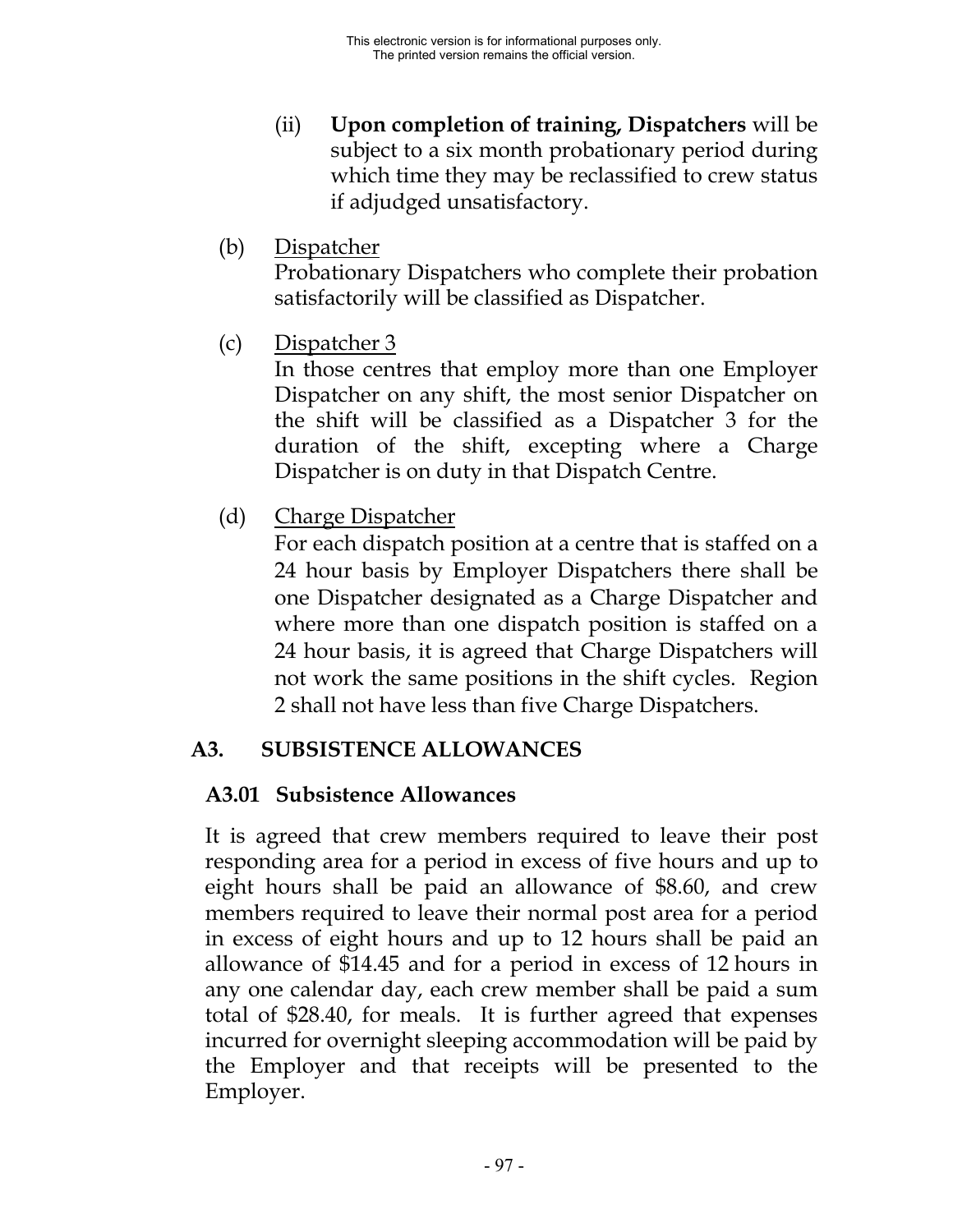## **A3.02 Meal Allowances**

Employees attending courses at the request of the Employer whose normal work station and residence is outside a 32 km radius of the address where the course is being held, shall be paid mileage in accordance with Clause 22.09, and meals in accordance with Clause 22.10, unless meals are provided, in which case the allowance will be reduced by the amounts outlined in Clause 22.10 for the meals provided. Employees within a 32 km radius of the address where the course is being held, will be provided with a lunch or the appropriate meal allowance at the Employer's discretion.

## **A4. SUPERVISORY AUTHORITY**

### **A4.01**

**Employees in supervisory positions** shall have the authority to give verbal warnings, written warnings, and one shift suspensions to employees.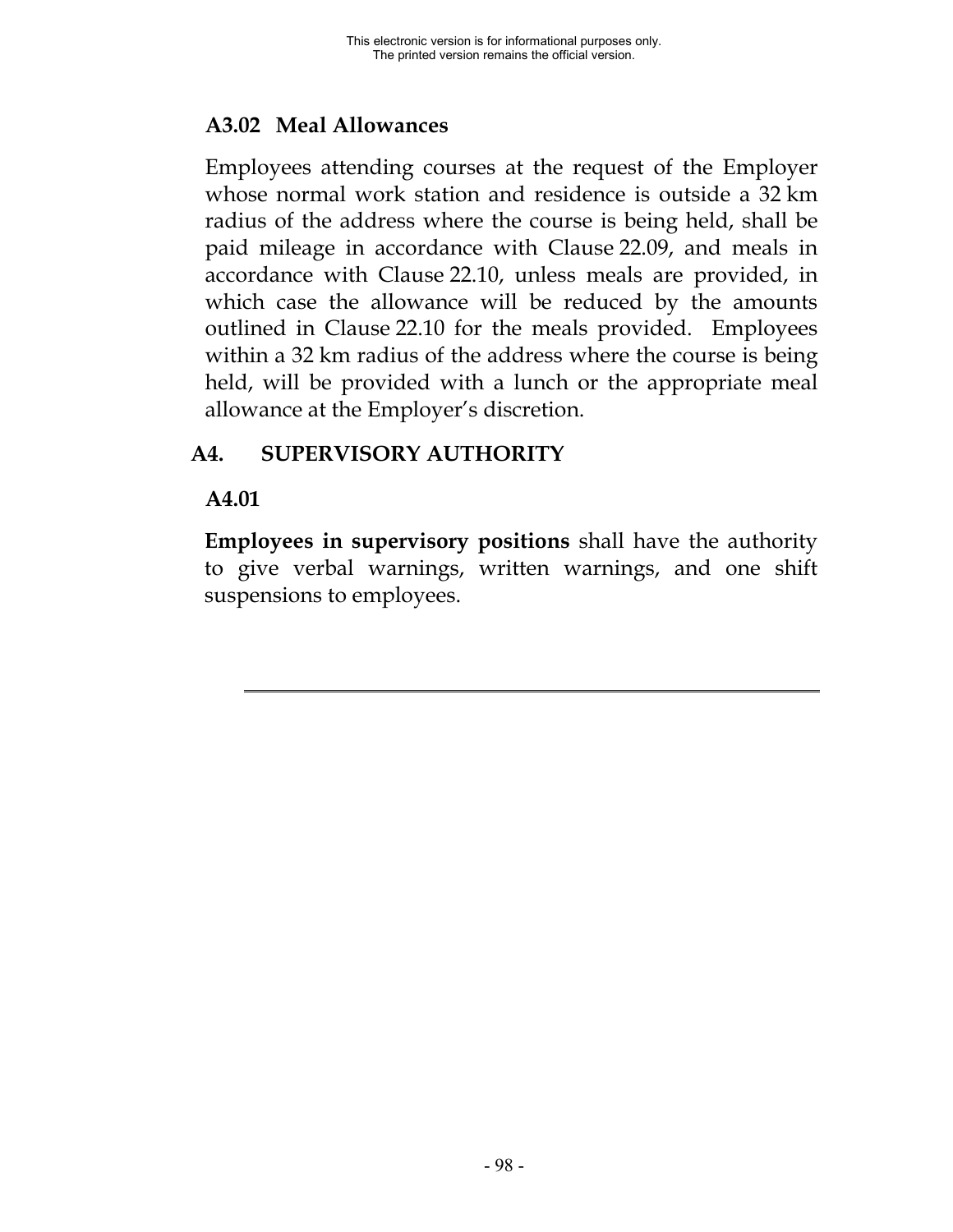## **SCHEDULE B - HOURLY RATE ADJUSTMENTS**

**Pursuant to Schedule A1.01(h)(iv), the adjusted hourly rate for employees working the Alpha, Echo and Bravo shift patterns are as follows:**

> *[2001A-E-B-D](#page-0-0) [2002Alpha](#page-0-0) [2002E-B-D](#page-0-0) [2003Alpha](#page-0-0) [2003E-B-D](#page-0-0)*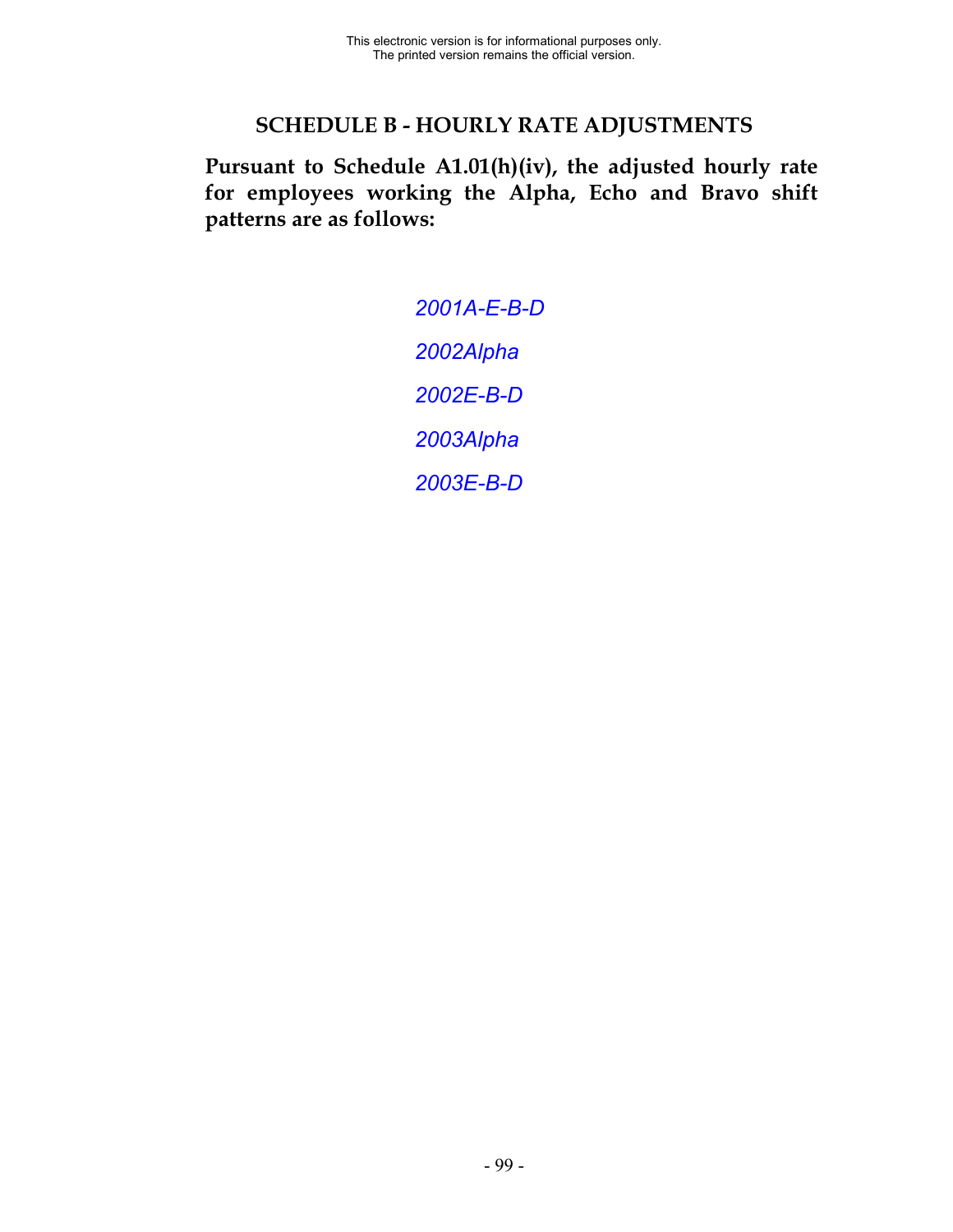## **SCHEDULE C - PENSIONS**

It is agreed by the parties that the partial integration and standardization of the several diverse pension programs previously in effect will occur as follows:

- (a) Persons covered by this Agreement and employed after January 1, 1976 will automatically be enrolled in the *Pension (Public Service) Act*.
- (b) Present employees employed by the Employer prior to January 1, 1976 may elect to:
	- (i) be enrolled in the *Pension (Public Service) Act*; or
	- (ii) may enroll in the Ambulance Employees' Union Pension Trust Plan, and such options, once exercised, shall be irrevocable and their enrolment in any other registered or unregistered pension or retirement trust plans will be terminated, excepting only that those several individuals who were enrolled in the Ambulance Employees' Union Pension Trust Plan prior to March 31, 1966, and who, by the previous conditions of that Trust were entitled to a matching employer contribution of 10%, may continue to be eligible for a 10% matching contribution by the Employer which they may elect to have disbursed by enrolling in the *Pension (Public Service) Act* and the Employer will make matching contributions to this plan, with the remaining balance of the Employer's 10% contribution being paid to the Ambulance Employees' Union Pension Trust Plan or, alternatively, such person may elect to assign their total deduction to the Ambulance Employees' Union Pension Trust with the Employer paying its total matching contribution to the Trust, and it is agreed that these options will also be irrevocable once exercised.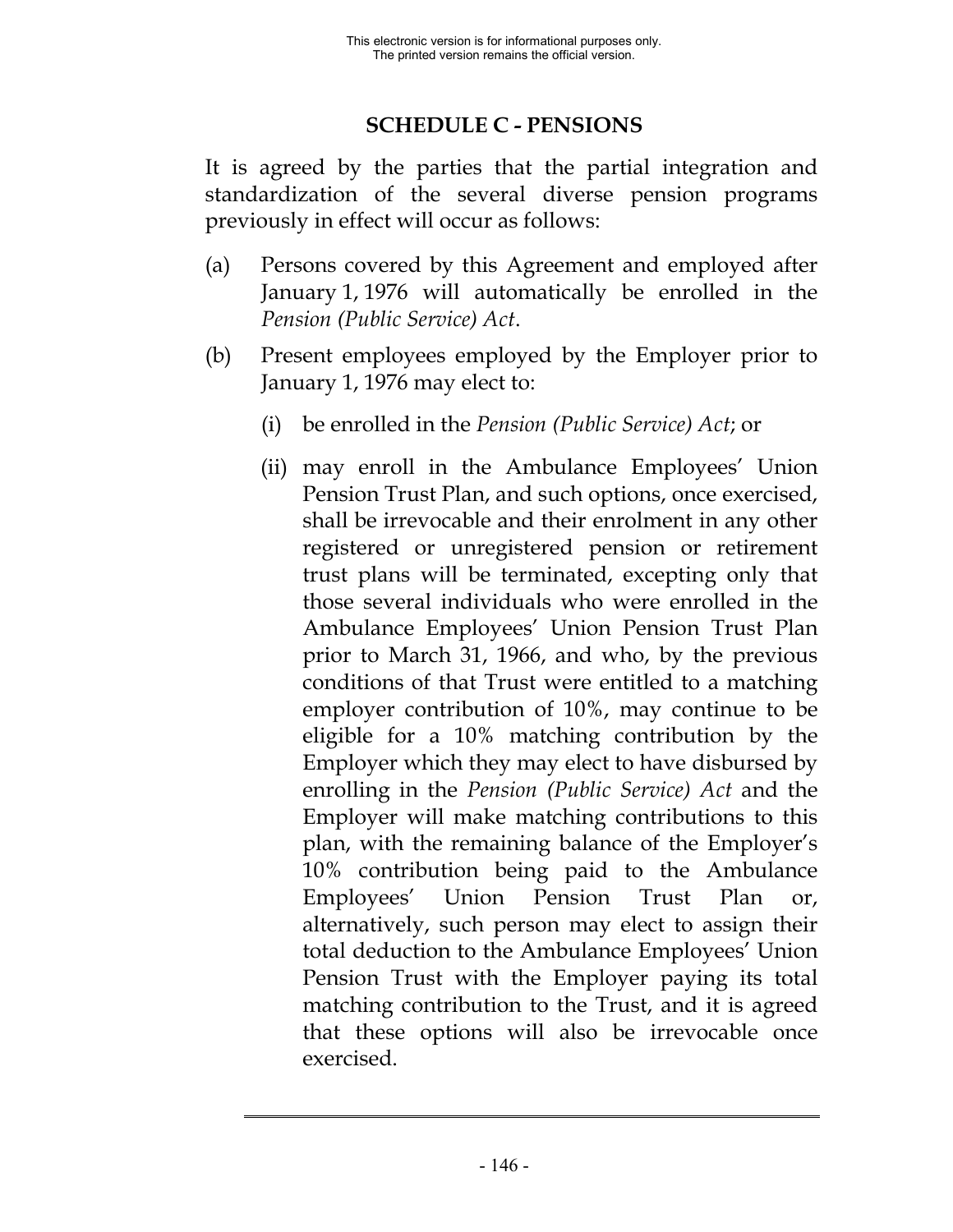# **SCHEDULE D - RANKING**

Unit Chief and Equivalent

- (a) Where possible shall have three years plus one day service.
- (b) Must be a Paramedic 1 or better.
- (c) When available, must take course of studies in leadership, administration, Employer rules and regulations and employee relations, and pass exams on same.
- (d) If the candidate chosen does not meet the above, they will receive the remuneration as laid out in the Collective Agreement and will be considered acting until they qualify in the above.

Terms of Reference

- (a) Training Officer Training Officer authority will extend to the training staff and persons involved in training or evaluation.
- (b) Dispatch Officer

Dispatch Officer authority will extend to those persons within the Dispatch Centre.

(c) Crew Officer

Crew Officer authority would extend to crew members except where dispatch is classed as one of the areas of responsibility, such as where a one-position dispatch in more than one-station operation. Thus the Dispatch Officer would be under the Regional Officer of that area.

(d) New Station

In the event that a new station is opened and by the agreement as defined in Clause  $13.01(g)$ , the new employee may receive the remuneration for the Officer's position as defined in the Collective Agreement while in an acting capacity but will not be confirmed in the position until meeting the qualifications outlined above.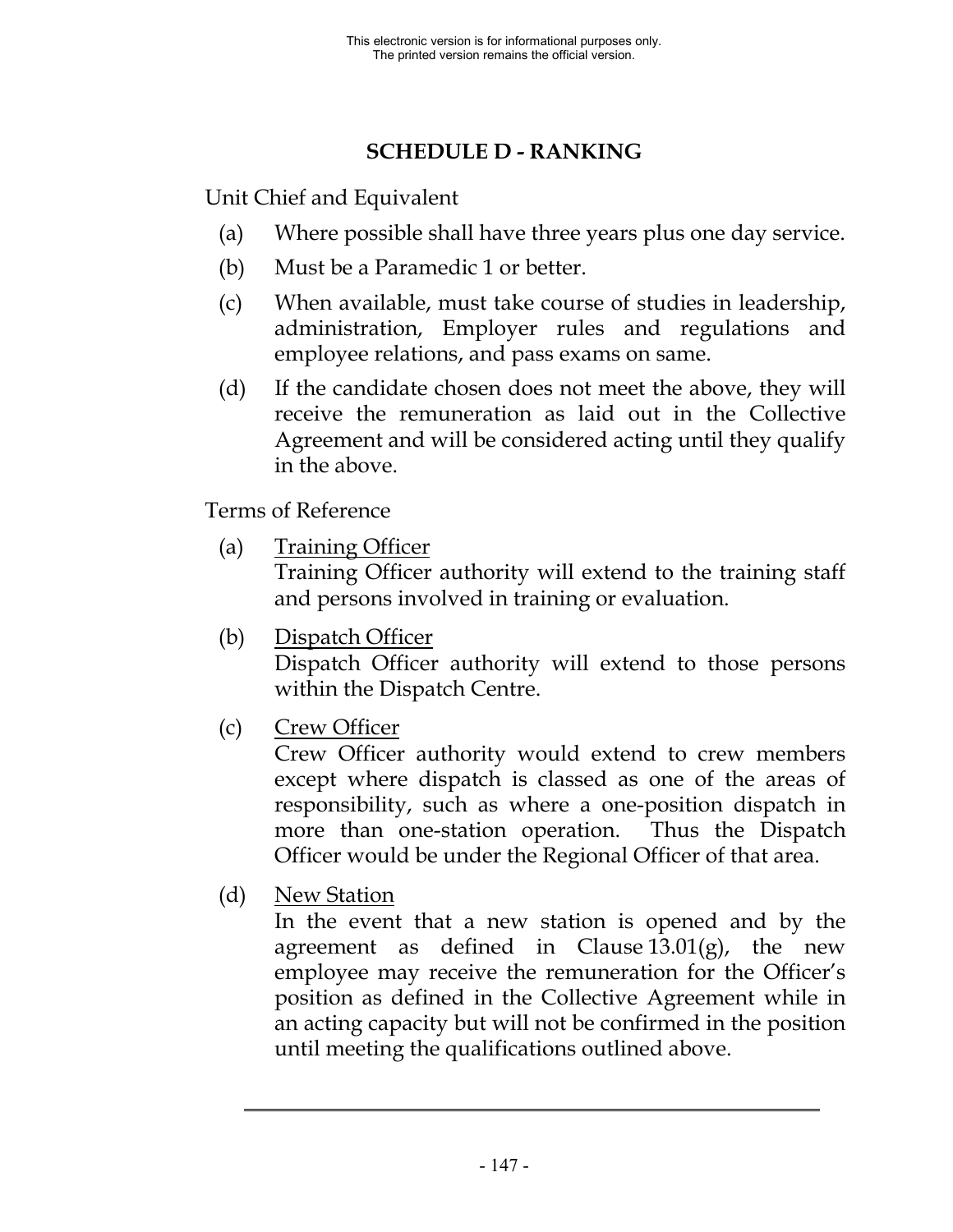## **SCHEDULE E - REGIONAL QUALITY IMPROVEMENT COORDINATORS**

#### **E1.00 PREAMBLE**

**The following terms and conditions will apply to regional quality improvement coordinators. Except as otherwise stated below, the terms of the Collective Agreement shall apply.**

#### **E2.00 HOURS OF WORK**

- **(a) Hours of work will be scheduled in accordance with a shift pattern outlined in Schedule A1.01(e), interrupted only by the meal period as provided in (b) below. Employees shall receive two paid rest breaks of 15 minutes each in duration per shift.**
- **(b) Meal periods shall be scheduled as close as possible to the middle of the scheduled hours of work. The length of the meal period shall be agreed to at the local level and shall not be less than 30 minutes nor more than 60 minutes.**
- **(c) Employees shall not be required to work statutory holidays which are scheduled work days and Clause 18.01(c) will apply.**

#### **E3.00 SELECTION PROCESS**

**Positions will be filled utilizing the process described in Clause 13.03(b).**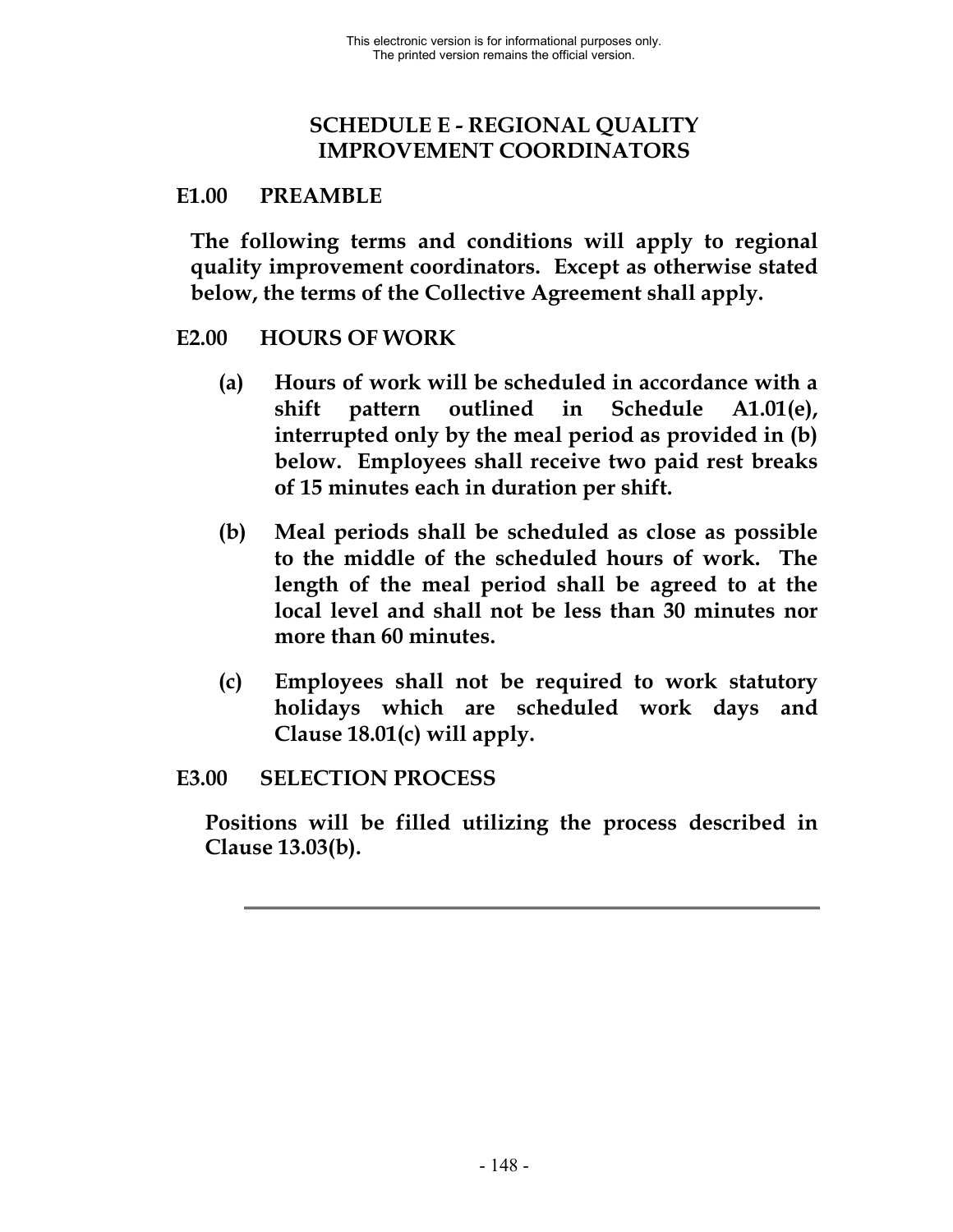## **SCHEDULE F - PART-TIME EMPLOYEES**

### **F1.00 APPLICABLE COLLECTIVE AGREEMENT PROVISIONS**

The following articles and clauses of the Collective Agreement shall apply to part-time employees:

| (a)                | Date of Signing of Collective Agreement |                                        |
|--------------------|-----------------------------------------|----------------------------------------|
| (b)                | Clause $1.01(a)$ (b)                    | Terminology                            |
| (c)                | Article 2                               | Management Rights                      |
| (d)                | Article 3                               | Employees' Rights (except              |
|                    |                                         | Clause $3.03(b)$ )                     |
| (e)                | Article 4                               | Union Membership Requirement           |
| (f)                | Article 5                               | <b>Check-off of Union Dues</b>         |
| (g)                | Article 6                               | Correspondence                         |
| (h)                | Article 7                               | <b>Contracting Out</b>                 |
| (i)                | Article 8                               | Provincial Joint                       |
|                    |                                         | Labour-Management Committee            |
| (i)                | Article 9                               | Grievance Procedure                    |
| (k)                | Article 10                              | <b>Arbitration Procedure</b>           |
| (1)                | Article 11                              | Discharge, Suspension and              |
|                    |                                         | Discipline (except Clauses 11.07,      |
|                    |                                         | 11.08 and 11.09)                       |
| (m)                | Clause $13.01(b)$ (c)                   |                                        |
|                    | $(g)$ (h)                               | Postings                               |
| (n)                | Clause 13.03                            | <b>Selection Process for</b>           |
|                    |                                         | <b>Supervisory Positions</b>           |
| $\left( 0 \right)$ | Clause 13.04                            | <b>Selection Process for Full-Time</b> |
|                    |                                         | Dispatcher                             |
| (p)                | Clause 13.08                            | Grievances                             |
| (q)                | Clause $18.01(a)$                       | Statutory Holidays                     |
| (r)                | Clause 22.05                            | Instructors                            |
| (s)                | Clause 22.08                            | Subsistence Allowance                  |
| (t)                | Clause 22.09                            | <b>Vehicle Allowance</b>               |
| (u)                | Clause 22.10                            | <b>Meal Allowances</b>                 |
| (v)                | <b>Clause 23.01</b>                     | <b>Minimum Qualification</b>           |
|                    |                                         | Requirements                           |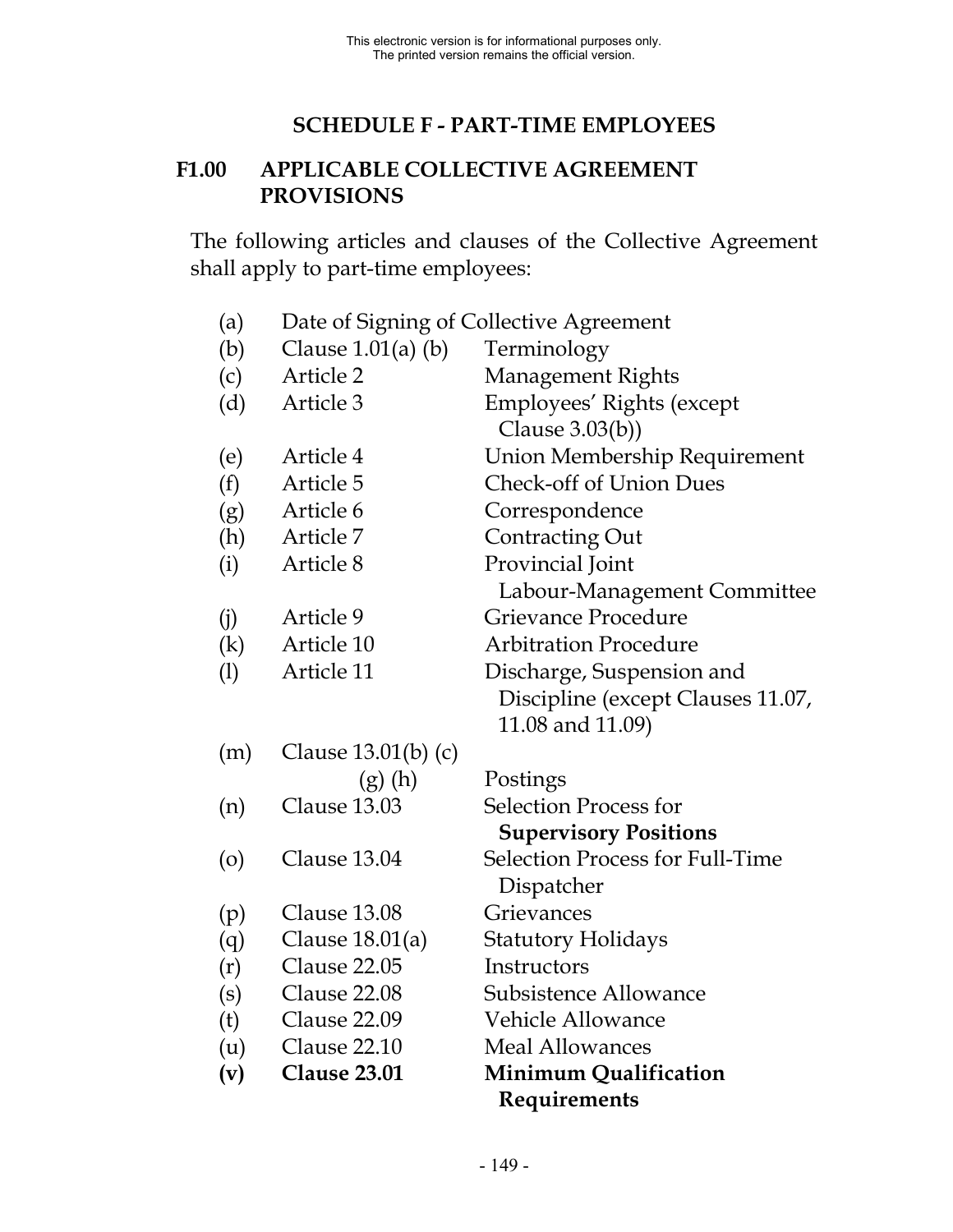| (w)                 | <b>Clause 23.07</b>                        | <b>Continuing Medical Education</b>    |
|---------------------|--------------------------------------------|----------------------------------------|
| (x)                 | Clause $23.09(a)$                          | <b>EMA/FA Qualifications</b>           |
| (y)                 | Clause 24.03(d)                            | Group Insurance                        |
| (z)                 | Clause $24.04(b)$                          | <b>Workers' Compensation Board</b>     |
|                     |                                            | Claim                                  |
| (aa)                | <b>Clause 24.07</b>                        | <b>Employee Assistance Program</b>     |
| (bb)                | <b>Clause 24.09</b>                        | <b>Rehabilitation Committee</b>        |
| (cc)                | Article 25                                 | <b>Technological and Other Changes</b> |
| (dd)                | Clause $26.01(f)$                          | Uniforms/JLMC                          |
| (ee)                | Clause $26.01(g)$                          | Footwear                               |
| (ff)                | Clause 26.03                               | Personal Appearance                    |
| (gg)                | Article 28                                 | <b>General Conditions (except</b>      |
|                     |                                            | Clause 28.07)                          |
| (hh)                | Article 29.01, 29.02(a)                    |                                        |
| $29.03(a)$ (b) (f), |                                            |                                        |
| 29.04, 29.05,       |                                            |                                        |
|                     | 29.06                                      | Occupational Health and Safety         |
| (ii)                | Article 31                                 | General                                |
| (i)                 | Article 32                                 | Term of Agreement                      |
| (kk)                | Article 33                                 | Part-Time Employees                    |
| (11)                | Schedule 'A' 1.02 (a)                      |                                        |
|                     | (e) (f)                                    | <b>Wages</b>                           |
|                     | <b>(mm)</b> Schedule 'A' 3.01              | Subsistence Allowances                 |
| (nn)                | Schedule 'A' 4.01                          | <b>Supervisory Authority</b>           |
|                     | $(a_0)$ Momorondum of Undovetopding $\#12$ |                                        |

## **(oo)** Memorandum of Understanding #13

# **F2.00 LEAVE PROVISIONS**

## **F2.01 Scheduling**

Part-time employees are not entitled to paid leave other than as provided in Schedule F2.02 and F10.01.

# **F2.02 Death in Immediate Family**

Should there be a death in a part-time employee's immediate family, while they are filling a regular shift, they will receive leave with pay at their regular rate for the remainder of such shift.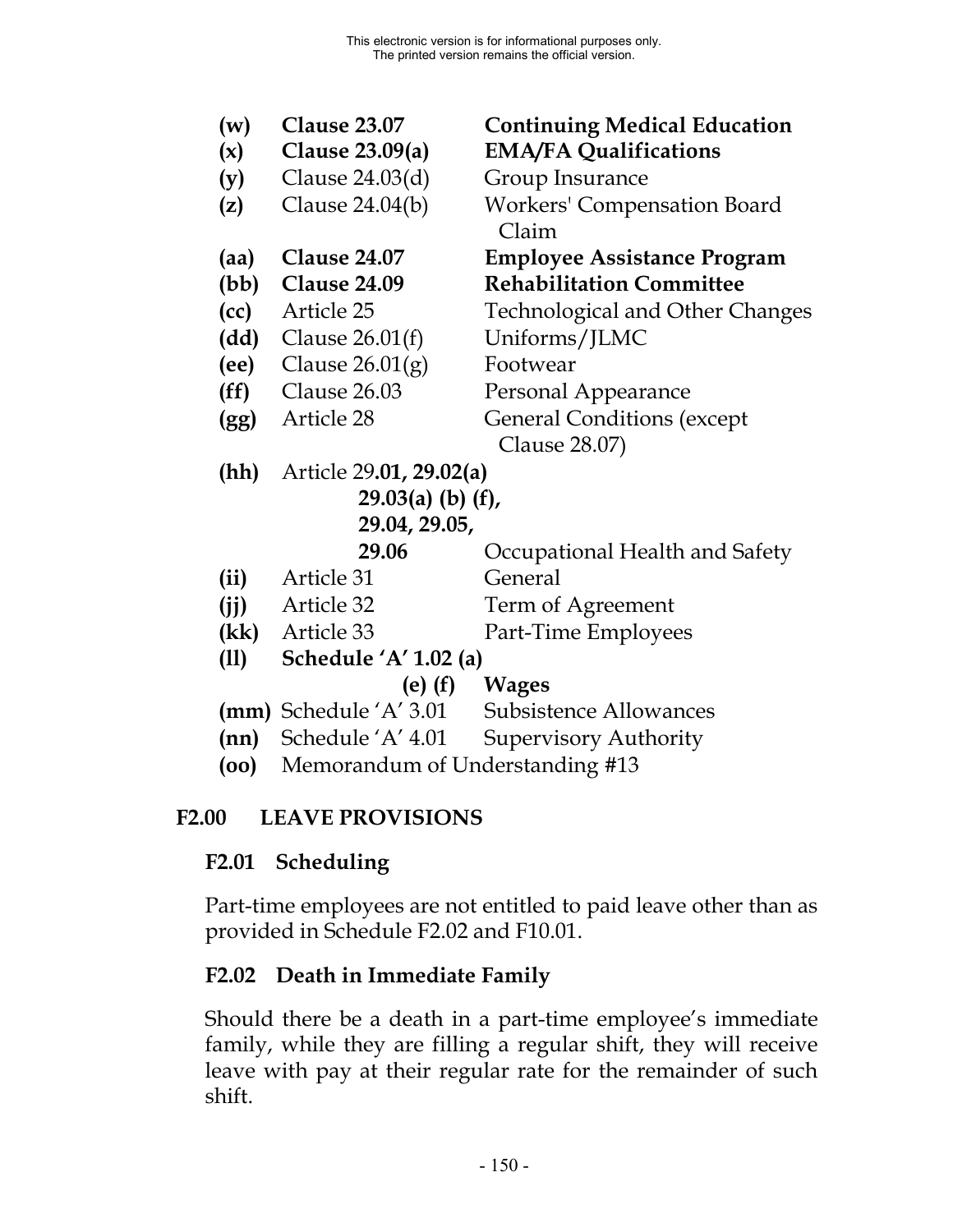### **F2.03 Leave of Absence**

### **Employees may be granted up to three months leave of absence without pay at the discretion of the Employer.**

## **F2.04 Pay for Collective Bargaining**

Up to three employees who are representatives of the Union on the Negotiating Committee may claim pay for missed regularly scheduled shifts.

A part-time representative not making a wage claim for missed regularly scheduled shifts may claim for the time of the meetings at their regular rate of pay.

### **F2.05 Pay for Witnesses**

Employees who are called to appear as witnesses and who testify before an Arbitration or Grievance Board, may claim pay for missed regularly scheduled shifts.

### **F2.06 Joint Labour-Management Committee**

Where a part-time employee is one of the representatives designated by the Union in accordance with Clauses 8.04 and 8.06, the employee may claim for loss of wages incurred as a result of missing regularly scheduled shifts while attending meetings of the Committee.

## **F3.00 QUALIFICATIONS, TRAINING AND STAFFING**

- **F3.01 Part-Time Hiring and Availability**
	- **(a) Employees hired subsequent to the date of signing of the 12th Collective Agreement shall be subject to the following:**
		- **(i) Pursuant to Schedule F3.08, employees shall make themselves available for a minimum of eight shifts, in their primary operator, each calendar month.**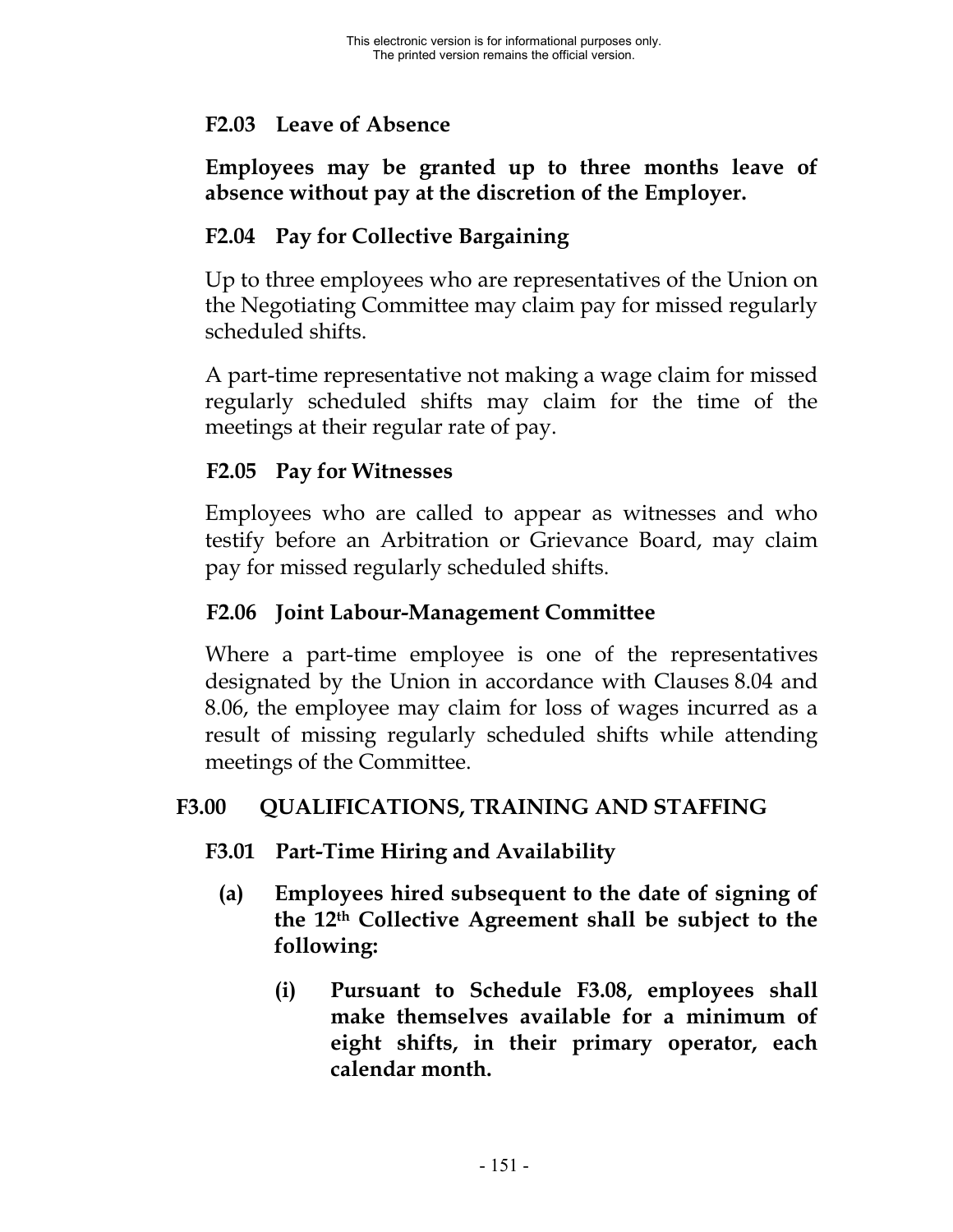- **(ii) Where an employee does not meet the availability requirements in (i) above, in any month, the employee's date of hire will be moved forward one calendar month.**
- **(b) Employees hired prior to the date of signing of the 12th Collective Agreement shall not have their date of hire adjusted pursuant to (a) above.**
- **(c) The Employer shall maintain two lists, one each for (a) and (b) above.**
- **F3.02 Training Paramedic and Dispatch**
	- (a) **Appropriate Paramedic** training will be provided to part-time employees in **specific training areas who meet the requisite requirements of the** *Health Emergency Act* **and/or Regulations. Employees will be offered such training on the basis of the earliest date of hire with the Employer.**
	- (b) **Part-time employees shall be selected for dispatch training in accordance with Clause 13.04.**
	- (c) **Employees who are unsuccessful in, or withdraw from all or a portion of a training program leading to a Paramedic or dispatch certification may not reapply for three years. Employees will return to their former post without loss of position on the short-notice rotation list.**
	- (d) **Where required, employees will be provided the opportunity to renew their license**.
- **F3.03 Postings**
	- (a) All full-time **Paramedic or** EMA**-FA** vacancies except those outlined in Clause 13.01**(i)** shall be posted in all stations for a minimum of 14 days before any such vacancies are filled or any promotions effected. It is understood that any written submissions made in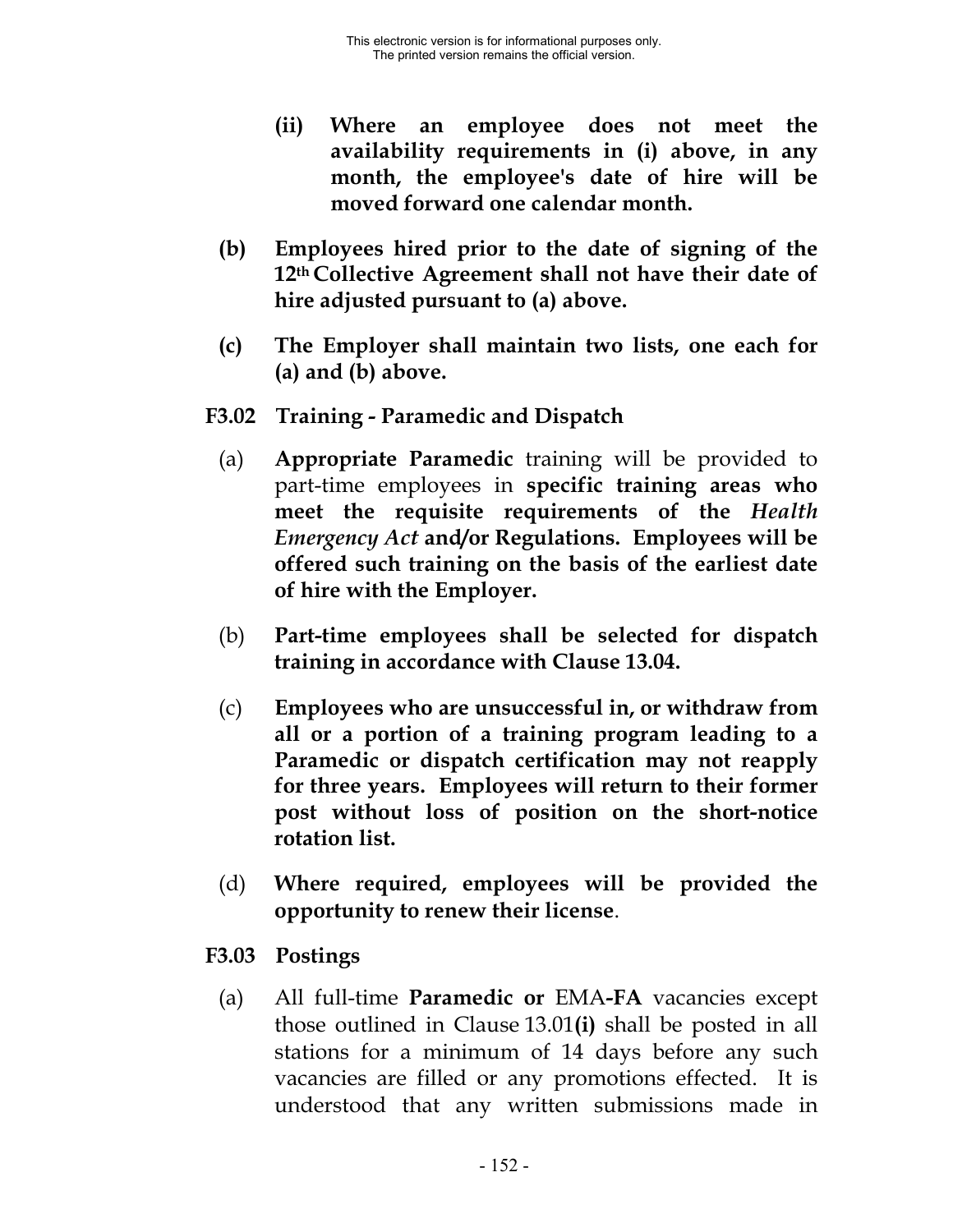consequence of such posting and within the period of such posting shall be considered by the Employer.

The list of applicants for such postings or promotions shall be forwarded to **all stations** and the Union within 10 calendar days after the closing of the advertisement. The Employer will endeavour to notify all **stations** and the Union of the successful applicant within 30 days if possible after the closing date of the advertisement.

**(b)** An employee applying for a position must be physically able to perform the duties on reporting to the position by the specified date.

# **F3.04 Staffing**

- $*(a)$  Subject to Clause 13.01(g) should the Employer post a full-time vacancy(s) pursuant to Schedule F3.03 in which there are no applications or insufficient applications from qualified full-time employees, the part-time employee(s) who have applied and are qualified and who have the earliest date of hire with the Employer will be appointed to the position.
- (b) **In the event there are no qualified or insufficient qualified applicants for a full-time vacancy(s) and where no or insufficient appointment(s) are made pursuant to Clause 13.01(d) or Schedule F3.04(a), the part-time employee with the earliest date of hire with the Employer may be appointed to the position, providing they can successfully qualify for training in accordance with Schedule F3.02, and who have a satisfactory work record.**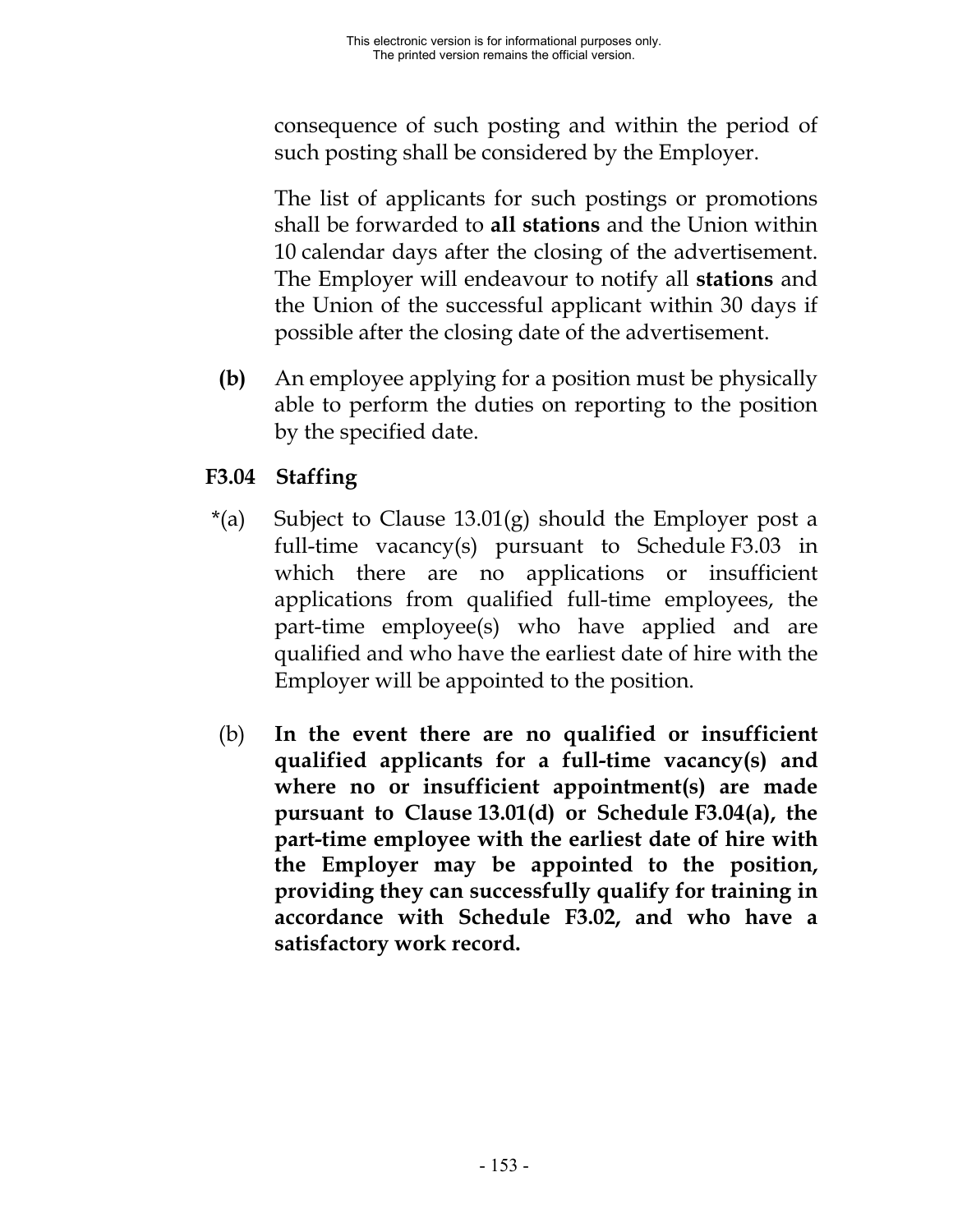## **F3.05 Pay and Paramedic Training Expenses**

- **(a)** Part-time employees will be paid their regular hourly rate **for the time the employee is scheduled to be precepted, attending in-hospital training, or being examined during Paramedic certification**.
- **(b) Part-time employees will be paid their regular hourly rate while attending scheduled training sessions related to relicensing courses.**
- **(c)** Part-time employees attending such **Paramedic certification** and relicensing courses referred to in (a) **and (b)** above, shall be entitled to meal and mileage allowances in accordance with **Clauses 22.09 and 22.10. Where the employee's normal work station and residence is outside a (100) kilometre radius of the address where the course is being held, such employee will be entitled to accommodation in accordance with Provincial Government Regulations**.
- **(d) Employees in supervisory positions who have not completed the appropriate supervisory course will be provided such training course at their regular hourly rate for all hours attending such a course.**
- **(e) Part-time employees will be paid their regular hourly rate while attending sessions related to dispatch certification.**

#### **F3.06 Examinations**

Deleted date of signing of 12<sup>th</sup> Collective Agreement.

#### **F3.07 Training Programs Committee**

Deleted date of signing of 12<sup>th</sup> Collective Agreement.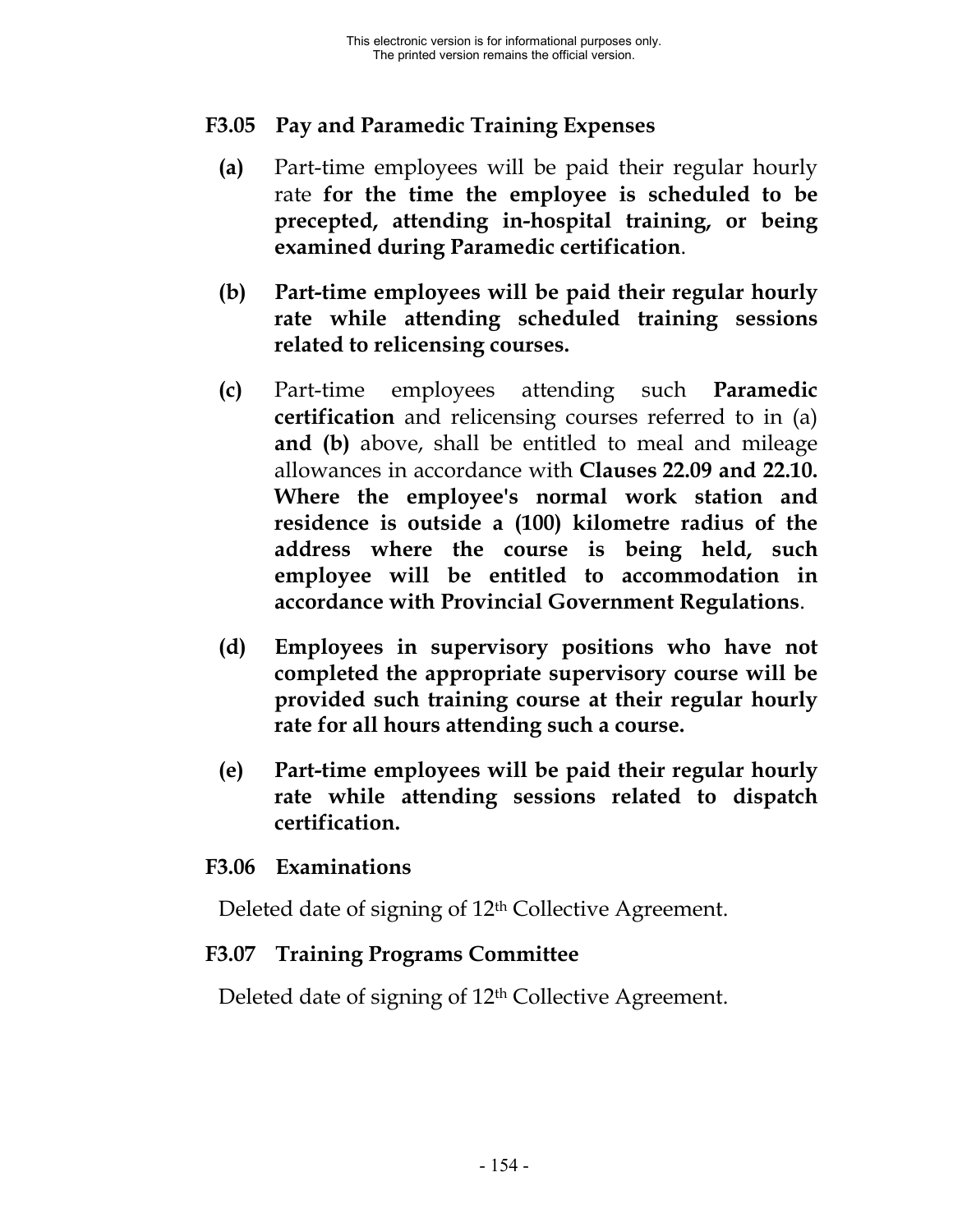- **F3.08 Work Allocation Spareboard and On-Call Shift Coverage**
	- **(a) Full-time and part-time employees shall submit their availability for shift coverage by an established date each calendar month.**
	- **(b) Upon receipt of the part-time employee shift availability, the unit chief will first distribute to qualified employees the spareboard work fairly and equitably based on availability for shift coverage submitted by the part-time employees using the following formula:**

**Add the total number of available shifts submitted by all part-time employees and divide by the total number of shifts to be covered for the scheduling period. Divide each employee's availability by this number to obtain the total number of shifts for which each employee should be scheduled.**

- **(c) After all the spareboard shifts have been assigned to the part-time employees, each part-time employee's availability submission is adjusted by eliminating:**
	- **(i) the part-time employee's availability for the assigned spareboard shift(s);**
	- **(ii) the part-time employee's availability for the shift immediately prior to the scheduled spareboard shift(s)**
- **(d) Upon receipt of the full-time employee shift availability and pursuant to (c) above, the unit chief will distribute the on-call shift coverage assignments fairly and equitably (equal ratio of on-call shift coverage per unit) based on availability for shift coverage submitted by qualified full-time and qualified part-time employees utilizing the following formula:**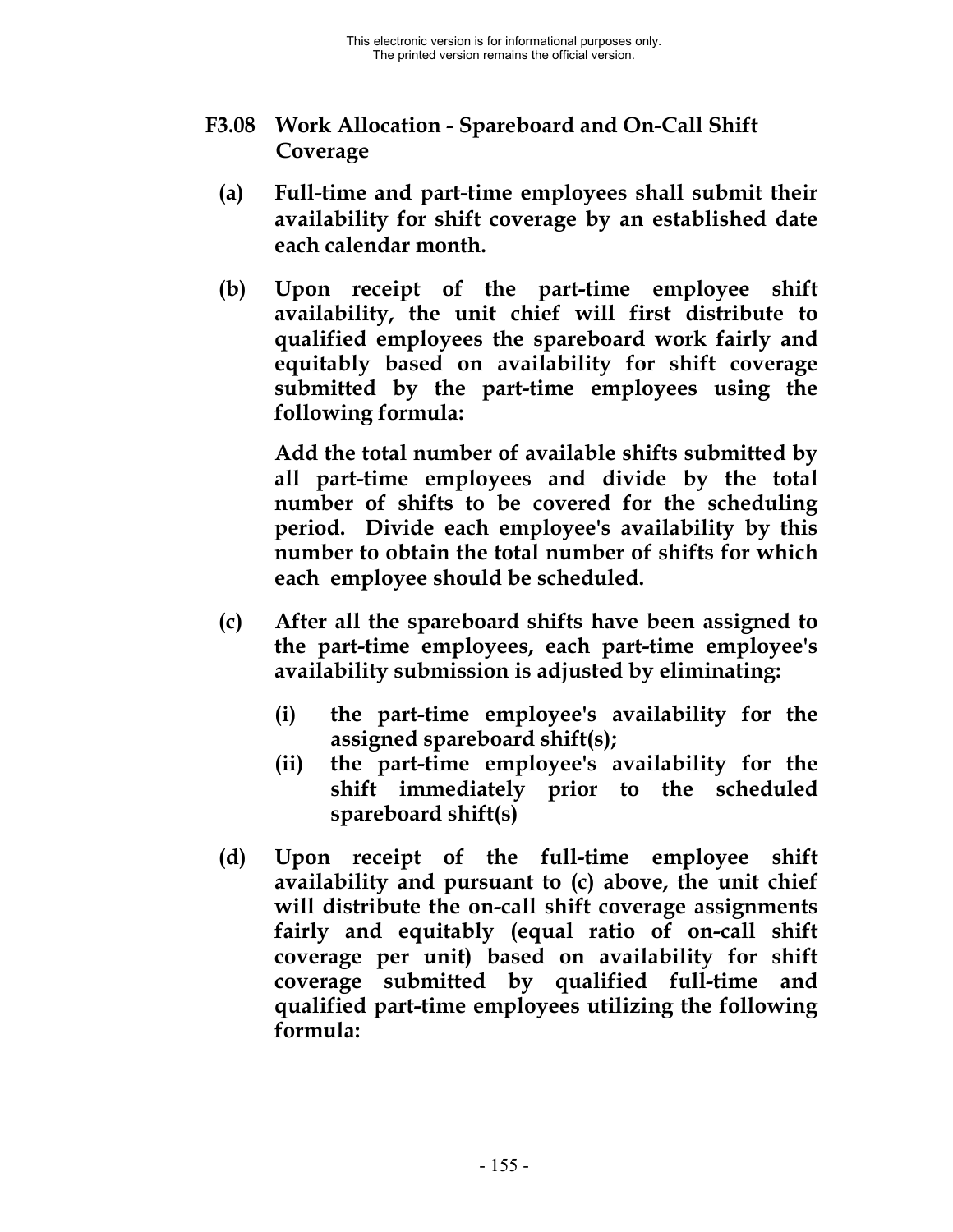**Add the total number of available shifts submitted by all full-time and part-time employees and divide by the total number of shifts to be covered for the scheduling period. Divide each employee's availability by this number to obtain the total number of shifts for which each employee should be scheduled.**

- **(e) Any remaining on-call shift coverage will be scheduled in order of seniority; one shift per employee until the schedule is filled based on employee availability.**
- **(f) There will be no carry-over of shift entitlement by availability to the next scheduling cycle.**
- **F3.09 Work Allocation Short Notice Bookoff**

**Where a shift becomes vacant after the established availability date it will be scheduled in the following manner:**

- **(a) When the shift schedule for the post is complete, it is the responsibility of employees to ensure their availability for short notice bookoffs is current and accurate.**
- **(b) Short notice spareboard bookoff shifts will be offered through rotation to available and qualified senior part-time employees as such shifts become available.**
- **(c) Short notice on-call shift coverage bookoff will be offered through rotation to the available and qualified senior employee as such shifts become available.**
- **(d) (i) Where telephone communication is used to schedule short notice bookoff shifts, two attempts, at least five minutes apart, will be made to contact the part-time employee.**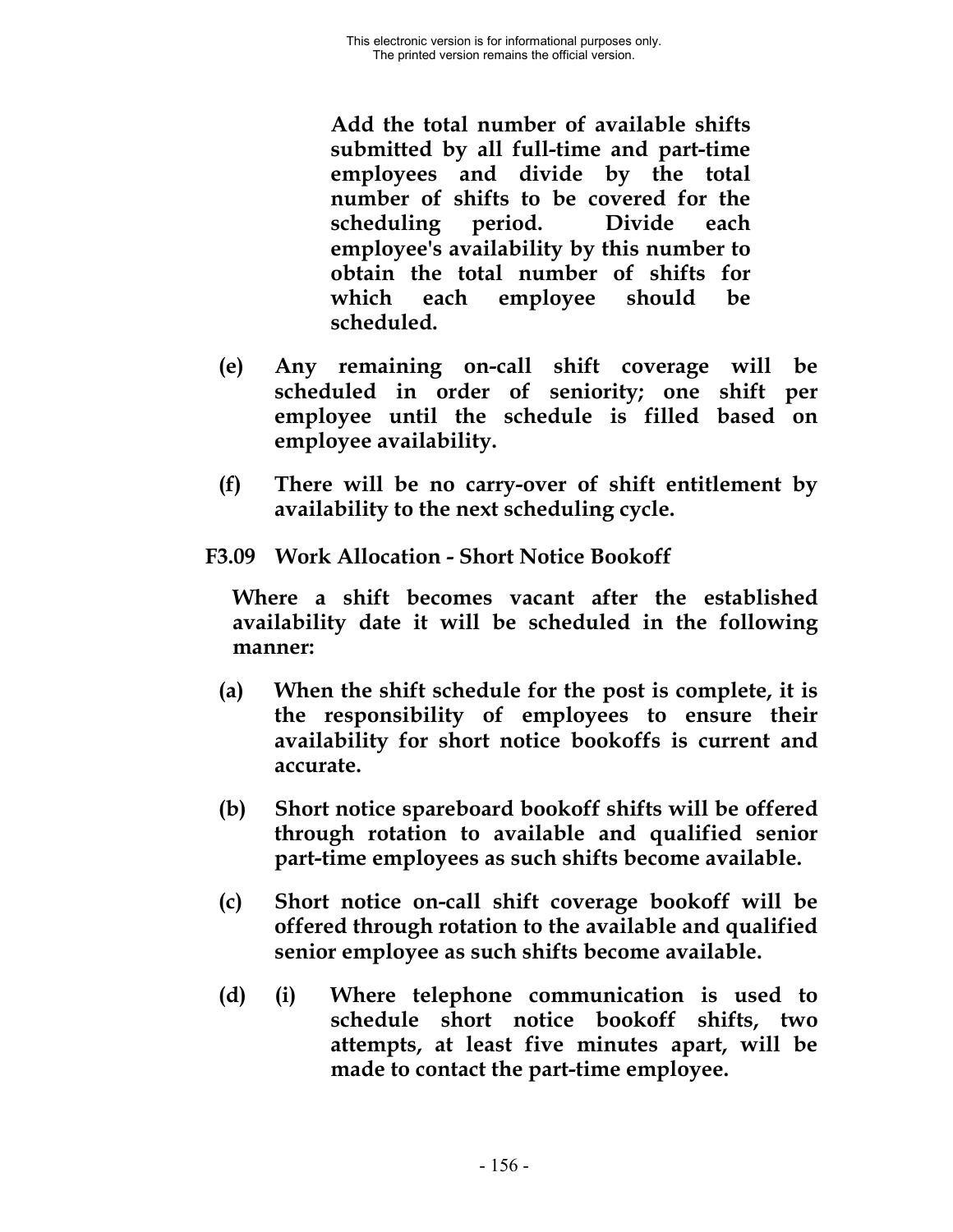- **(ii) Where a pager is used, a single attempt will be made and the part-time employee must respond to the Employer within five minutes of the page. If the employee does not return the call within five (5) minutes, the Employer will proceed as if they were unable to make contact with employee.**
- **(e) The first employee to accept the offer of an available shift shall be assigned the vacant shift.**
- **F3.10 No-Notice Bookoff**
	- **(a) Where a part-time employee is providing on-call shift coverage and a spareboard shift becomes available, the senior part-time employee will be offered the spareboard shift.**
	- **(b) The next available senior employee identified pursuant to Schedule F3.09(c), will be offered the available on-call shift.**
- **F3.11 Work Allocation by Employee Category**
	- **(a) The available spareboard shifts will be assigned in the following order:**
		- **(i) available part-time employees in the post;**
		- **(ii) full-time employees in the post;**
		- **(iii) part-time employees, in and out of the post.**
	- **(b) The available on-call shift coverage vacancies will be assigned in the following order:**
		- **(i) available full-time employees assigned to the Primary Operator for the purposes of on-call shift coverage and part-time employees assigned to the Primary Operator;**
		- **(ii) full-time and part-time employees in the post;**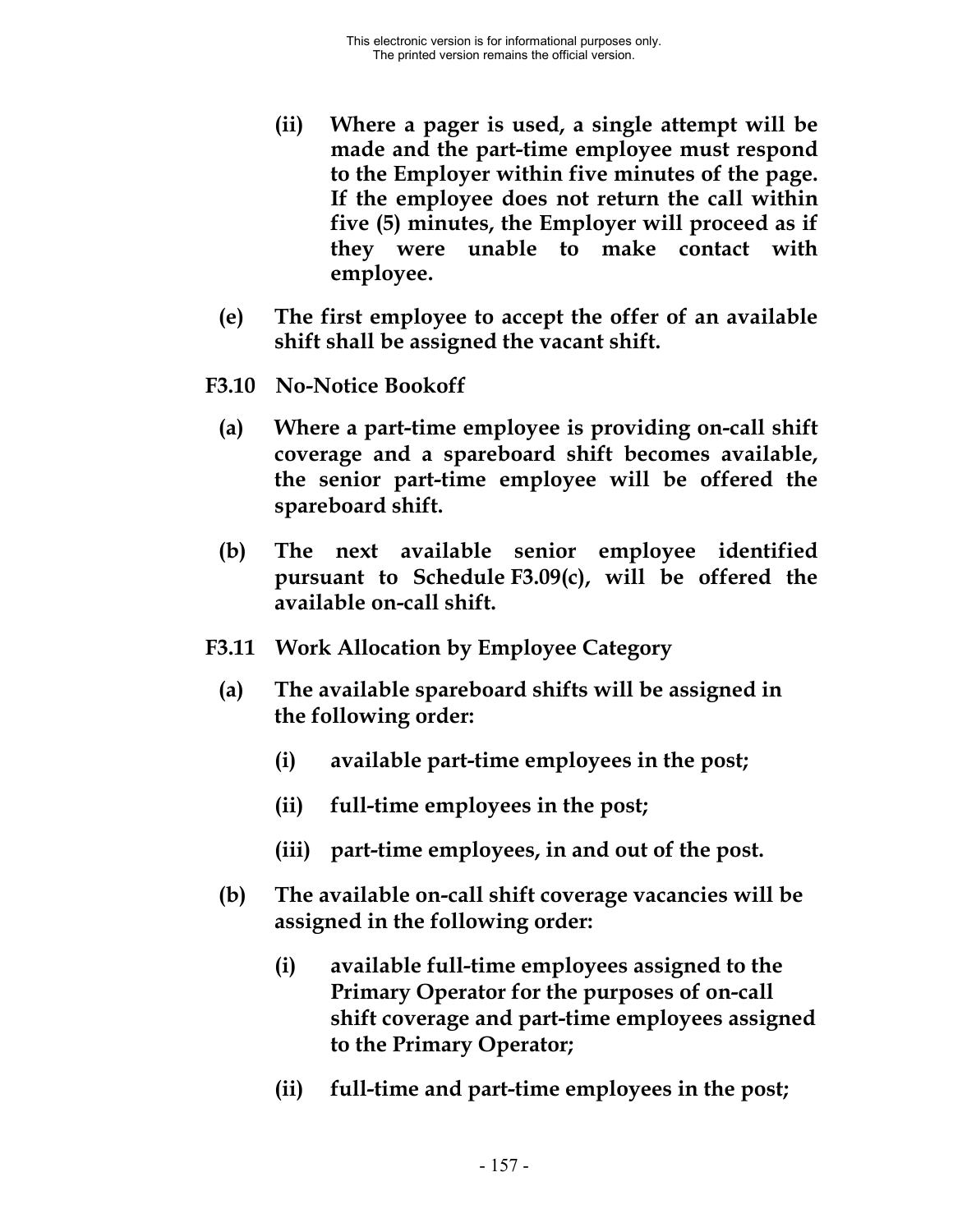**(iii) full-time and part-time employees out of the post.**

#### **F3.12 Staffing Levels**

**Each operator will employ the minimum number of employees to cover the maximum amount of work.**

- **F3.13 Glossary of Terms**
	- **(a) 'Date of hire' for part-time employees, establishes the means of accruing part-time service seniority.**
	- **(b) 'Primary operator' for full-time employees means that operator to which the employee is attached for on-call shift coverage purposes; for part-time employees means that operator to which the employee is attached.**
	- **(c) 'On-call shift coverage' means where an employee has been scheduled and carries a pager for a scheduled period of time.**
	- **(d) 'Unit' means a specified car covered by call-out car.**
	- **(e) 'Spareboard shift' in full-time stations where an employee works a vacant scheduled shift.**
	- **(f) 'Shift' means on-call shifts (2 shifts per 24 hours) and spareboard shifts.**

## **F4.00 RESIGNATION, EMPLOYMENT OBLIGATION AND PROBATION**

#### **F4.01 Deemed Resignation**

Subject to Schedule F2.03, part-time employees who do not make themselves available for work for **three** consecutive months shall be deemed to have resigned from employment.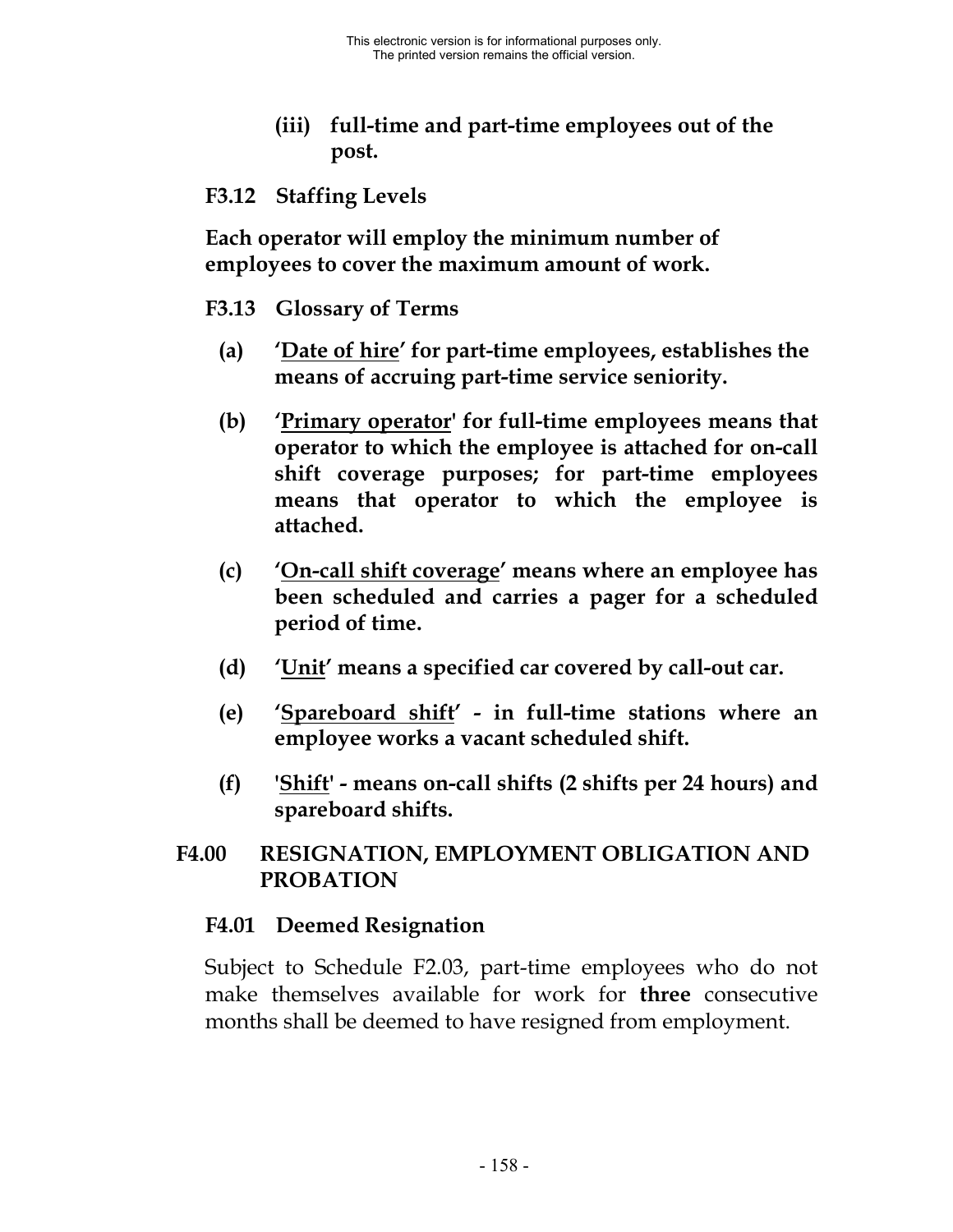### **F4.02 Part-Time Employee Movements**

- (a) Part-time employees are normally attached to one operator. Should they wish to move to another operator they must apply and be accepted. The successful applicant will be the applicant with the earliest date **of hire** who possesses the required qualifications.
- (b) The parties recognize that the Employer may be required to employ staff with less than the minimum qualifications. The Employer will only hire those employees with less than the minimum qualifications when no other qualified applicants exist. In these circumstances, employees will be restricted to that Operator until they have achieved the minimum standard.
- **(c) (i) Part-time employees who are successful applicants with another operator, must be physically able to perform the duties on the specified reporting date.**
	- **(ii) In the event a part-time employee is unable to meet the requirements of (i) above, the Employer will accept the next qualified applicant(s).**
	- **(iii) Employees unable to report, and subject to (i) above, will be entitled to the first subsequent part-time appointment with that operator.**
	- **(iv) Employees hired after the date of signing of the 12th Collective Agreement must be able to meet the operator's availability requirements when making application with another operator.**

## **F4.03 Employment Obligation**

(a) All new employees will be required, at the unit chief's discretion, to undergo a period of orientation at a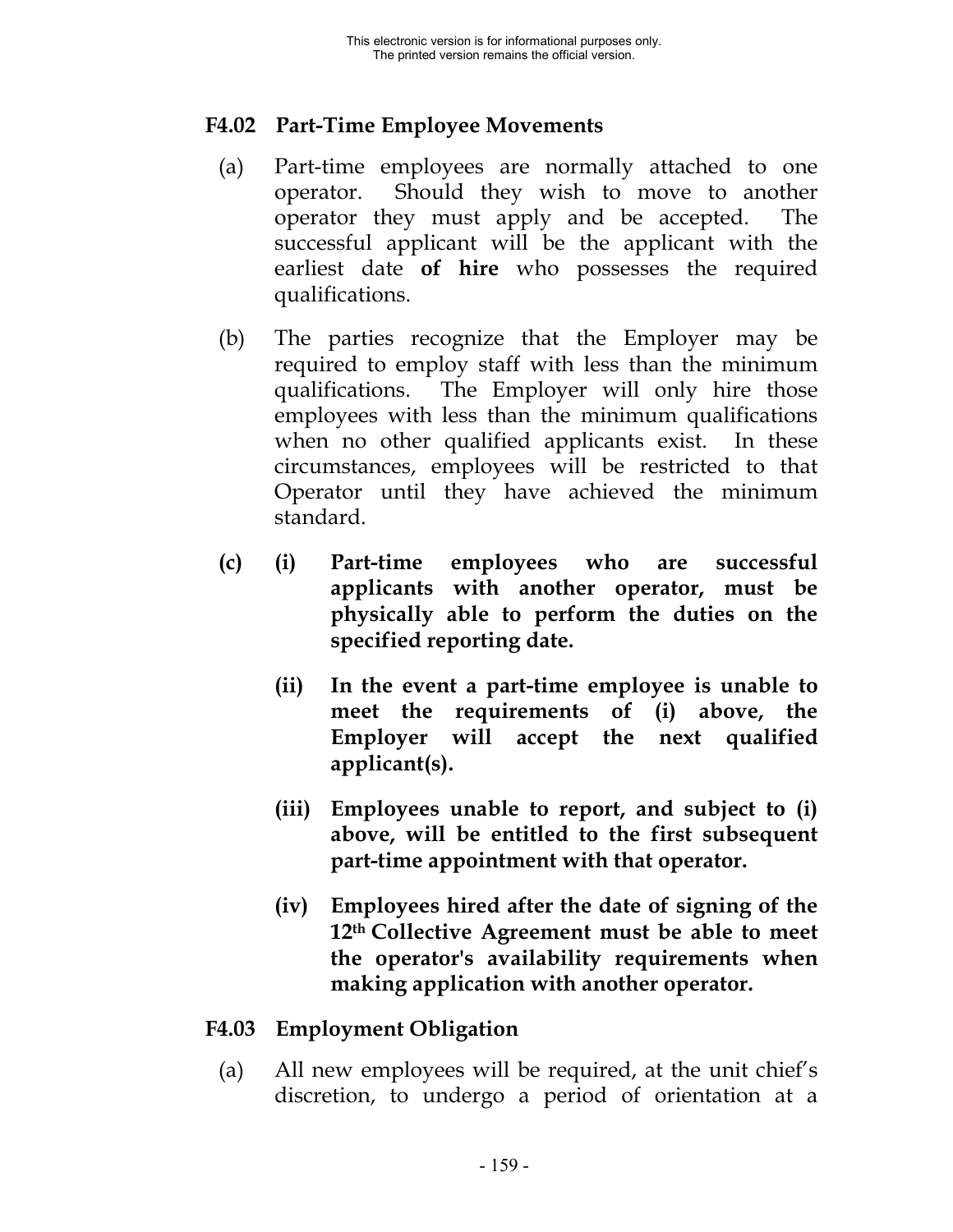mutually agreeable time before being allowed to work shifts on car. Such orientation will be with pay at the appropriate rates as laid out in Schedule F8.01 and may consist of orientation on or off car.

(b) There is no obligation on the Employer to offer work to a part time employee until the part-time employee has been employed for a period of three months from the date of issuance of their employee number.

## **F4.04 Probationary Employment**

- (a) All part-time employees shall be considered as probationary employees for all purposes of the Agreement and shall work under a permit granted by the Executive Committee of the Union for six months.
- (b) The Executive Director may reject any probationary employee for just cause or may extend the period of probation within which the person may be rejected for a further period not exceeding six months.

The employee shall be notified by the Executive Director in writing with a copy to the Union, prior to the extension of their probation. Reasons for the extension of the probation and the areas in which the employee is expected to improve shall be included in the notification of extension of probation.

A rejection during probation shall not be considered a dismissal for the purpose of Clause 11.01. The criteria of just cause for determining rejection shall be the suitability of the probationary employee for continued employment in the position to which they have been appointed, provided that the factors involved in suitability could reasonably be expected to affect work performance.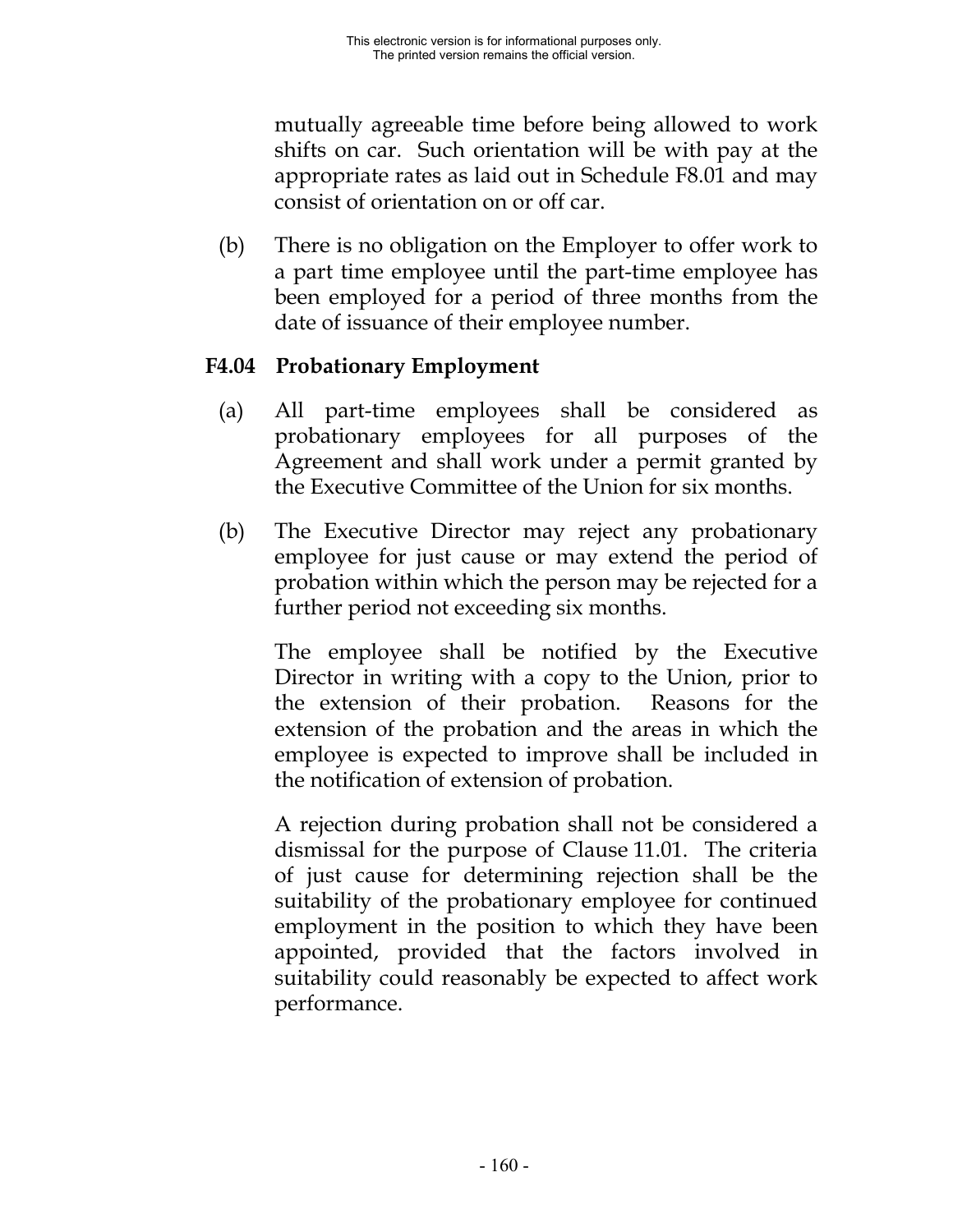### **F5.00 EMPLOYMENT**

## **F5.01 Part-Time Unit Chief**

Where the Employer has or institutes a service with part-time staff only, there shall be at least one part-time unit chief per station.

### **F6.00 HOURS OF WORK**

### **F6.01 Callout**

When a part-time employee responds to a callout, the basis of payment for such response shall be as follows:

- (a) If the call lasts four hours or less, the employee shall be paid a minimum of four hours at their regular rate of pay.
- (b) If the call runs longer than four hours and is eight hours or less, the employee shall be paid for those hours actually worked, at their regular rate of pay.

## **F6.02 Necessary Rest Period**

A part-time employee, while filling a regular shift, shall receive a minimum of eight clear hours between overtime abutting such regular shift and the start of any subsequent regular shift.

## **F6.03 Employee Stranding Arising from a Regular Shift**

While under the direction and control of the Employer, a parttime employee stranded and unable to return to their normal post shall be compensated at their hourly rate or overtime, as appropriate, for those hours under such direction and control.

## **F6.04 Employee Stranding Arising from a Call-Out**

While under the direction and control of the Employer, an employee stranded and unable to return to their normal post shall continue to receive pay for the call-out. Such pay will continue only for those hours when the employee is under the direction and control of the Employer.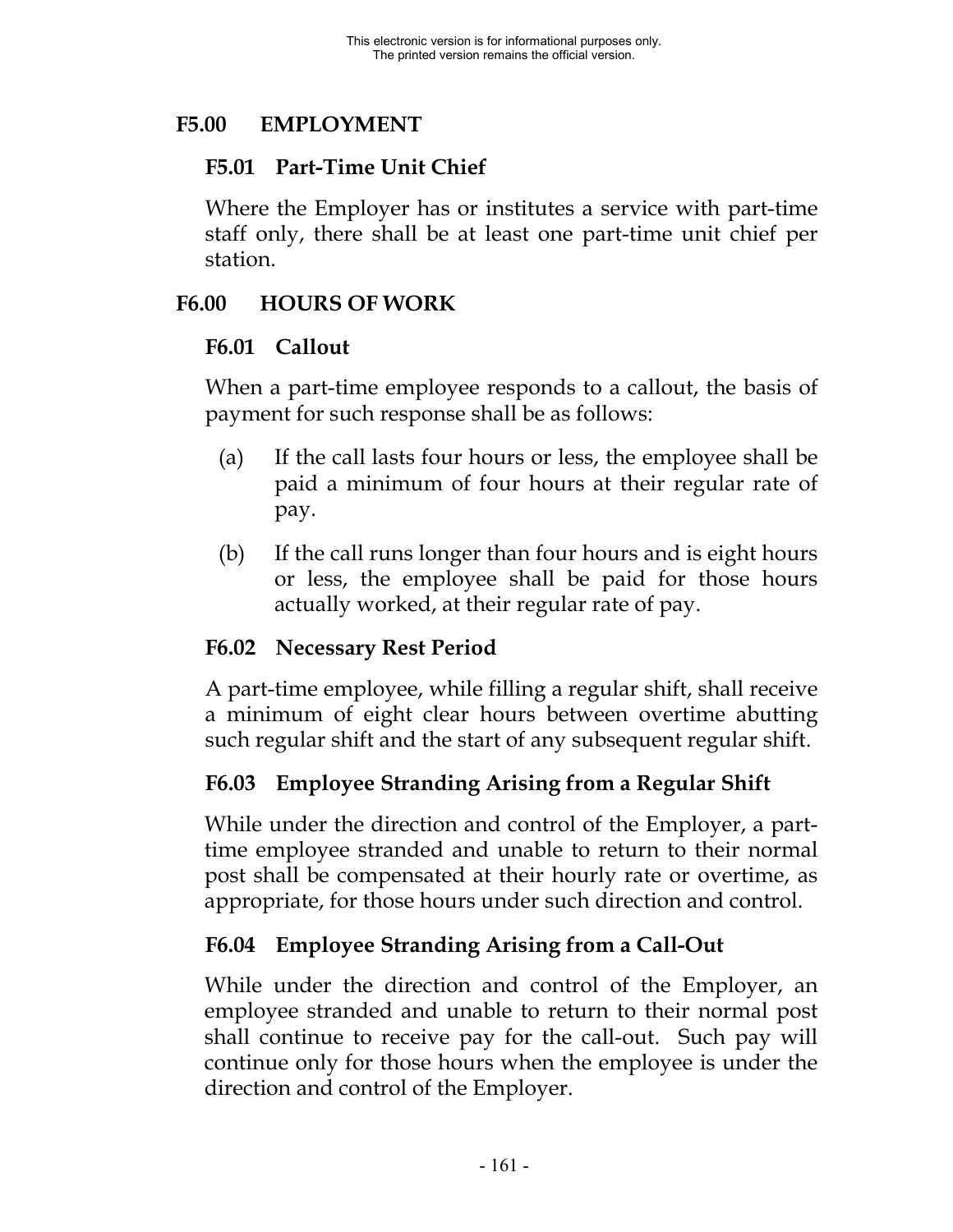## **F6.05 Employee Stranding Expenses**

When an employee is stranded and unable to return to their normal post, the Employer shall be responsible only for the usual allowances for meals and accommodations during this period.

## **F7.00 OVERTIME**

## **F7.01 Overtime**

Part-time employees who are required to work in excess of 84 hours [factored at the two platoon shift pattern as per Schedule A1.01(d)(i) in a bi-weekly pay period shall be paid overtime at one and a half times their regular wage.

# **F7.02 Overtime Resulting from Callout**

If the callout runs longer than eight hours, then the employee shall receive payment at overtime rates as follows:

- (a) one and one-half times their hourly rate of pay for the first three hours;
- (b) two times their hourly rate of pay for all hours thereafter.

## **F7.03 Overtime Resulting from Filling a Regularly Scheduled Vacancy**

Part-time employees who work overtime immediately following or immediately preceding a regularly scheduled shift shall be paid overtime as follows:

- (a) one and one-half times their hourly rate of pay for the first three hours;
- (b) two times their hourly rate of pay for all hours thereafter.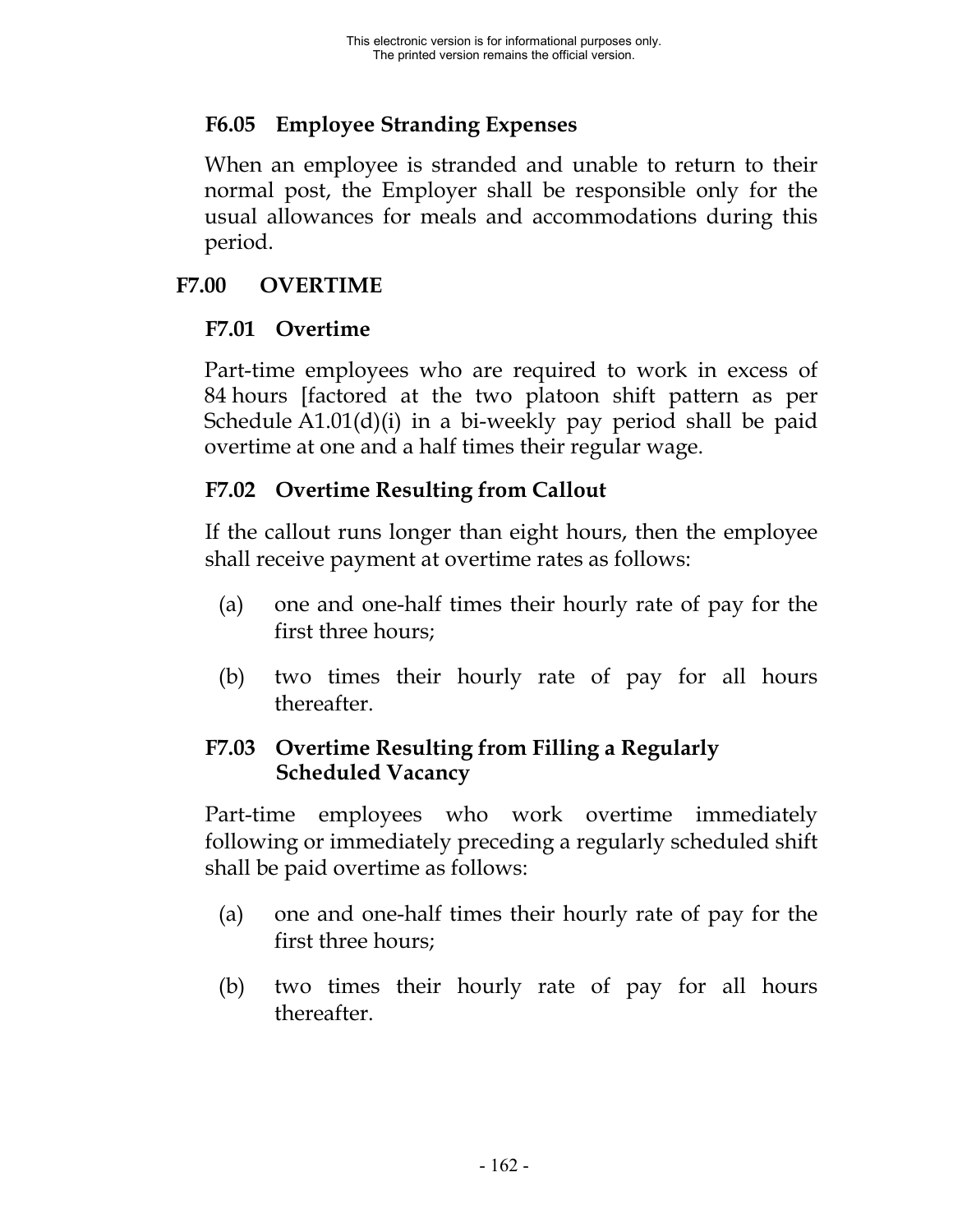#### **F8.00 WAGES**

- **F8.01 Salary Schedule**
	- **(a) (i) The regular rate of pay for part-time Paramedics shall be determined by adding the value of the applicable hourly rates established in Schedule F8.01(b)-(d), Schedule F8.01(e)--***Service Pay* **and Schedule F8.01(h)--***Unit Chief - Part-Time Allowance***.**
		- **(ii) The regular rate of pay for part-time Dispatchers shall be determined by adding the value of the applicable hourly rates established in Schedule F8.01(f) and F8.01(e)--***Service Pay***, and where applicable Schedule F8.01(g)--***Dispatch 3***.**
	- **(b) Effective April 1, 2000 (2% general wage increase), the regular hourly rate for a part-time Paramedic shall be:**

| Classification   | Recruit | <b>5</b> years |
|------------------|---------|----------------|
| <b>EMA FA</b>    | \$12.50 | \$16.47        |
| EMA <sub>1</sub> | \$16.70 | \$20.70        |
| Paramedic 1      | \$17.52 | \$21.51        |
| Paramedic 2      | \$18.34 | \$22.32        |
| Paramedic 3      | \$22.31 | \$27.01        |

**(c) Effective April 1, 2001 (2.5% general wage increase), the regular hourly rate for a part-time Paramedic shall be:**

| Classification   | Recruit | <b>5</b> years |
|------------------|---------|----------------|
| <b>EMA FA</b>    | \$12.81 | \$16.88        |
| EMA <sub>1</sub> | \$17.11 | \$21.21        |
| Paramedic 1      | \$17.96 | \$22.05        |
| Paramedic 2      | \$18.80 | \$22.88        |
| Paramedic 3      | \$22.87 | \$27.69        |

**(d) Effective April 1, 2002 (2.5% general wage increase), the**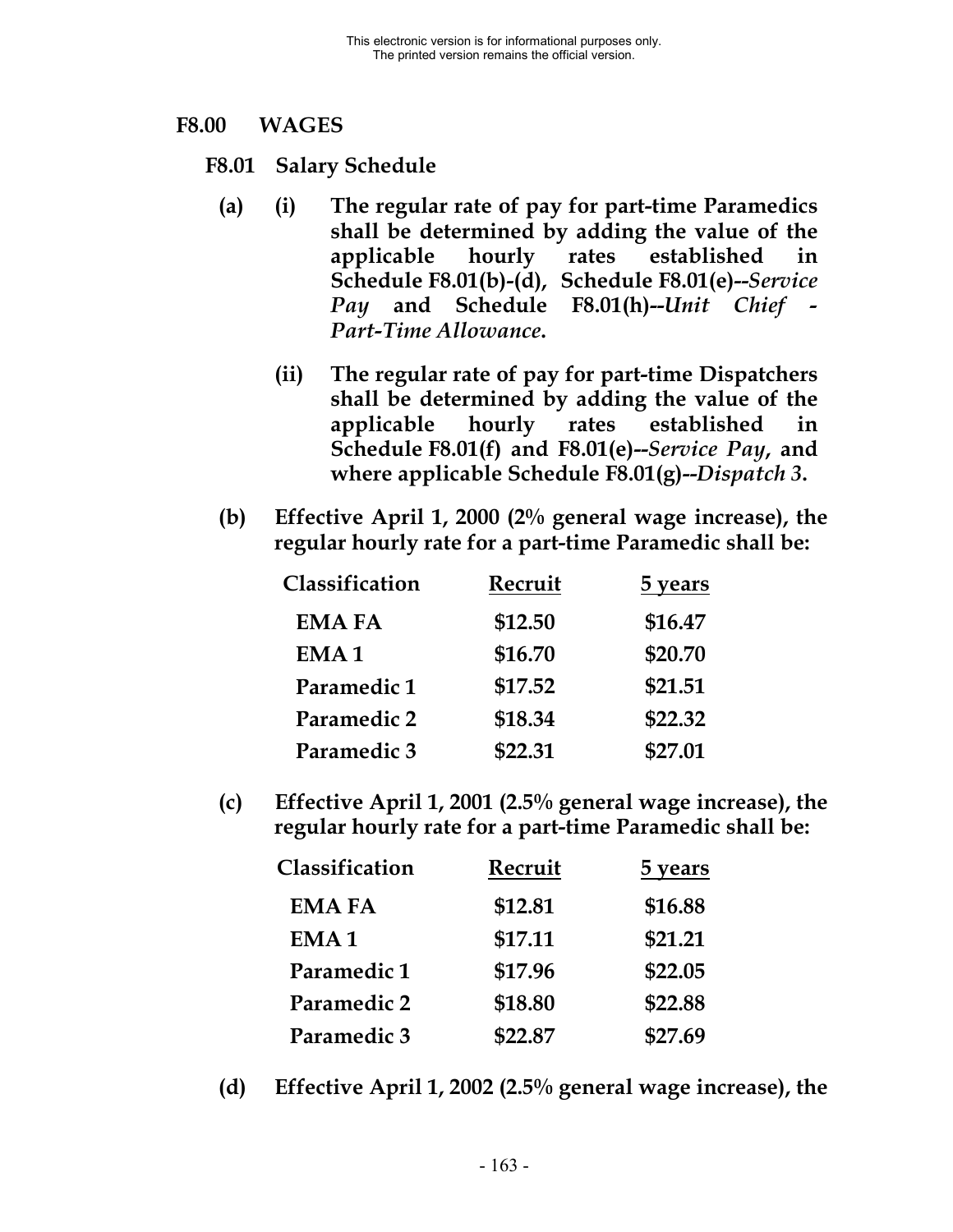# **regular hourly rate for a part-time Paramedic shall be:**

| Classification   | Recruit | <b>5</b> years |
|------------------|---------|----------------|
| <b>EMA FA</b>    | \$13.13 | \$17.31        |
| EMA <sub>1</sub> | \$17.54 | \$21.74        |
| Paramedic 1      | \$18.41 | \$22.60        |
| Paramedic 2      | \$19.27 | \$23.45        |
| Paramedic 3      | \$23.44 | \$28.38        |

## **(e)** Service Pay (per hour)

# **Effective April 1, 2000 (2% increase):**

| - completed 10 years    | 21 <sup>¢</sup> |
|-------------------------|-----------------|
| Or – completed 15 years | 41¢             |
| Or - completed 20 years | $65\circ$       |
| Or – completed 25 years | 86¢             |

# **Effective April 1, 2001 (2.5% increase):**

| - completed 10 years    | $22\mathcal{C}$ |
|-------------------------|-----------------|
| Or - completed 15 years | 42 <sub>¢</sub> |
| Or – completed 20 years | 67 <sup>c</sup> |
| Or – completed 25 years | 88¢             |

# **Effective April 1, 2002 (2.5% increase):**

| - completed 10 years    | $22\zeta$ |
|-------------------------|-----------|
| Or – completed 15 years | 43c       |
| Or – completed 20 years | 69¢       |
| Or – completed 25 years | 90¢       |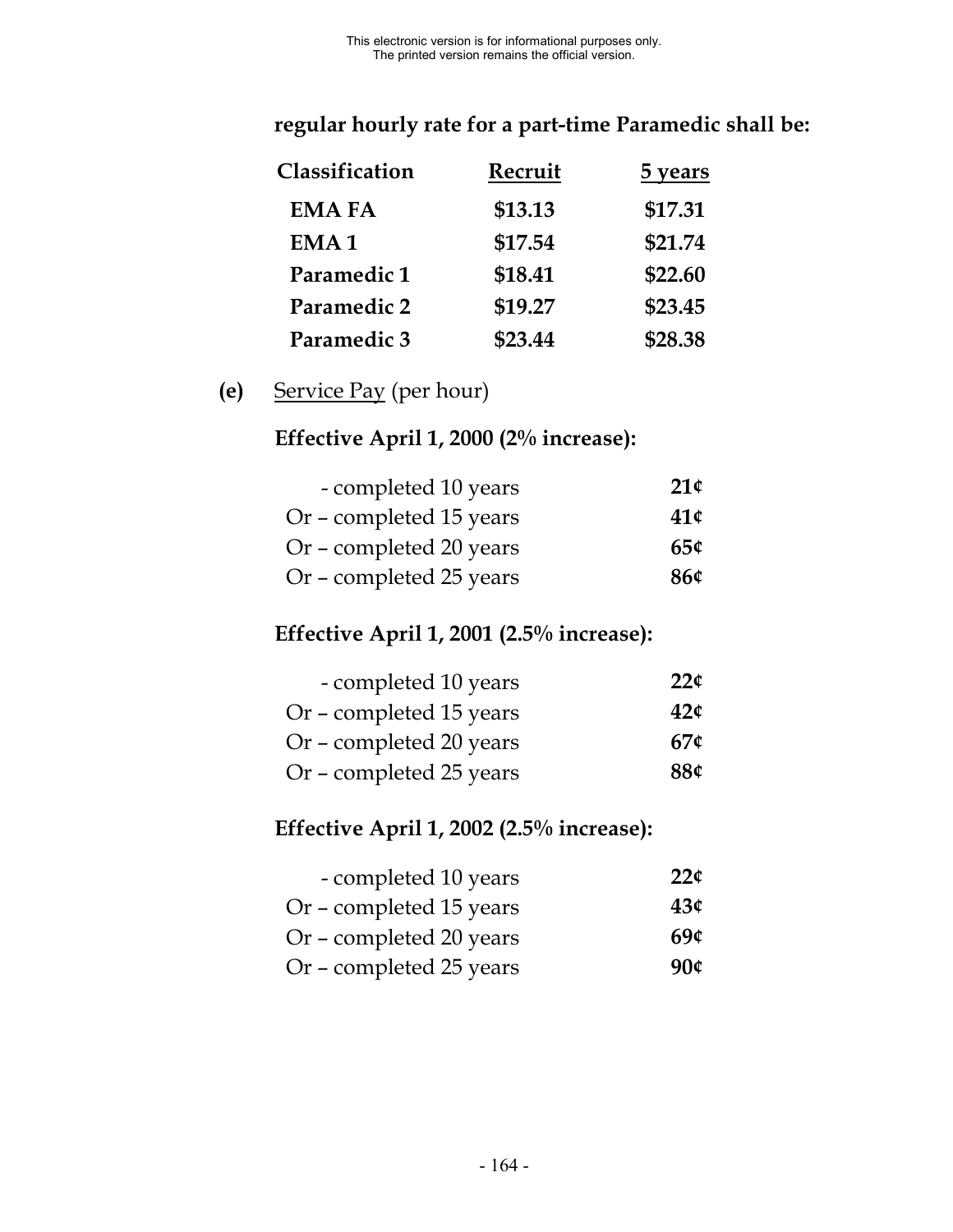# **(f)** Dispatch

**(i) Effective April 1, 2000, w**hile working as a Dispatcher, a part-time employee will **be paid the following hourly rates:**

| <b>IFA - Recruit</b>   | \$14.64 |
|------------------------|---------|
| IFA - 5 years          | \$18.62 |
| <b>EMA 1 - Recruit</b> | \$18.84 |
| EMA 1 - 5 years        | \$22.84 |
| <b>EMA 2 - Recruit</b> | \$20.48 |
| EMA 2 - 5 years        | \$24.46 |

**(ii) Effective August 22, 2000, while working as a Dispatcher, a part-time employee will be paid the following hourly rates:**

| Recruit        | \$18.32 |
|----------------|---------|
| 1 year         | \$21.74 |
| <b>2 years</b> | \$23.02 |
| 3 years        | \$24.45 |

**(iii) Effective April 1, 2001, while working as a Dispatcher, a part-time employee will be paid the following hourly rates:**

| Recruit | \$18.78 |
|---------|---------|
| 1 year  | \$22.28 |
| 2 years | \$23.60 |
| 3 years | \$25.05 |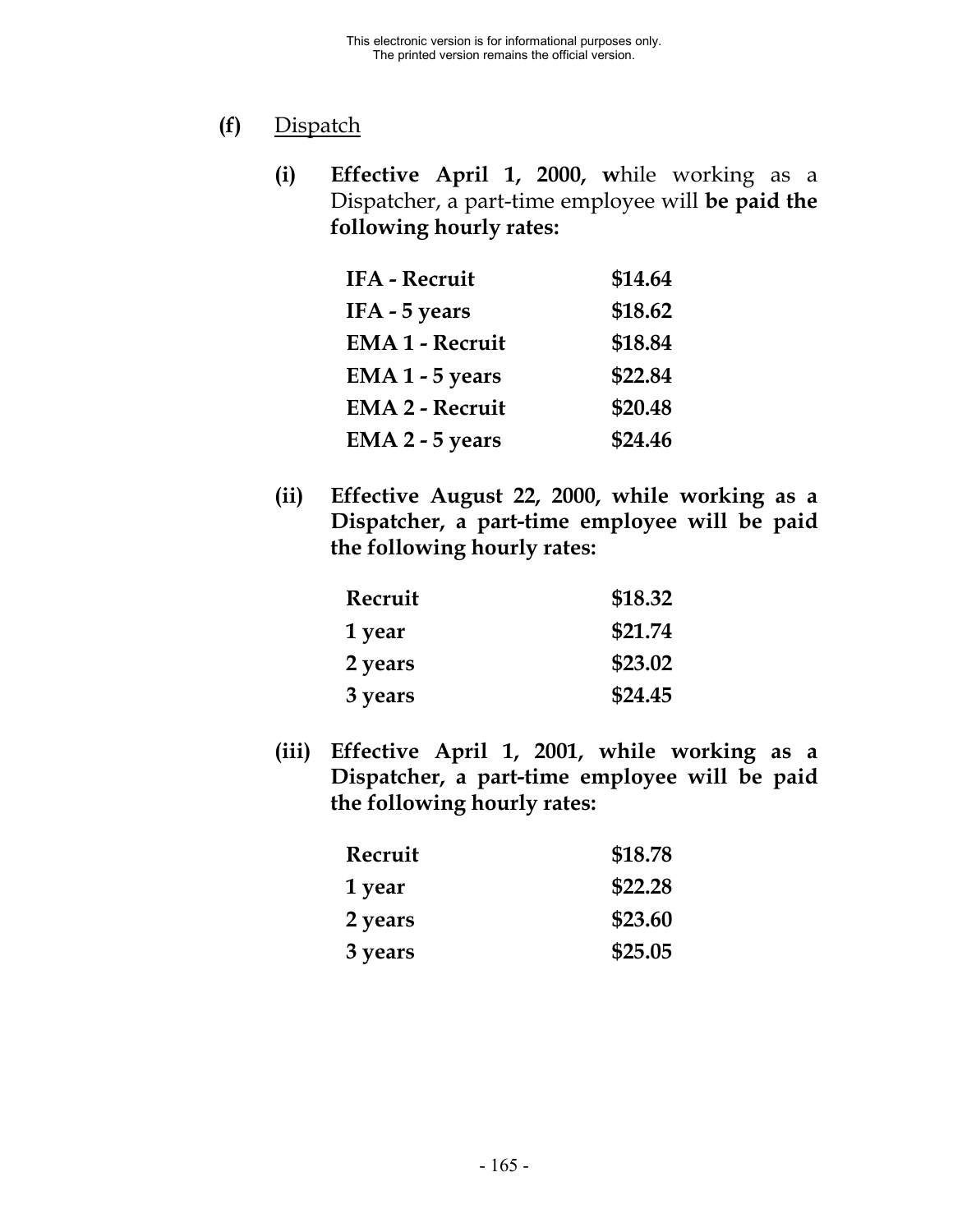**(iv) Effective April 1, 2002, while working as a Dispatcher, a part-time employee will be paid the following hourly rates:**

| Recruit | \$19.25 |
|---------|---------|
| 1 year  | \$22.84 |
| 2 years | \$24.19 |
| 3 years | \$25.68 |

**Employees who transfer from crew to dispatch shall maintain a maximum of the Paramedic 2 salary until the level of dispatch salary equals or exceeds their crew salary.**

**(g)** Dispatch 3

While working as a Dispatcher 3 a part-time employee will receive a differential over and above their regular hourly rate **as follows:**

| April 1, 2000 | 41¢             |
|---------------|-----------------|
| April 1, 2001 | 42 <sub>¢</sub> |
| April 1, 2002 | 43¢             |

**(h)** Unit Chief - Part-Time Allowance

A part-time employee designated as a part-time unit chief will earn the following monthly allowance. A part-time employee designated to act as unit chief for less than one month will earn a pro-rated portion of the monthly allowance.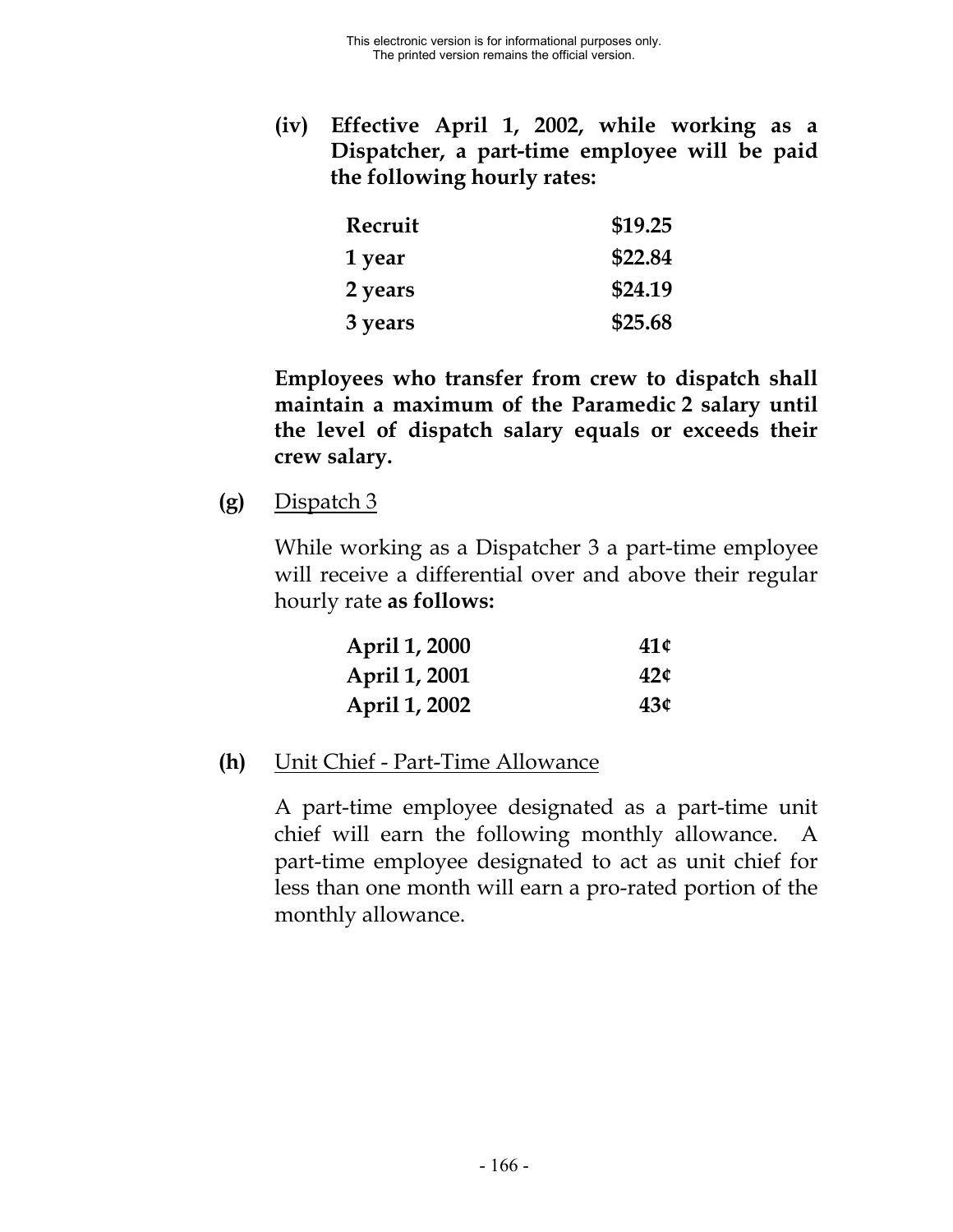## **Effective April 1, 2000 (2% increase):**

| <b>Annual Call Volume</b> | <b>Monthly Allowance</b> |  |
|---------------------------|--------------------------|--|
| $0 - 99$                  | \$185.72                 |  |
| $100 - 199$               | \$276.05                 |  |
| $200 - 299$               | \$366.37                 |  |
| $300 - 399$               | \$460.09                 |  |
| $400 +$                   | \$511.20                 |  |

**Effective April 1, 2001 (2.5% increase):**

| Annual Call Volume | <b>Monthly Allowance</b> |
|--------------------|--------------------------|
| $0 - 99$           | \$190.37                 |
| $100 - 199$        | \$282.95                 |
| $200 - 299$        | \$375.53                 |
| $300 - 399$        | \$471.59                 |
| $400 +$            | \$523.98                 |
|                    |                          |

**Effective April 1, 2002 (2.5% increase):**

| <b>Annual Call Volume</b> | <b>Monthly Allowance</b> |
|---------------------------|--------------------------|
| $0 - 99$                  | \$195.12                 |
| $100 - 199$               | \$290.03                 |
| $200 - 299$               | \$384.92                 |
| $300 - 399$               | \$483.38                 |
| $400 +$                   | \$537.08                 |
|                           |                          |

**(j)** Hourly Rate for Working a Regular Scheduled Shift Part-time employees working a regular scheduled shift shall receive the shift hourly rate for all hours worked on such shift.

**(k) Classification Changes Employees moving from one classification to another will receive the rate of pay (increment level) which is closest to and higher than the wage rate they were receiving.**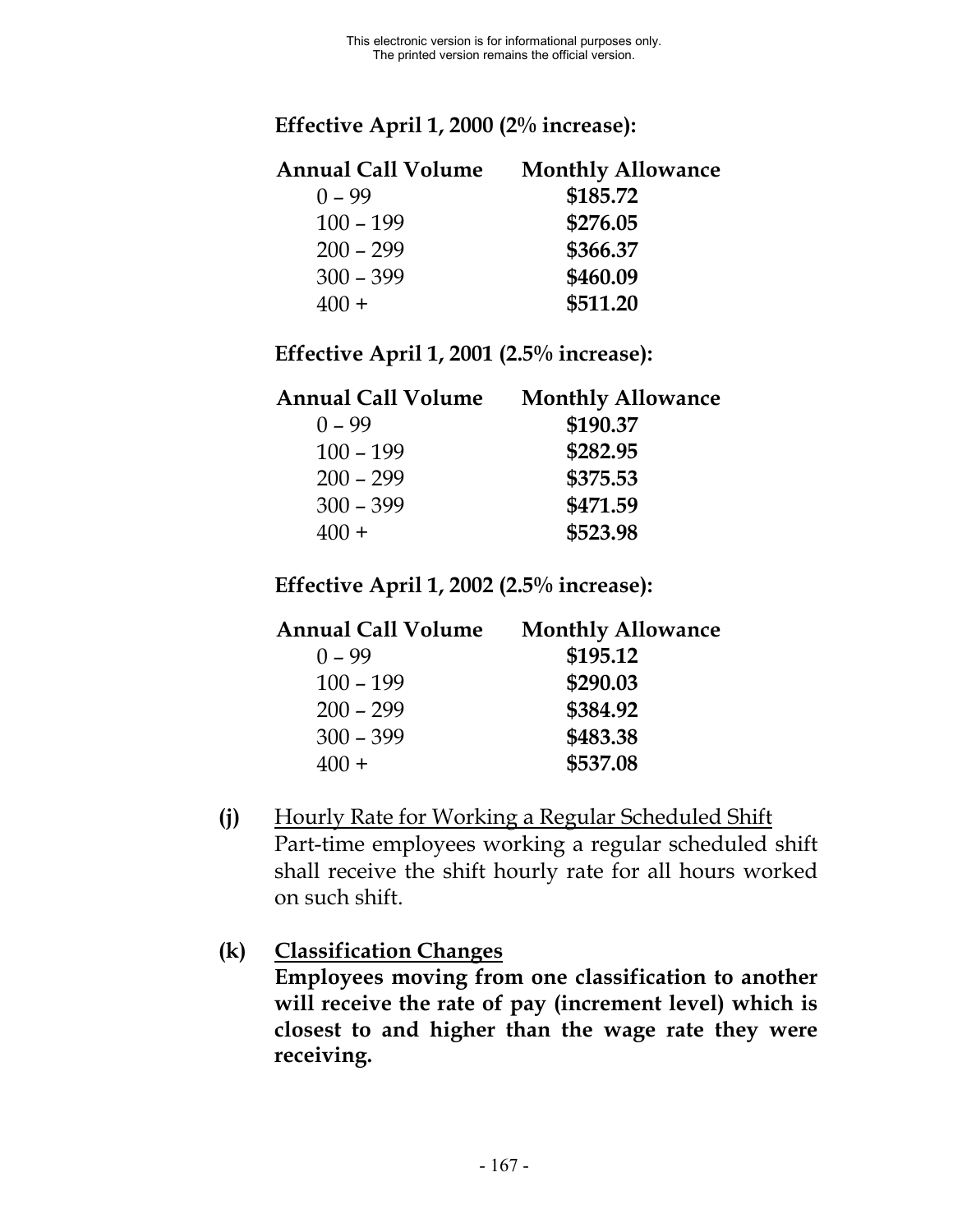# **F8.02 Factoring**

Effective November 30, 1997, the hourly rate of pay for employees working overtime pursuant to Schedule F7.01, F7.02 and F7.03 shall be based on the hourly rate of pay resulting from the shift pattern established by Schedule A1.01(d)(ii).

- **F8.03 On-Call Shift Coverage Pay**
	- **(a) Effective August 1, 2001, part-time employees scheduled to be on-call shall receive \$1.00 per hour (April 1, 2002 - \$1.50 per hour; April 1, 2003 - \$2.00 per hour) for each scheduled hour on-call.**
	- **(b) In the event an employee is called out pursuant to F6.01 while on-call pursuant to (a) above, on-call shift coverage pay is not payable for the shift.**
	- **(c) On-call shift coverage pay is not considered 'earnings' as described in F16.01(a) nor considered 'work' pursuant to Schedule F7.01.**

# **F9.00 PART-TIME DISPATCHERS CLASSIFICATION**

There will be three classes of part-time Dispatcher:

- (a) Probationary
	- (i) New employees subject to probation as set out in this Agreement.
	- (ii) **Upon completion of training, Dispatchers** will be subject to a six month probationary period during which time they may be reclassified to crew status if adjudged unsatisfactory.
- (b) Part-Time Dispatcher

Probationary part-time Dispatchers who complete their probation satisfactorily will be classified as part-time Dispatcher.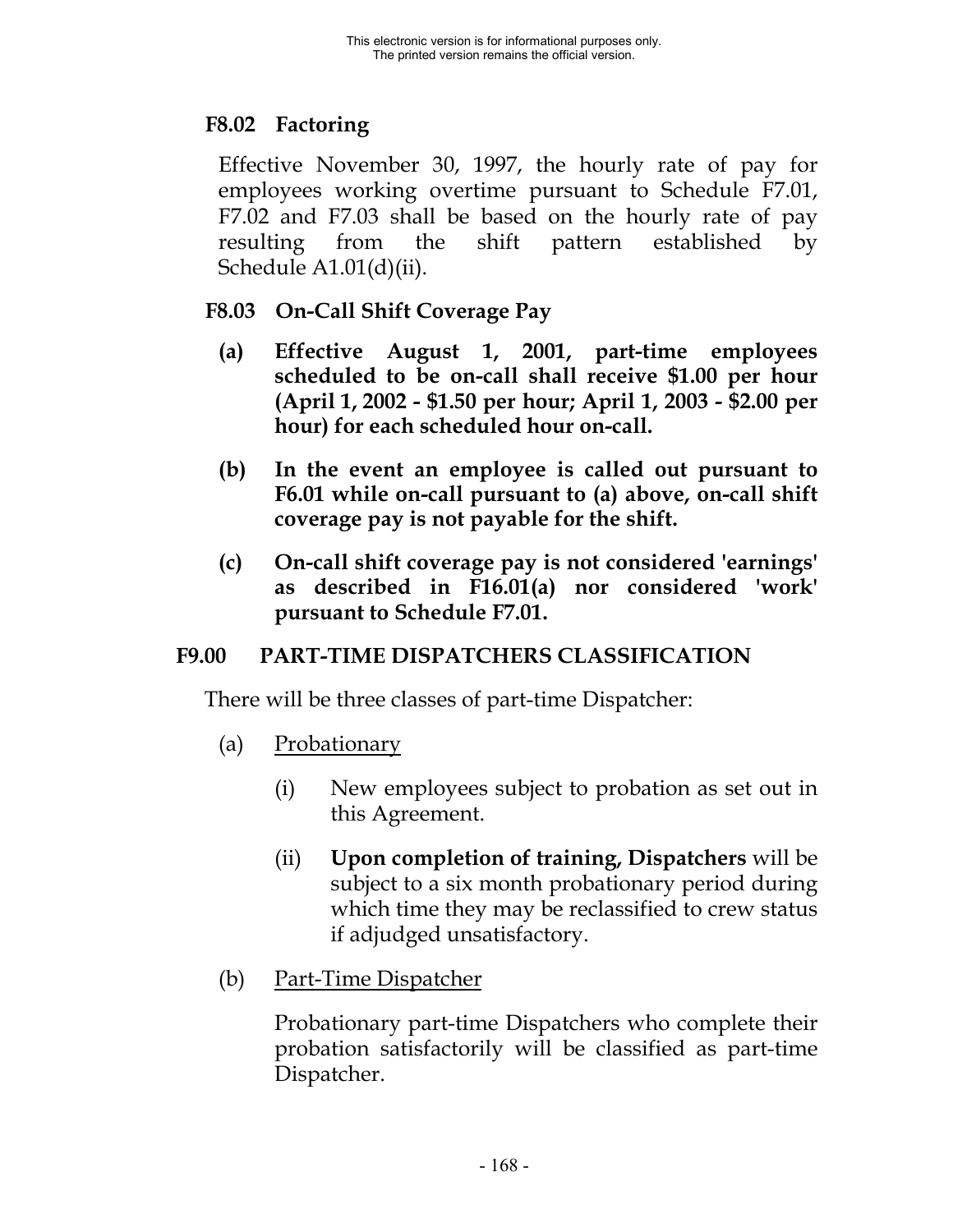# (c) Part-Time Dispatcher 3

In those centres that employ more than one Employer Dispatcher on any shift, the most senior part-time Dispatcher on the shift will be classified as a part-time Dispatcher 3 for the duration of the shift, excepting where a full-time Dispatcher or Charge Dispatcher is on duty in that dispatch centre.

(d) In respect of (c) above, the senior employee will be that employee with the earliest date of hire.

## **F10.00 COURT TIME**

### **F10.01 Pay While Attending Court**

A part-time employee who, because of actions arising from their employment with the Employer, is required to appear in court in their official capacity as an ambulance attendant, is entitled to the following:

- (a) pay for the actual time spent in court plus reasonable travelling time providing the part-time employee is not required to be at work for another employer over the duration of the court appearance. The employee shall be compensated at their regular hourly rate of pay for a minimum of four hours; or
- (b) reimbursement for wages lost as a result of the part-time employee being absent from other employment. An employer statement of wage loss and a Court certified summons is required.

A part-time employee receiving pay pursuant to (a) and (b) above shall remit to the Employer all monies paid to them by the court, except travelling and meal allowances not reimbursed by the Employer.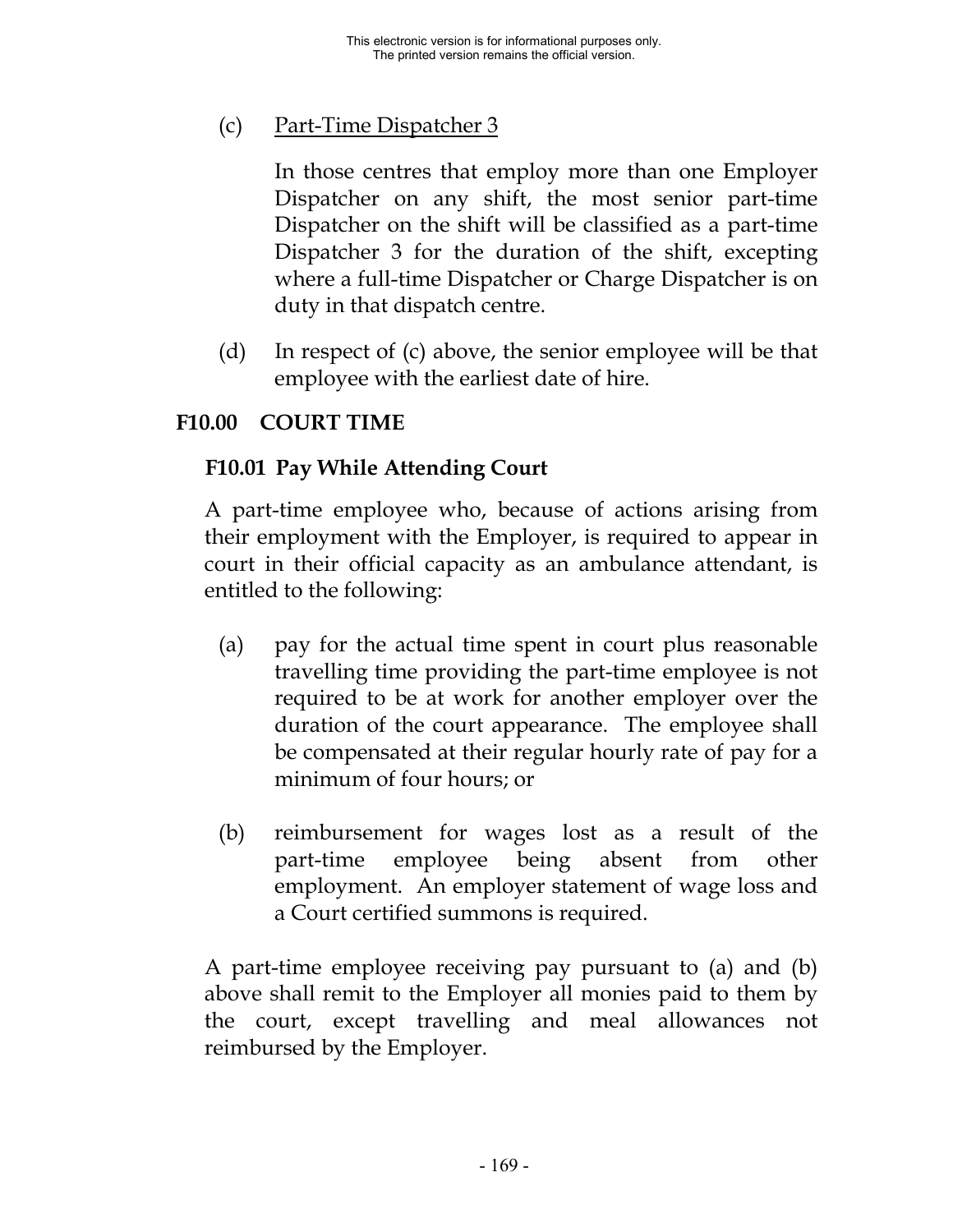# **F11.00 RENEWAL REIMBURSEMENTS**

## **F11.01 O.F.A. Certificate Renewal**

When an OFA certificate renewal is required by the Employer such course may be paid for by the Employer.

### **F11.02 Class 4 Driver's Licence Medical Examination**

Upon application, the Employer will reimburse part-time employees for the cost of the medical examination associated with renewing a Class 4 licence.

### **F11.03 C.P.R. Instructors Course**

Upon successful completion of a certified CPR Instructor's course, the Employer may reimburse the employee for the entry fee where such course is conducted by an agency approved by the Employer and upon production of at least one class list.

## **F12.00 EMPLOYMENT QUALIFICATIONS AND REQUIREMENTS**

All part-time employees covered by this Agreement shall be required to receive immunization and booster series against poliomyelitis, tetanus, diphtheria and may also be required to receive a chest x-ray or skin test at least annually.

## **F13.00 UNIFORMS**

#### **F13.01 Part-Time Uniform Issue**

- \*(a) The Employer shall ensure that all part-time employees who have been employed pursuant to Schedule F4.03 will receive a part-time uniform issue as follows:
	- 1 pair trousers 2 shirts 1 tie
	- 2 pair light weight socks
	- 1 belt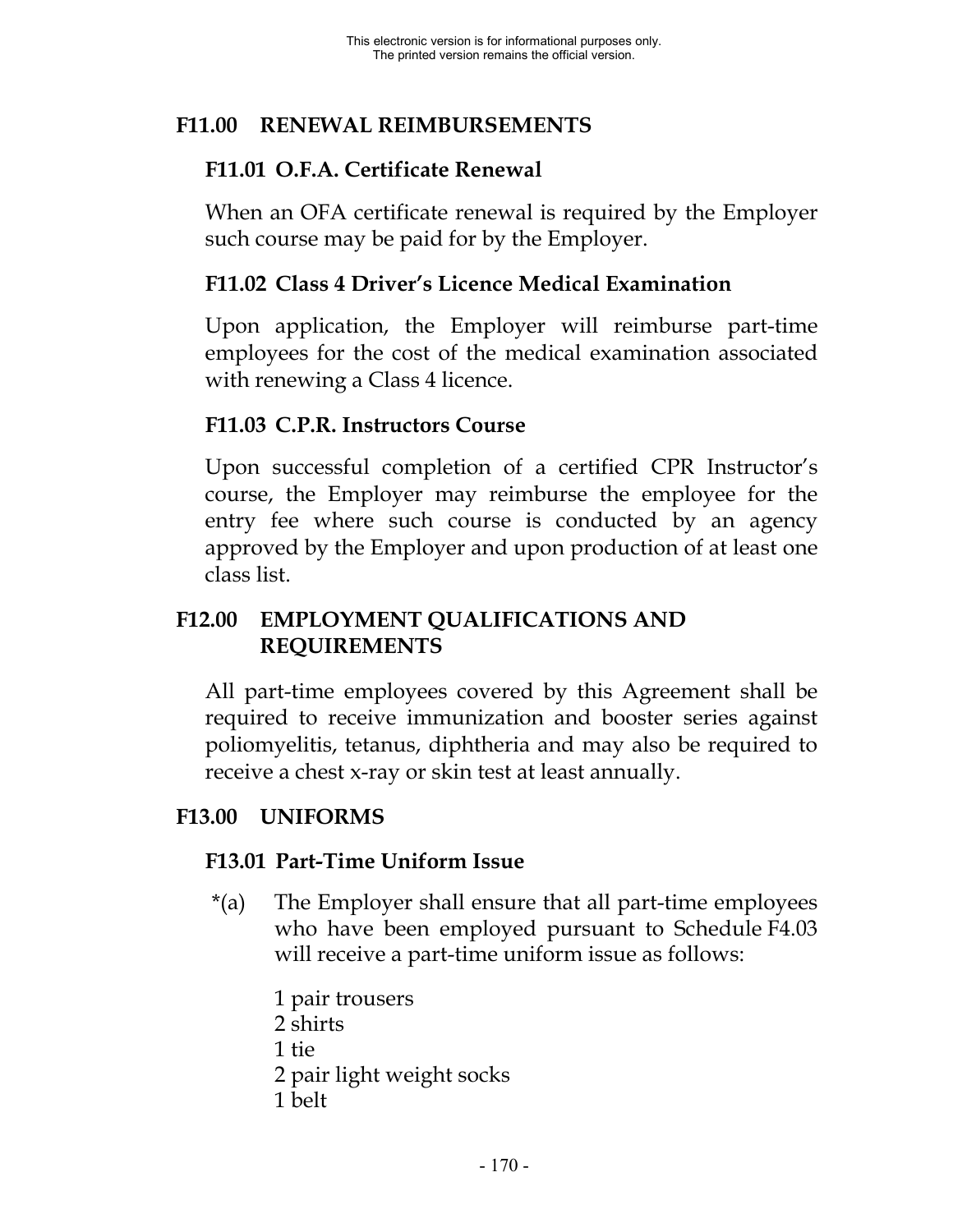1 pair issue boots 1 service cap

- **(b) New part-time employees will be issued a personal patrol jacket. On completion of one year's service, the employee will be issued one multi-layered jacket system upon surrender of patrol jacket.**
- **(c) Part-time employees achieving 1000 hours paid time in one year in accordance with F16.01(b) will be issued, on request, an additional shirt and pair of trousers.**
- **(d) All part-time employees in Regions 3-8 inclusive, will be issued winter boots and winter gloves on request in addition to the regular uniform issue in (a) above.**
- **(e)** Upon **request**, the superintendent may issue additional uniform items. Such issuance will not be unreasonably withheld.

## **F13.02 Uniform Maintenance**

- (a) All employees shall be responsible for the normal upkeep of their uniform as per Schedule F13.02(b). The replacement of unserviceable or lost items will be made upon surrender of items, or proof of loss, if replacement is necessary as a result of normal wear. Requests for replacement shall be made through an individual authorized by the Employer (who will normally be a unit chief).
- (b) All employees shall be responsible for the normal upkeep and cleanliness of their uniforms, but in the event that the uniform becomes abnormally soiled during the normal course of duty, the employee shall be reimbursed for cleaning expenses by the Employer upon presentation of receipts.
- (c) Female Dispatchers may take as an option one skirt in lieu of one pair of trousers.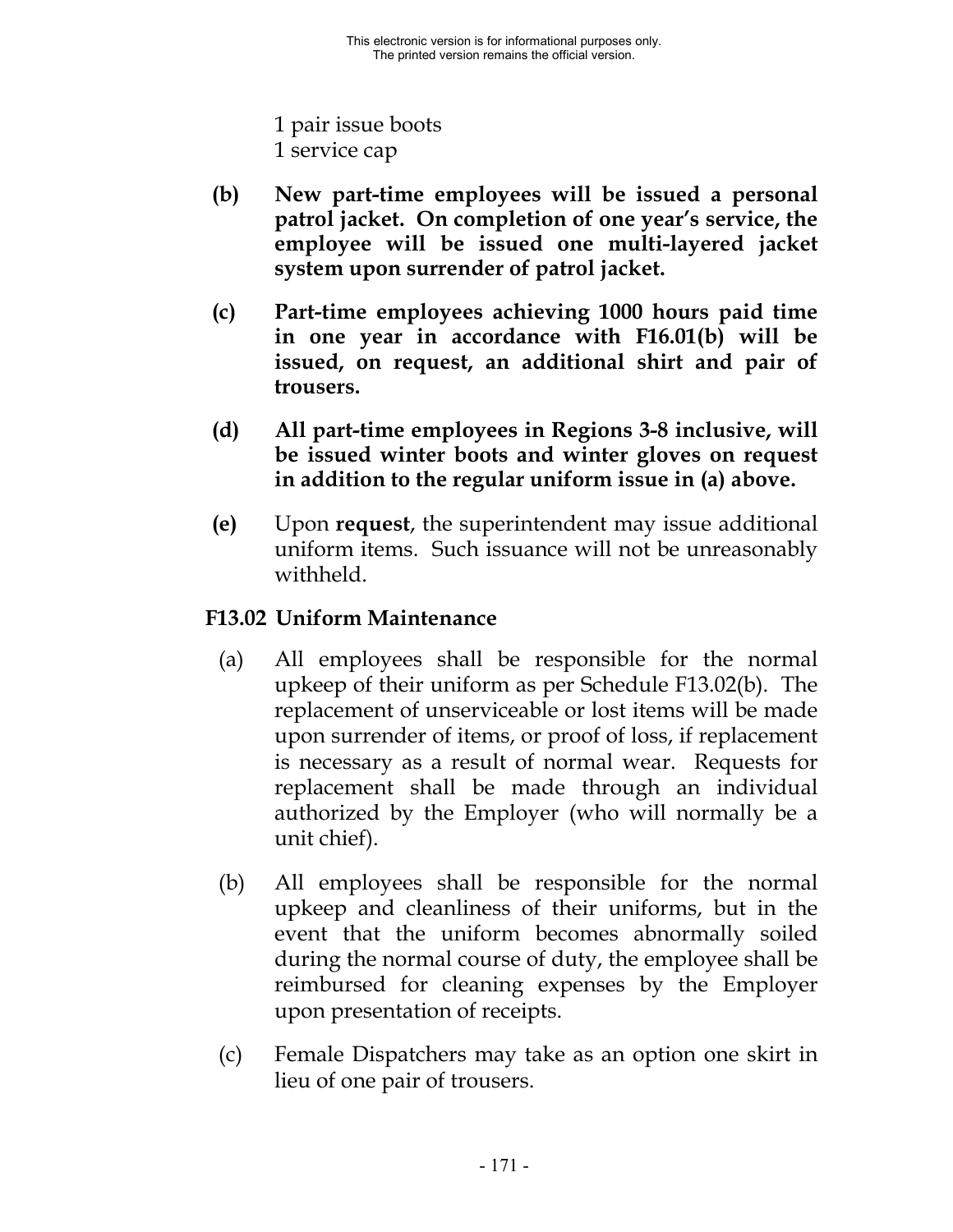(d) All items of uniform shall remain the property of the Employer. Employees shall wear the uniform provided by the Employer while on duty.

# **F14.00 ALLOWANCES**

## **F14.01 Pay for Acting Capacity**

Part-time employees who are duly appointed by the Employer to perform temporarily functions other than or in addition to those which they normally perform shall be paid for these additional or other duties at the rate set forth in this Agreement. Such appointments shall not normally be made for periods of less than two weeks.

## **F14.02 Transportation for Duty**

Part-time employees who are required to report to locations other than their normal post shall be entitled to transportation from their location at the time of receiving the call to the site where their services are required. If using their own vehicle in the course of responding to or returning from the call, mileage allowance shall be paid in accordance with Clause 22.09.

## **F15.00 PART-TIME EMPLOYEE LISTS**

On a monthly basis, commencing with the signing of the Agreement, the Employer shall provide the Union with a listing of all new part-time employee hires.

## **F16.00 BENEFITS**

# **F16.01 Benefits**

- (a) Part-time employees shall receive 17% over and above earnings in lieu of all benefits including vacation.
- (b) **Effective April 1, 2002, part-time employees will be covered by the benefits outlined in F16.01(b)(i) after either:**

**achieving 1000 or more paid hours in the previous year (expires March 31, 2004); OR**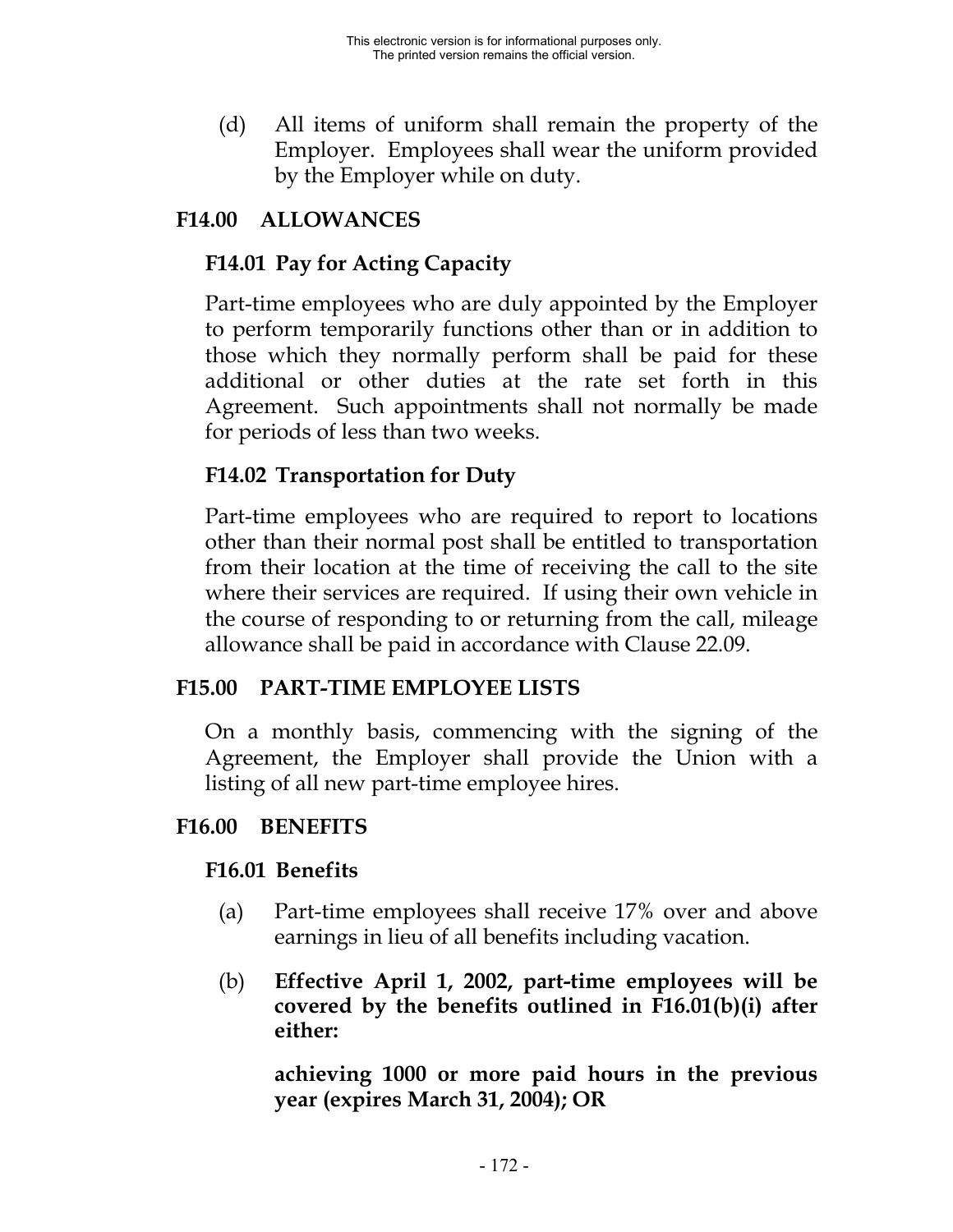**having achieved six years service as a part-time employee and worked 96 shifts of spareboard or on-call coverage in the previous accrual period (one year)**

- (i) **The** benefits are the same benefits as provided to full-time employees **as follows**:
	- 1. Life Insurance
	- 2. Accidental Death and Dismemberment
	- 3. Dental
	- 4. Extended Health
	- 5. MSP
- (ii) Part-time employees **entitled to** the foregoing **will not receive the payment outlined in F16.01(a), but shall receive** 6% **in lieu of** vacation.
- (iii) This benefit plan is mandatory for part-time employees **who qualify pursuant to F16.01(b)**.
- (c) Part-time employees who have **not qualified for** benefits **pursuant to F16.01(b) above shall be covered by** \$20,000 occupational accidental death and dismemberment insurance**.**
- (d) **Part-time employees who qualify for benefits** pursuant to Schedule F16.01(b) **above, and who are on WCB and fail to qualify for benefits in a subsequent year, may purchase the benefit package month by month. Upon return to work, the employee will automatically qualify for benefits for the following year**.

## **F17.00 SHIFT PATTERNS**

**The shift patterns as described in Schedule A 1.01(d)(e) and (f) will apply to part-time employees when they are scheduled into vacant shifts.**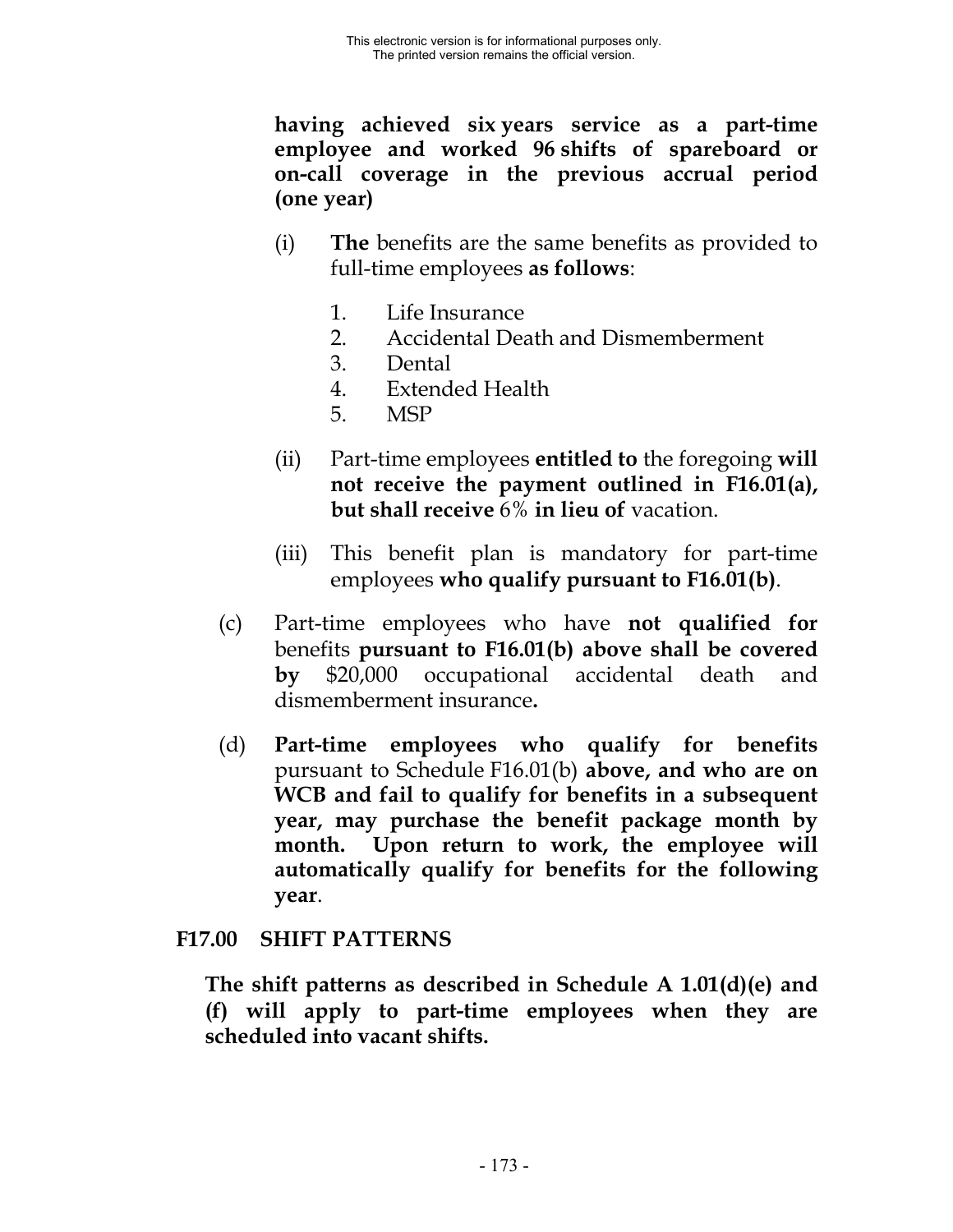## **F18.00 PROVINCIAL AND DISTRICT JOINT OCCUPATIONAL HEALTH & SAFETY COMMITTEE**

**F18.01**

- **(a) Where a part-time employee is a designated committee member, and where such employee is not otherwise in receipt of pay pursuant to Schedule F6.00 or F8.01(f), the employee shall be entitled to a minimum four hours pay at their regular rate of pay, while conducting Committee business.**
- **(b) Pursuant to Schedule F3.01(a)(i), a part-time employee will be credited with one availability for each committee meeting attended.**

#### **F19.00 SEASONAL AND TEMPORARY POSITIONS**

**F19.01 Employees hired for seasonal staffing purposes, or to cover a temporary staffing shortfall, shall be limited to that purpose. At the conclusion of the season, or where the staffing shortfall has ended, such employees will be laid off, except that these employees may thereafter use their date of hire for a period of six months to apply for part-time vacancies. Schedule F16.01 does not apply to such employees.**

## **MEMORANDUM OF UNDERSTANDING #5 Re: Time Off In Lieu Of Overtime**

The provisions of this memorandum shall remain in effect for the term of the **12th** Agreement for a further trial period of **five** years which may be extended by mutual agreement. These provisions may be terminated by either party following this continued trial period.

1. An employee may elect to bank overtime hours on the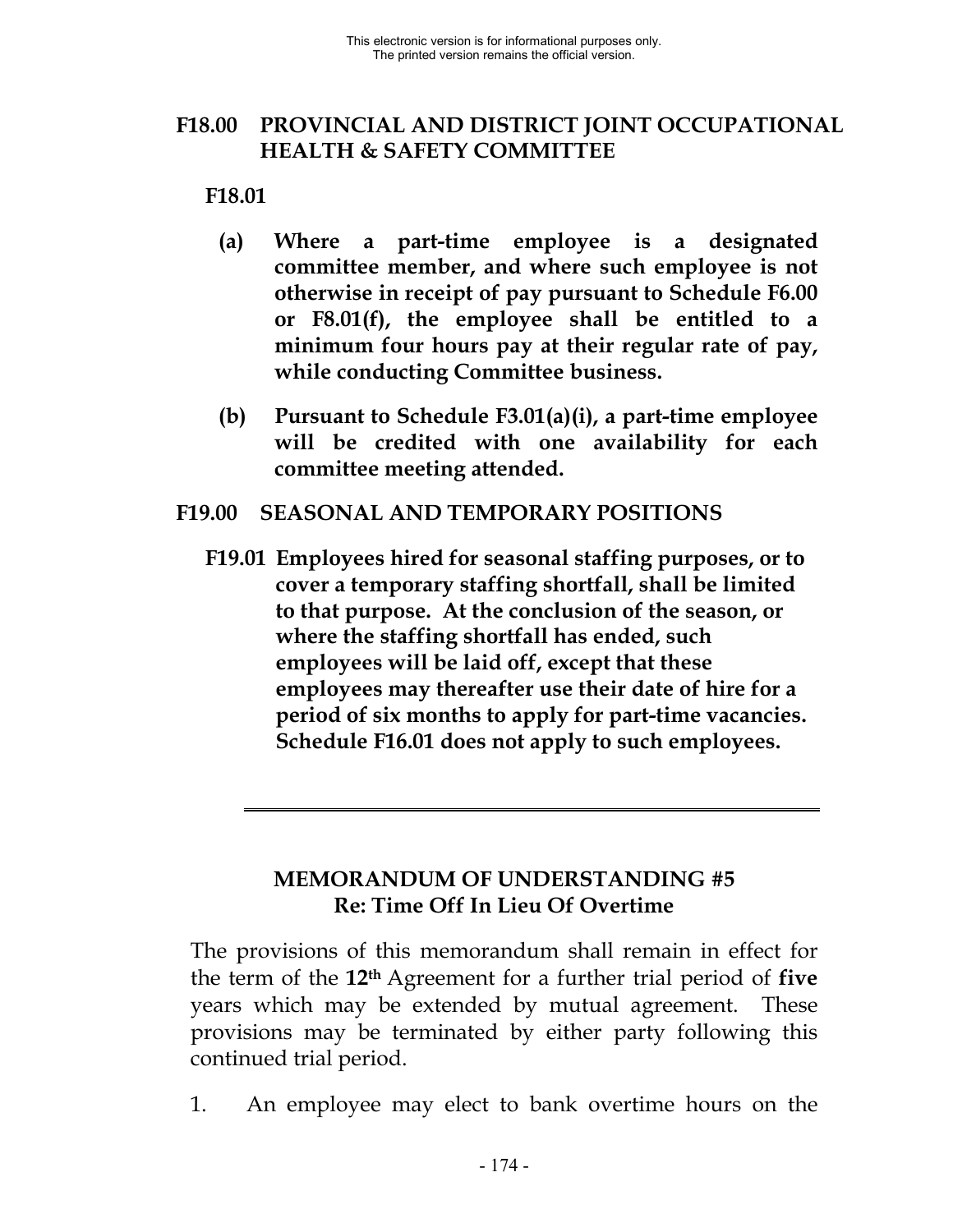basis of one hour banked for each hour overtime worked to a maximum of hours equal to two blocks of the employee's normal shift pattern.

- 2. Time off may be taken in full shift increments, at a time mutually agreed by the employee and the Employer.
- 3. Time off which is added to the holiday entitlement may only be selected after all other employees within the unit have selected their normal holiday entitlements.
- 4. Banked hours may be accumulated by:

| a) | extended tour of duty | (16.03)    |
|----|-----------------------|------------|
|    | b) completion of call | (16.02)    |
|    | c) extra shifts       | (16.04)(a) |

- 5. Accumulated time off that is not scheduled by March 1st of each year will be paid out March 31st of that year at the applicable rate such overtime was earned.
- 6. Administrative procedures will be established by the Employer following discussions at Joint Labour-Management Committee.
- 7. Pay notification will include a balance-to-date of banked overtime hours.
- 8. Accumulated time off may be used to top up the short term disability plan benefits at the employees discretion.

### **MEMORANDUM OF UNDERSTANDING #13 Re: Standards Committee**

The Employer establish an ongoing Standards Committee consisting of six persons: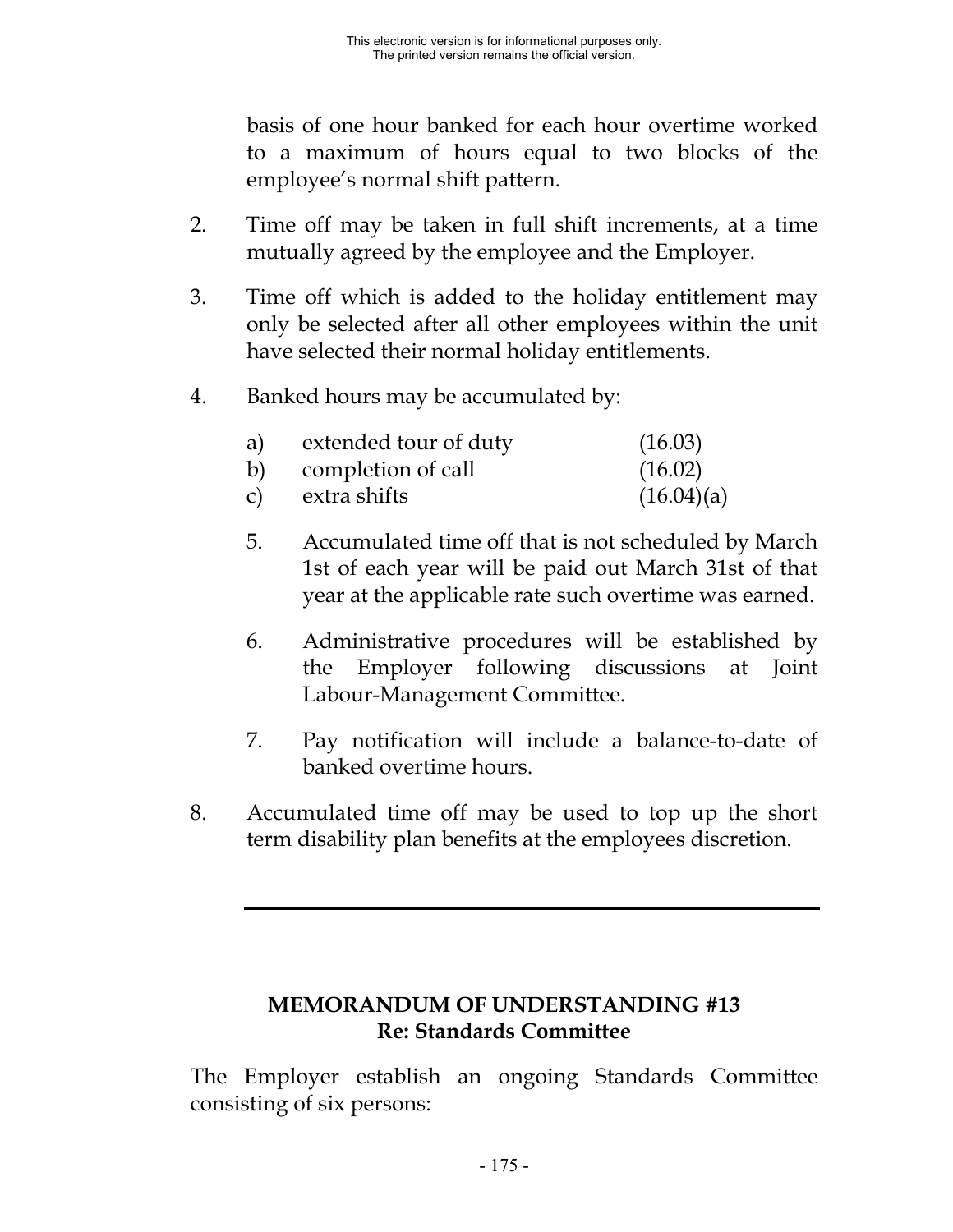- 2 Medical Doctors;
- 4 **Paramedics** consisting of at least one **Paramedic 2** and one **Paramedic 3**, elected by and from the Regional Standards of Care Committees.

The Committee will review:

- 1. the current curriculum;
- 2. the standards of patient care delivery

and make recommendations to the Employer regarding the above.

The Committee will initially determine the terms of its members and determine necessary resources which may be required, including a professional educator. The Committee will report on a regular basis to the Executive Director and its activities will be reviewed on an ongoing basis at Joint Labour/Management Committee meetings.

The Committee shall meet at least once a year.

## **MEMORANDUM OF UNDERSTANDING #17 Re: The Special Tribunal on Workload and Staffing**

**The Employer and Union agree to establish a Tribunal to consider, review and monitor on an ongoing basis, matters related to workload, response times and work distribution.**

**The objective of the Tribunal is to assure workloads, work distribution and pre-hospital service to the public is at a safe and appropriate level. In this regard, the parties commit to objectively pursue the best interests of the patients, considering employee wellness, forward thinking labour relations and realistic economic parameters.**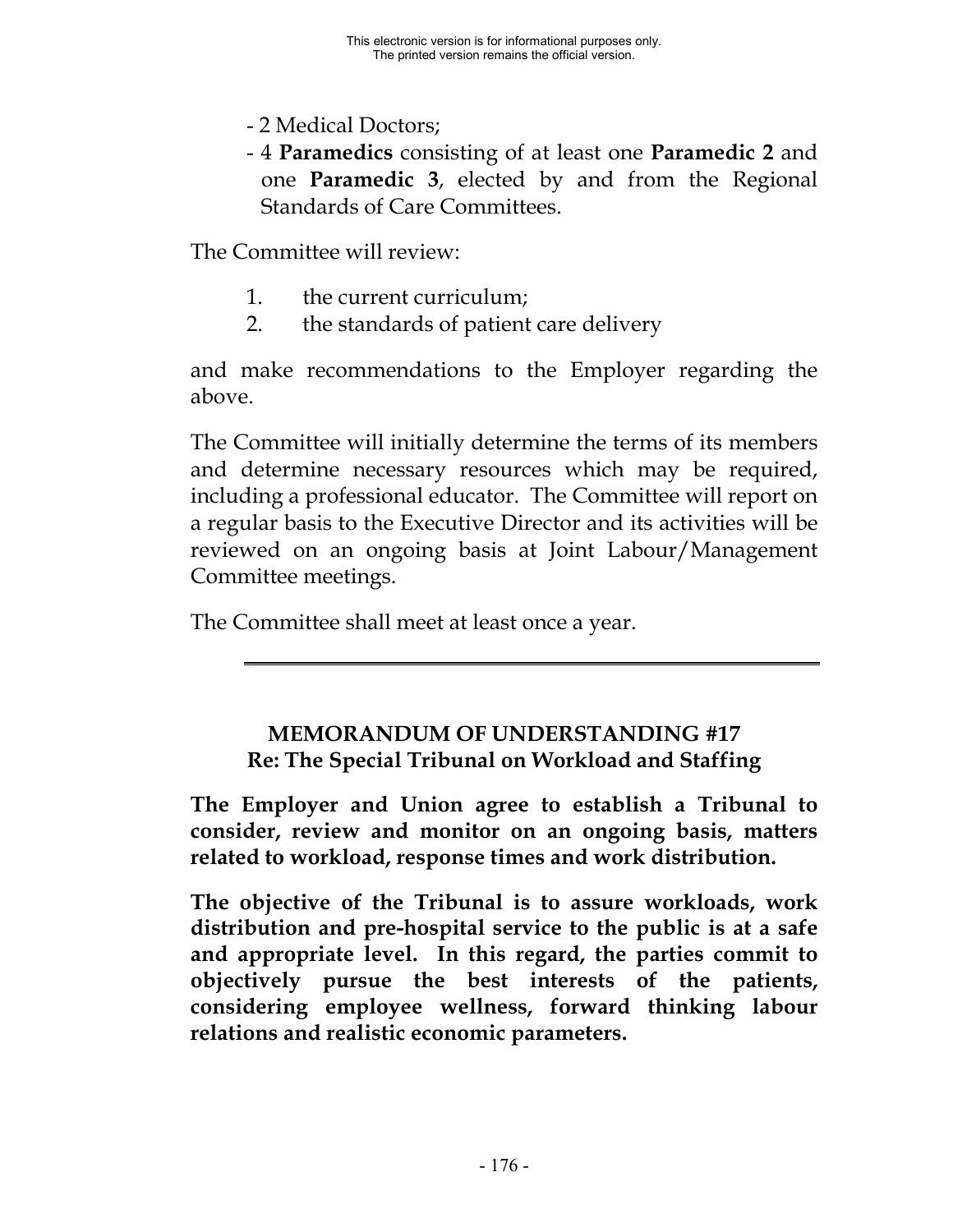**To ensure a stable environment for the term of the 12th Agreement, the following principles will apply for the term of the Agreement:**

- **1. The minimum number of full-time positions will be set, effective the date of signing of the 12th Collective Agreement;**
- **2. Post workforce reduction will only occur through attrition;**
- **3. No full-time employee(s) will be transferred against their will to achieve post downsizing.**

### **Membership**

**The tribunal will be comprised of five members, two from each party and the Chair, Mr. Vince Ready.**

**The parties will share equally the costs incurred by the Chair. The Employer will grant time off with pay to Union appointees to attend meetings of the Committee and will, in addition, pay travel, meals and accommodation.**

#### **Mandate**

**The Tribunal will meet within 21 days of the date of signing of the 12th Collective Agreement to establish the Committee mandate. The Chair will facilitate the parties reaching agreement on mandate and may make recommendations to the parties in that respect.**

**The mandate will include assessing service demands while recognizing that many factors may affect resource requirements including but not limited to:**

**Unit hour utilization Response times Geo-Codes analysis Dispatch policies Types of service demand-transfer/pre-hospital**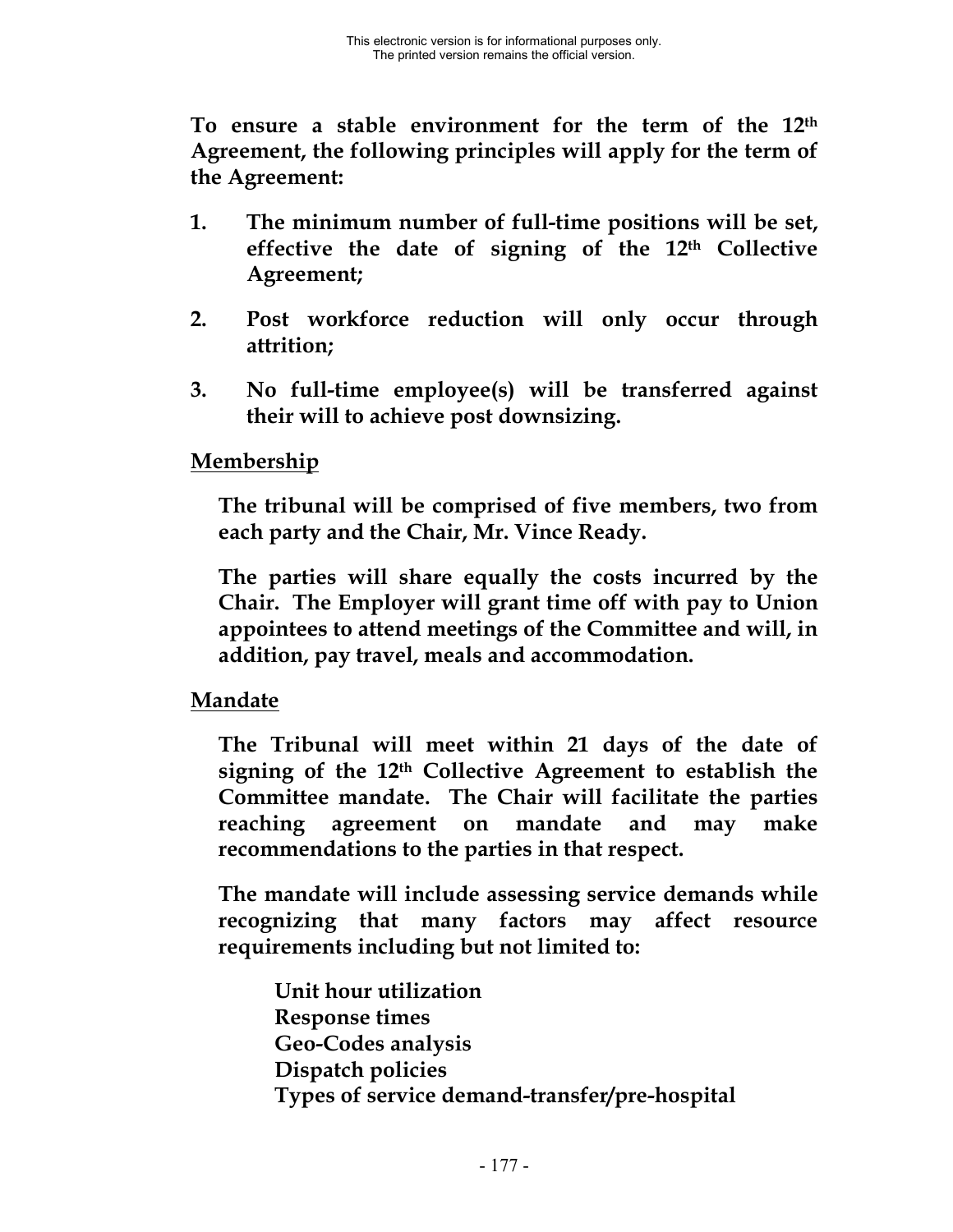## **Station location within a post Availability of full-function CAD**

## **Special Tribunal Undertaking**

**Given the broad jurisdiction of the Tribunal, the availability of information is required. To that end the Employer agrees to make available to the Tribunal, statistical information, data, policies, etc. required by the Tribunal in its deliberations.**

**There are many factors, which must be considered when addressing workload and staffing issues. It is agreed that either party may introduce for Tribunal consideration, measurement methodologies and theories that may assist in Tribunal deliberations.**

## **Reports of Tribunal**

**Recommendations or reports of the Tribunal will be submitted to the appropriate ministry of government. The parties may append alternative opinions where appropriate.**

**This memorandum will remain in effect during the term of the 12th Collective Agreement.**

The following memoranda were deleted date of signing of the 12th Collective Agreement:

- **MEMORANDUM OF UNDERSTANDING #1 SUPPLEMENTAL UNEMPLOYMENT BENEFIT PLAN - MATERNITY/PARENTAL LEAVE**
- **MEMORANDUM OF UNDERSTANDING #2 Re: Patient Transfer Service**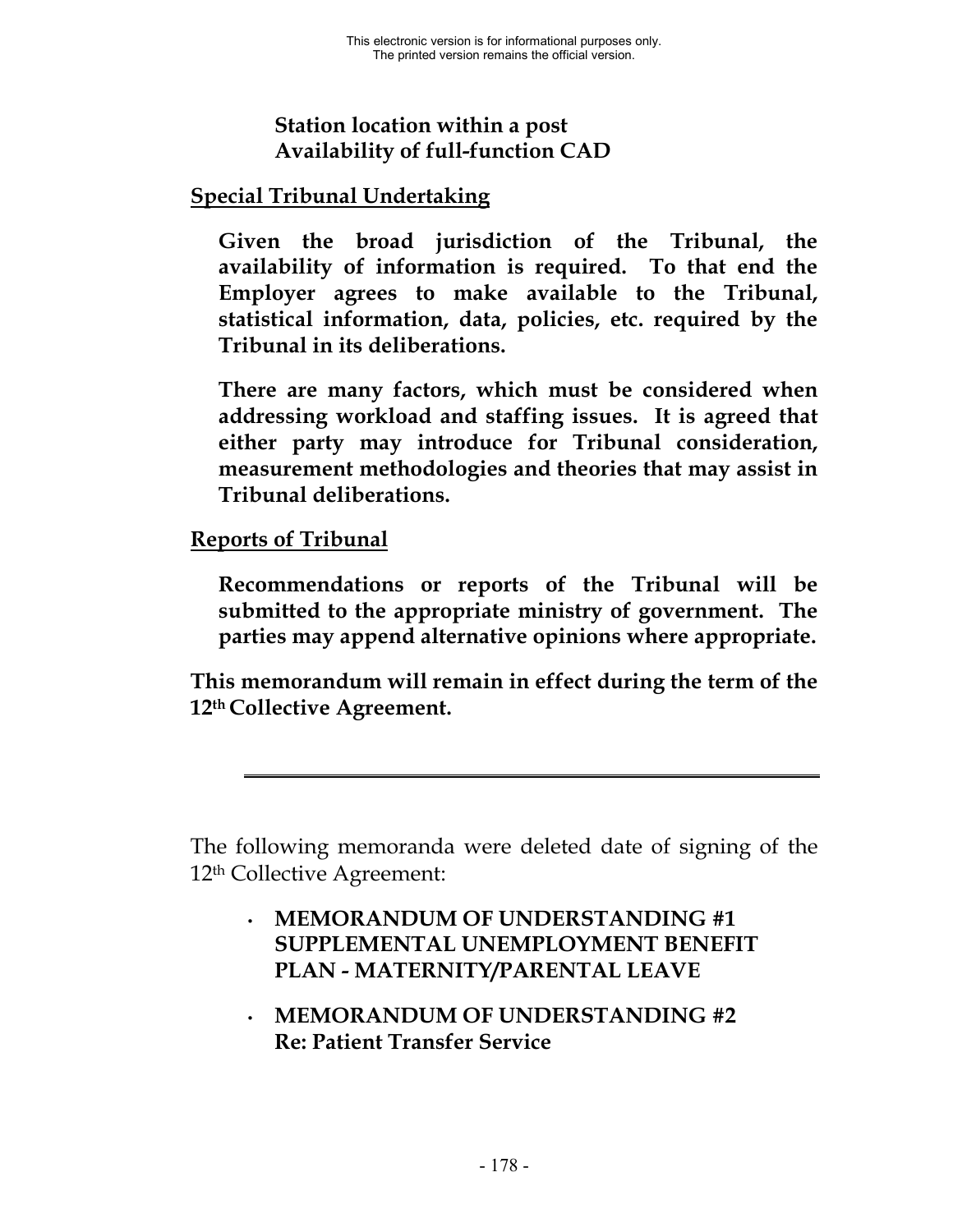- **MEMORANDUM OF UNDERSTANDING #4 Re: Accreditation**
- **MEMORANDUM OF UNDERSTANDING #9 Re: Casuals**
- **MEMORANDUM OF UNDERSTANDING #11 Re: Continuing Medical Education (CME) as Replacement for Existing Recertification Process**
- **MEMORANDUM OF UNDERSTANDING #12 Re: Pre July 1, 1974 Employees**
- **MEMORANDUM OF UNDERSTANDING #14 Re: Staffing & Work Distribution Committee**
- **MEMORANDUM OF UNDERSTANDING #16 Re: Other Occupational Activity**
- **LETTER OF INTENT CRITICAL INCIDENT STRESS**

The following memoranda expired March 31, 2001:

- **MEMORANDUM OF UNDERSTANDING #3 Expedited Arbitration**
- **MEMORANDUM OF UNDERSTANDING #6 Re: Allocation of Work**
- **MEMORANDUM OF UNDERSTANDING #7 Re: Dual Trained Employee**
- **MEMORANDUM OF UNDERSTANDING #8 Re: Posting of EMA III Vacancies**
- **MEMORANDUM OF UNDERSTANDING #10 Re: Irregularly Scheduled Employees**